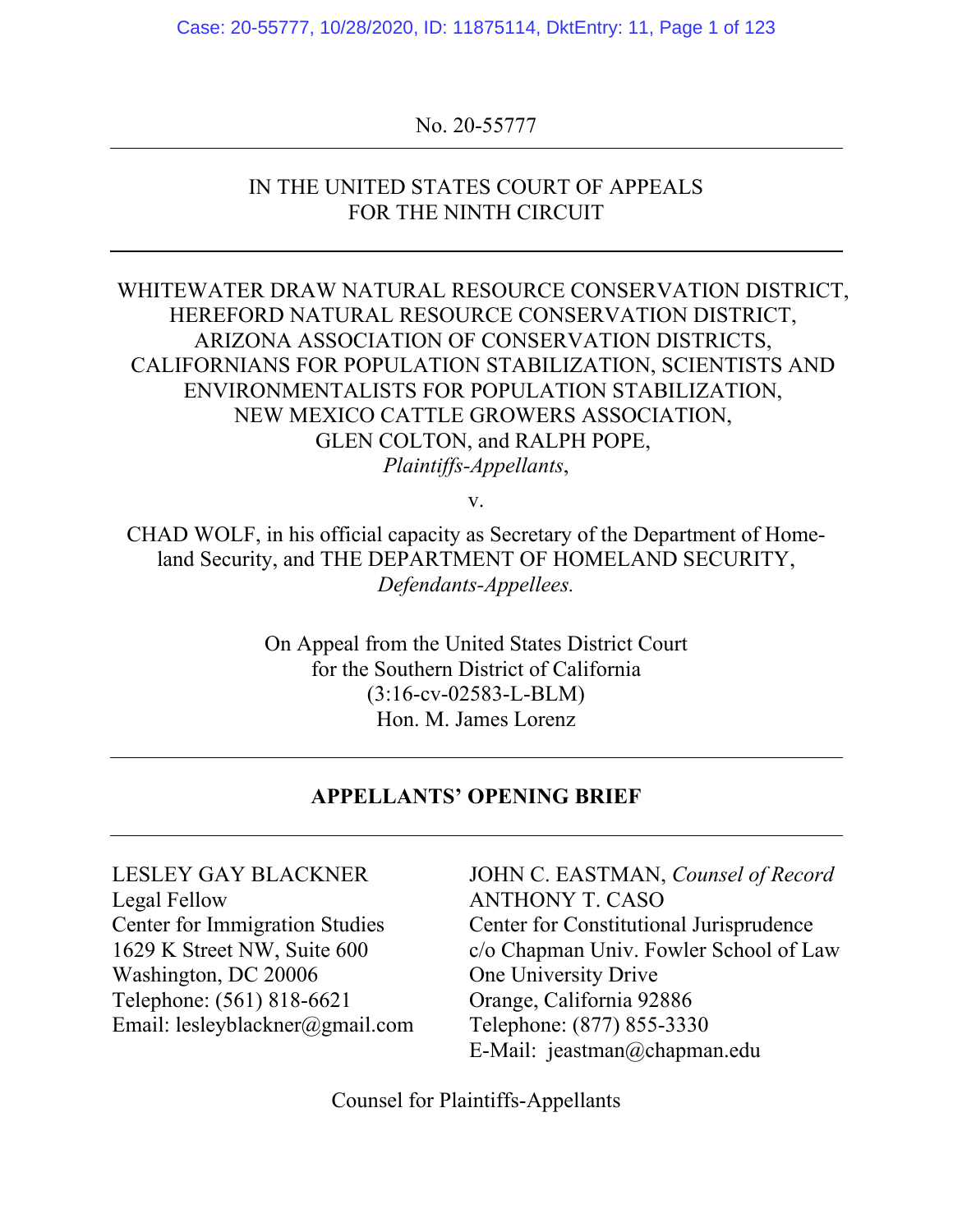### **CORPORATE DISCLOSURE STATEMENT**

<span id="page-1-0"></span>Pursuant to Federal Rule of Appellate Procedure 26.1, Plaintiffs-Appellants state as follows:

Plaintiffs-Appellants The Whitewater Draw Natural Resource Conservation District and the Hereford Natural Resource Conservation District are governmental entities statutorily authorized by A.R.S. § 37 Chapter 6.

Plaintiffs-Appellants The Arizona Association of Conservation Districts and Californians for Population Stabilization are  $501(c)(3)$  nonprofit organizations. Neither has a parent corporation and there is no publicly held corporation that owns 10% or more of their stock.

Plaintiff-Appellant Scientists and Environmentalists For Population Stabilization is an unincorporated, non-governmental association.

Plaintiff-Appellant New Mexico Cattle Growers Association is a  $501(c)(5)$ nonprofit association. It has no parent corporation and there is no publicly held corporation that owns 10% or more of its stock.

Plaintiffs-Appellants Glen Colton and Ralph Pope are individuals.

Floridians for a Sustainable Population, now defunct, was a Plaintiff in the District Court. It was a 501(c)(3) nonprofit organization. It had no parent corporation and there was no publicly held corporation that owned 10% or more of their stock.

i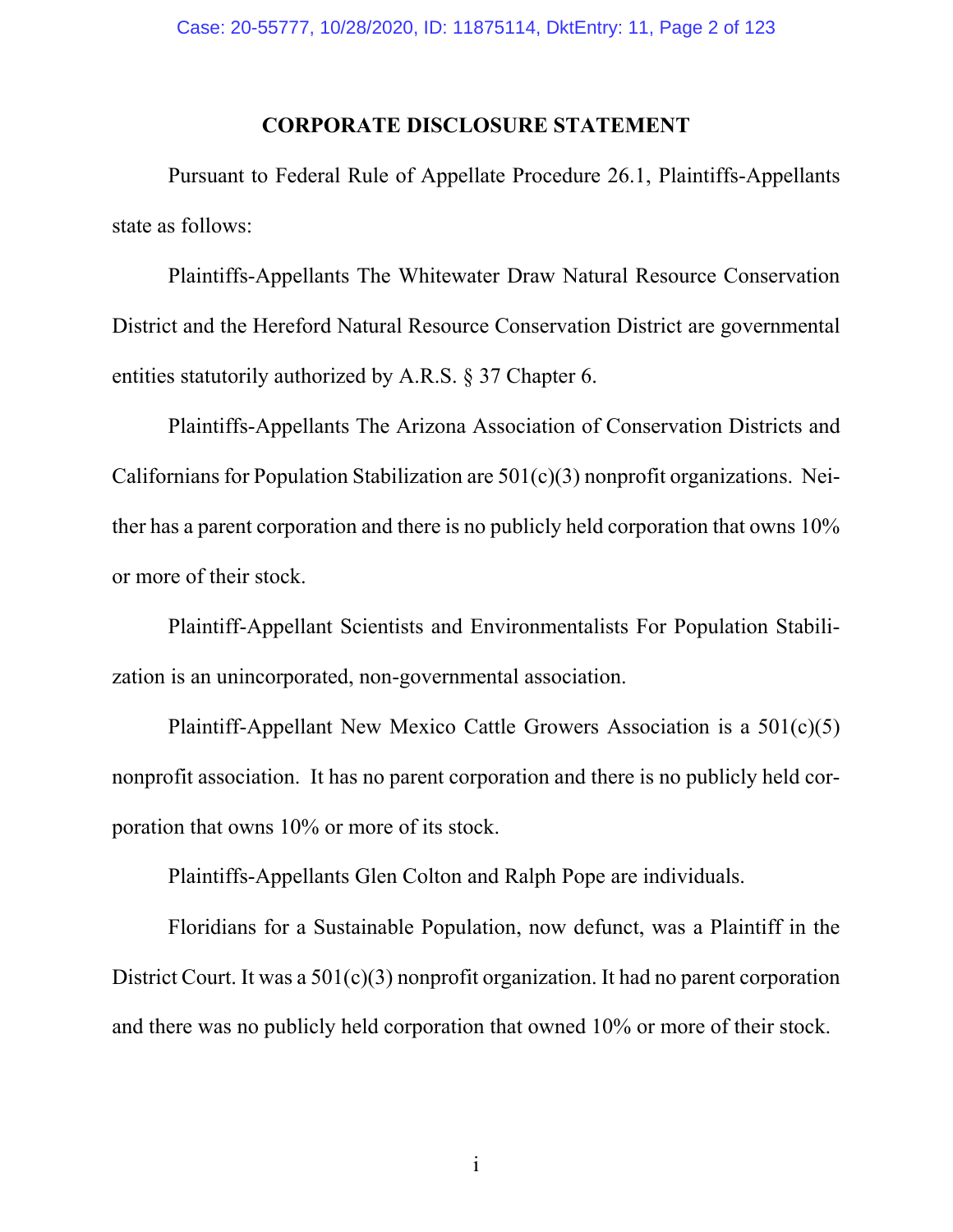# **TABLE OF CONTENTS**

| The District Court Erred In Holding That The DHS Manual Was Not A<br>I.<br>Final Action Reviewable Under The Administrative Procedures Act. 9                                                                                                                                                 |  |
|-----------------------------------------------------------------------------------------------------------------------------------------------------------------------------------------------------------------------------------------------------------------------------------------------|--|
| A. The Manual marks the consummation of DHS's decision-making                                                                                                                                                                                                                                 |  |
| B. The Manual also has a legal effect, in that it imposes obligations on                                                                                                                                                                                                                      |  |
| The District Court Erroneously Treated Plaintiffs' Count II Challenge<br>II.<br>To DHS's Failure To Comply With NEPA With Respect To 8 Specific<br>Programs As Though It Were A Challenge To The Programs Themselves. 17                                                                      |  |
| III. The District Court's Holding That Plaintiffs Lacked Standing For Counts<br>III And IV Was Based On The Erroneous Claim That Plaintiffs Offered<br>No Evidence That DHS's Categorical Exclusion—Both On Its Face And<br>As Applied—Contributed To Immigration-Induced Population Growth29 |  |
| A. Plaintiffs' evidence of concrete interests reasonably likely to be<br>threatened by the rules modifications DHS deemed categorically<br>exempt from NEPA review is more than sufficient to establish                                                                                       |  |
| By adopting the four rules challenged in Count IV, DHS delib-<br>1.<br>erately sought to entice more people to enter the united states32                                                                                                                                                      |  |
| ii. The District Court's holding that Plaintiffs lacked standing because<br>any increase in population which may result from the challenged<br>rules would be due to independent third-party decision making<br>rather than the rules themselves is wrong as a matter of law38                |  |
|                                                                                                                                                                                                                                                                                               |  |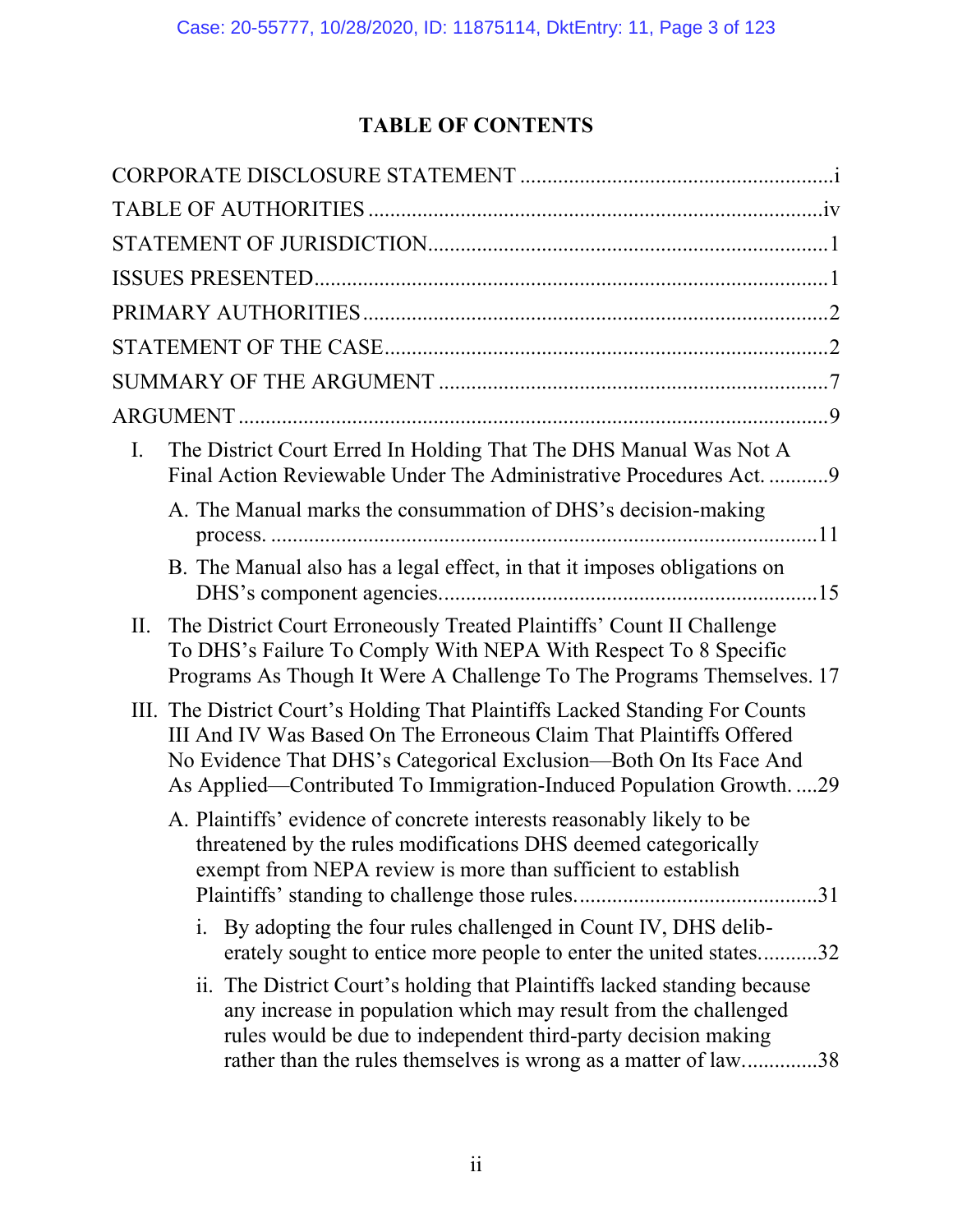| B. Plaintiffs' standing to challenge the categorical exemption as applied<br>also gives them standing to challenge the categorical exemption                                                                                                                                             |  |
|------------------------------------------------------------------------------------------------------------------------------------------------------------------------------------------------------------------------------------------------------------------------------------------|--|
| IV. The District Court's Holding that Plaintiffs Did Not Have Standing to<br>Challenge DHS's Response to the Influx of Unaccompanied Children<br>and Family Units Illegally Crossing the Southern Border Failed to<br>Consider the Predictable Consequences of DHS's Lax Enforcement and |  |
|                                                                                                                                                                                                                                                                                          |  |
|                                                                                                                                                                                                                                                                                          |  |
|                                                                                                                                                                                                                                                                                          |  |
|                                                                                                                                                                                                                                                                                          |  |
|                                                                                                                                                                                                                                                                                          |  |
|                                                                                                                                                                                                                                                                                          |  |
|                                                                                                                                                                                                                                                                                          |  |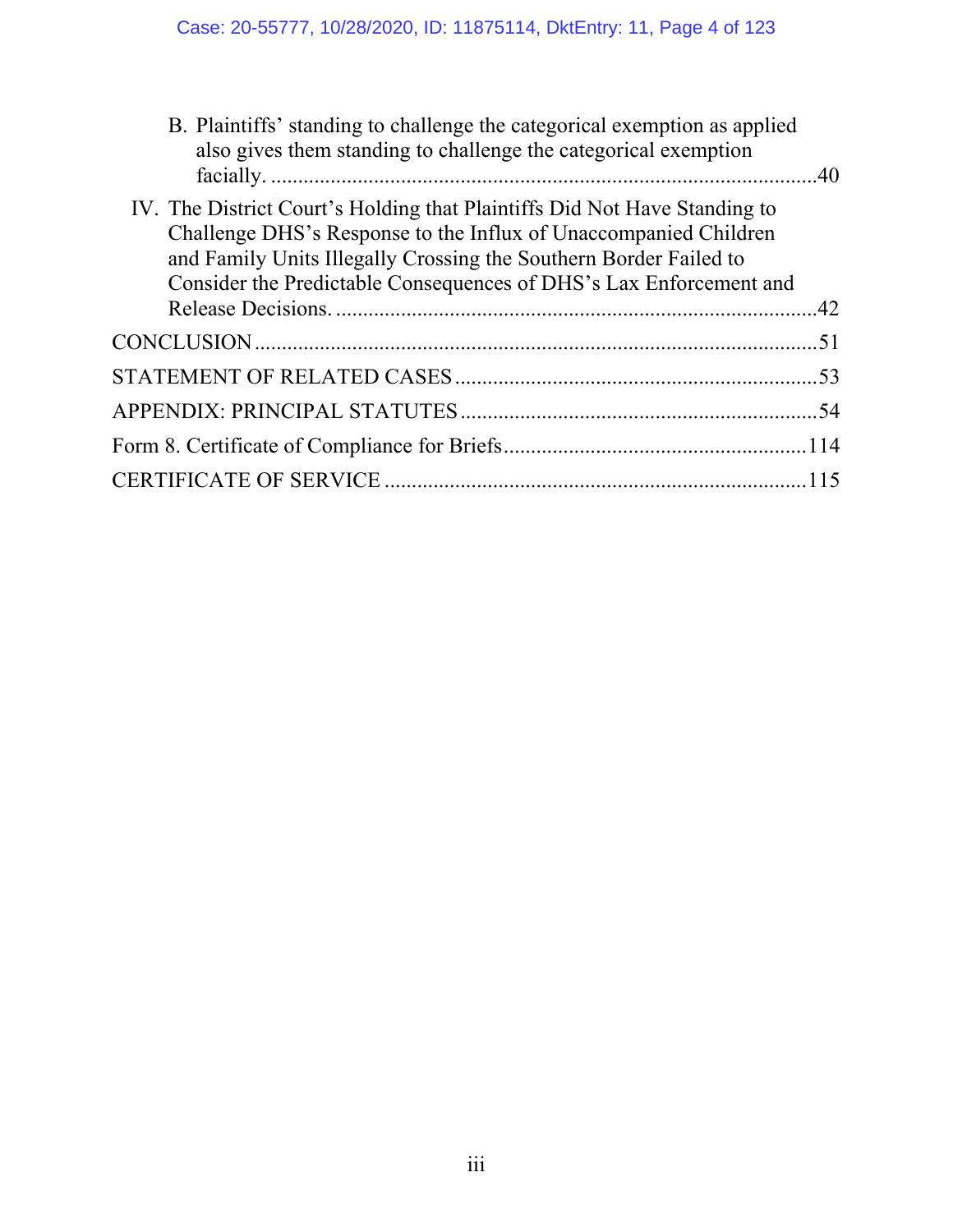# **TABLE OF AUTHORITIES**

# <span id="page-4-0"></span>**Cases**

| Bennett v. Spear,                                         |  |
|-----------------------------------------------------------|--|
| Block v. Meese,                                           |  |
| Cal. Sea Urchin Comm'n v. Bean,                           |  |
| Cantrell v. City of Long Beach,                           |  |
| Churchill County v. Norton,                               |  |
| Citizens for Better Forestry v. U.S. Dep't of Agric.,     |  |
| Comm. To Save the Rio Hondo v. Lucerno,                   |  |
| DaimlerChrysler Corp. v. Cuno,                            |  |
| Dep't of Commerce v. New York,                            |  |
| Ecological Rights Fund. v. Pacific Lumber Co.,            |  |
| Friends of the Earth, Inc. v. Laidlaw,                    |  |
| Idaho Conservation League v. Mumma,                       |  |
| Indus. Customers of NW Utils. v. Bonneville Power Admin., |  |
| Lujan v. Defs. of Wildlife,                               |  |
| Matsushita Elec. Indus. Co. Ltd. v. Zenith Radio Corp.,   |  |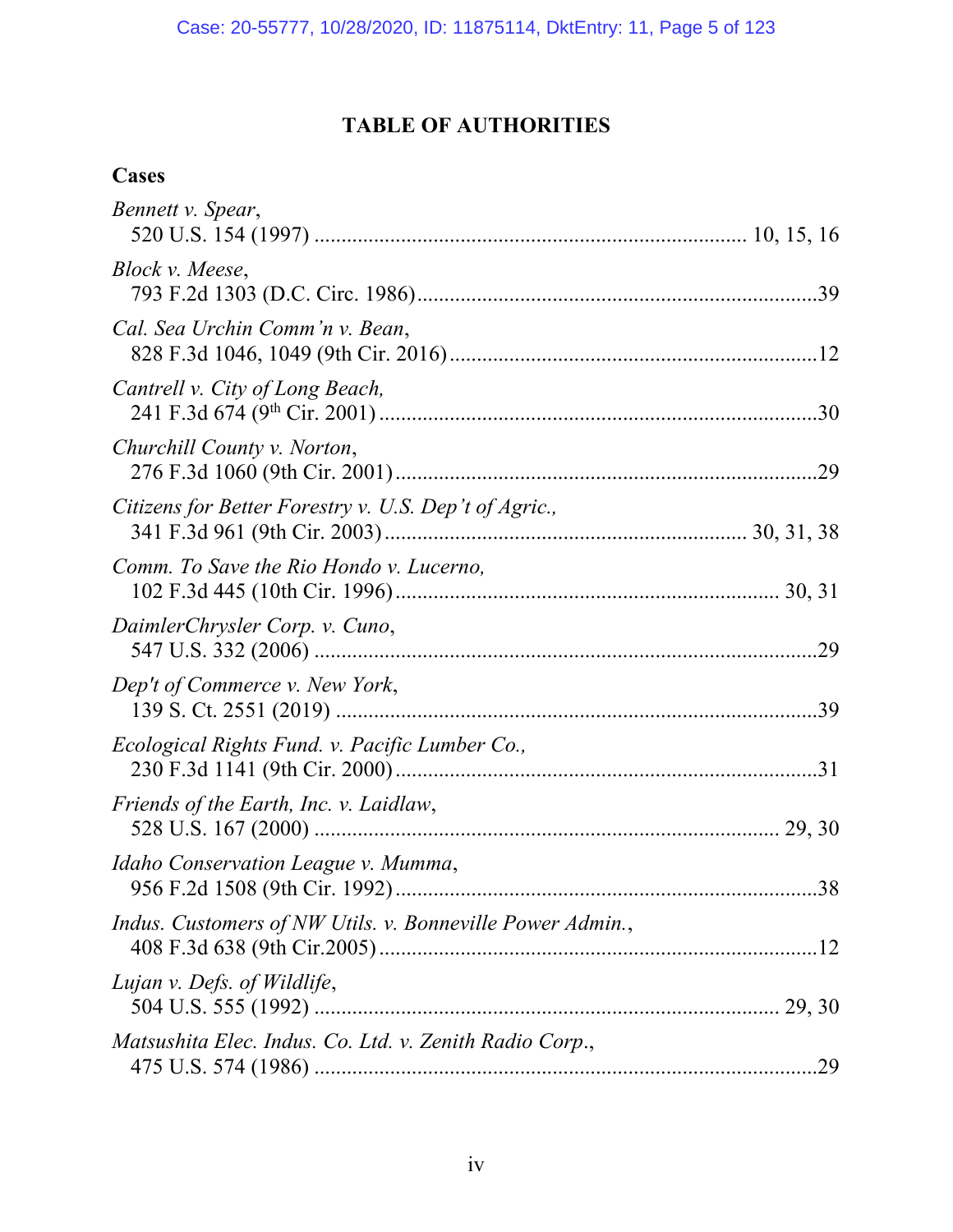| Norton v. S. Utah Wilderness Alliance,                                                                            |  |
|-------------------------------------------------------------------------------------------------------------------|--|
| Ocean Advocates v. U.S. Army Corps of Eng'rs,                                                                     |  |
| Oregon Natural Desert Ass'n v. U.S. Forest Serv.,                                                                 |  |
| Oregon Natural Res. Council v. Harrell,                                                                           |  |
| Pub. Citizen v. Dep't of Transp.,<br>316 F.3d 1002 (9th Cir. 2003); rev'd on other grounds, 541 U.S. 752 (2004)30 |  |
| Safer Chemicals, Healthy Families v. EPA,                                                                         |  |
| Schweiker v. Hansen,                                                                                              |  |
| Starr v. Baca,                                                                                                    |  |
| Summers v. Earth Island Inst.,                                                                                    |  |
| Ukiah Valley Med. Ctr. v. F.T.C.,                                                                                 |  |
| Wilderness Society, Inc. v. Rey,                                                                                  |  |
| <b>Statutes</b>                                                                                                   |  |
|                                                                                                                   |  |
|                                                                                                                   |  |
|                                                                                                                   |  |
|                                                                                                                   |  |
|                                                                                                                   |  |
|                                                                                                                   |  |
|                                                                                                                   |  |
|                                                                                                                   |  |
|                                                                                                                   |  |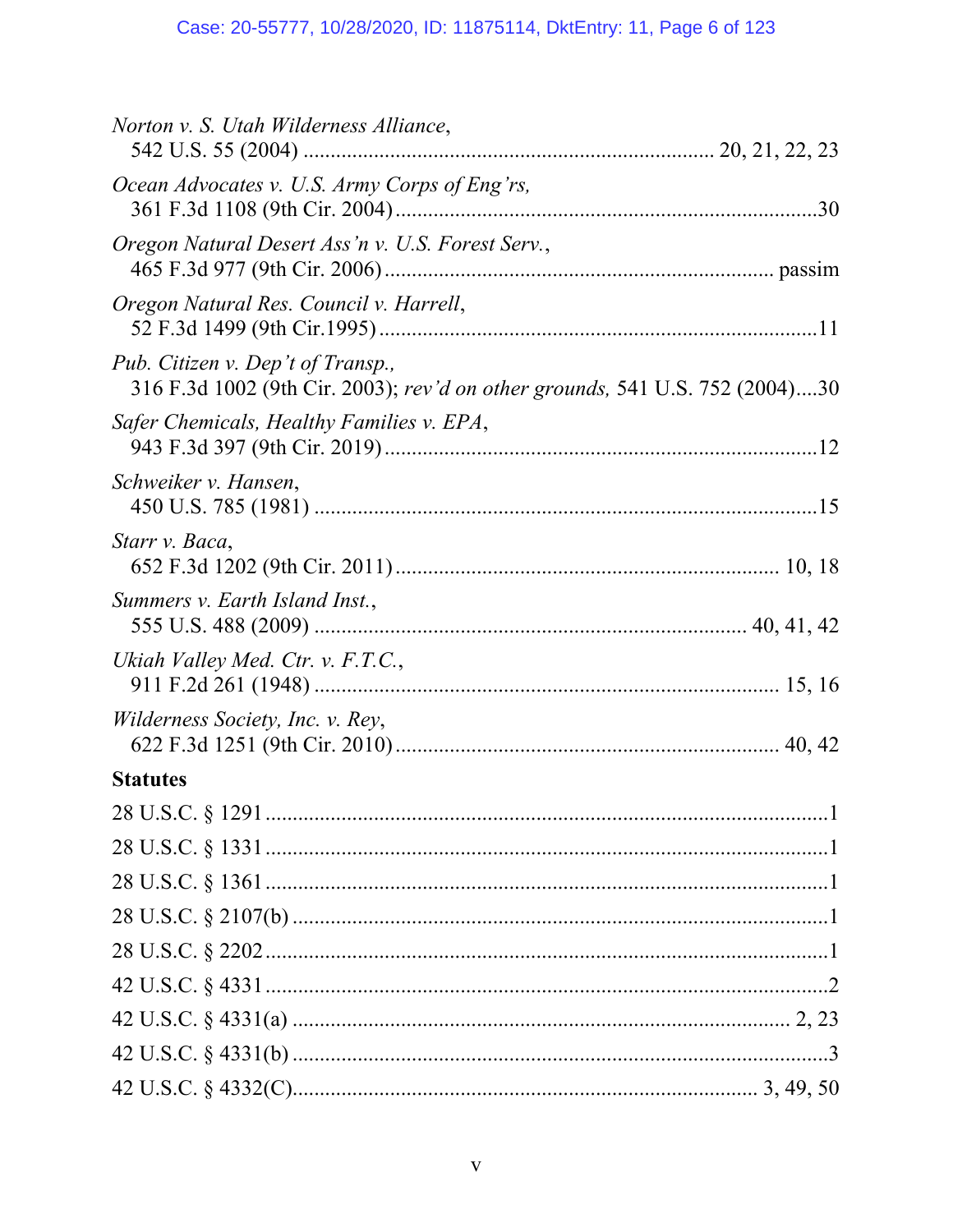# **Other Authorities**

| DHS Directive 023-01, Implementation of the National Environmental              |  |
|---------------------------------------------------------------------------------|--|
| Instruction 023-01-001-01, Instruction Manual on Implementation of the National |  |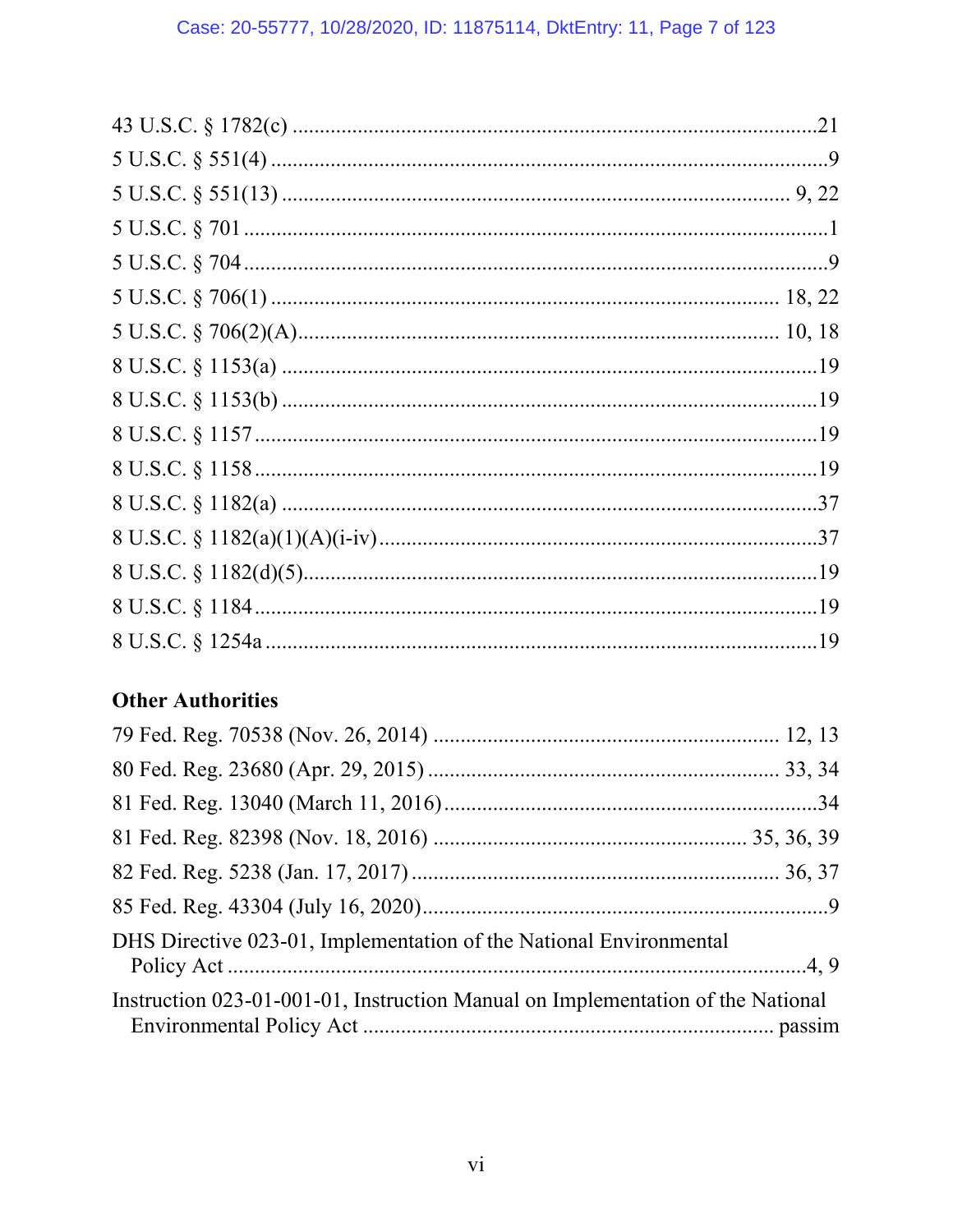| Napolitano, Janet, Secretary of Homeland Security, Memo, "Exercising        |  |
|-----------------------------------------------------------------------------|--|
| Prosecutorial Discretion with Respect to Individuals Who Came to the United |  |
|                                                                             |  |
| <b>Rules</b>                                                                |  |
|                                                                             |  |
|                                                                             |  |

# **Regulations**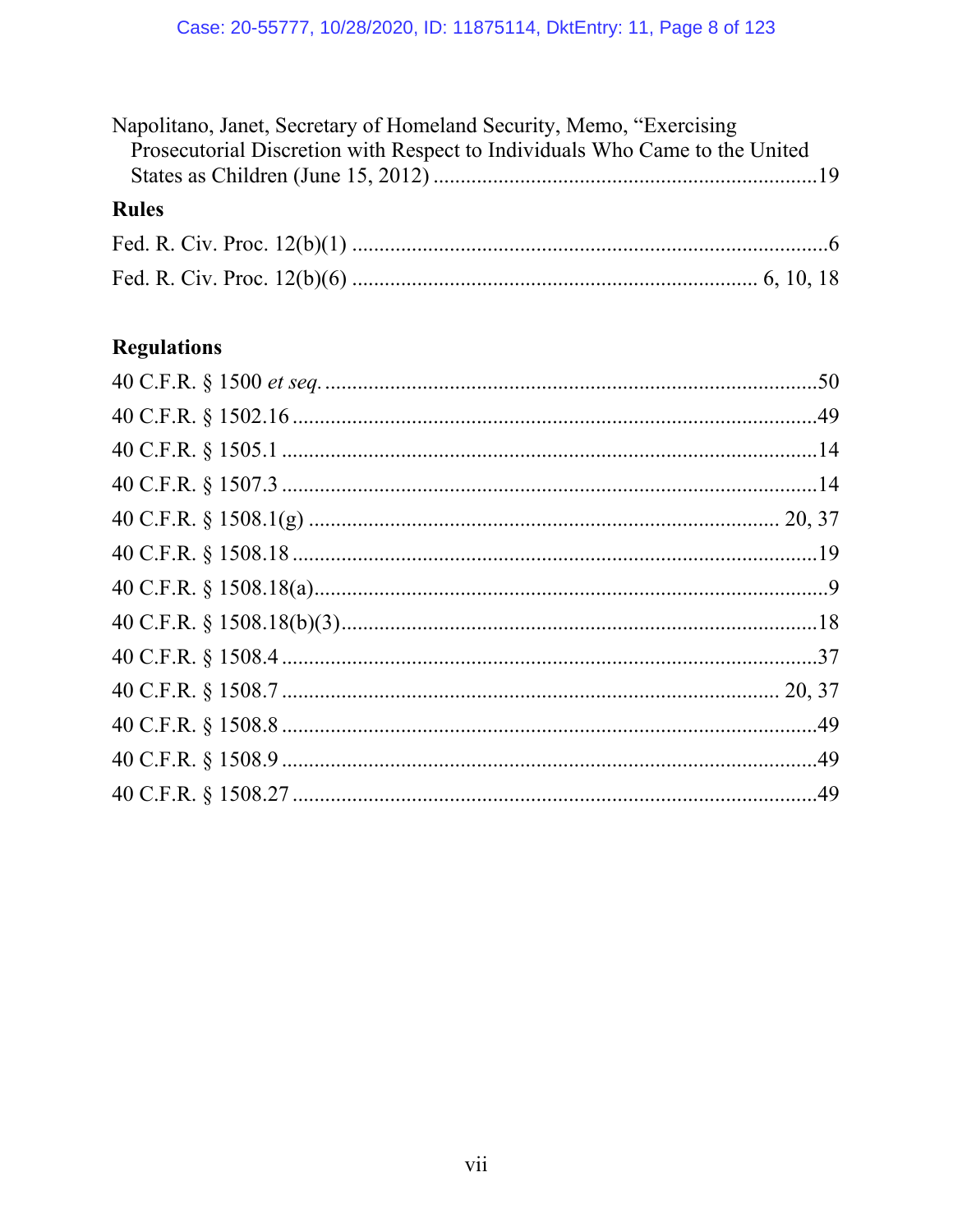## **STATEMENT OF JURISDICTION**

<span id="page-8-0"></span>The District Court had subject matter jurisdiction over this action under 28 U.S.C. § 1331, 5 U.S.C. § 701 *et seq.*, 28 U.S.C. § 1361, and 28 U.S.C. § 2202 because there was federal question jurisdiction, an action involving review under the Administrative Procedures Act ("APA"), mandamus and a request for declaratory judgement and further relief. First Amended Complaint ("FAC") ¶ 8, Excerpts of Record (ER) at 2:34. The District Court entered its Final Judgment on June 1, 2020 (ER 1:1) and a Partial Judgment dismissing Counts I and II of the complaint on September 30, 2018 (ER 1:19).

Plaintiffs-Appellants filed their Notice of Appeal from both the partial and Final Judgement on July 30, 2020. ER 4:632. The Notice of Appeal was timely pursuant to 28 U.S.C. § 2107(b). This Court has jurisdiction pursuant to 28 U.S.C. § 1291.

#### **ISSUES PRESENTED**

- <span id="page-8-1"></span>I. Whether the Department of Homeland Security Manual ("Manual"), which is binding on agencies, is a final action that is reviewable under the Administrative Procedures Act ("APA").
- II. Whether the amended complaint alleged with sufficient detail specific agency actions that were subject to environmental assessment under the National Environmental Policy Act ("NEPA").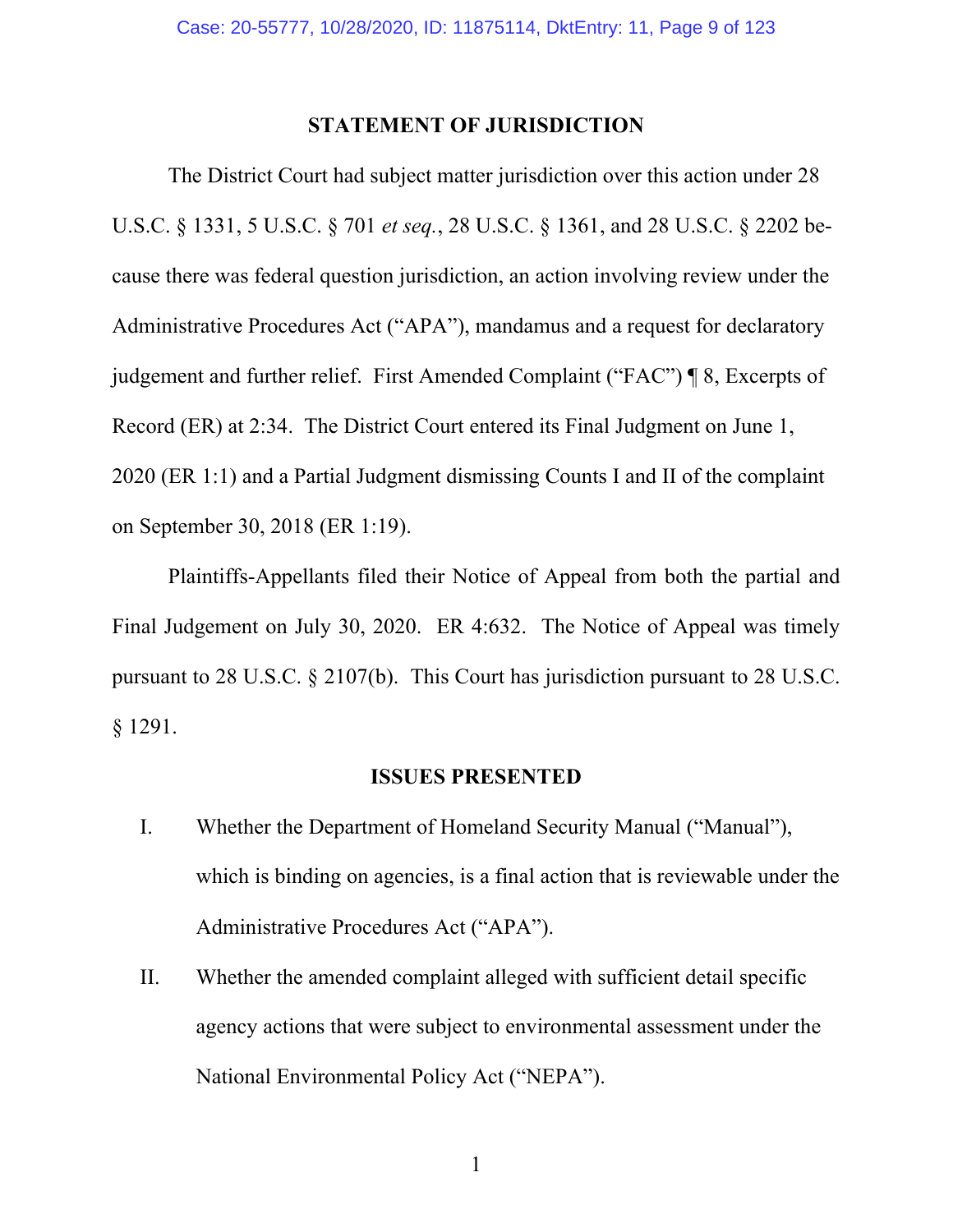III. Whether the District Court erred in holding that Plaintiffs-Appellants (landowners and conservation districts whose property has been devastated by cross-border illegal immigration together with others directly impacted by immigration-induced population growth) lacked standing where they alleged, in sworn affidavits, specific injuries tied to the government's immigration policies and actions, and asserted standing to challenge the government's failure to conduct NEPA-required environmental assessments.

## **PRIMARY AUTHORITIES**

<span id="page-9-0"></span>See Appendix

## **STATEMENT OF THE CASE**

<span id="page-9-1"></span>This is an appeal of the District Court's granting of the Government's motion to dismiss Counts I and II for failure to state a claim, and the District Court's granting of the Government's motion for summary judgment based on lack of Article III standing and dismissal of counts III through V.

The National Environmental Policy Act, 42 U.S.C. § 4331 et seq. (2012) ("NEPA"), requires that the federal government consider environmental impacts before acting. One of the key impacts on the environment, set out in the statute itself, is population growth. *See* 42 U.S.C. § 4331(a) ("The Congress, recognizing the profound impact of man's activity on the interrelations of all components of the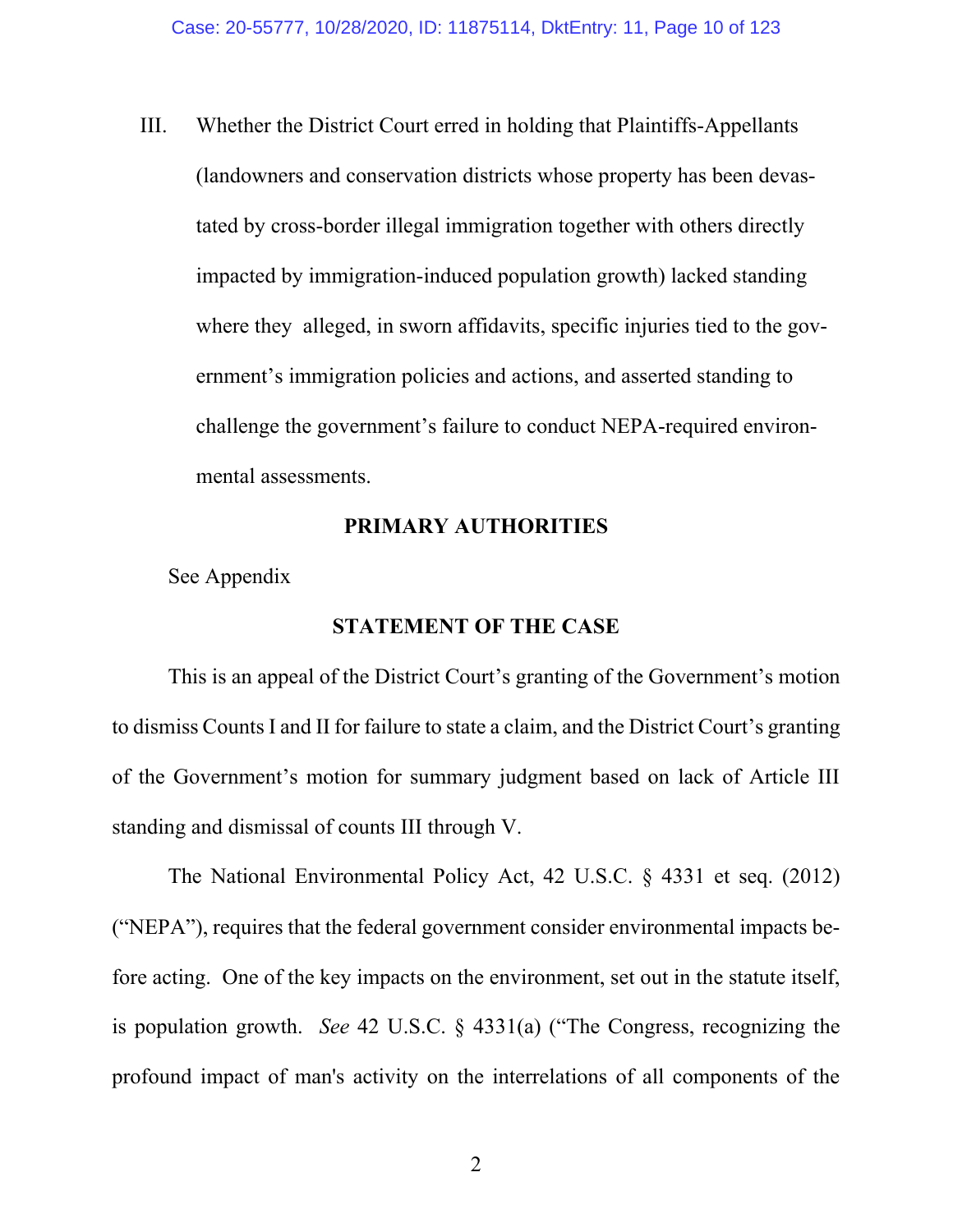### Case: 20-55777, 10/28/2020, ID: 11875114, DktEntry: 11, Page 11 of 123

natural environment, particularly the profound influences of population growth,…."); *id.* § 4331(b) (describing the purpose of NEPA as including "achiev[ing] a balance between population and resource use"). In recent decades, most of the population growth in the United States has been, and continues to be, due to immigration. FAC ¶ 50(iii), ER 2:70. The Department of Homeland Security ("DHS") regulates the entry and settlement of foreign nationals into the United States primarily through the eight federal programs at issue here. Yet with few exceptions, DHS has not conducted *any* of the environmental impact assessments required by NEPA, allowing it to turn a blind eye for decades to the substantial environmental impacts, including cumulative impacts, resulting from these immigration programs.

The core purpose of NEPA is to ensure that a federal agency considers the range of potential environmental impacts a federal action may have on the "human environment" before a federal agency undertakes the action. *See* 42 U.S.C. § 4332(C). This is to ensure that decisions affecting the human environment are made in full view of the public so that all implications of federal actions on natural resources will be understood.

DHS is woefully deficient in complying with this Congressional mandate with respect to its programs which regulate entry and settlement of foreign nationals. DHS did adopt NEPA procedures in 2014. *See* DHS Directive 023-01,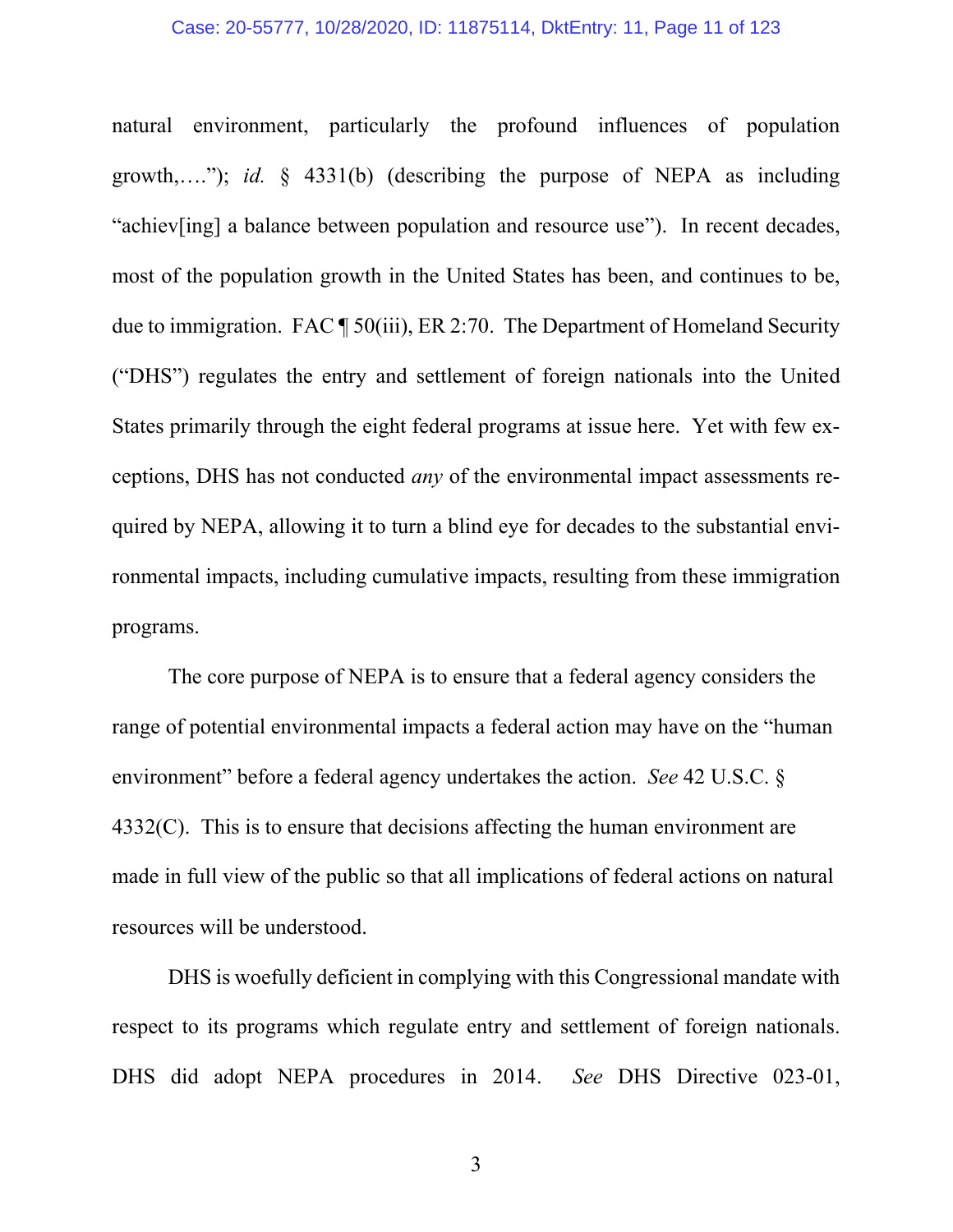Implementation of the National Environmental Policy Act ("DHS Directive"), FAC Ex. 1, ER 2:111; Instruction 023-01-001-01, Instruction Manual on Implementation of the National Environmental Policy Act ("Manual"), FAC Ex. 2, ER 2:117. But those procedures utterly fail to recognize that one of DHS's core missions is the regulation of the entry into and settlement of foreign nationals in the United States. The procedures accordingly fail to provide any analysis as to whether or the extent to which the programs that implement that mission might affect the environment. As a result, DHS has failed to undertake any NEPA review of most of its immigration-related actions, in direct contravention of its statutory obligation.

Plaintiffs fall into two groups. In the first group are two Arizona water conservation districts, the Arizona Association of Conservation Districts, the New Mexico Cattle growers' Association, and an individual who co-owns a 160-acre ranch near the U.S.-Mexico border (collectively, the "Border Plaintiffs"). Each of the organizations operate in the border states of Arizona and New Mexico, and have officials and/or members who are individual owners of ranch land near the U.S.-Mexico border. Both the organizations themselves and their members, as well as individual Plaintiff Ralph Pope, have been and continue to be severely impacted by the environmental consequences of cross-border illegal immigration which Plaintiffs alleged is exacerbated, at least in part, by the Government's immigration policies.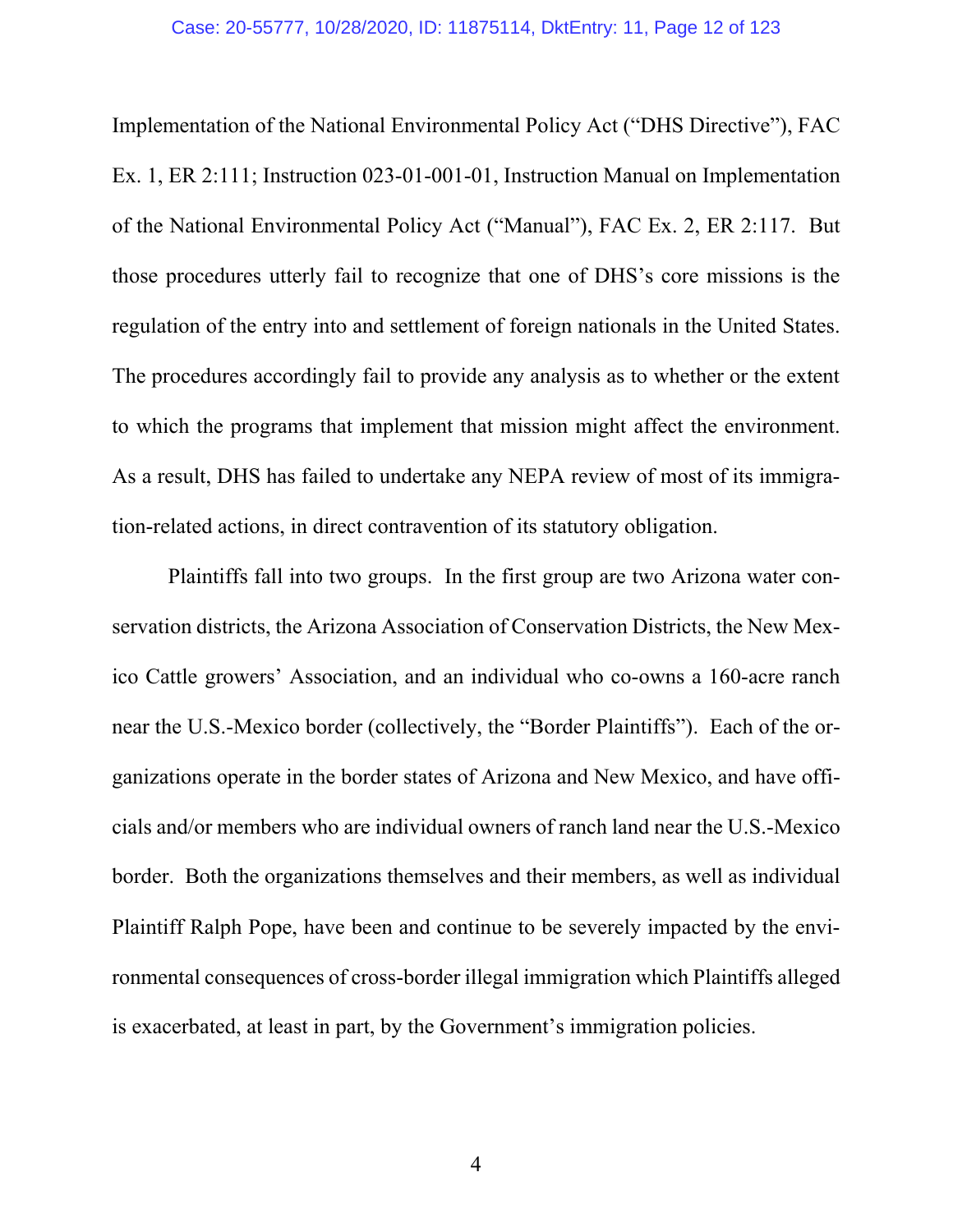The second group of Plaintiffs consists of Colorado resident Glen Colton and two organizations—Californians for Population Stabilization ("CAPS")) and Scientists and Environmentalists For Population Stabilization ("SEPS")—whose memberships include residents of California and Colorado, two states severely impacted by immigration-induced population growth (collectively, the "Population-Impacted Plaintiffs").<sup>1</sup> In addition to Plaintiff Colton, CAPS member Richard Lamm, the former Governor of Colorado, resides in Colorado. CAPS members Don Rosenberg, Claude Willey, Ric Oberlink, Richard Schneider, and Stuart Hurlbert all live in California. They all describe in their affidavits, attached to the Amended Complaint (and described in more detail below), how immigration-induced population growth, driven at least in part by immigration policies implemented and enforced by DHS, has impacted them and the communities in which they live.

Plaintiffs brought this action seeking to compel DHS to comply with its NEPA obligations.

In Count I of their Amended Complaint, Plaintiffs asserted that the NEPA procedures DHS adopted in 2014 violate the APA and NEPA because they are arbitrary and capricious. FAC ¶ 102, ER 2:100. In Count II, Plaintiffs asserted that

 $<sup>1</sup>$  A third organizational Plaintiff, Floridians for Population Stabilization, had mem-</sup> bers who resided in Florida, another State severely impacted by immigration-induced population growth. FAC ¶ 46, ER 2:64. That organization is now defunct, and is not part of this appeal.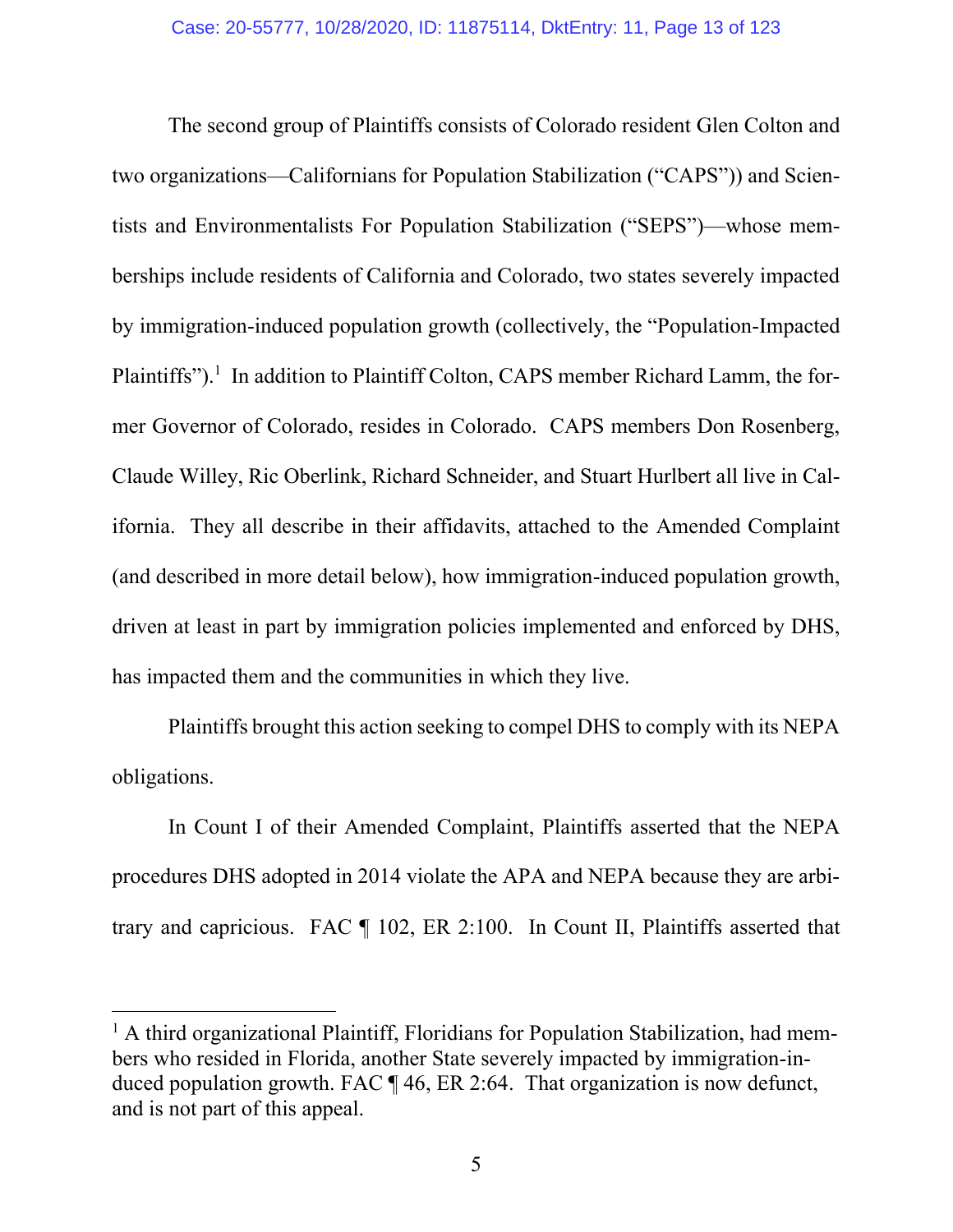DHS violated the APA and NEPA because of its failure to initiate NEPA compliance for 81 discrete regulatory actions taken to implement eight specific programs utilized by DHS to regulate the entry into and settlement of foreign nationals in the United States, namely: 1) employment based immigration; 2) family based immigration; 3) long term nonimmigrant visas; 4) parole; 5) Temporary Protective Status ("TPS"); 6) refugees; 7) asylum; and 8) Deferred Action for Childhood Arrivals ("DACA"). FAC  $\P$  1, 7, 107, ER 2:29, 32, 101. In Count III, Plaintiffs asserted that Categorical Exclusion A3 ("CATEX A3") adopted by DHS on November 6, 2014, is arbitrary and capricious on its face. FAC ¶ 114, ER 2:103. Count IV challenges four times that DHS promulgated immigration rules that it deemed categorically excluded from NEPA review under CATEX A3. Plaintiffs asserted that the application of CATEX A3 on these four separate occasions was arbitrary and capricious as applied, in violation of the APA and NEPA. FAC ¶ 120, ER 2:106. Finally, in Count V, Plaintiffs challenged as inadequate the cursory NEPA review DHS completed for its June 2, 2014 Action, "Response to the Influx of Unaccompanied Alien Children." FAC ¶ 124, ER 2:107.

The Government moved to dismiss Count I for lack of jurisdiction under Fed. R. Civ. Proc. 12(b)(1), and Count II for failure to state a claim under Fed. R. Civ. Proc. 12(b)(6). Dkt. No. 47, ER 4:695. The District Court granted the motion to dismiss for both counts under FRCP 12(b)(6). ER 1:19.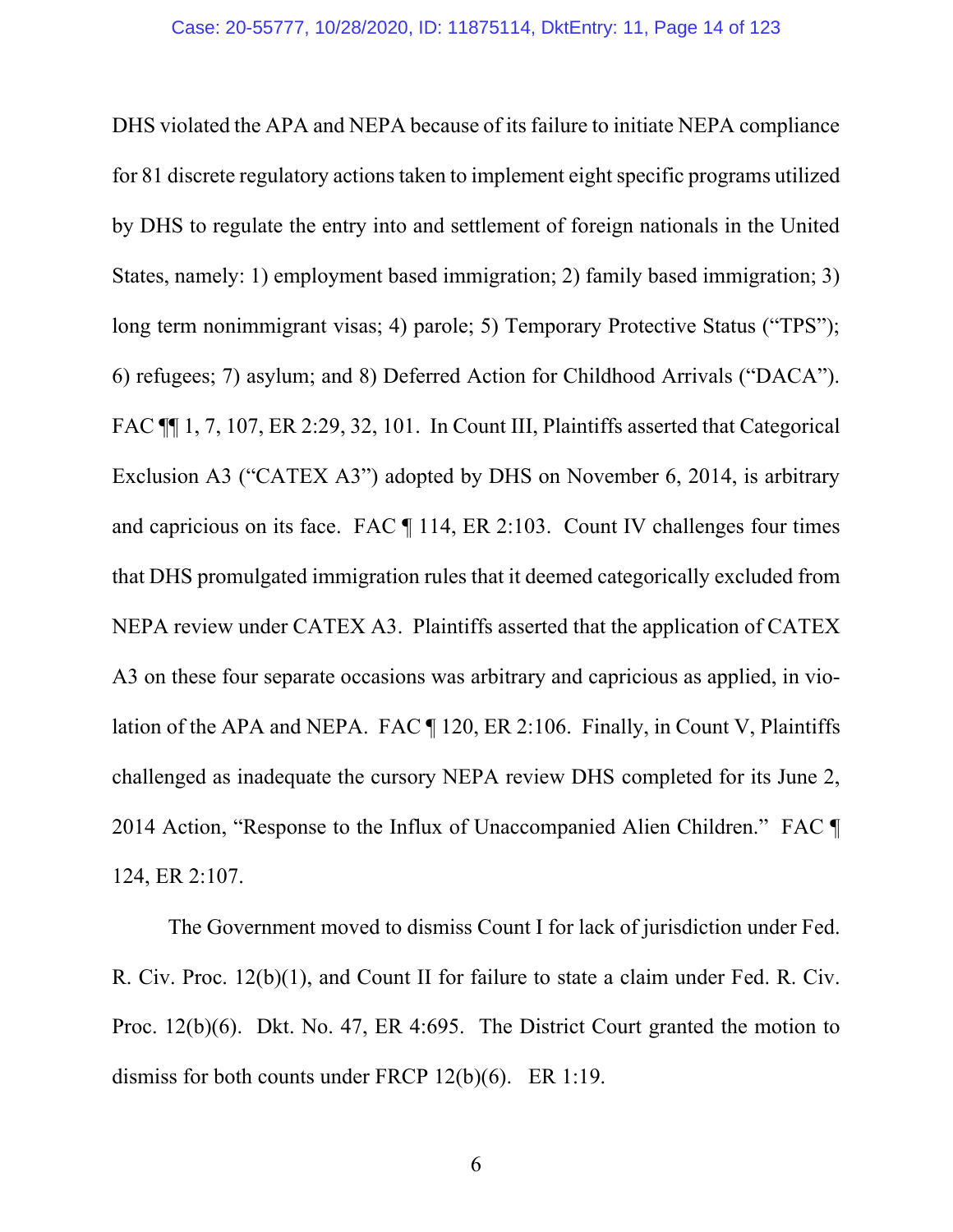The parties then filed cross motions for summary judgement as to counts III-V. Dkt. Nos. 70, 71, ER 4:698. The Government's motion for summary judgment asserted that Plaintiffs lacked Article III standing. The District Court granted the Government's motion for summary judgement, dismissing Counts III through V for lack of subject matter jurisdiction, denying Plaintiffs' motion for summary judgement as moot, and dismissing the action in its entirety. ER 1:1.

## **SUMMARY OF THE ARGUMENT**

<span id="page-14-0"></span>With respect to Count I, the District Court erred in holding that the DHS Manual, which was adopted in 2014 to establish procedures binding on all of DHS's constituent components, is not a final action that was reviewable under the Administrative Procedures Act ("APA"). Contrary to the District Court's holding, the Manual meets both components of the two-part test utilized by the Supreme Court and this Court to determine whether an agency action is final under the APA: It marks the consummation of the agency's decision-making process, and it determines rights or obligations from which legal consequences will flow.

With respect to Count II, the Amended Complaint, together with its accompanying expert evidence and affidavits, alleged with sufficient detail specific agency actions that were subject to environmental assessment under NEPA. The District Court erroneously treated Plaintiffs' challenge to DHS's failure to comply with NEPA when taking discreet actions to implement its immigration programs as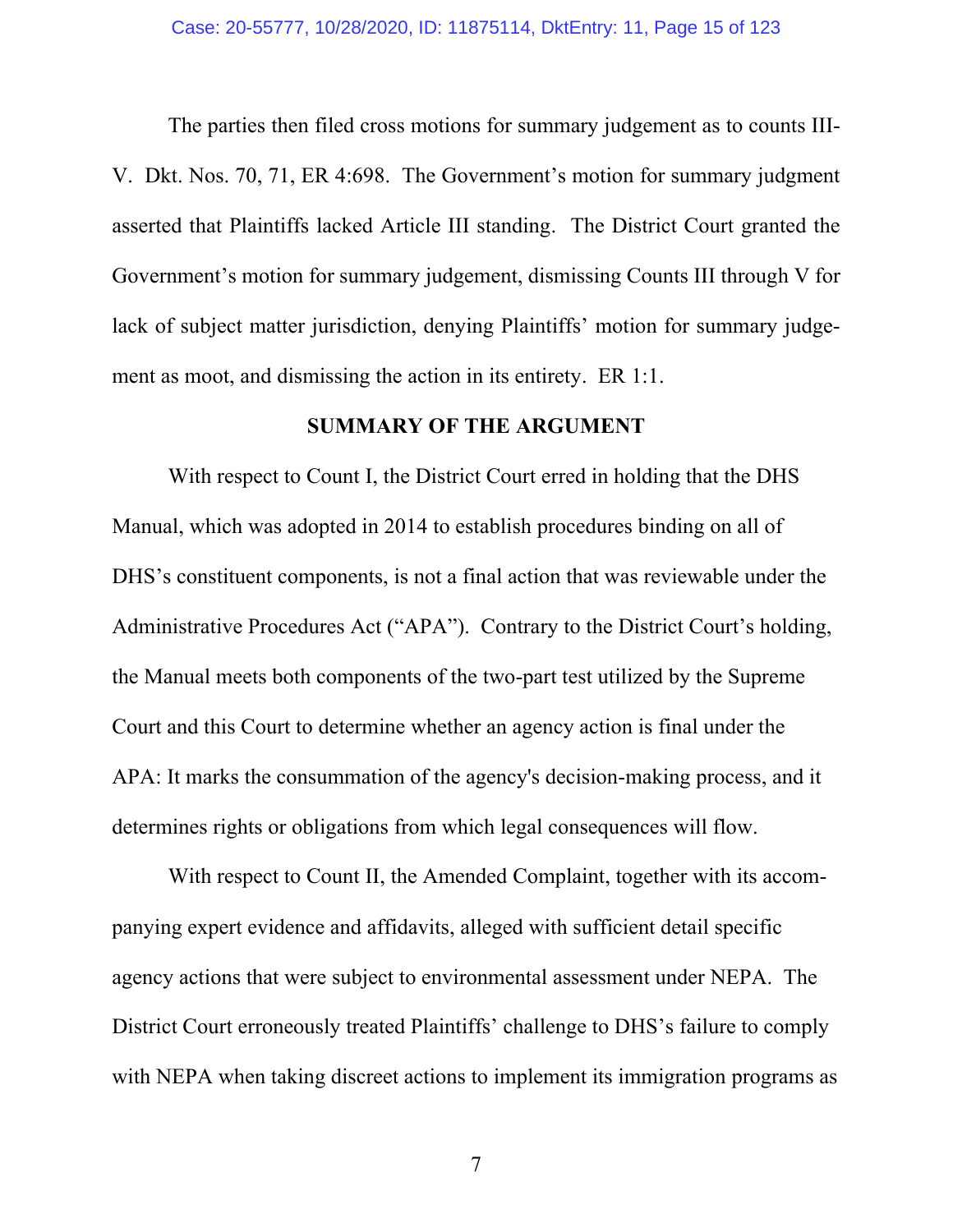#### Case: 20-55777, 10/28/2020, ID: 11875114, DktEntry: 11, Page 16 of 123

though it were a broad programmatic challenge to the programs themselves rather than simply a challenge to DHS's failure to comply with NEPA.

Finally, the District Court erred in holding that Plaintiffs lacked standing to press their NEPA claims in Counts III, IV, and V. It erroneously held that there was "no evidence" supporting the Population-Impacted Plaintiffs' contention that the rules modifications challenged in Count IV, which DHS had categorically exempted from NEPA review, "contributed to population growth." Plaintiffs offered sufficient evidence on that score, and the Government itself has acknowledged that the purpose of the rules modifications was to entice additional foreign nationals to come to (or remain in) the United States. The District Court also held, alternatively, that whatever population increases might result were the result of the independent actions of third parties. This, too, was error, for the court failed to consider, as it was required to do, whether such population increases were a "predictable effect of Government action on the decisions of third parties." Plaintiffs therefore had standing to pursue its as-applied challenge to DHS's categorical exclusion (Count IV), and likewise had standing for its facial challenge to the categorical exclusion (Count III) because of the "concrete applications" of that exclusion at issue in Count IV. As for Count V, the District Court's holding that the significant environmental harms the Border Plaintiffs have suffered from illegal border crossings were insufficient to provide standing because the court erroneously considered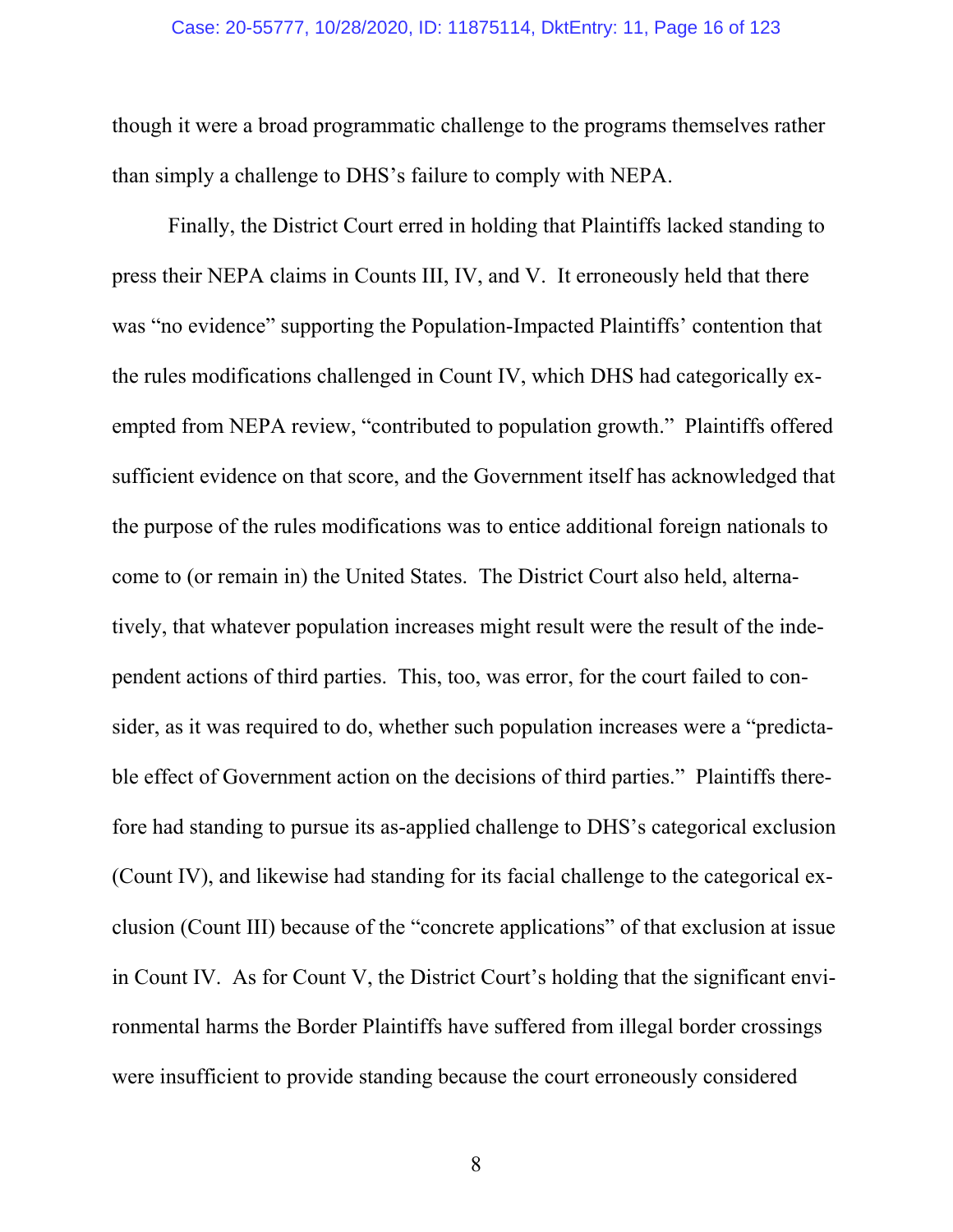only the "direct" impacts of government's actions with respect to the 2014 border influx crisis, rather than the "indirect" and "cumulative" effects of those actions, as NEPA and CEQ regulations in place at the time required.

## **ARGUMENT**

# <span id="page-16-1"></span><span id="page-16-0"></span>**I. The District Court Erred In Holding That The DHS Manual Was Not A Final Action Reviewable Under The Administrative Procedures Act.**

The Administrative Procedures Act ("APA") provides for judicial review of final actions of federal agencies. 5 U.S.C. § 704. Agency policies and procedures qualify as federal actions under NEPA. *See* 40 C.F.R. § 1508.18(a) (providing at the time this action was commenced<sup>2</sup> that federal actions include "new or revised agency rules, regulations, plans, *policies, or procedures*; and legislative proposals") (emphasis added). Because the Manual, together with its accompanying DHS Directive, "establish the policy and procedures DHS follows to comply with" NEPA), it represents a "rule" under 5 U.S.C. § 551(4) and qualifies as an "agency action" under 5 U.S.C. § 551(13).

Under the APA, a reviewing court must "hold unlawful and set aside agency action, findings, and conclusions" found to be "arbitrary, capricious, an abuse of

<sup>&</sup>lt;sup>2</sup> The regulations adopted by the Council for Environmental Quality in 1978 to ensure compliance with NEPA were significantly revised in September 2020. *See* 85 Fed. Reg. 43304 (July 16, 2020). Because the actions at issue in this litigation were taken when the old regulations were in effect, Plaintiffs cite to the prior regulations throughout.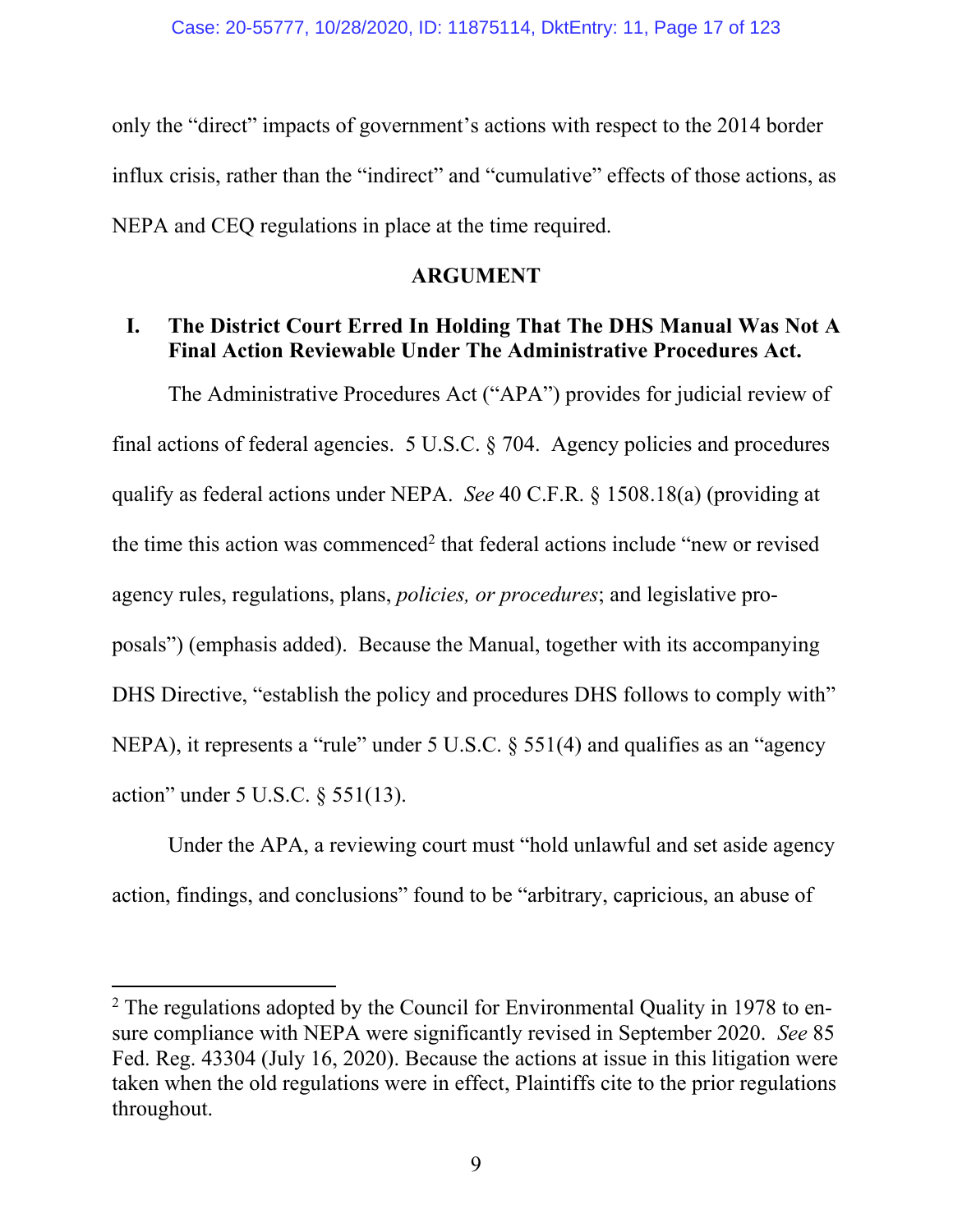discretion, or otherwise not in accordance with law." 5 U.S.C. § 706(2)(A). In Count I, Plaintiffs alleged that the Manual DHS adopted in 2014 to establish the NEPA procedures to be utilized by its constituent components was "arbitrary and capricious, in violation of the APA and NEPA." FAC ¶¶ 7, 102, ER 2:33, 100. In granting the Government's motion to dismiss for failure to state a claim under FRCP 12(b)(6), the District Court erroneously held that the Manual was not reviewable under the APA because it was not a *final* agency action. ER 1:23 (emphasis added). The standard of review for a District Court's order granting a motion to dismiss under Rule 12(b)(6) is de novo review. *Starr v. Baca*, 652 F.3d 1202, 1205 (9th Cir. 2011).

A two-part test determines whether an agency action is final under the APA: "First, the action must mark the consummation of the agency's decisionmaking process . . . [a]nd second, the action must be one by which rights or obligations have been determined, or from which legal consequences will flow." *Bennett v. Spear*, 520 U.S. 154, 177-78 (1997) (internal quotation marks and citations omitted). The focus is "on the practical and legal effects of the agency action." *Oregon Natural Desert Ass'n v. U.S. Forest Serv.*, 465 F.3d 977, 982 (9th Cir. 2006). "It is the effect of the action and not its label that must be considered." *Id*. at 985 (internal quotation marks and citation omitted). In determining whether an agency's action is final, courts look to whether the action "amounts to a definitive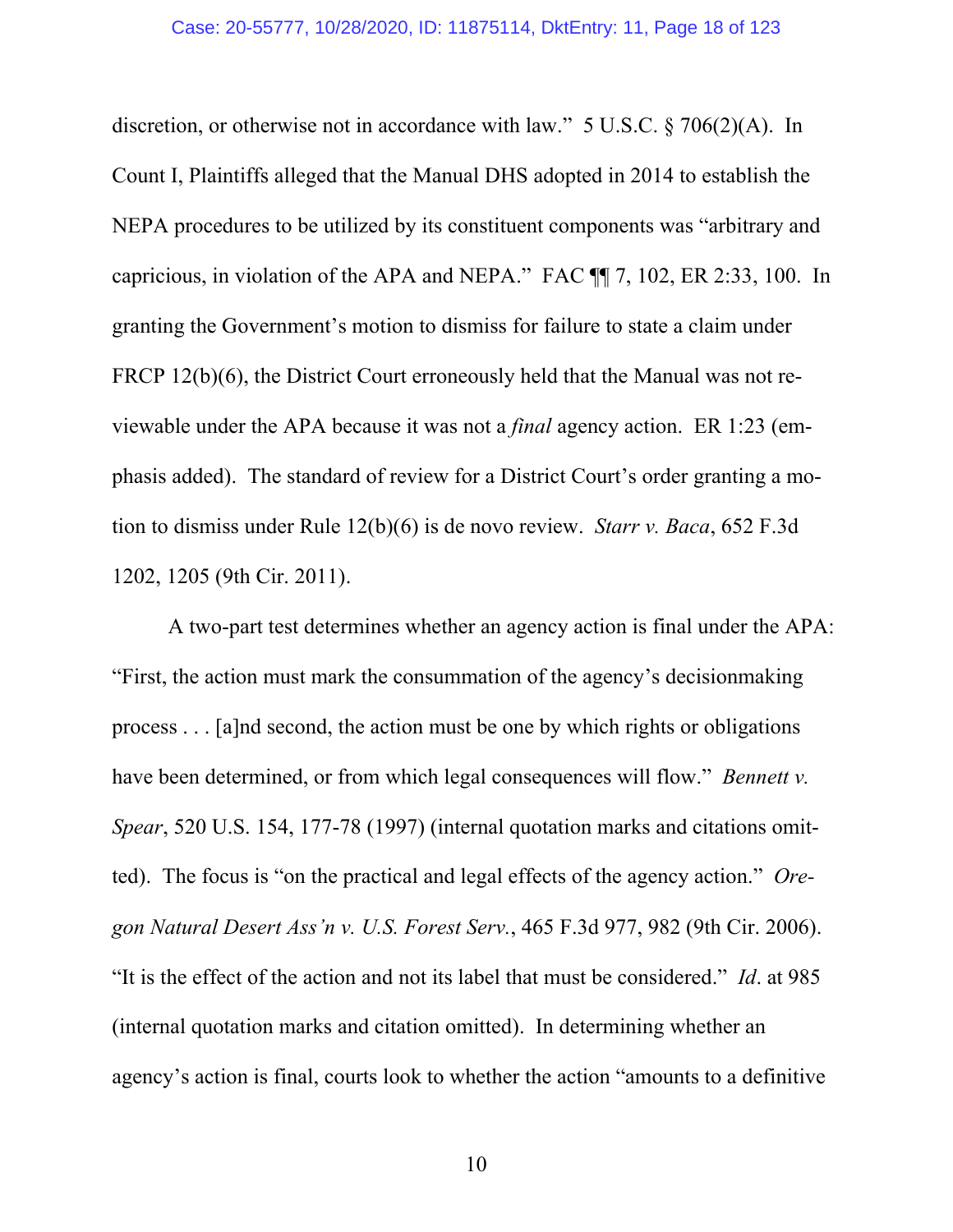### Case: 20-55777, 10/28/2020, ID: 11875114, DktEntry: 11, Page 19 of 123

statement of the agency's position" or if "immediate compliance [with the terms] is expected." *Id.* The "finality element must be interpreted in a pragmatic and flexible manner." *Id.* at 982 (quoting *Oregon Natural Res. Council v. Harrell*, 52 F.3d 1499, 1504 (9th Cir.1995)).

The court below determined that the Manual failed both prongs of the "final agency action" test. With respect to whether the Manual is the consummation of the agency's decision-making process, the court found that it "is a 'decision-making tool' to be used 'prior to making decisions,'" and therefore "does not represent DHS's final decision regarding NEPA review." ER 1:23 (quoting FAC Ex. 2, p. 19, ER 2:129). The court below held that the second prong was also not met because "the Manual does not impose any obligations or consequences on the DHS that are not already imposed by NEPA itself, but only provides a procedural framework for compliance without imposing consequences for violating the Manual's guidelines." ER 1:24. Neither conclusion is correct.

# <span id="page-18-0"></span>**A. The Manual marks the consummation of DHS's decision-making process.**

An agency action qualifies as the "consummation of the agency's decisionmaking process" when it represents the agency's "last word in the matter" in the sense that "an action is final and is ripe for judicial review," as opposed to "merely tentative or interlocutory in nature." *Oregon Natural Desert Ass'n*, 465 F.3d at 984 (internal quotation marks and citations omitted). "[T]he core question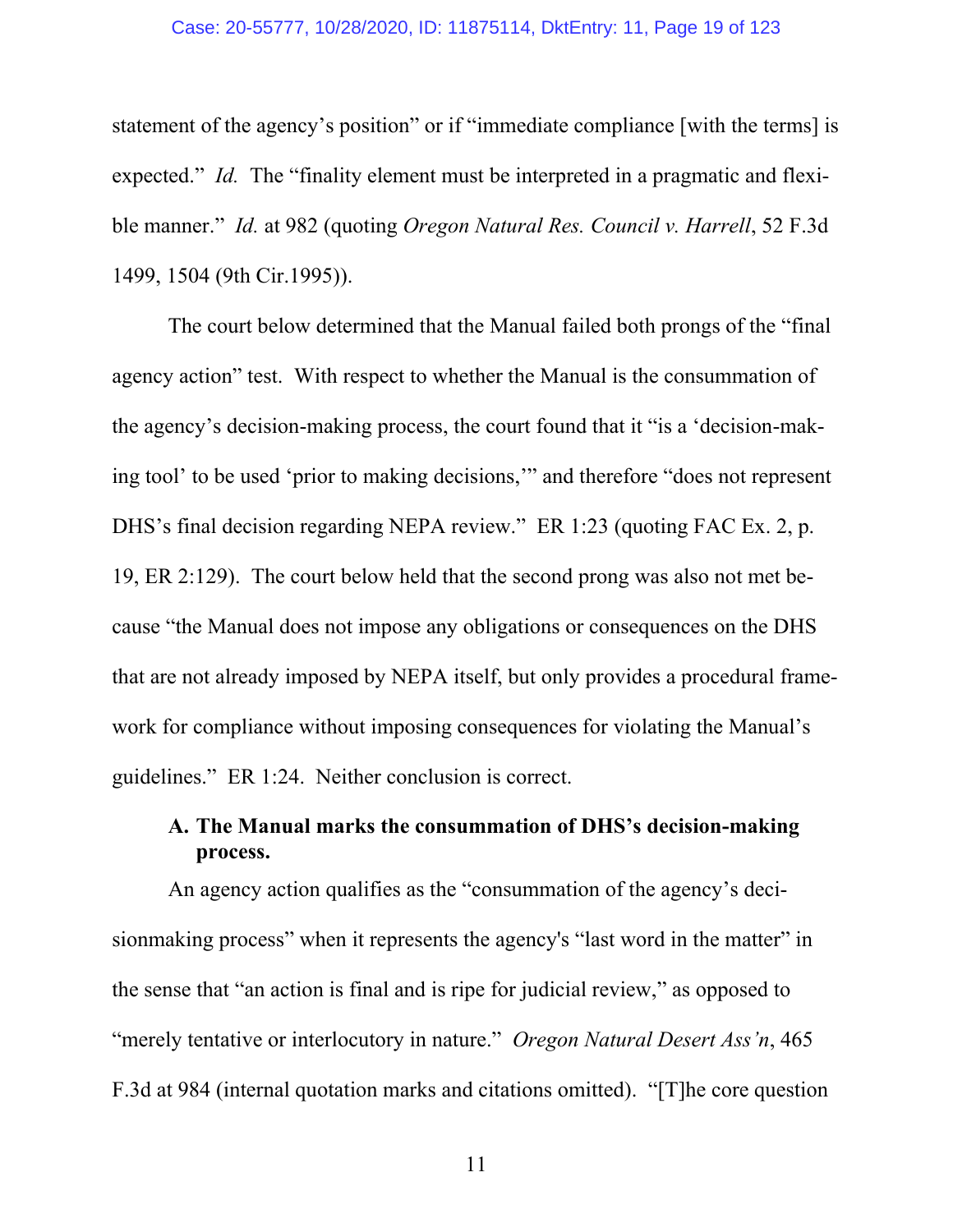### Case: 20-55777, 10/28/2020, ID: 11875114, DktEntry: 11, Page 20 of 123

is whether the agency has completed its decisionmaking process, and whether the result of that process is one that will directly affect the parties." *Id.* at 982 (quoting *Indus. Customers of NW Utils. v. Bonneville Power Admin.*, 408 F.3d 638, 646 (9th Cir. 2005)).

The DHS Manual sets out the procedures and requirements its constituent components "*must*" follow in implementing NEPA. Environmental Planning and Historic Preservation Program, 79 Fed. Reg. 70538, 70538 (Nov. 26, 2014) (emphasis added) (ER 4:615). As this Court recently held in *Safer Chemicals, Healthy Families v. EPA*, mandatory language in a rule establishing criteria for future agency actions "clearly qualif[ies] as final agency action." 943 F.3d 397, 418 (9th Cir. 2019) (citing *Cal. Sea Urchin Comm'n v. Bean*, 828 F.3d 1046, 1049 (9th Cir. 2016)).

The District Court's error below was in assuming that only projects undertaken by an agency are "final actions" subject to judicial review under the APA, but as this Court made clear in *Cal. Sea Urchin Comm'n*, a rule that lays out mandatory criteria for how an agency will conduct its subsequent project-specific assessments is also a final action subject to APA review. *Cal. Sea Urchin Comm'n*, 828 F.3d at 1049. "The 1987 Final Rule" which "laid out the criteria" for the subsequent agency action at issue in that case "was clearly a final agency action," this Court held, "but so too was the 2012 program termination" itself. *Id.* In other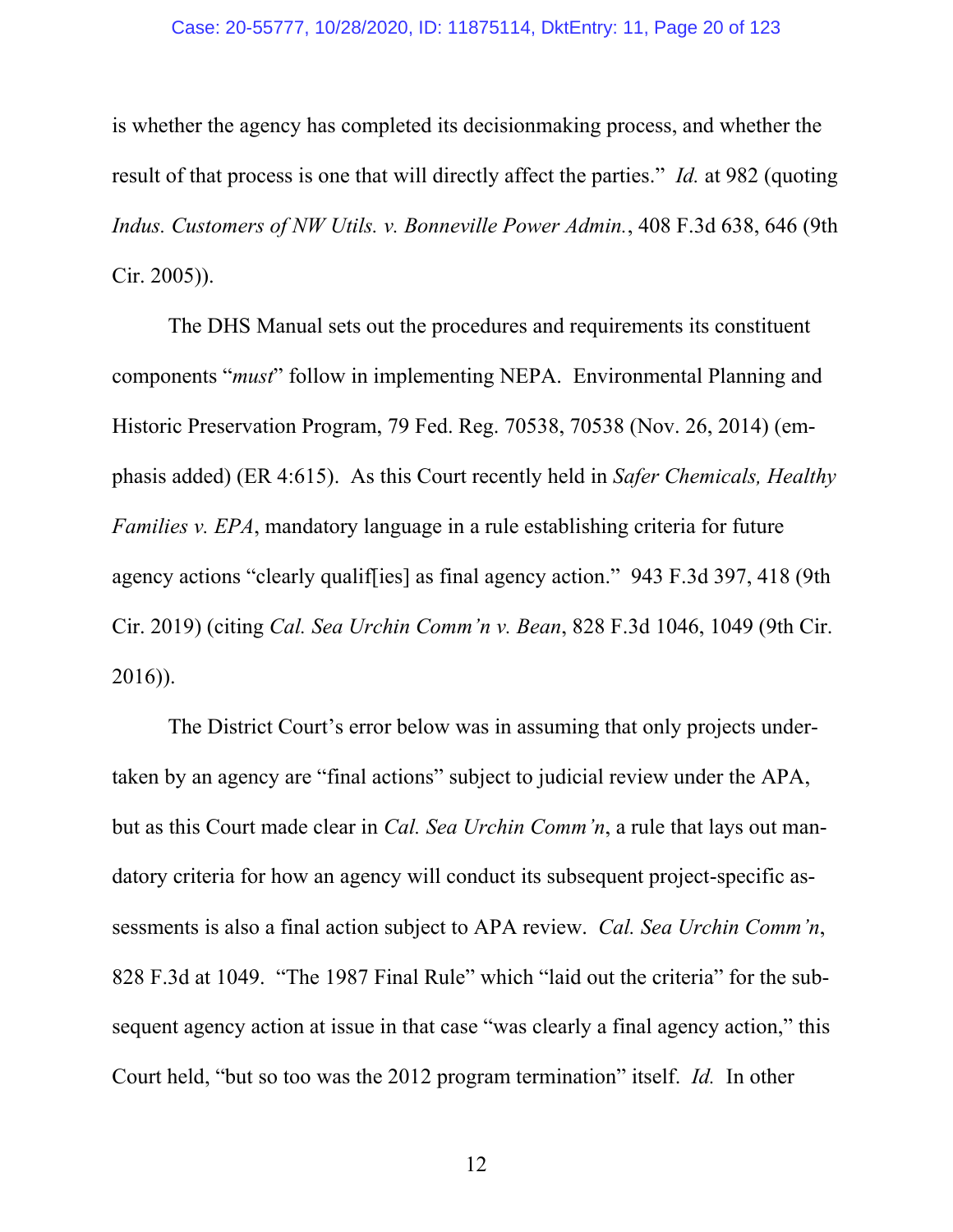words, the creation of a rule by which subsequent determinations are to be made, as well as the subsequent project-specific determinations themselves, can both be "final agency actions" subject to APA review, at the point each is final. The issue is not whether the criteria-setting rule is made "prior to making decisions" on the subsequent project assessment, as the District Court believed, but whether the rule is the agency's "final word" on the criteria that will be used. And on that question, there is no doubt. The notice published by DHS in the Federal Register announcing the rule expressly noted that it was "the *final* update to its policy and procedures for implementing" NEPA. 79 Fed. Reg. at 70538 (emphasis added) (ER 4:615). The government conceded that point in its brief in support of its cross-motion for summary judgement below, contending (in contrast to what it had earlier contended when successfully seeking to have Count I dismissed) that "[t]he NEPA procedures [set out in the Manual] were published *in final form* in November 2014." Dkt. #71, p. 6 (citing 79 Fed. Reg. at 70538), ER 3:614.<sup>3</sup>

As if that were not enough, the Manual itself repeatedly indicates that it is setting forth requirements that "must" be following by DHS components when undertaking project-specific NEPA assessments. The Manual states in its

<sup>&</sup>lt;sup>3</sup> In its earlier Memorandum in support of its motion to dismiss, the Government had argued that the Manual was only "an internal DHS guidance document that is not a "final agency action" subject to review under the" APA. Dkt. #47, p. 1, ER 3:580.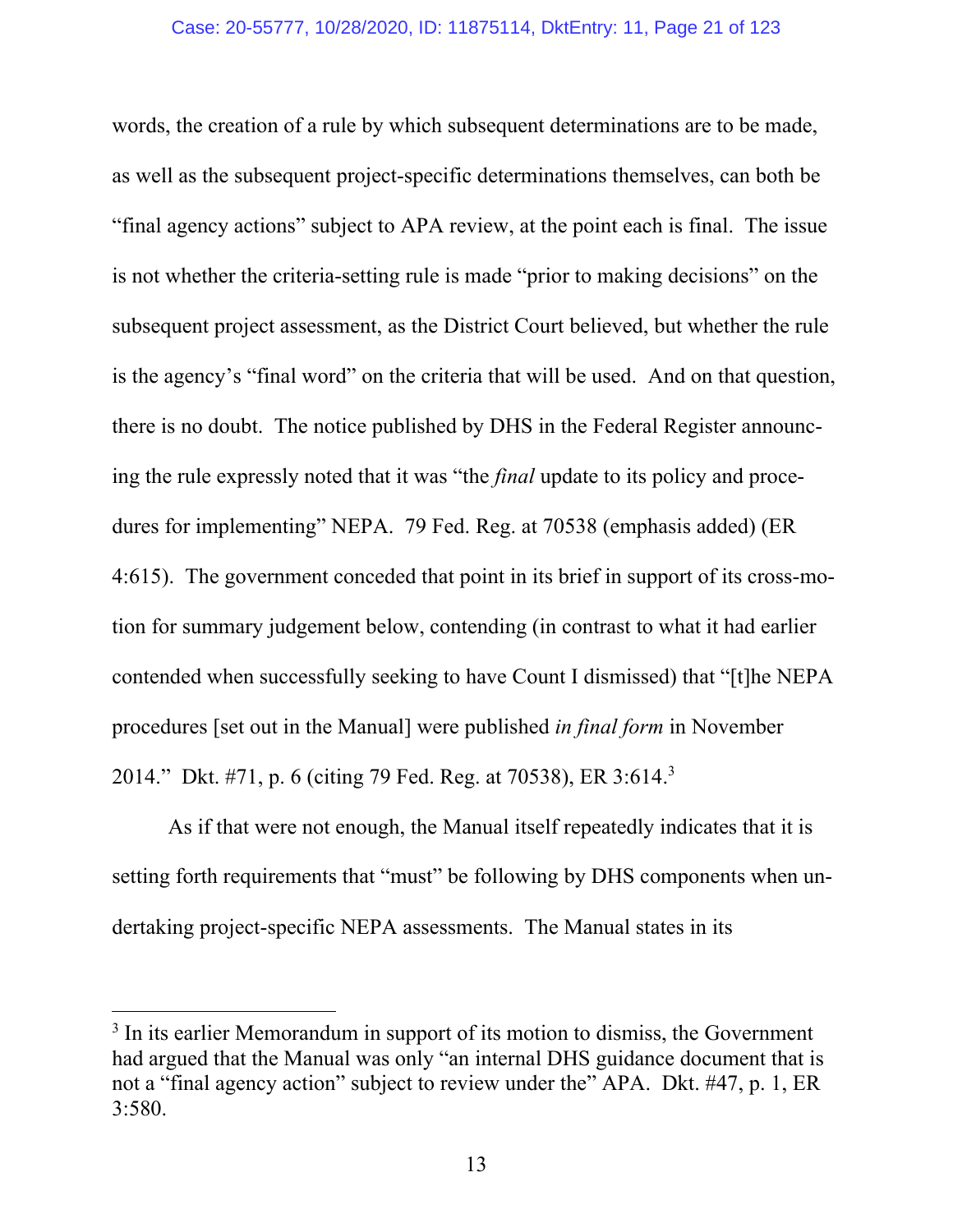introduction that it "serves as the DHS implementing procedures for NEPA (as required by 40 C.F.R. §§ 1505.1 and 1507.3) which supplement the CEQ regulations and therefore must be read in conjunction with them." FAC Ex. 2 at III-1, ER 2:129. The Manual is a critical instrument in DHS's regulation of foreign nationals entering the country and is used to "establish the policy and procedures DHS follows to comply with" NEPA. *Id*. It notes that "[t]he requirements of this Instruction Manual apply to the exclusion of all NEPA activities across DHS," and it specifies that "proponents of programs, projects, and activities implement the *requirements* of … this Instruction Manual in consultation" with the planning manager of the specific division or component within DHS implementing the NEPA requirements. *Id*. (emphasis added). Components within DHS have the option of developing *Supplemental* Instructions for implementing NEPA, to be sure, but the Manual itself must be implemented and the Component must specify the manner in which it will do so if it chooses to take this step. *Id*. at IV:12-13, ER 2:141-42.

When DHS takes specific actions, these actions must comply with the standards and conditions set out in the Manual as well as applicable federal law. Section V of the Manual sets out the "Procedures for Implementing NEPA," as well as Categorical Exclusions and a Record of Environmental Considerations to be completed in the event of a Categorical Exclusion. *See Id.* at V-1, V-3, C-1, ER 2:147, 149, 178. Through the detail and thoroughness of this Manual, it is clear that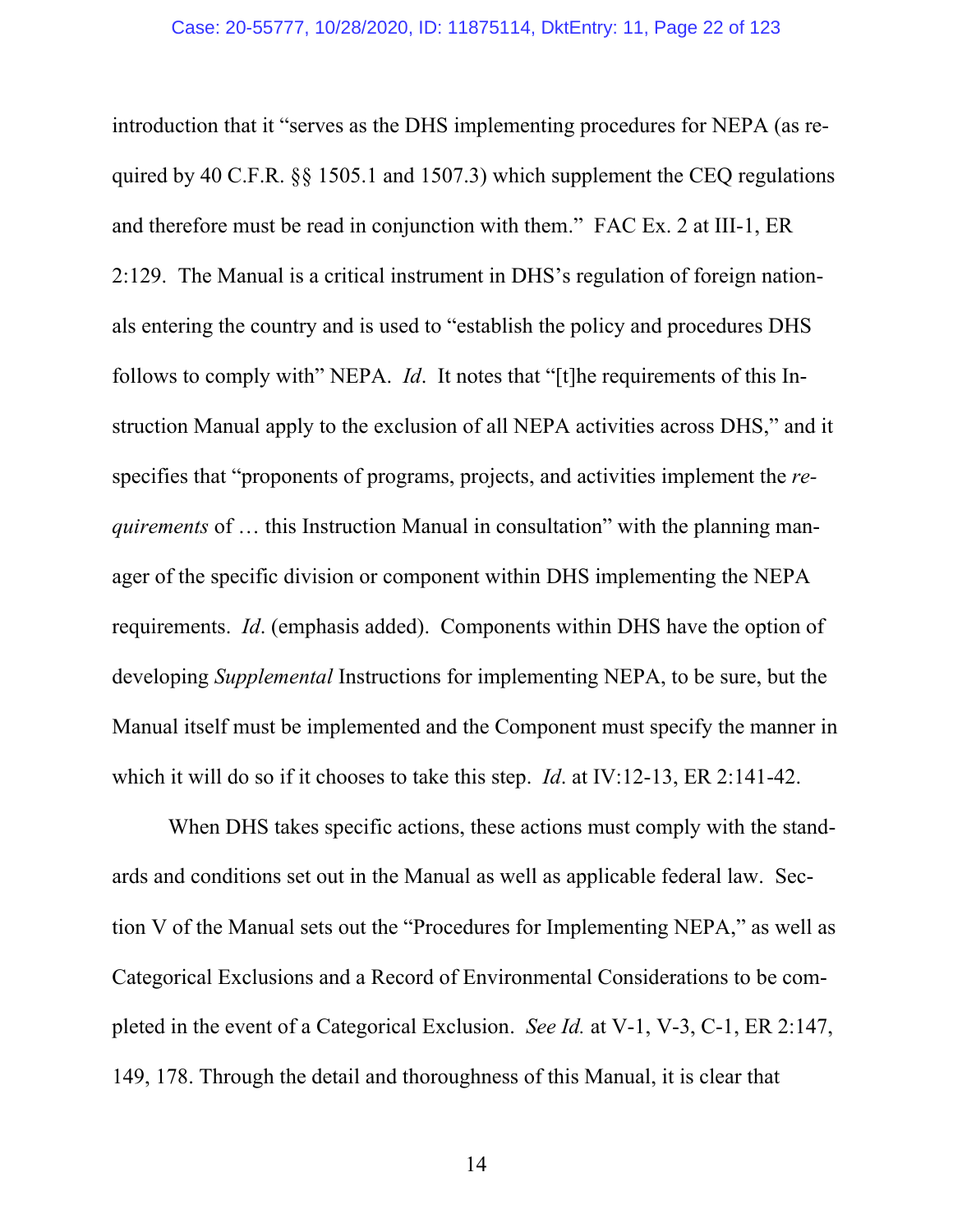### Case: 20-55777, 10/28/2020, ID: 11875114, DktEntry: 11, Page 23 of 123

components of DHS must comply with the requirements set out in it, and the inclusion of flow charts and checklists bolsters the mandatory nature of the Manual. *See Id.* at V-3, A-1, ER 2:149, 175.

Therefore, the Manual is DHS's "last word," "mark[ing] the consummation of the agency's decisionmaking process" as to how its constituent parts must conduct NEPA assessments on their proposed programs. The District Court erred in holding otherwise.

## <span id="page-22-0"></span>**B. The Manual also has a legal effect, in that it imposes obligations on DHS's component agencies.**

In *Bennett*, the Supreme Court held that an agency action that consummated the agency's decision-making process would be final if the action is one "by which rights or obligations have been determined, or from which legal consequences will flow." *Bennet*, 520 U.S. at 178 (internal quotation marks omitted). This Court has since specified that "[t]he general rule is that administrative orders are not final and reviewable 'unless and until they impose an obligation, deny a right, or fix *some* legal relationship as a consummation of the administrative process." *Oregon Natural Desert Ass'n*, 465 F.3d at 987 (quoting *Ukiah Valley Med. Ctr. v. F.T.C.*, 911 F.2d 261, 264 (1948)) (emphasis added).

The Manual clearly meets that requirement of the "final agency action" determination as well. Unlike the Claims Manual at issue in the case relied on by the government below, *Schweiker v. Hansen*, 450 U.S. 785, 789 (1981), which the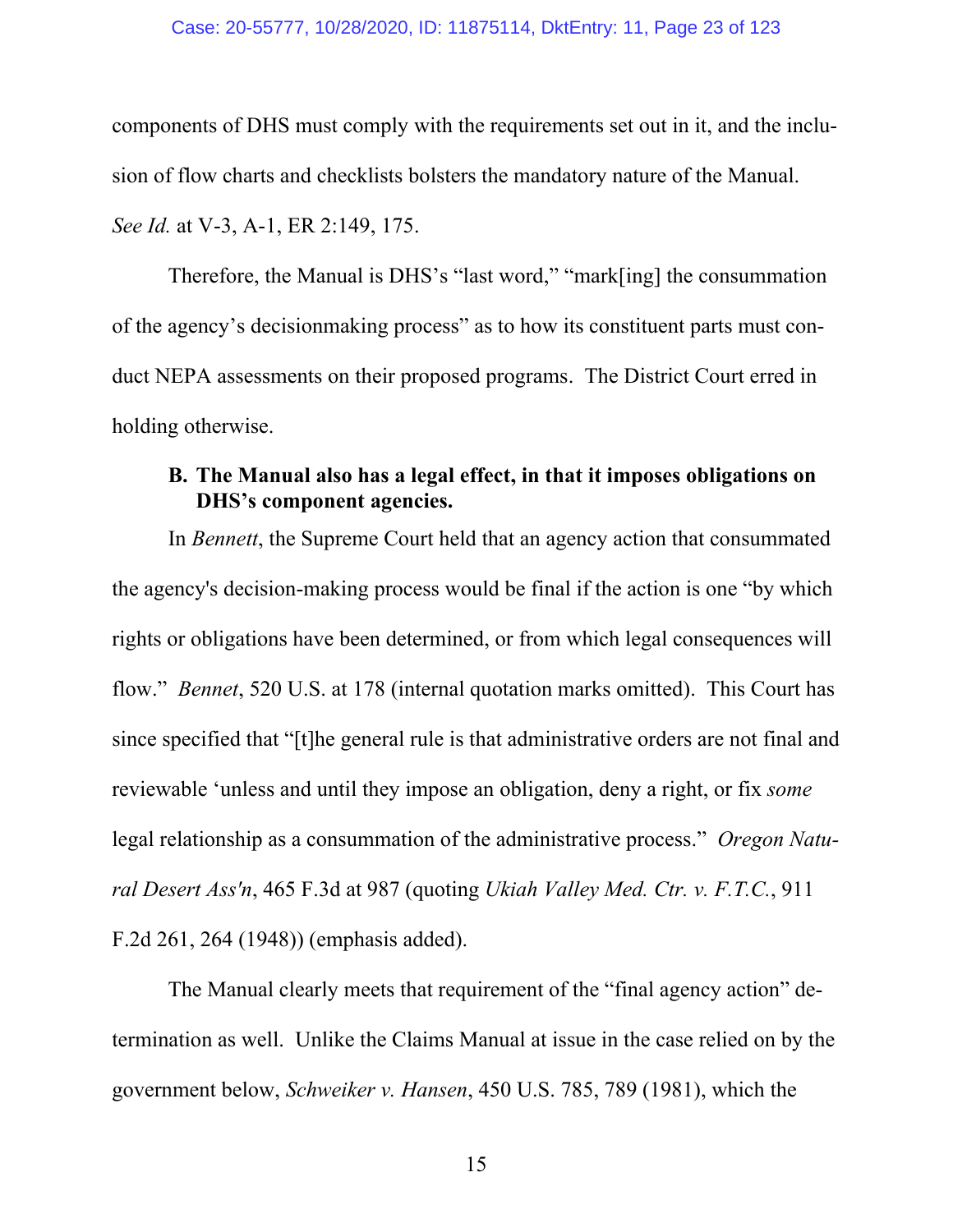### Case: 20-55777, 10/28/2020, ID: 11875114, DktEntry: 11, Page 24 of 123

Supreme Court described has a handbook for internal use that "has no legal force" and "does not bind the" Social Security Administration, the DHS Manual at issue here quite expressly imposes on each of DHS's components the "obligation," *Bennett*, 520 U.S. at 178, to comply with its requirements when undertaking any NEPA assessment. For example, the Manual requires notification to a regulatory department within DHS of certain NEPA activities which are specified in the Manual. ER 2:131. The Manual sets forth its own procedure and requirements which "ensure that the appropriate NEPA analysis and documentation is completed before a decision is made that irretrievably commits resources or limits the choice of reasonable alternatives to satisfy an objective…or develop a program." ER 2:130.

This Court also considers "whether the [action] has the status of law or comparable legal force, and whether immediate compliance with its terms is expected." *Oregon Natural Desert Ass'n*, 465 F.3d at 987 (quoting *Ukiah Valley Med. Ctr.*, 911 F.2d at 264). Although the District Court held that the Manual does not impose any obligations on the DHS that are not already imposed by NEPA itself, ER 1:24, that is not the case. The Manual integrates NEPA with "review and compliance requirements under other Federal laws, regulations, Executive Orders, and other requirements for the stewardship and protection of the human environment..." ER 2:130. It states that "compliance with NEPA does not relieve DHS from complying with these other requirements." *Id*. Compliance with these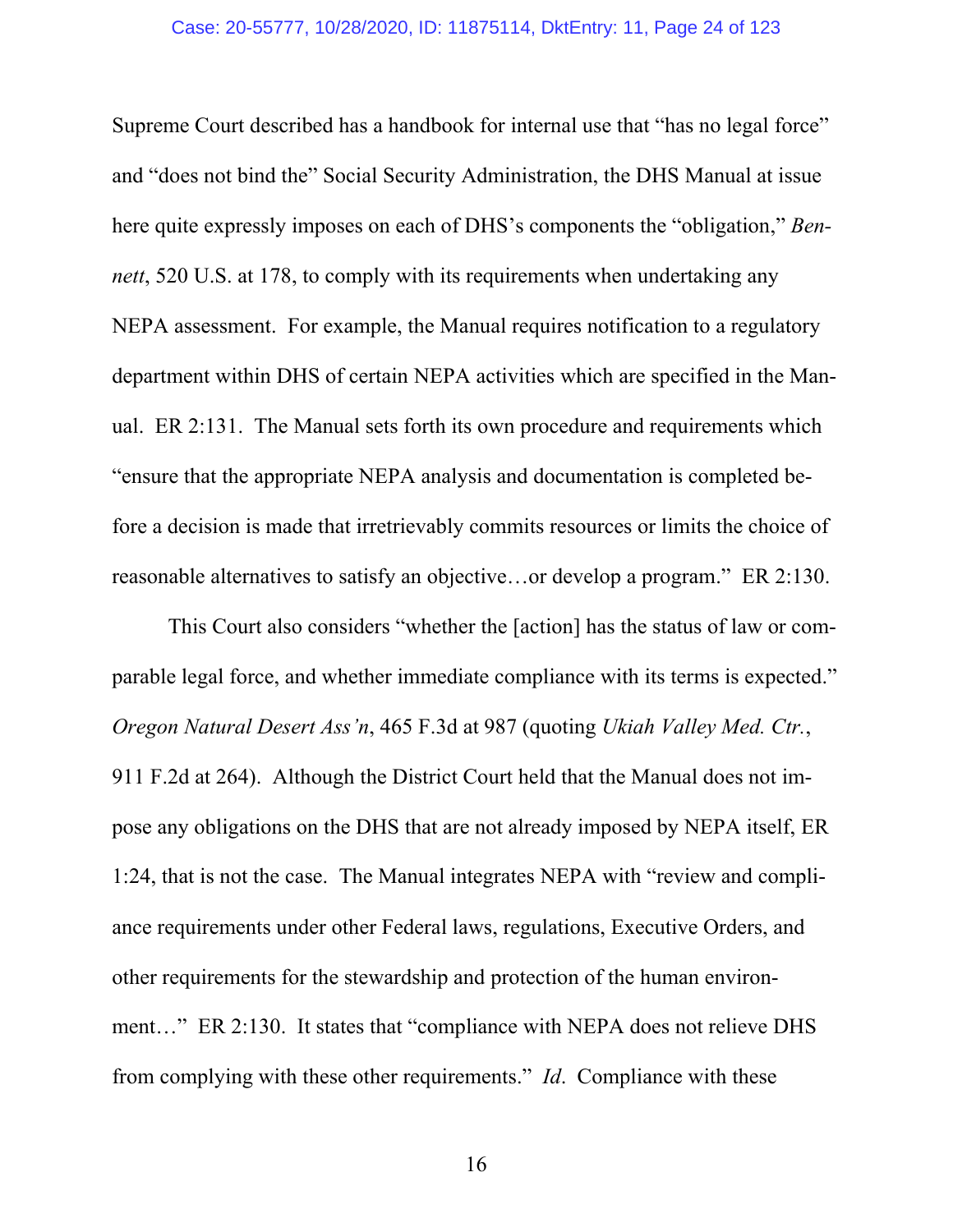### Case: 20-55777, 10/28/2020, ID: 11875114, DktEntry: 11, Page 25 of 123

requirements certainly does not depend on NEPA for enforcement; rather it relies on the Manual itself to ensure that DHS's many employees do so. This document is therefore a final action for the DHS as it is the primary tool DHS uses to guarantee that its employees comply with a variety of federal laws and requirements.

When interpreting the finality of the Manual in a "pragmatic and flexible manner," as this Court instructed in *Oregon Natural Desert Ass'n*, 465 F.3d at 982, the binding obligations which flow from the Manual compel the conclusion that it represents DHS's last word and that it is binding. Compliance with the Manual ensures that the government actors have followed through to the end of DHS's decision-making process and therefore directly effects parties, such as Plaintiffs here, who have procedural rights to seek NEPA compliance. Thus, the Manual is a final agency action reviewable under the APA, and the District Court's holding to the contrary is erroneous.

<span id="page-24-0"></span>**II. The District Court Erroneously Treated Plaintiffs' Count II Challenge To DHS's Failure To Comply With NEPA With Respect To 8 Specific Programs As Though It Were A Challenge To The Programs Themselves.**

In Count II, Plaintiffs sought judicial review of DHS's failure to conduct *any*  of the environmental assessments required by NEPA with respect to its implementation of "seven immigration statutes pertaining to employment based immigration, family based immigration, long term nonimmigrant visas, parole, Temporary Protected Status, refugees, and asylum, and DACA, an immigration non-enforcement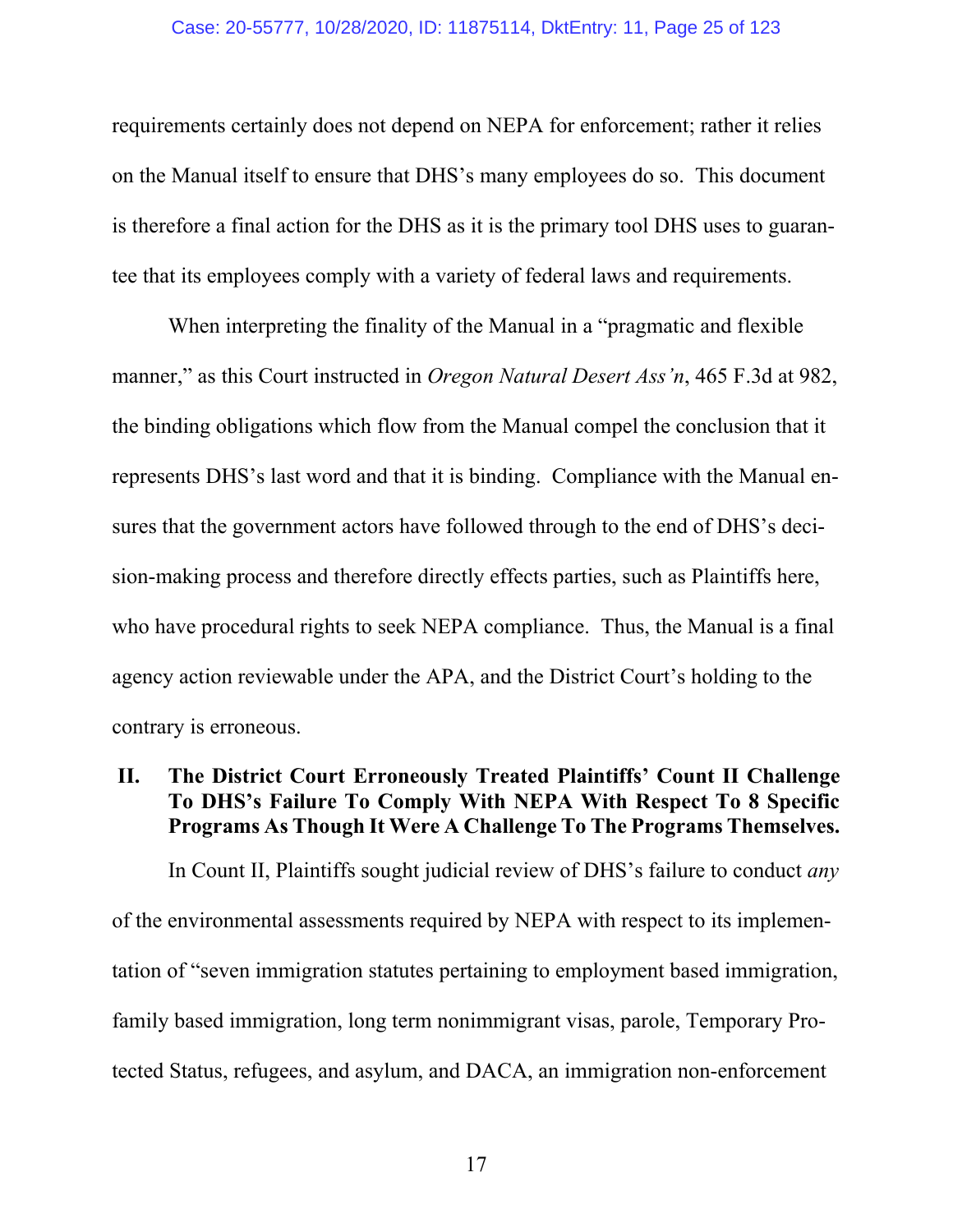policy of the DHS." ER 1:25; 2:100-101. The District Court dismissed this count as a "broad programmatic attack" on the programs themselves and not a "final agency action," and granted the Government's motion to dismiss. ER 1:25-27. The standard of review for a District Court's order granting a motion to dismiss under Rule 12(b)(6) is de novo review. *Starr*, 652 F.3d at 1205.

Judicial review of DHS's failure to comply with NEPA with respect to DHS's implementation of seven immigration statutes and the DACA executive directive, specified in Count II, is proper under 5 U.S.C. § 706(2)(A), which allows review of agency action "found to be arbitrary, capricious, an abuse of discretion, or otherwise not in accordance with law," and 5 U.S.C. § 706(1), which may apply to "compel agency action unlawfully withheld or unreasonably delayed." In addition, DHS's implementation of these seven statutes and the DACA non-enforcement policy are subject to judicial review as "programs" under 40 C.F.R. § 1508.18(b)(3), which provides that a major federal action tends to fall within the category of the "adoption of programs, such as a group of concerted actions to implement a specific policy or plan; systematic and connected agency decisions allocating agency resources to implement a specific statutory program or executive directive." This regulation further provides that an action "include[s] the circumstances where the responsible officials fail to act and that failure to act is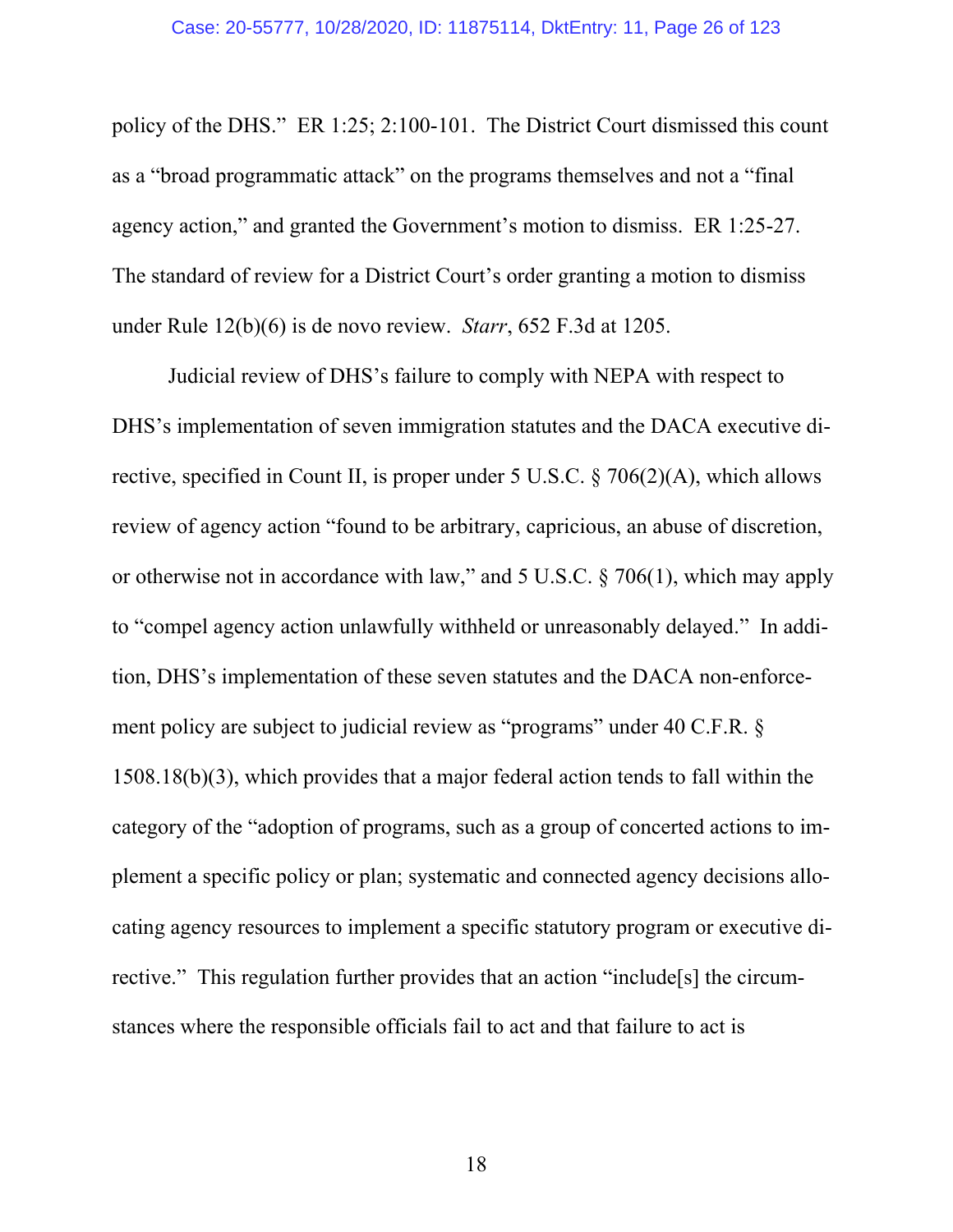reviewable by courts or administrative tribunals under the [APA] or other applicable law as agency action." 40 C.F.R. § 1508.18.

In their Amended Complaint, Plaintiffs identified eight programs, the implementation of which, individually and certainly cumulatively, allows for the majority of foreign nationals' entry and long-term settlement into the United States.

FAC  $\parallel$  55, ER 2:72-73). The eight programs are:

- 1) Employment based immigration authorized by INA § 203(b), 8 U.S.C. § 1153(b);
- 2) Family-based immigration, authorized by INA § 203(a), 8 U.S.C.  $§ 1153(a);$
- 3) Long-term nonimmigrant visas, authorized by INA § 214, 8 U.S.C. § 1184;
- 4) Parole, authorized by INA § 212 (d)(5)(A), 8 U.S.C. § 1182(d)(5);
- 5) Temporary Protective Status, authorized by INA § 244, 8 U.S.C. § 1254a;
- 6) Refugees, authorized by INA § 207, 8 U.S.C. § 1157;
- 7) Asylum, authorized by INA § 208, 8 U.S.C. § 1158; and
- 8) Deferred Action for Childhood Arrivals ("DACA"), authorized by executive memorandum, *see* Memo from Janet Napolitano, Secretary of Homeland Security, "Exercising Prosecutorial Discretion with Respect to Individuals Who Came to the United States as Children (June 15, 2012) ER  $2:254-56.$

Attached to Plaintiffs' Amended Complaint and thereby incorporated therein

was a thorough report compiled by Jessica Vaughan, an expert on United States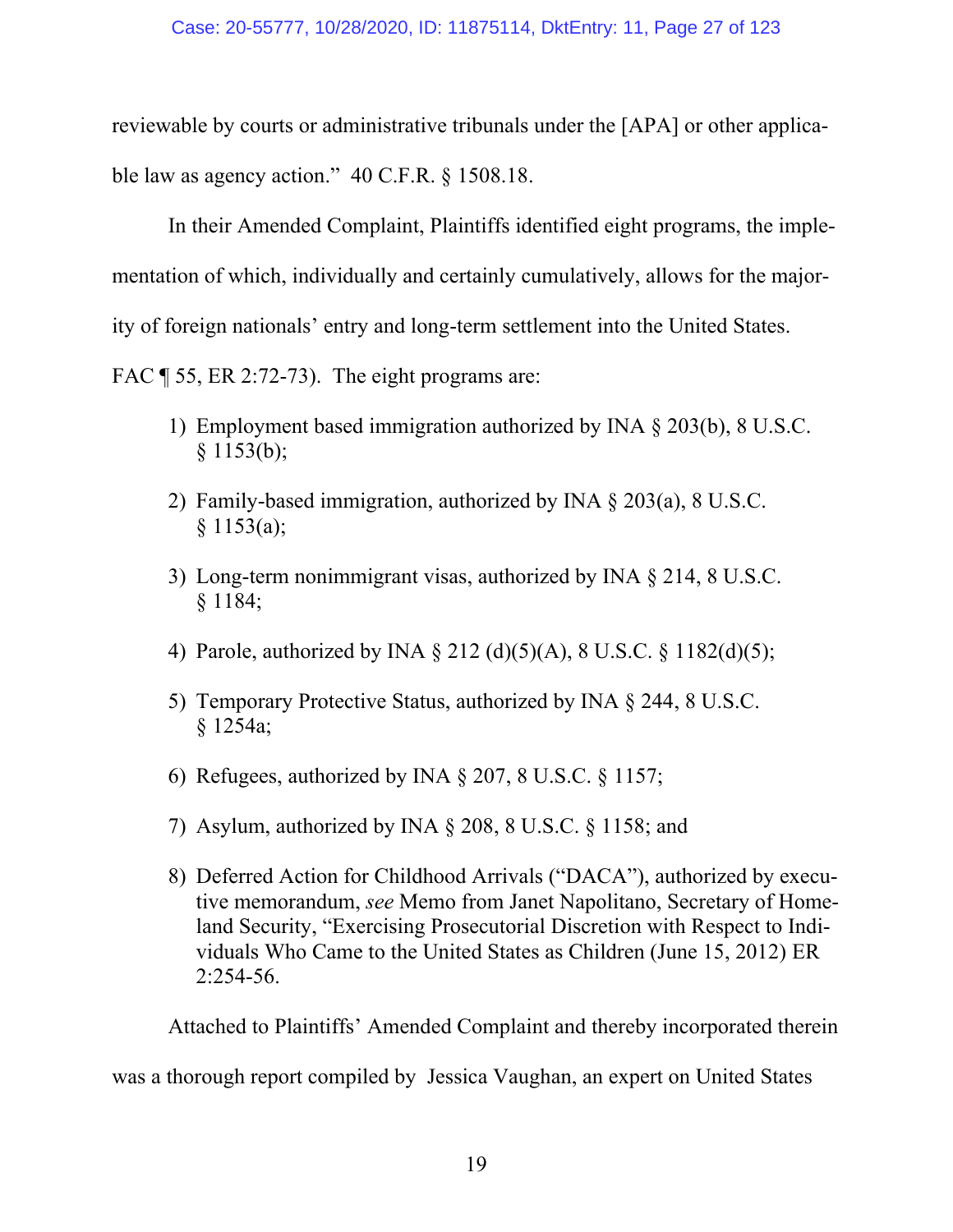immigration law, policy and practice, which identified 81 specific, discrete instances where DHS has undertaken regulatory action to implement each of the eight programs without *ever* conducting any environmental assessment, as required by NEPA. *See* FAC Ex. 3-C, ER 2:216-21. Because the implementation of these eight programs has also been substantially affected by ad-hoc policy decisions that DHS never promulgated as regulations, Ms. Vaughan also identified and included five specific instances of policy memoranda revising the programs. These five are listed and included in full. *See id.,* ER 2:221-22. Plaintiffs argued that "[b]ecause these actions cumulatively<sup>4</sup> carr[ied] out DHS's statutory mandate to regulate the entry into and settlement of foreign nationals in the United States, NEPA review should have been initiated long ago. DHS has repeatedly failed to initiate NEPA compliance at any point during its administration of these ongoing programs, including promulgation of specific regulations or adoption of final action through policy memoranda pursuant to its authority to accept foreign nationals into the country…" FAC ¶ 60, ER 2:77.

Relying on language in a portion of the Supreme Court's decision in *Norton v. S. Utah Wilderness Alliance*, 542 U.S. 55, 62-65 (2004), that did not even

<sup>&</sup>lt;sup>4</sup> The requirement that agencies consider the "cumulative effects" of their actions, was adopted by the Council for Environmental Quality in 1978 and codified at 40 C.F.R. § 1508.7. Although that provision was repealed on September 14 of this year, *see* 40 C.F.R. § 1508.1(g), it was in effect when this lawsuit was brought, and at the time each of the discrete regulatory actions at issue here were taken.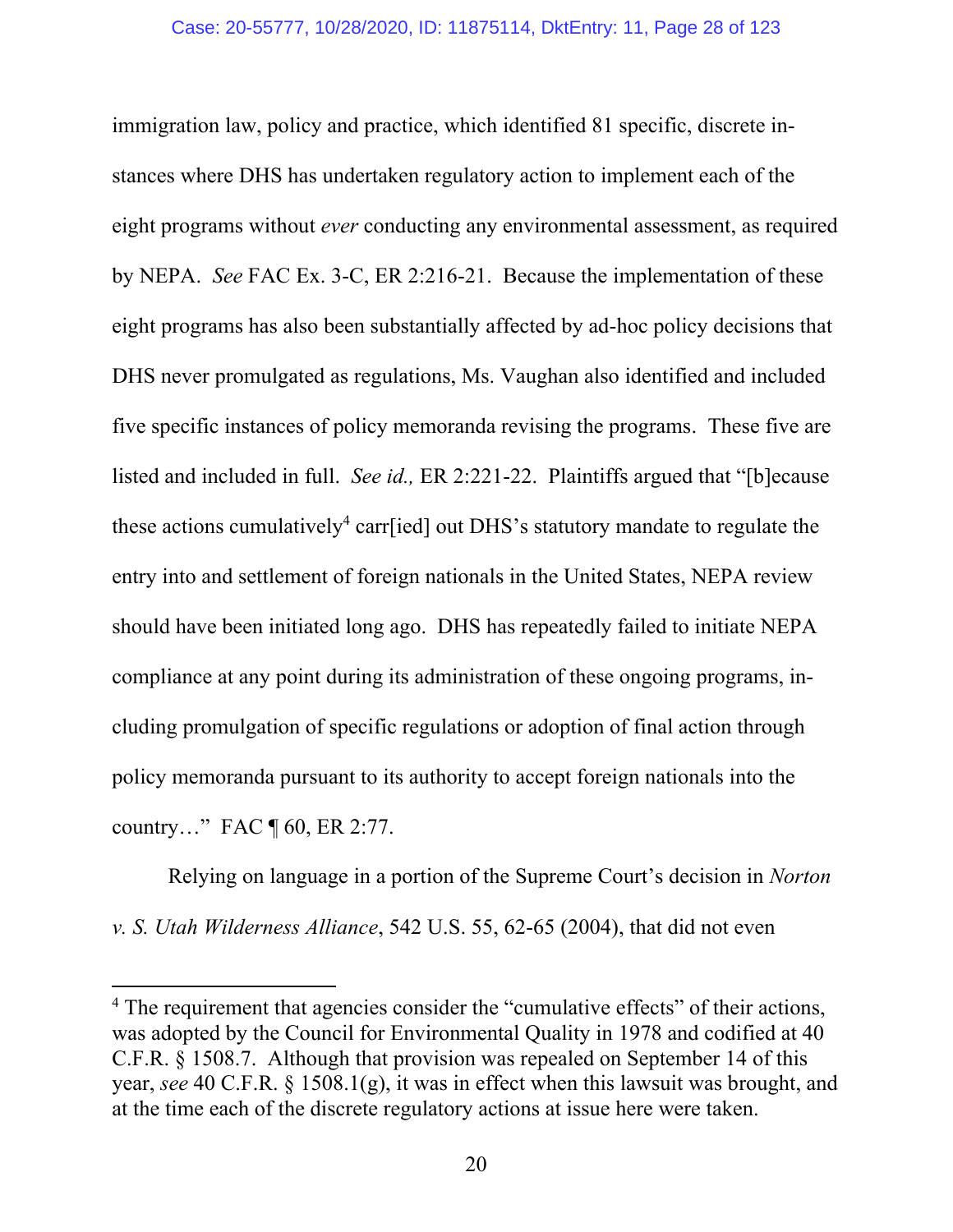### Case: 20-55777, 10/28/2020, ID: 11875114, DktEntry: 11, Page 29 of 123

involve the NEPA challenge addressed later in the opinion, the District Court incorrectly concluded that Plaintiffs proposed a "broad programmatic review" of the programs themselves. ER 1:26. In so holding, the District Court misconstrued *Norton* and, as a result, erroneously applied that case's rejection of "broad programmatic review" to the distinctively different NEPA challenges brought by Plaintiffs here.

*Norton* was a suit by the Southern Utah Wilderness Alliance and other organizations ("SUWA") alleging that the Bureau of Land Management had failed "to act to protect public lands in Utah from damage caused by [off-road vehicle] use." 542 U.S. at 60. SUWA made three claims, which it asserted could be brought under the APA: (1) that BLM had violated its non-impairment obligation under 43 U.S.C. § 1782(c) by allowing degradation in certain Wilderness Study Areas; (2) that BLM had failed to implement provisions in its land use plans relating to off-road vehicle use; and (3) that BLM had failed to take a "hard look" at whether, pursuant to NEPA, it should undertake supplemental environmental analyses for areas in which off-road vehicle use had increased. *Norton*, 542 U.S. at 60- 61.

The language rejecting "broad programmatic review" under the APA, relied upon by the court below, precedes the Court's discussion of SUWA's first claim, that BLM had violated its statutory mandate to "continue to manage" Wilderness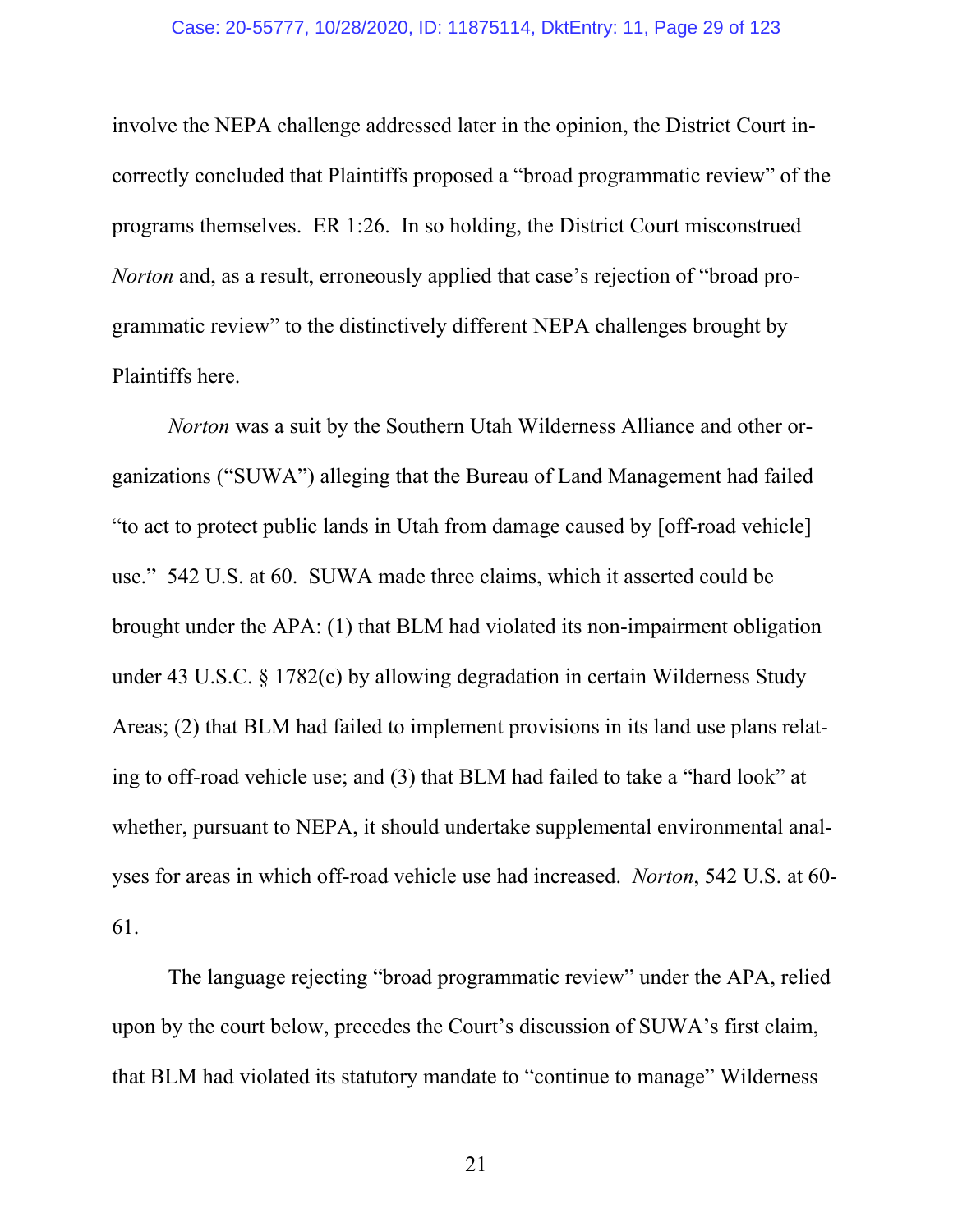### Case: 20-55777, 10/28/2020, ID: 11875114, DktEntry: 11, Page 30 of 123

Study Areas "in a manner so as not to impair the suitability of such areas for preservation as wilderness." *Id.* at 65. The Court rejected that claim, noting that even though Section 1782 was "mandatory as to the object to be achieved, … it leaves BLM a great deal of discretion in deciding how to achieve it." "It assuredly does not mandate," the Court continued, "with the clarity necessary to support judicial action under [APA] § 706(1), the total exclusion of [off-road vehicle] use" sought by SUWA. *Id.* at 66. To hold otherwise, the Court added, would be to entangle the judiciary "in abstract policy disagreements which courts lack both expertise and information to resolve." *Id.*

Had Plaintiffs here challenged DHS's policy judgements in implementing its immigration programs, the *Norton* Court's rejection of "broad programmatic review" under the APA might have been relevant, but that is not what this case is about. Rather, Plaintiffs simply seek to compel DHS to perform the environmental assessments mandated by NEPA before it implements those programs. And on this, *Norton* was quite clear: "[A] claim under [APA] § 706(1) can proceed only where a plaintiff asserts that an agency failed to take a *discrete* action that it is *required to take*." 542 U.S. at 64 (emphasis in original); *see also* 5 U.S.C. § 551(13) (defining "agency action" to "include[e] the whole or a part of an agency rule, order, license, sanction, relief, or the equivalent or denial thereof, or *failure to act*" (emphasis added)).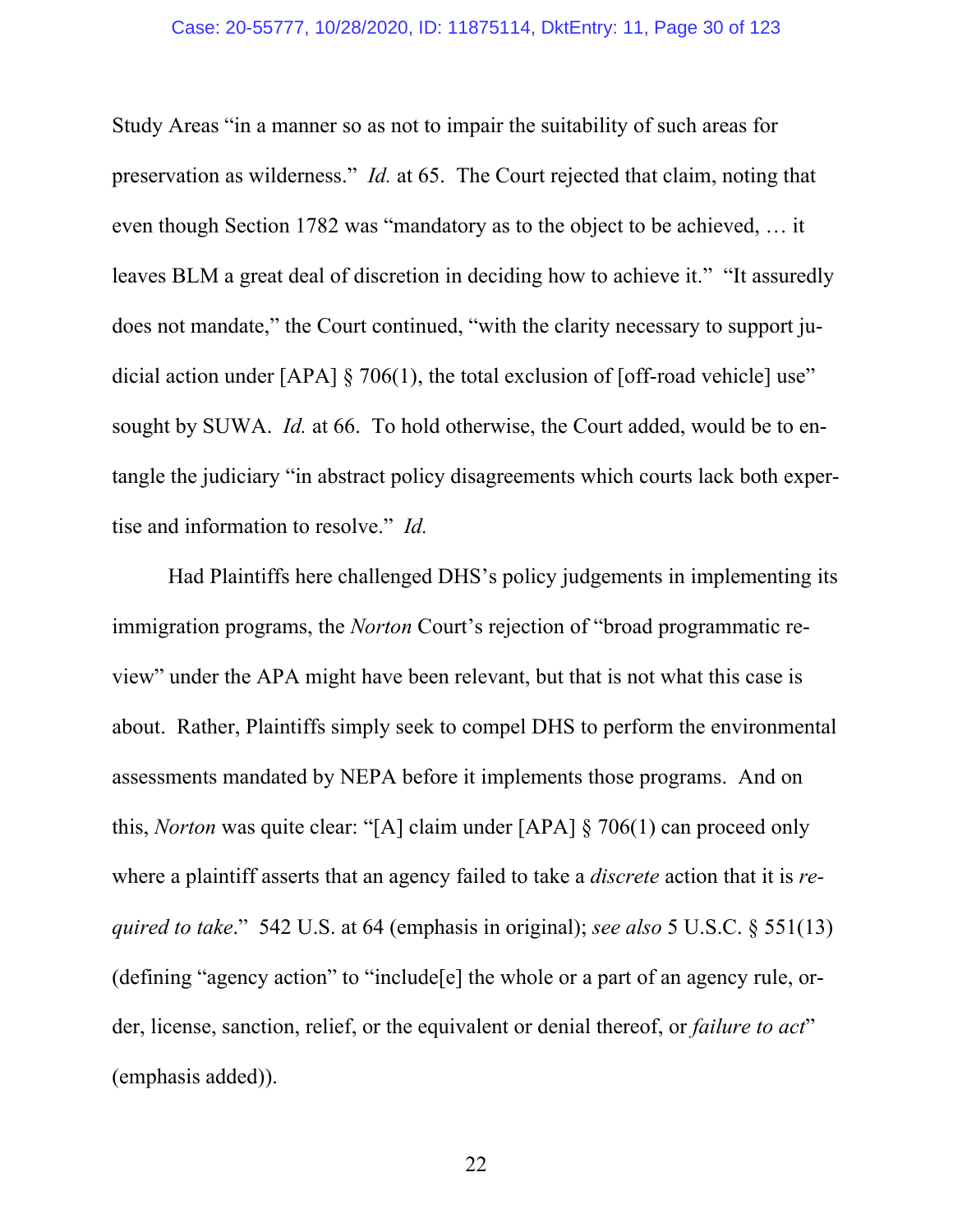The *Norton* Court did also reject SUWA's NEPA claim, but not because it sought to make a "broad programmatic review," as the court below apparently thought, but because it was seeking to require a supplemental environmental assessment when there was "no ongoing 'major Federal action' that could require supplementation." *Norton*, 542 U.S. at 73. Plaintiffs' claims here are in a distinctively different posture, as Plaintiffs have alleged numerous discrete federal actions that, cumulatively, raise significant environmental concerns that should have triggered environmental assessments under NEPA. Those assessments are the discrete agency actions that, under NEPA, DHS was required to take, but did not. *Norton* therefore supports rather than forecloses claims such as those raised by Plaintiffs in Count II when, as here, Plaintiffs have alleged specific harms tied to the challenged government actions, including environmental harms tied to immigration-induced population growth and environmental harms caused by illegal immigration across the southern border.

As alleged in the Amended Complaint, the DHS programs at issue have a significant effect on the size and growth of the United States' population, as well as on the particular distribution of that population growth. Population growth itself is a significant environmental impact, as Congress itself noted in NEPA. *See* 42 U.S.C. § 4331(a) (recognizing "the profound influences of population growth" on "the natural environment"). As noted by sustainability expert Dr. Phil Cafaro in a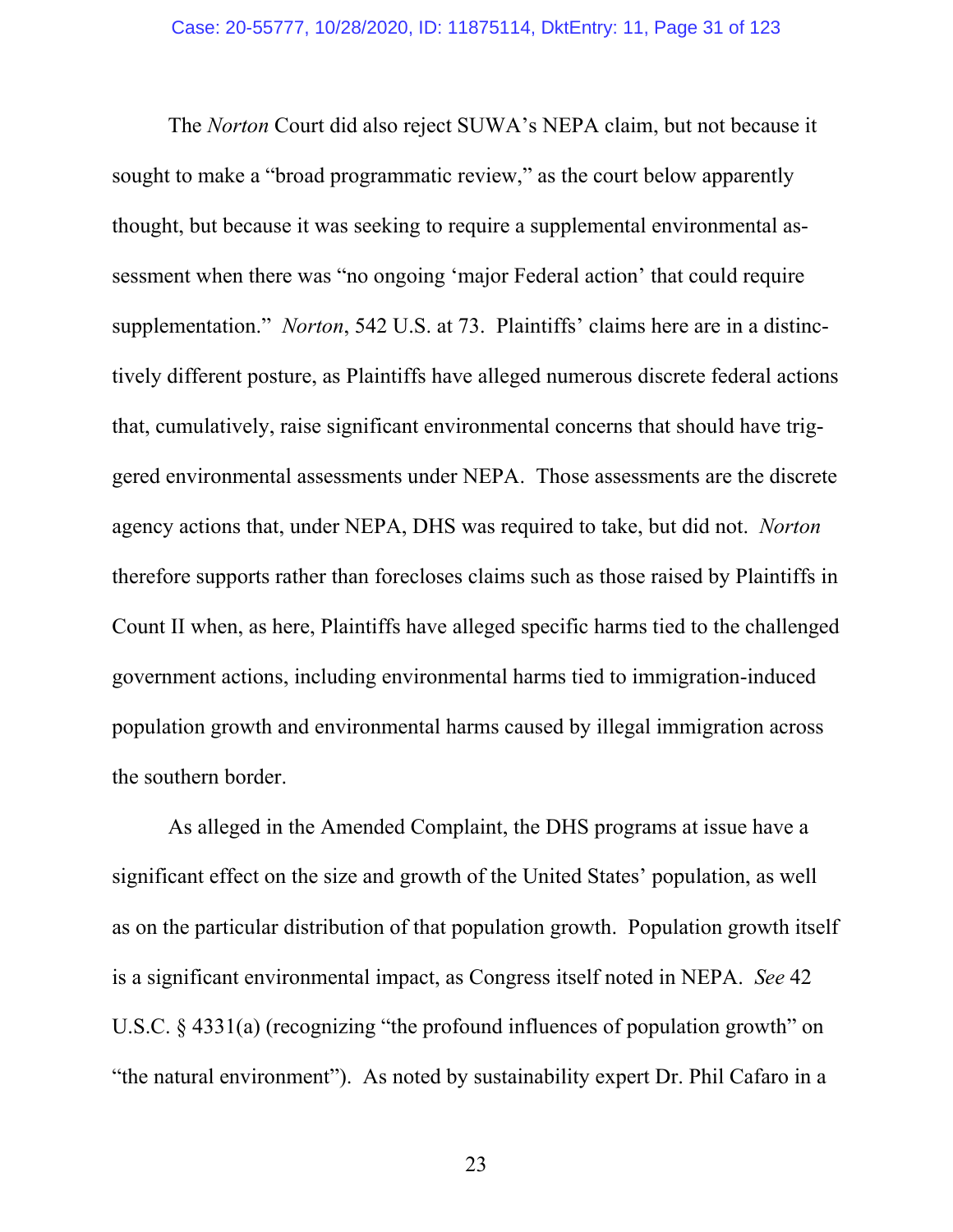### Case: 20-55777, 10/28/2020, ID: 11875114, DktEntry: 11, Page 32 of 123

report attached to Plaintiffs' Amended Complaint, "overall population size is a key factor in determining a wide variety of environmental impacts." Dr. Phil Cafaro, "The Environmental Impact of Immigration into the United States." FAC Ex. 5, ER 2:281. For example, immigration-driven population growth leads to urban sprawl and farmland loss, habitat and biodiversity loss, an increase in worldwide levels of greenhouse gas emissions, and an increase of water demands and water withdrawals from natural systems. *Id.*, ER 2:279.

In the affidavits accompanying the Amended Complaint, several of the Plaintiffs referenced the specific population growth in their cities to which DHS's actions have contributed. *See, e.g.*, Lamm Aff., FAC Ex. 8 ¶ 8, ER 3:403-04; Schneider Aff., FAC Ex. 12 ¶ 25, ER 3:464; Colton Aff., FAC Ex. 14 ¶ 4, ER 3:490. Dr. Cafaro stated in his report that under the status quo immigration scenario, "two rapidly growing regions in the country – the Southwest and the Southeast – will experience very grave problems with water availability that will have significant adverse effects on urban areas, agriculture and the already beleaguered aquatic ecosystems of these areas." FAC Ex. 5, ER 3:360. Plaintiffs living in California and Colorado have already felt particularly impacted by population growth in relation to increased water demands. Richard D. Lamm, former governor of Colorado and resident of the state since 1961, discussed the difficulties of drought caused by increased water demands and the environmental damages caused by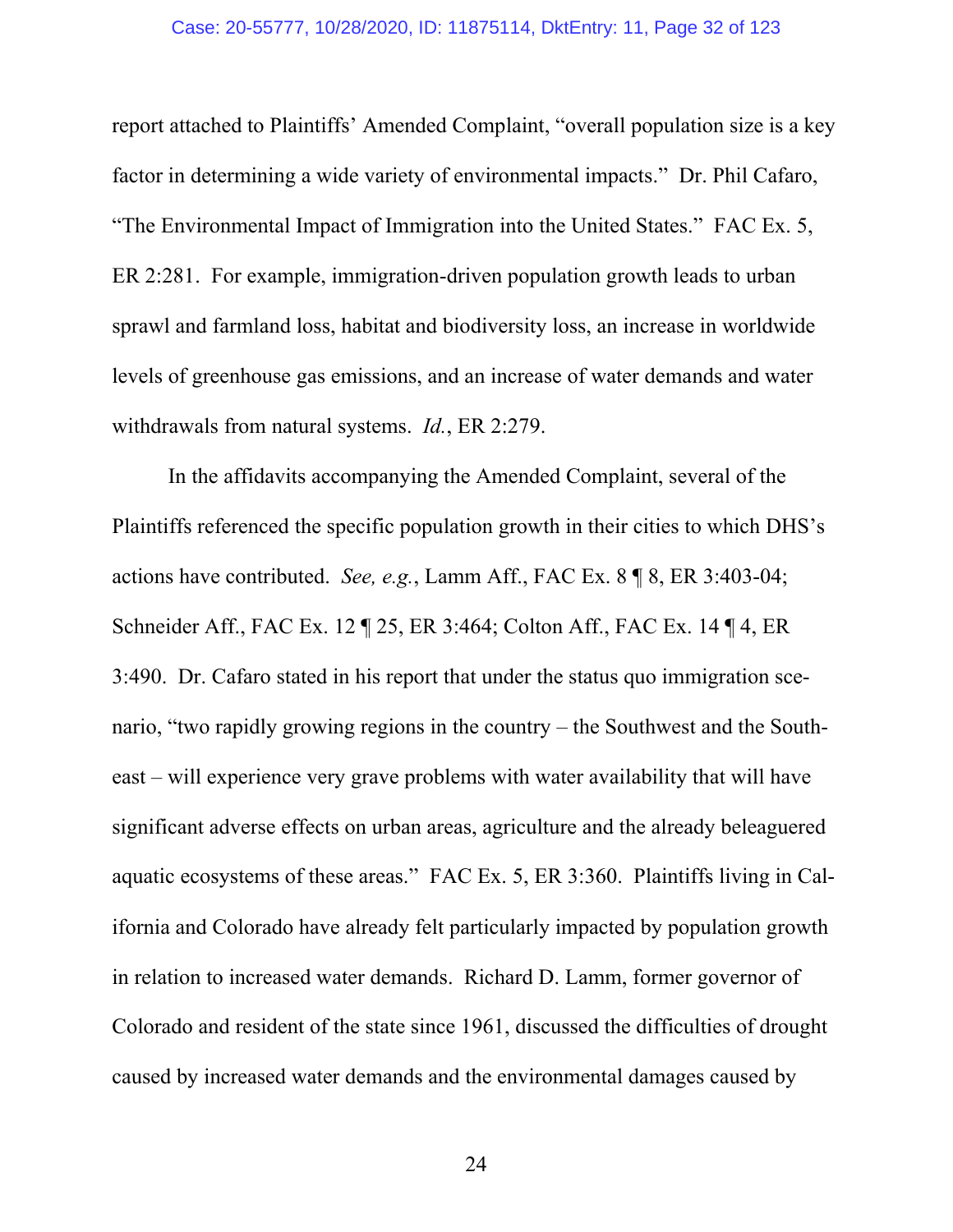damming rivers. *See* Lamm Aff., FAC Ex. 8 ¶¶ 8, 10, ER 3:403-06. Don Rosenberg, resident of California, describes water restrictions put in place because of inadequate resources to support the growing population. *See* Rosenberg Aff., FAC Ex. 9 ¶ 6, ER 3:416-17. Another result of the growing population is felt by Plaintiffs living in larger cities in the form of exacerbated greenhouse gas emissions causing pollution. *See*, *e.g.*, *id.* at ¶ 5, ER 3:415-16. A particularly environmentally conscious resident of California, Claude Willey, has long commuted to work in the Los Angeles area by bicycle. Willey Decl., FAC Ex. 10 ¶ 5, ER 3:429. He has noticed the impact the bad air quality has had on his lungs and now wears a pollution mask. *Id.* at ¶ 6, ER 3:430. As a resident and bicycle-commuter in an area that is particularly heavily crowded with legal and illegal immigrants, he stated in his declaration that he is "very specifically affected by immigration in a way most Americans are not." *Id.* at  $\P$  7, ER 3:430. Finally, population growth has a significant impact on the environment through urban sprawl, from which several of the Plaintiffs have specifically been affected. Richard Schneider, resident of Oakland and Chair of the Californians for Population Stabilization, details this rapid loss of land to development and its resulting loss of open space and species habitat in his affidavit. Schneider Aff., FAC Ex. 12  $\P$  15, 18, 19, ER 3:457-60. He has dedicated much of his time and professional efforts to combating this, and fully realizes the importance of preserving land in his home state because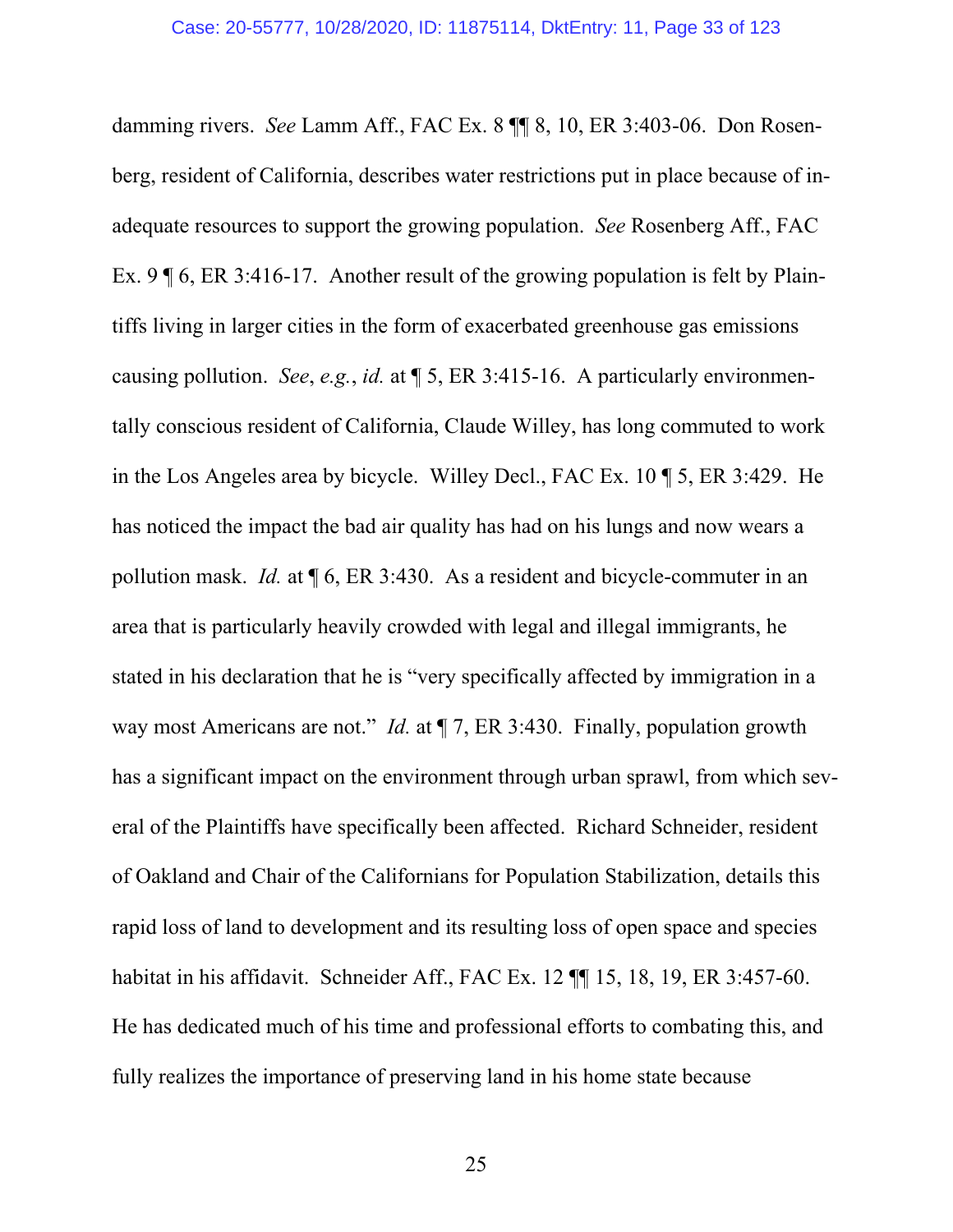"[h]abitat loss due to human population growth presents the single biggest problem facing native plants and animals in California." *Id.* at  $\P$  11-14, 21, ER 3:455-57, 460-61; *see* Lamm Aff., FAC Ex. 8 at ¶ 8, ER 3:404; Rosenberg Aff., FAC Ex. 9 at ¶¶ 4-6, ER 3:414-17; Willey Decl., FAC Ex. 10 at ¶¶ 4-8, ER 3:428-31; Hurlbert Aff., FAC Ex. 13 at ¶¶ 5-7, ER 3:471-72; Colton Aff., FAC Ex. 14 at ¶¶ 3-4, ER 3:489-90. In addition, Plaintiffs' affiants detail harms that are directly traceable to population growth largely resulting from settlement of foreign nationals which is (at least in part) the consequence of Defendant's actions. FAC ¶¶ 30-47, ER 2:44- 67.

Furthermore, the Amended Complaint does include expert evidence of actual numbers of immigrants in areas where affiants live, and documents "impacts to the human environment" resulting from this population growth. FAC ¶¶ 79-91, ER 2:91-97; *see also, generally*, FAC Ex. 5, ER 2:278-3:371. Steven Camarota, Ph.D., is an expert on the demographic impacts of immigration and produced a report (attached to the Amended Complaint as Exhibit 4) addressing the impact of immigration upon population growth. He states: "There is consensus among demographers that immigration is the primary factor driving future U.S. population growth." FAC Ex. 4, ER 2:265. Using Census Bureau data, Dr. Camarota was able to estimate that new immigration and births to immigrants from 2010 to 2014 were responsible for 87% of U.S. population growth over this time-period. *Id.,* ER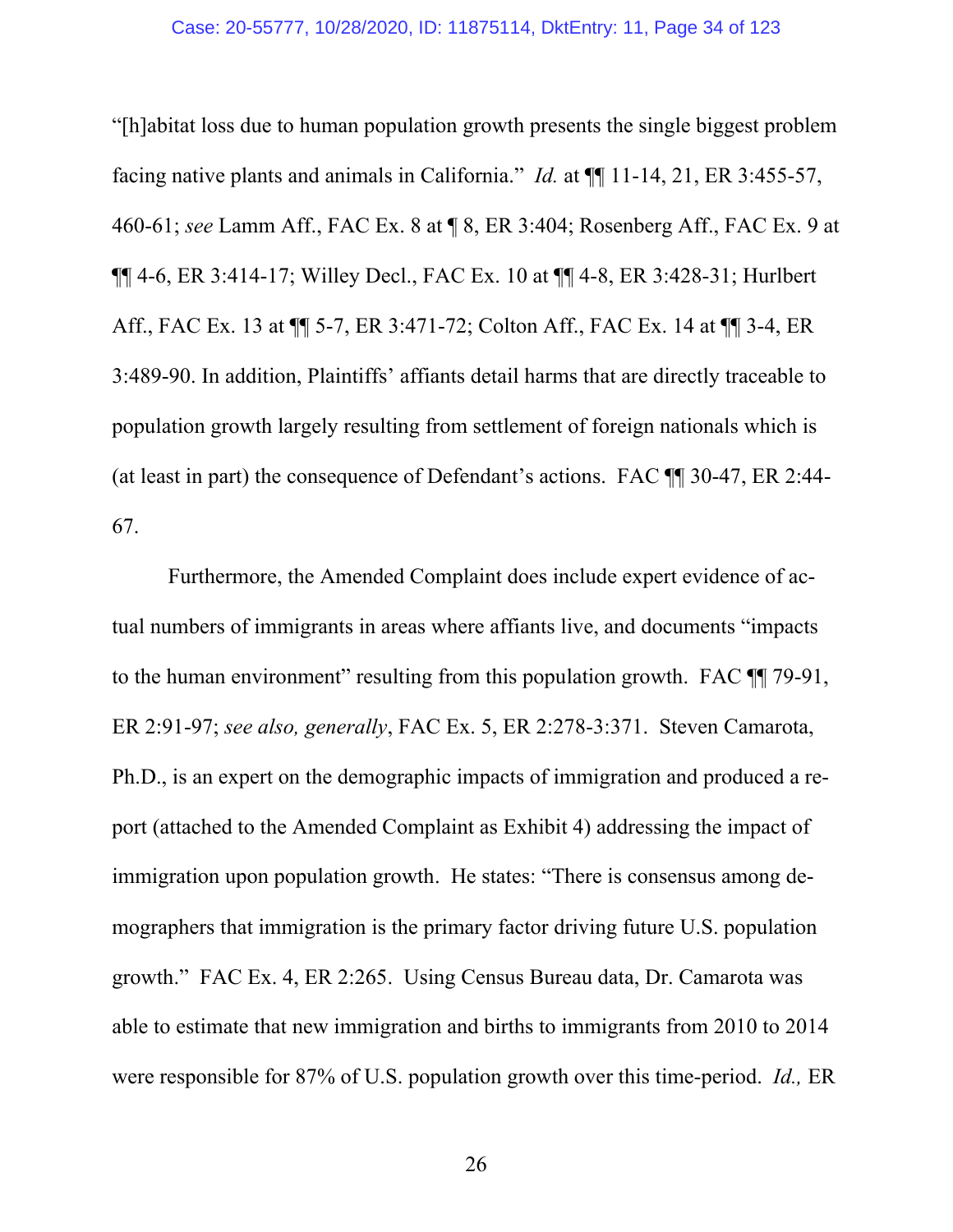2:266. Despite this easily traceable impact of DHS policy, DHS has utterly failed to consider the compound environmental impact resulting from immigration, which is responsible for most of the population growth in the United States. Plaintiffs' affidavits have made it clear that this impact is being felt across the country in general, but also specifically in their particular regions.

Jessica Vaughan, Director of Policy Studies for the Center for Immigration Studies ("CIS"), is also an expert in immigration policy and operations, covering topics such as visa programs, immigration benefits and immigration law enforcement. Vaughan Aff., FAC Ex. 3 at ¶ 1, ER 2:183. Vaughan identified that the eight programs at issue in Count II have collectively had at least two significant impacts on the human environment which have specifically injured Plaintiffs. *Id*. at  $\P$  4, ER 2:185-86. These impacts are:

1) a substantial increase in the population through the actions themselves, population growth itself being a primary concern of the National Environmental Policy Act ("NEPA"), and entailing a host of environmental impacts (See discussion of the environmental impacts of population by Phil Cafaro, Exhibit 5); and

2) severe environmental degradation on the Southwest border caused by the passage of illegal aliens entering the country in reaction to these programs and other actions by DHS."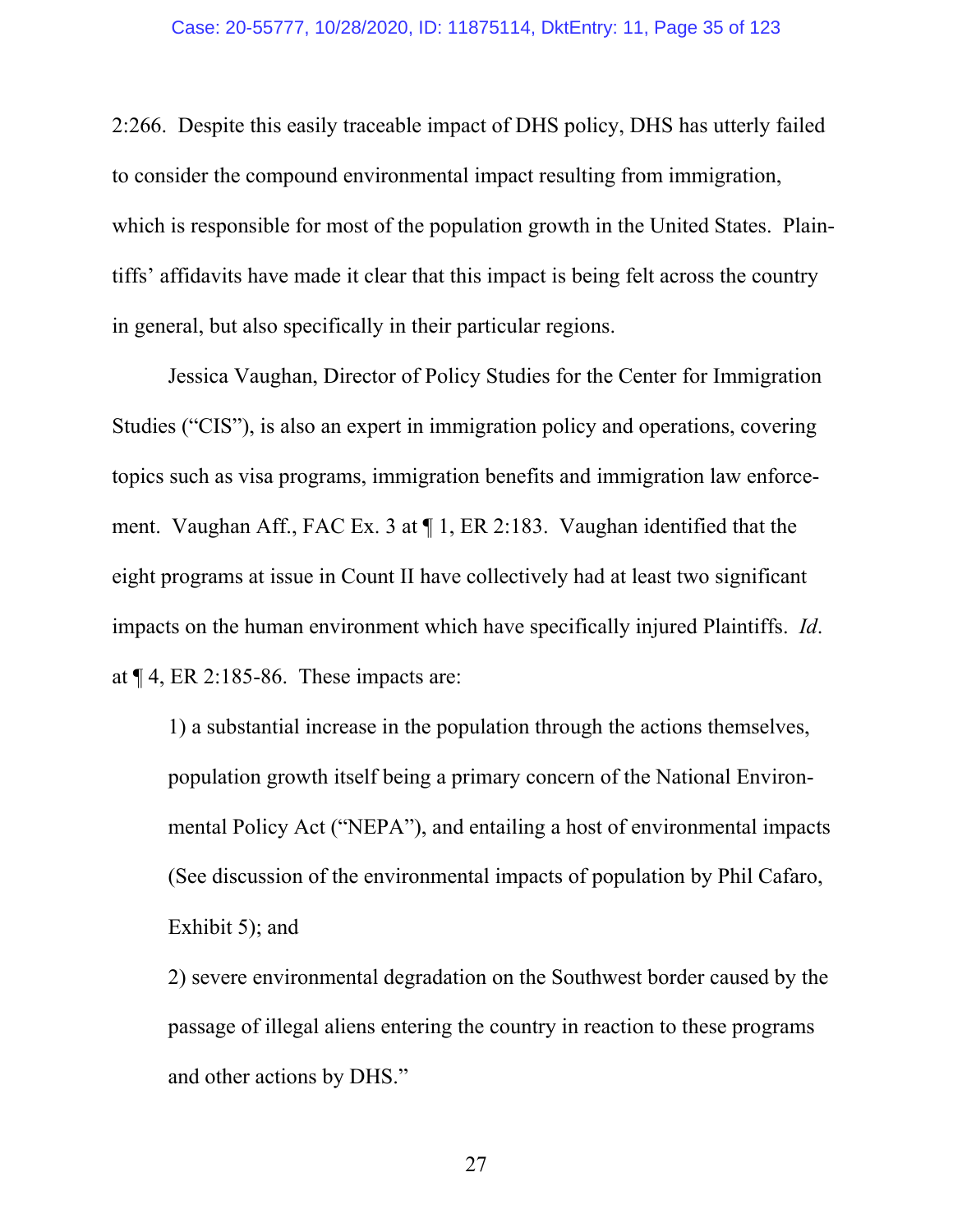*Id.* Also attached to Vaughan's Affidavit was a report she authored entitled "DHS" PROGRAMS CREATING POPULATION GROWTH," which provides a discussion of the implementation of the eight programs and their population impacts, a set of tables and graphs including timelines and geographic distribution of these impacts in areas where Plaintiffs reside, and a list of citations to the regulations and copies of the policy memoranda wherein DHS took defined, specific actions to adopt or revise these programs. Vaughan Aff., FAC Ex. 3 (Exhibits A, B, and C), ER 2:188-258.

Although the population growth induced by DHS's administration of the programs at issue results in significant environmental impacts, DHS has never even acknowledged, much less evaluated, these impacts despite its recognition that NEPA applies to its programs and actions. FAC ¶ 88, ER 2:95-96.

Further, the Parole, TPS, Asylum, and DACA programs all have the effect of encouraging further illegal entry across the Southwest border because, as expert Jessica Vaughan describes in her report on the Southwest border, "[h]istorical experience demonstrates that a real or even perceived change in enforcement policies, both at the border and in the interior, can significantly affect the number of people attempting to cross the border illegally." FAC Ex. 3-D, ER 2:260. Vaughan's assessment is supported by a Border Patrol intelligence report from 2014 based on interviews with migrants, which revealed that 95% of migrants stated their "main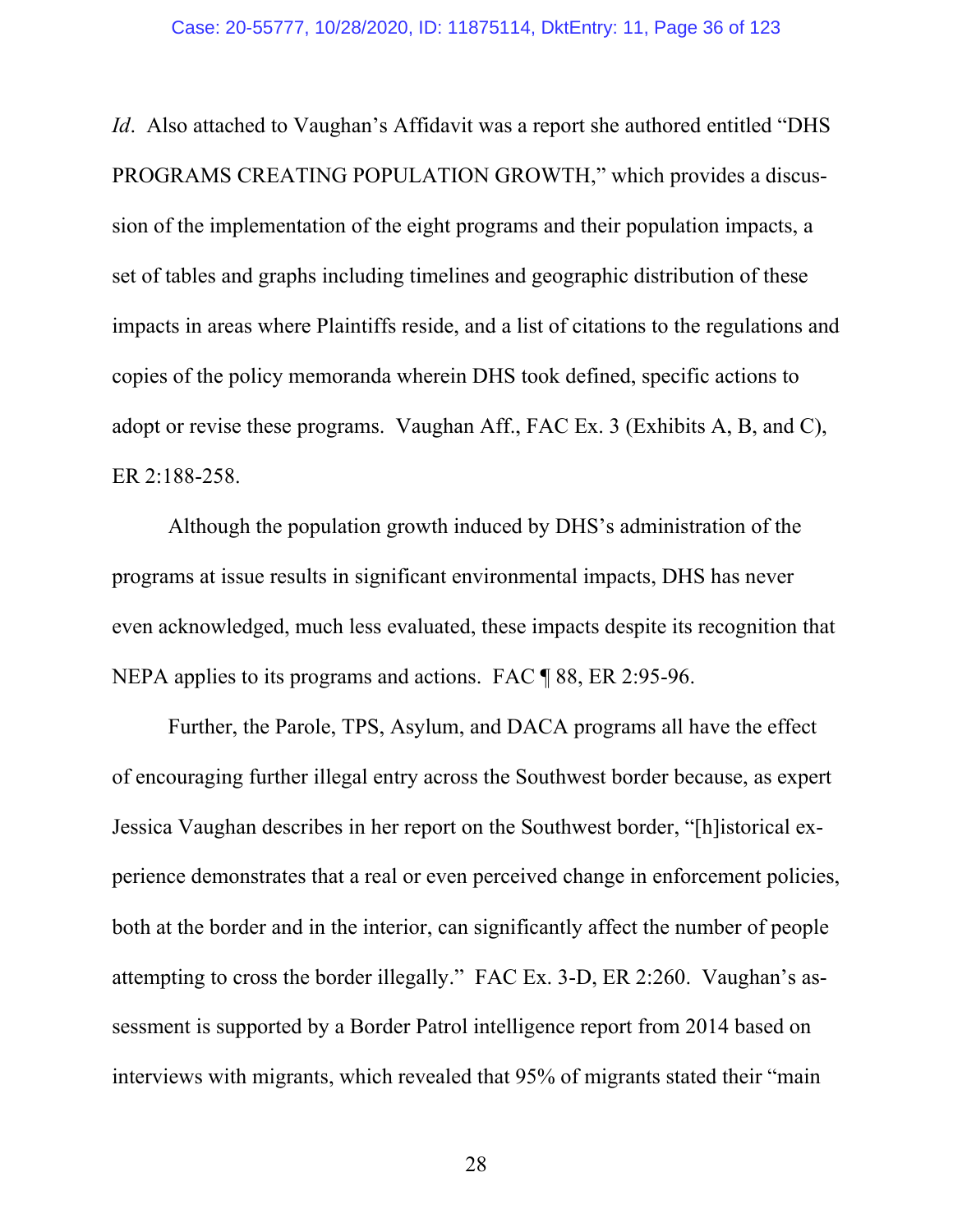reason" for coming entering the United States was because they heard they would receive permission to stay. FAC ¶ 89, ER 2:96-97; *see also* Vaughan Aff., FAC Ex. 3-D, ER 2:261. Although DHS policies are not the sole factor in all of these components of the illegal border-crossing phenomenon, there is no doubt they are a significant factor.

The District Court's dismissal of Count II was therefore in error.

## **III. The District Court's Holding That Plaintiffs Lacked Standing For Counts III And IV Was Based On The Erroneous Claim That Plaintiffs Offered No Evidence That DHS's Categorical Exclusion—Both On Its Face And As Applied—Contributed To Immigration-Induced Population Growth.**

The standard of review for a District Court's order granting or denying a motion for summary judgment is de novo review. *Churchill County v. Norton*, 276 F.3d 1060, 1071 (9th Cir. 2001). Plaintiffs have the burden of establishing federal jurisdiction as the party asserting it, but as the non-moving party for the government's summary judgement motion, their "evidence … is to be believed, and all justifiable inferences are to be drawn in [their] favor." *DaimlerChrysler Corp. v. Cuno*, 547 U.S. 332, 342 n.3 (2006); *Matsushita Elec. Indus. Co. Ltd. v. Zenith Radio Corp*., 475 U.S. 574, 586-87 (1986).

To establish Article III standing, Plaintiffs must show: (1) injury-in-fact, (2) causation, and (3) redressability. *Friends of the Earth, Inc. v. Laidlaw*, 528 U.S. 167, 180-81 (2000); *Lujan v. Defs. of Wildlife*, 504 U.S. 555, 560-61 (1992). In a NEPA case, in which Plaintiffs assert procedural rights, the causation and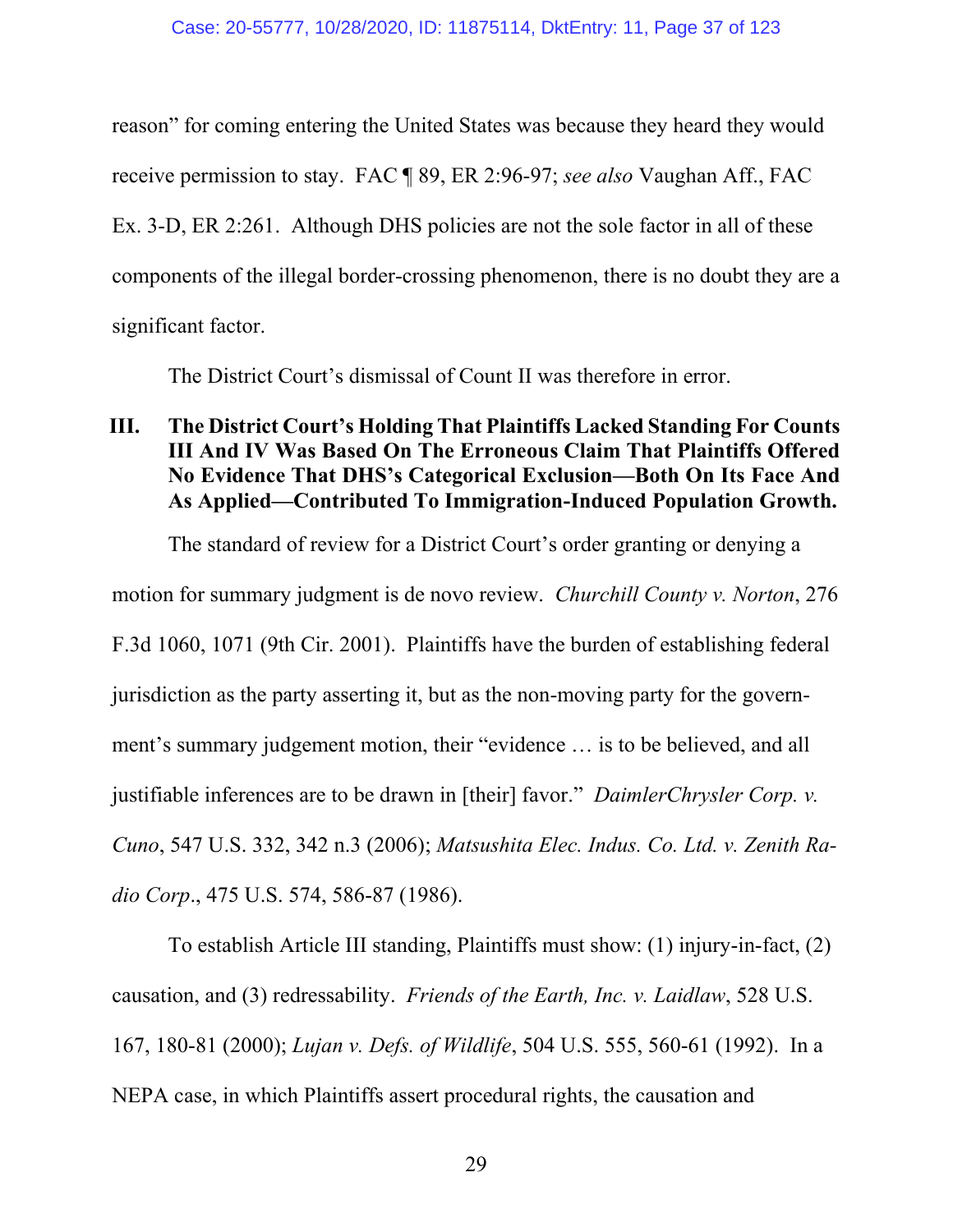redressability standards are relaxed. *Lujan* 504 U.S at 573, n.7 ("The person who has been accorded a procedural right to protect his concrete interests can assert that right without meeting all the normal standards for redressability and immediacy."); *Pub. Citizen v. Dep't of Transp.,* 316 F.3d 1002, 1016 (9th Cir. 2003); *rev'd on other grounds,* 541 U.S. 752 (2004); *Comm. To Save the Rio Hondo v. Lucero,* 102 F.3d 445, 452 (10th Cir. 1996).

"To satisfy the injury in fact requirement, a plaintiff asserting a procedural injury must show that 'the procedures in question are designed to protect some threatened concrete interest of his that is the ultimate basis of his standing.'" *Pub. Citizen,* 316 F.3d at 1015 (quoting *Cantrell v. City of Long Beach,* 241 F.3d 674, 679 (9th Cir. 2001)); *Lujan*, 504 U.S. at 573, n.8. A plaintiff need not present evidence of actual environmental harm, *Laidlaw*, 528 U.S. at 182, because requiring a NEPA plaintiff to prove "that the challenged federal project will have particular environmental effects, … would in essence be requiring that the plaintiff conduct the same environmental investigation that he seeks in his suit to compel the agency to undertake." *Citizens for Better Forestry v. U.S. Dep't of Agric.,* 341 F.3d 961, 972 (9th Cir. 2003); *see also Ocean Advocates v. U.S. Army Corps of Eng'rs,* 402 F.3d 846, 860 (9th Cir. 2005) ("'To require actual evidence of environmental harm … misunderstands the nature of environmental harm' and would unduly limit the enforcement of statutory environmental protections.") (quoting *Ecological Rights*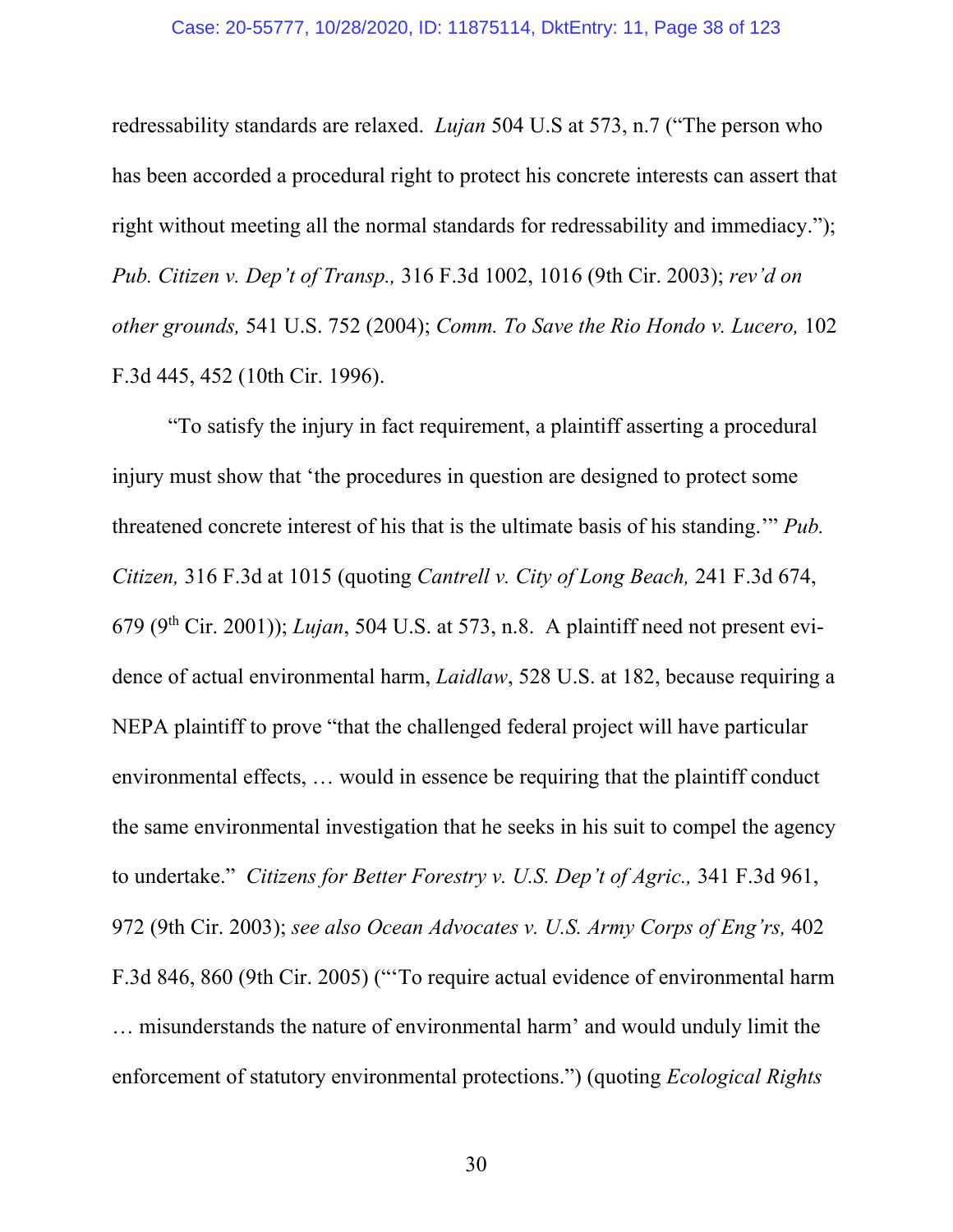*Fund. v. Pacific Lumber Co.,* 230 F.3d 1141, 1151 (9th Cir. 2000)). Instead, a plaintiff need only show (1) the agency violated its procedural obligations; (2) these procedural obligations were meant to protect plaintiff's concrete interests; and (3) it is reasonably probable that the challenged action will threaten plaintiffs' concrete interests. *See Citizens for Better Forestry*, 341 F.3d at 969-70; *see also Rio Hondo*, 102 F.3d at 448-52.

The District Court incorrectly concluded that Plaintiffs failed to meet these requirements for standing.

### **A. Plaintiffs' evidence of concrete interests reasonably likely to be threatened by the rules modifications DHS deemed categorically exempt from NEPA review is more than sufficient to establish Plaintiffs' standing to challenge those rules.**

Count IV of the Amended Complaint alleged that DHS violated NEPA by categorically excluding four specific rules modifications from environmental review. Because DHS does not dispute that it did not conduct *any* NEPA review of these four programs beyond the determination to categorically exclude them, the first element of Plaintiffs' standing is not at issue. If the use of a categorical exemption for these programs was improper because, as Plaintiffs alleged, they contribute to immigration-induced population growth, FAC ¶ 118, ER 2:105, then the agency violated its procedural obligations under NEPA. For purposes of establishing standing, particularly at the summary judgement stage, Plaintiffs allegation on that score must be taken as true.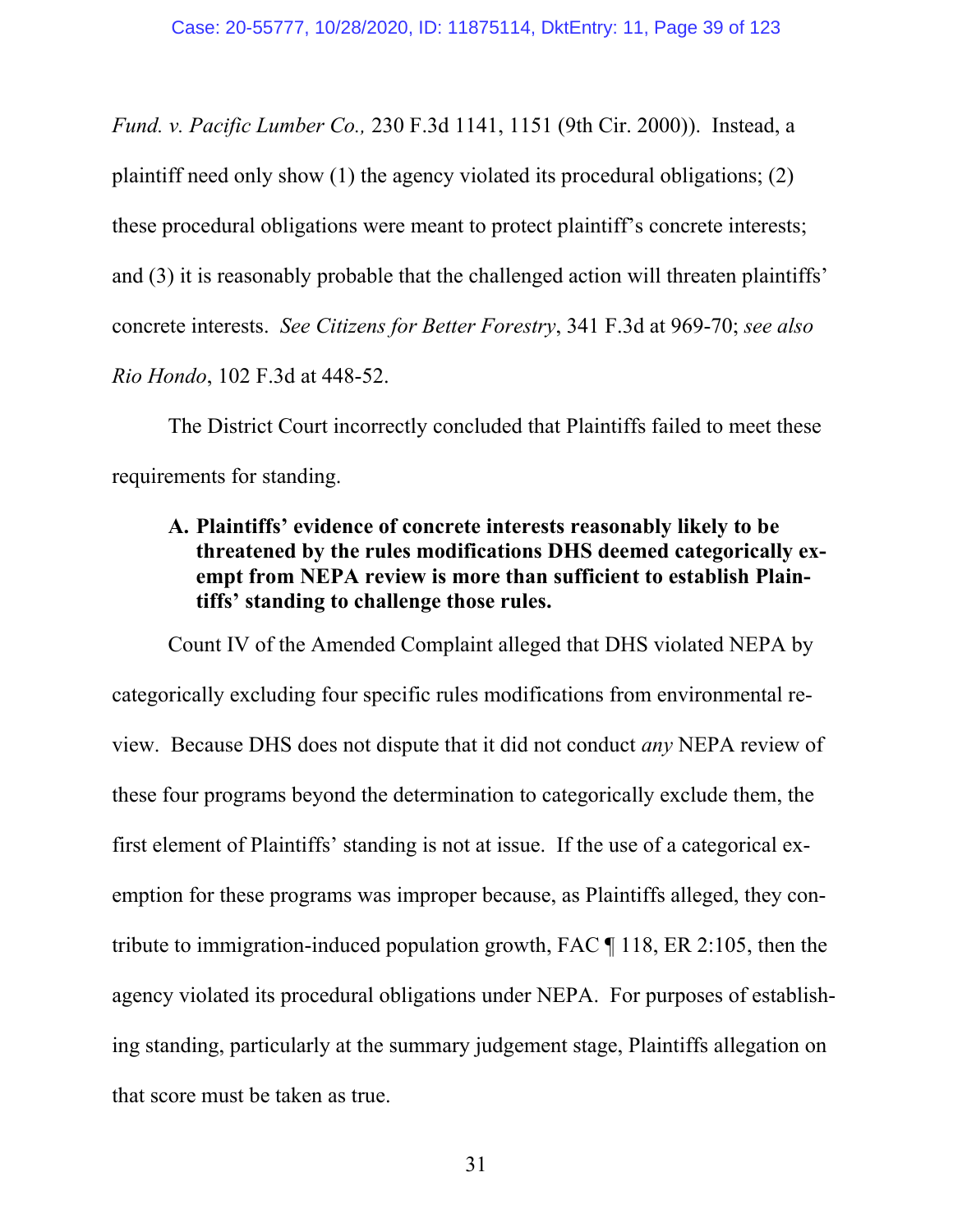### Case: 20-55777, 10/28/2020, ID: 11875114, DktEntry: 11, Page 40 of 123

Neither is there any dispute about the second element. NEPA's very purpose is to ensure that before it acts, the government considers potential environmental harms including, particularly, environmental harms caused by population growth. Plaintiffs' Amended Complaint, together with its accompanying affidavits, is full of verified allegations about how Plaintiffs have been harmed by immigration-induced population growth. Again, those allegations must be taken as true for purposes of assessing Plaintiffs' standing.

At issue, then, is the third element necessary to establish standing for a procedural injury, namely, whether it is reasonably probable that the challenged action will threaten Plaintiffs' concrete interests. The court below held that Plaintiffs lacked standing because there was no evidence the particular rules modifications challenged in Count IV contributed to population growth and, alternatively, that Plaintiffs lacked standing because any increase in population which may result from the challenged rules would be due to independent third-party decision making rather than the rules themselves. ER 1:14-16. The District Court was incorrect on both fronts.

### **i. By adopting the four rules challenged in Count IV, DHS deliberately sought to entice more people to enter the united states.**

The District Court's holding that Plaintiffs lacked standing because there was no evidence that the particular programs challenged in Count IV contributed to population growth is factually incorrect. Indeed, DHS itself has acknowledged that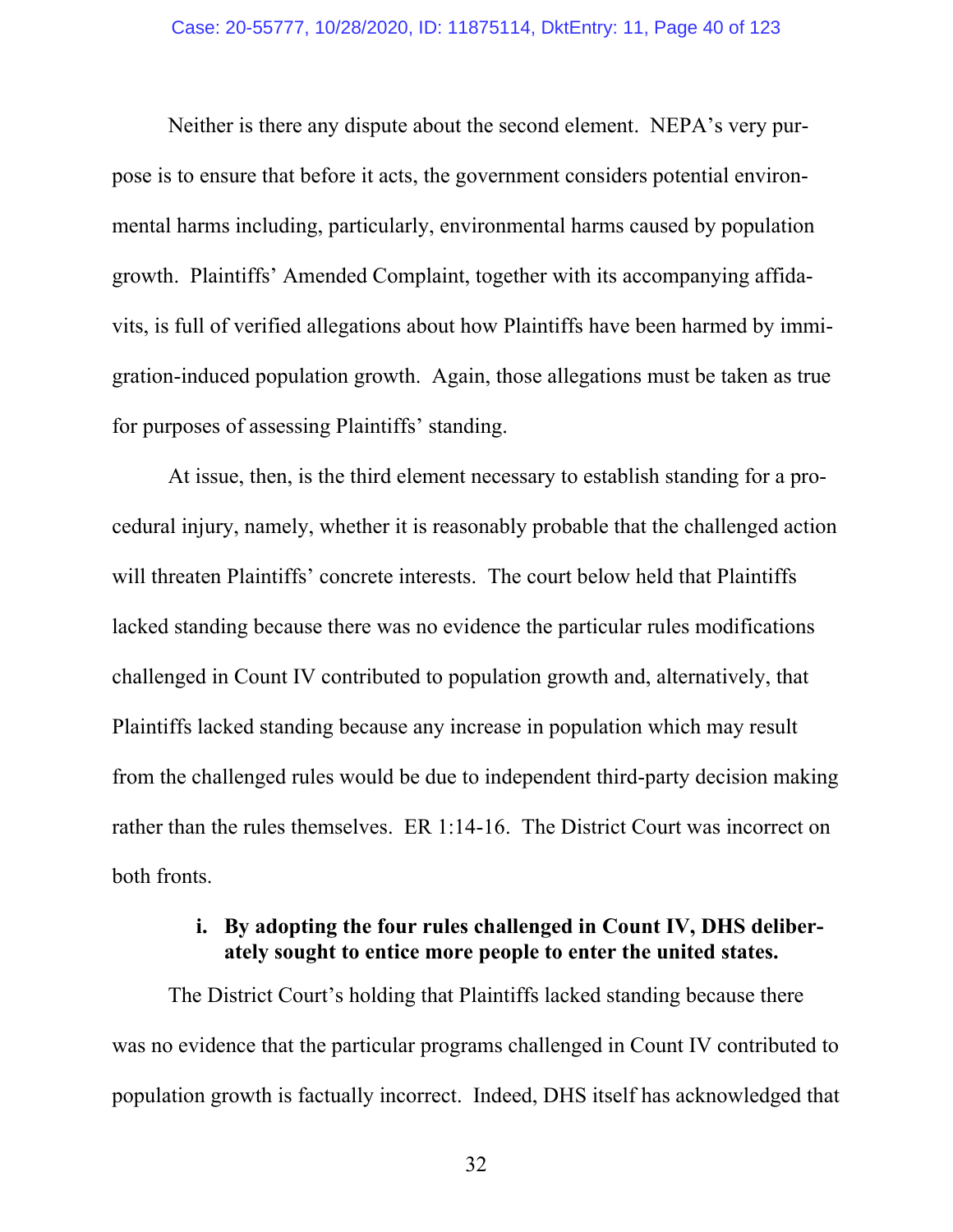### Case: 20-55777, 10/28/2020, ID: 11875114, DktEntry: 11, Page 41 of 123

each of the rules at issue in Count IV was adopted in order to entice *more* people to come to the United States.

In its Federal Register notice modifying the Student and Exchange Visitor Program rules, for example, DHS admitted that "[t]he rule … provides *greater incentive* for international students to study in the United States ...." Adjustments to Limitations on Designated School Official Assignment and Study by F-2 and M-2 Nonimmigrants, 80 Fed. Reg. 23680 (Apr. 29, 2015) (emphasis added), ER 4:618. The 2015 Rule change had two components: Increasing the number of Designated School Officials ("DSOs") at each receiving school, and allowing the F-2 and M-2 visa-holding spouses and children of F-1 and M-1 Student Visa holders to access U.S. educational opportunities while in the United States. *Id.* Both of these components of the rule incentivized additional foreign students to come to the United States, according to DHS. Expanding the number of DSOs did so because DSOs "are essential to making nonimmigrant study in the United States attractive to international students," wrote DHS. 80 Fed. Reg. at 23681, ER 4:619. Removing the limit would "enhance the attractiveness of nonimmigrant study in the United States for international students and increase the program's success." *Id.* Allowing F-2 and M-2 visa spouses and children to access to education while in the United States "also increases the attractiveness of studying in the United States for foreign students" holding F-1 and M-1 student visas, wrote the DHS, adding that "[t]he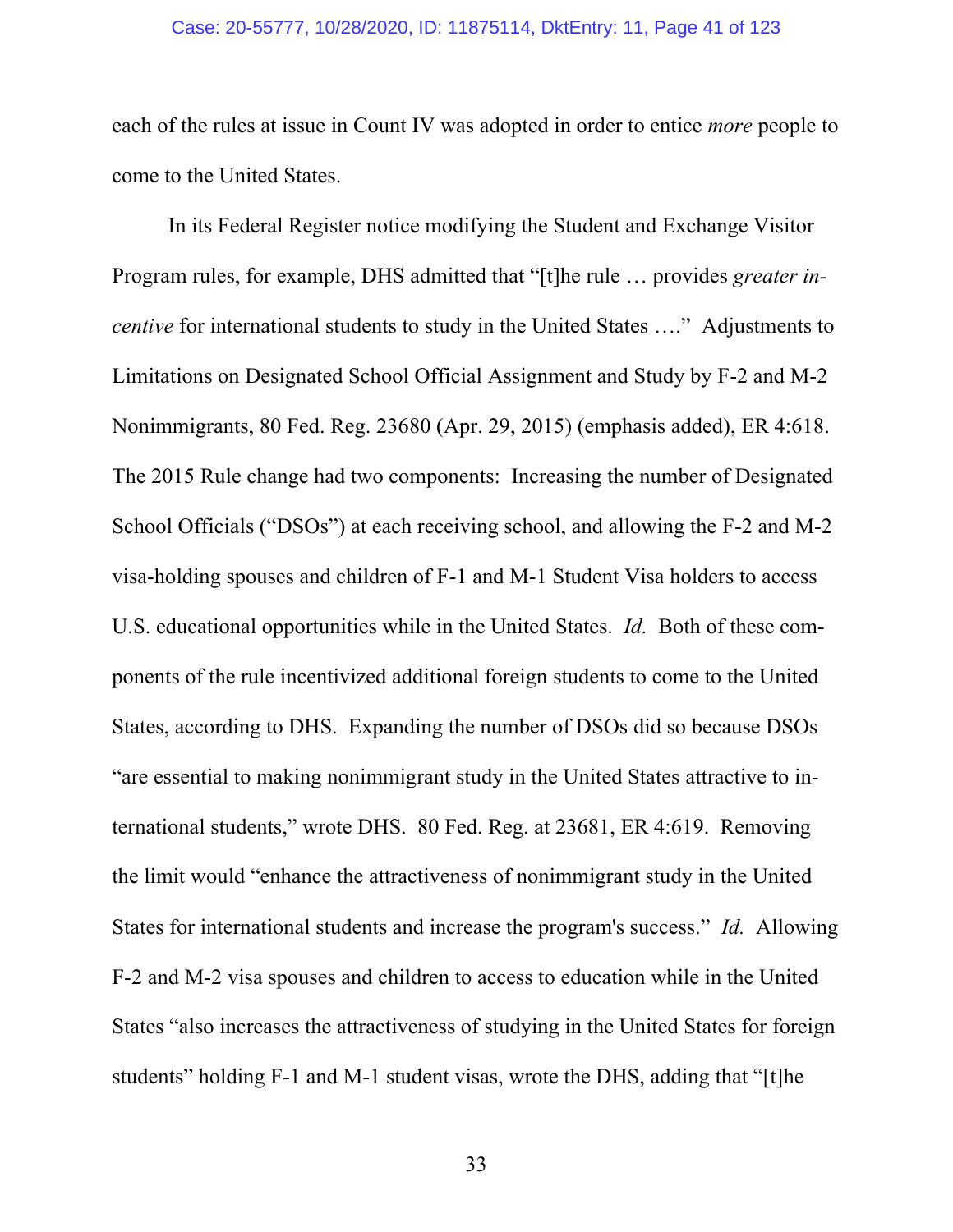existing limitations on study to F-2 or M-2 nonimmigrant education potentially deter high quality F-1 and M-1 students from studying in the United States." *Id.* In other words, DHS quite explicitly modified these rules to incentivize more foreign students to come to the United States for study. An increase in population, even if only temporary, has environmental impacts that should have precluded treating this rule change as categorically exempt from environmental assessment, and Plaintiffs' affidavits evidencing extensive injury from the cumulative impacts of immigration-induced population growth are more than sufficient to confer standing to challenge that procedural violation.

The March 2016 rule entitled Improving and Expanding Training Opportunities for F-1 Nonimmigrant Students with STEM Degrees and Cap-Gap Relief for All Eligible F-1 Students ("STEM Rule"), allowed nonimmigrant students with degrees in STEM fields (science, technology, engineering or mathematics) from United States universities to participate in training opportunities for an additional 24 months (on top of the 12 months previously authorized) after earning their degree. As DHS itself acknowledged, the extension would help U.S. universities "remain globally competitive in *attracting* international students" and would also benefit the nation by "the increased *retention* of such students in the United States." 81 Fed. Reg. 13040, 13043 (March 11, 2016) (emphasis added), ER 4:631. There were already 34,000 students in the United States on a 12-month STEM OPT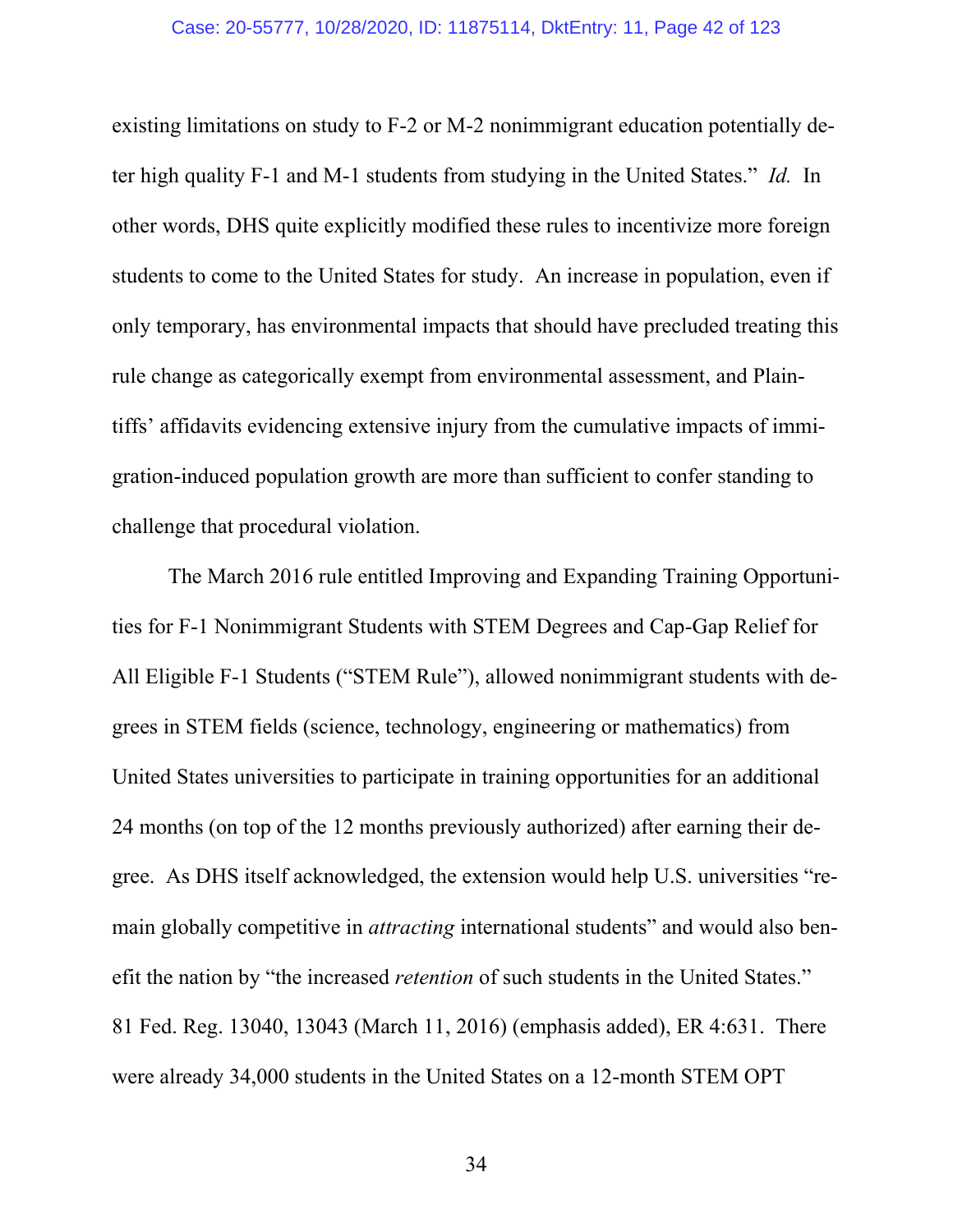### Case: 20-55777, 10/28/2020, ID: 11875114, DktEntry: 11, Page 43 of 123

extension at the time it issued its Notice of Proposed Rulemaking in 2015, and "hundreds of thousands of international students then pursuing STEM degrees, some of whom, DHS acknowledged, "may have considered the opportunities offered by the STEM OPT extension when deciding whether to pursue their degree in the United States." 81 Fed. Reg. at 13046. In other words, as with the Student and Exchange Visitor Program rules, DHS modified the STEM rules to attract more students to come to the United States, and to retain those student for a longer period of time in the United States.

The November 2018 rule entitled Retention of EB-1, EB-2, and EB-3 Immigrant Workers and Program Improvements Affecting High-Skilled Nonimmigrant Workers ("AC21 Rule") amended regulations regarding several existing employment-based visa programs to enable U.S. employers to employ highly skilled workers with employment-based visas and increase the ability of visa-holding workers to change positions or employers. 81 Fed. Reg. 82398 (Nov. 18, 2016), ER 4:638. Again, by the DHS's own admission, the rule change was designed to "improv[e] the ability of U.S. employers to hire and retain high-skilled workers" while those workers were "waiting to become lawful permanent residents...." 81 Fed. Reg. at 82399, ER 4:639; *see also id.* at 82405, ER 4:645 (asserting that the "benefits from these amendments add value to the U.S. economy by *retaining*  high-skilled workers") (emphasis added). Among other things, the rule allowed H-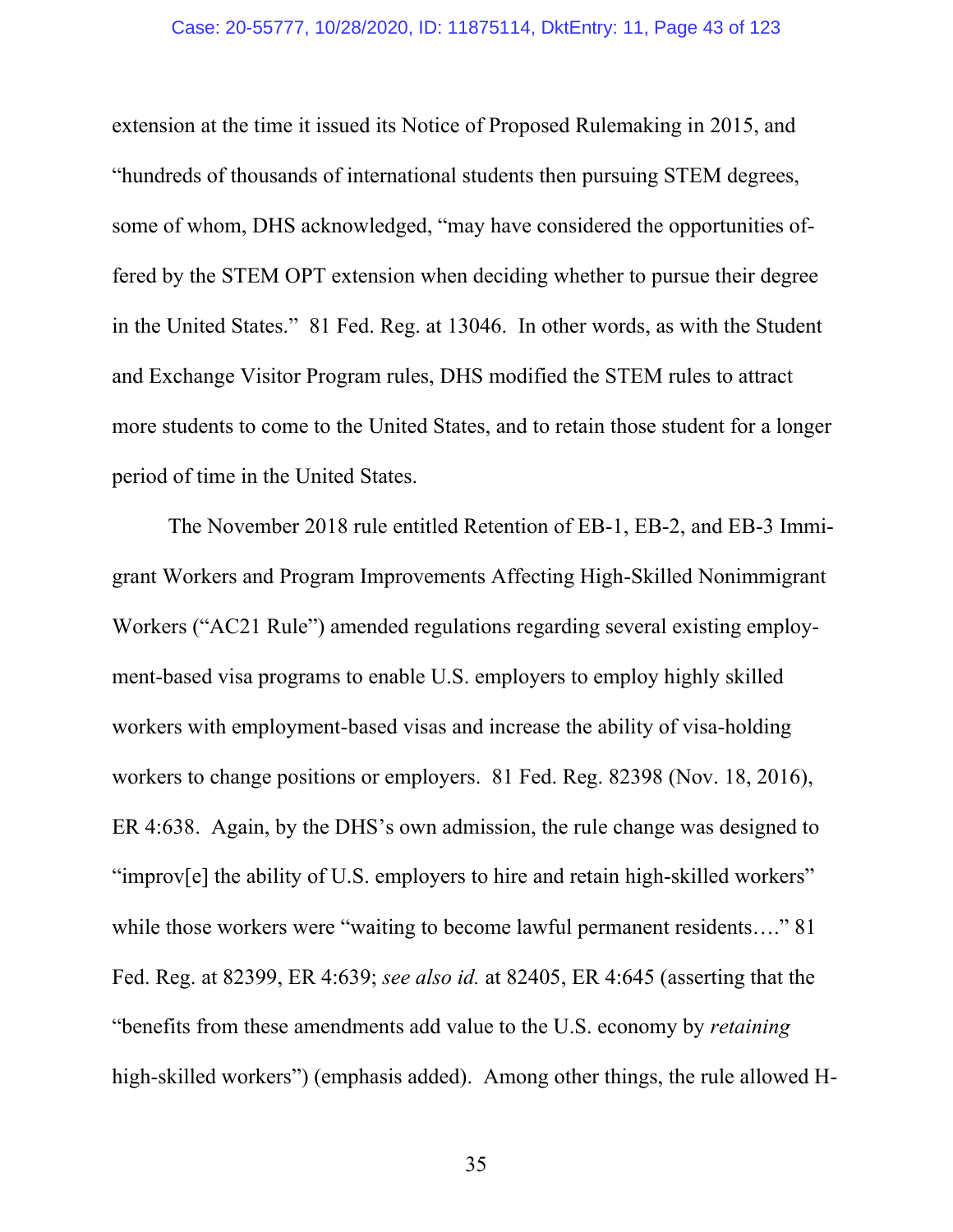1B nonimmigrant workers and their families in H-4 nonimmigrant status "to extend their nonimmigrant stay beyond the otherwise applicable 6-year limit." *Id.* at 82400, ER 4:640. It allowed employment authorization for certain high-skilled workers "who cannot obtain an immigrant visa due to statutory limits on the number of nonimmigrant visas," thereby "incentiviz[ing] such skilled nonimmigrant workers … to continue seeking LPR status." *Id.* at 82401, 82406, ER 4:641, 646. And it provided new exemptions to the H-1B cap that, by DHS's own admission, "[m]ay expand the numbers of petitioners that are cap exempt and thus allow certain employers greater access to H-1B workers." *Id.* at 82406, ER 4:646.

Finally, the January 2017 International Entrepreneur Rule established criteria for DHS to parole into the United States individual entrepreneurs of startup businesses, as well as their spouses and dependent children, for up to five years. 82 Fed. Reg. 5238, 5239 (Jan. 17, 2017), ER 4:653 (providing for 2.5 years of parole); *see also id.* at 5240, ER 4:654 (allowing for additional 2.5 years). It was designed so that "additional international entrepreneurs will be able to pursue their entrepreneurial endeavors *in the United States*." *Id.* at 5273 (emphasis added). Indeed, DHS expressly acknowledged that "[t]he purpose of the rule is to attract talented entrepreneurs to the United States who might otherwise choose to pursue such innovative activities abroad." *Id.* at 5274. The rule even provided that "individuals may be paroled into the United States even if they are inadmissible under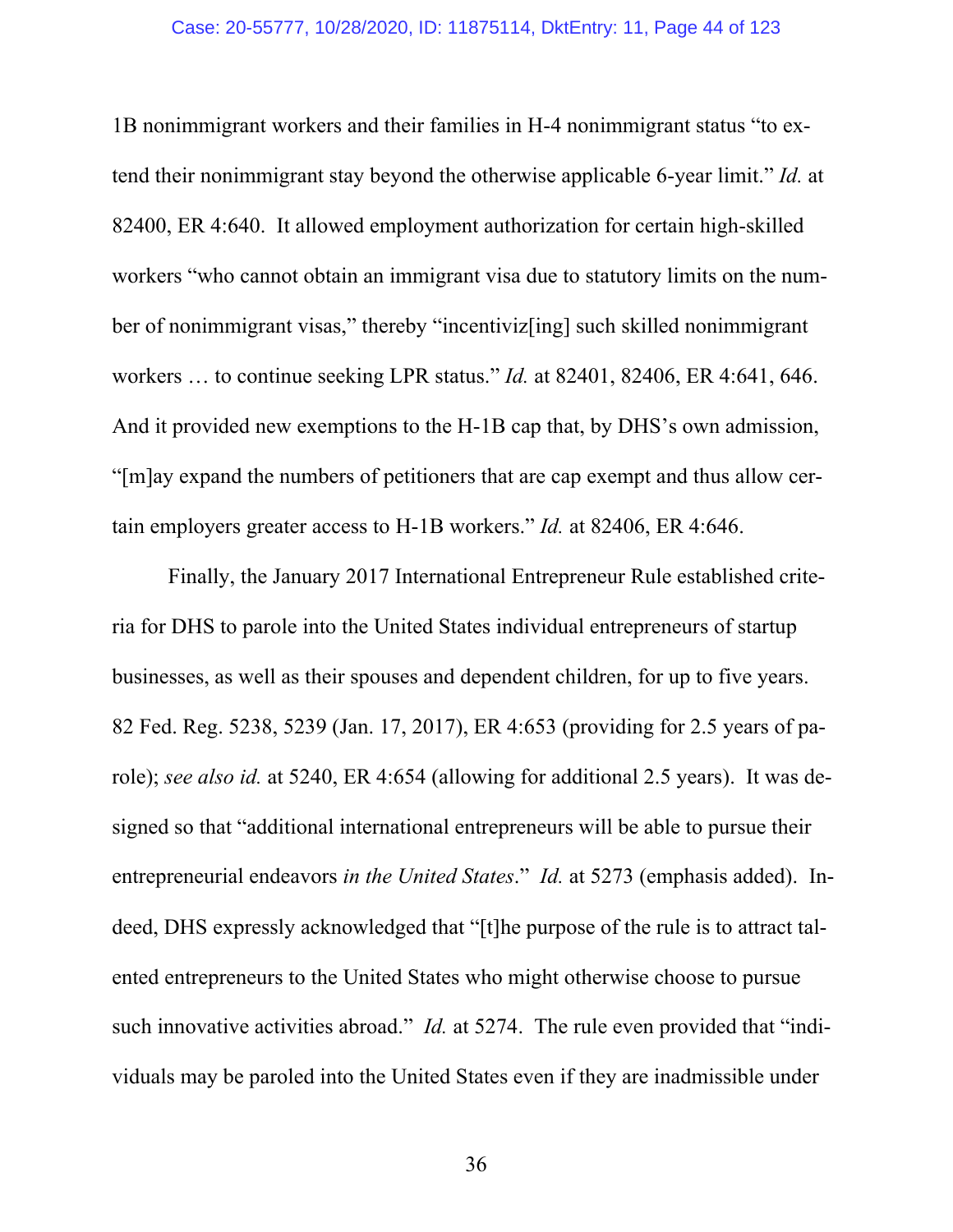section 212(a) of the INA, 8 U.S.C. § 1182(a)." *Id.* at 5243. That section makes "ineligible to be admitted to the United States" anyone who is determined to "have a communicable disease of public health significance," who fails to provide documentation of having received vaccination against diseases such as polio and hepatitis B, who has a physical or mental disorder that may pose or has posed a threat to property or safety of the alien or others, or who is "a drug abuser or addict." 8 U.S.C. §  $1182(a)(1)(A)(i-iv)$ .

As Plaintiffs noted in their Amended Complaint, these four regulatory actions, each of which expanded incentives for aliens to come to the United States, "result in population growth." FAC ¶ 118, ER 2:105. This is particularly true when the growth-inducing effects of these particular actions are considered "cumulatively" with the myriad of other DHS actions inducing immigration-driven population growth, as CEQ regulations in place at the time required. *See* 40 C.F.R. § 1508.7 (repealed Sept. 14, 2020, *see* 40 C.F.R. § 1508.1(g)). DHS deemed these actions categorically exempt from environmental assessments required by NEPA despite the fact that, under CEQ regulations in place at the time, a categorical exclusion was only to be utilized for "a category of actions which do not individually *or cumulatively* have a significant effect on the human environment." 40 C.F.R. § 1508.4. It was therefore improper for DHS to have categorically exempted these actions from NEPA review, and the significant cumulative effect on the human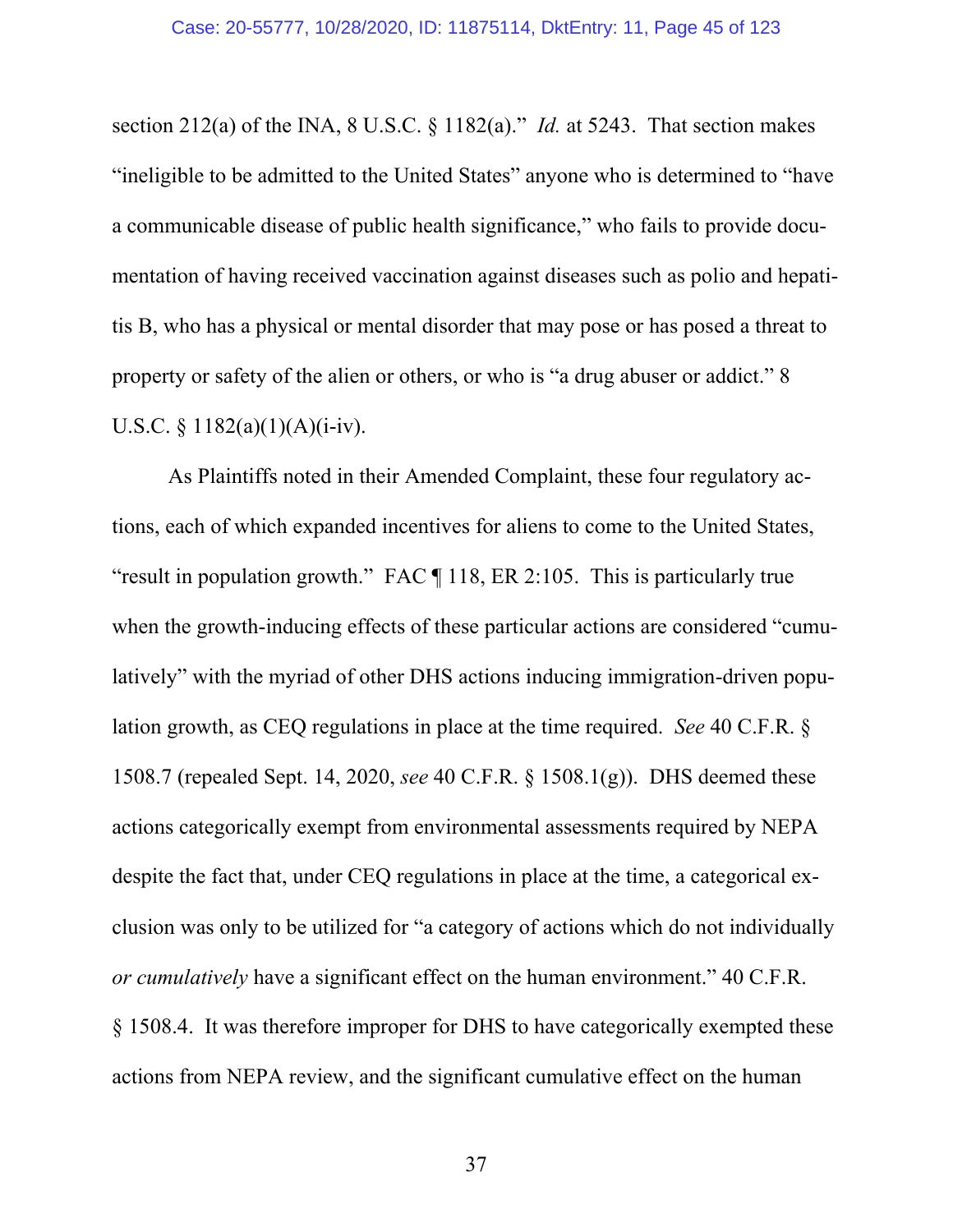### Case: 20-55777, 10/28/2020, ID: 11875114, DktEntry: 11, Page 46 of 123

environment to which population growth induced by these actions contributed is precisely the environmental harm that Plaintiffs alleged they have suffered. FAC ¶ 115, ER 2:105.

> **ii. The District Court's holding that Plaintiffs lacked standing because any increase in population which may result from the challenged rules would be due to independent third-party decision making rather than the rules themselves is wrong as a matter of law.**

The District Court also held, alternatively, that Plaintiffs lacked standing because any increase in population which may result from the challenged rules would be due to independent third-party decision making rather than the rules themselves. "Plaintiffs must show that their 'injury is dependent upon the agency's policy' rather than 'result[ing from] independent incentive governing a third party's decisionmaking process.,'" the court held. ER 1:15 (quoting *Citizens for Better Forestry*, 741 F.3d at 969-70, 975, and 973 n.8).

The District Court failed to appreciate the significance of the word "independent" in both *Citizens for Better Forestry* and in *Idaho Conservation League v. Mumma*, 956 F.2d 1508, 1517-18 (9th Cir. 1992), cited therein, which emphasized the word. The effects of actions of third parties that are not truly "independent," but are instead induced by or the predictable consequence of the challenged government action, also give standing to those—like Plaintiffs here—who are harmed by those effects. The District Court's holding to the contrary is, moreover, simply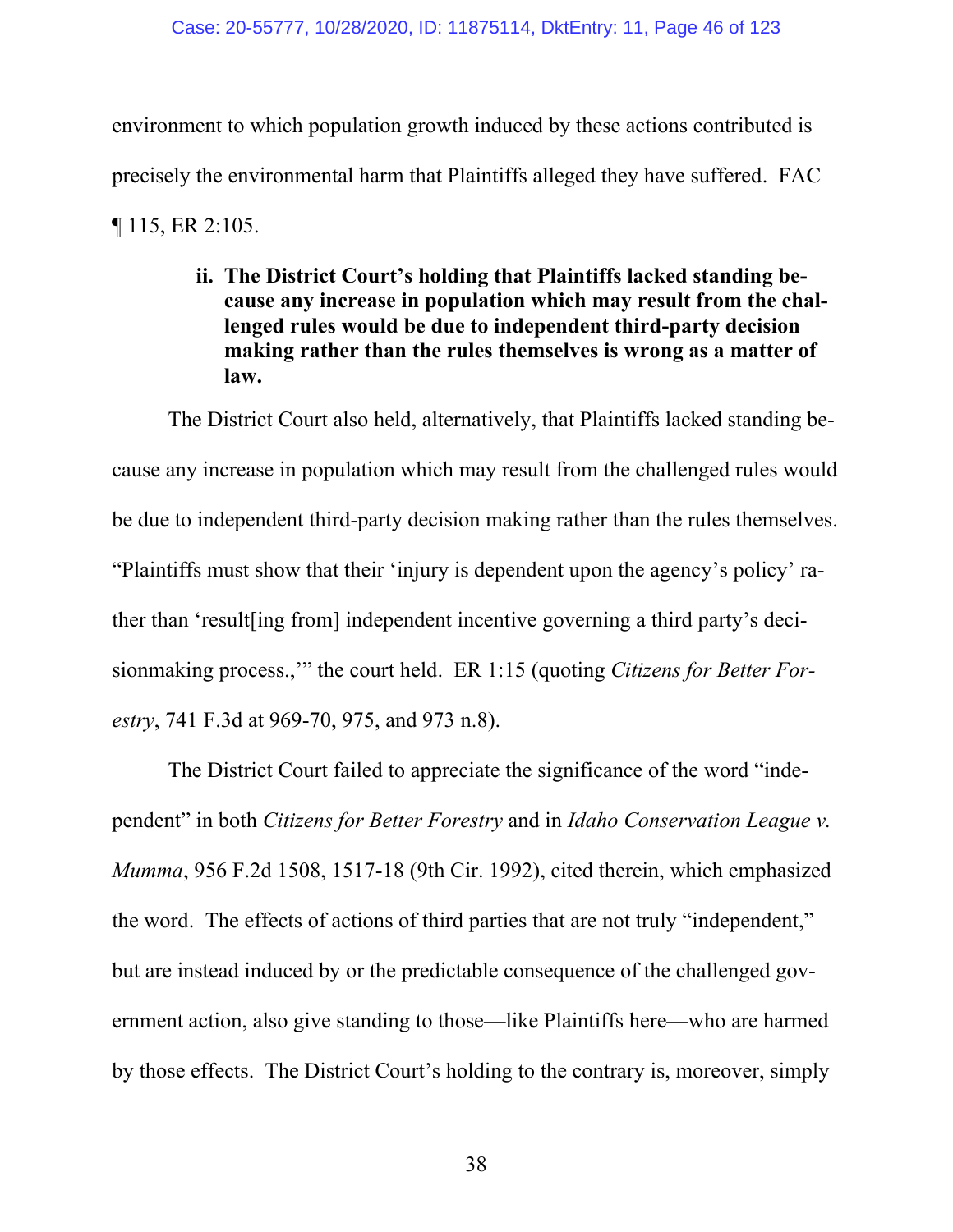incompatible with the Supreme Court's recent decision in *Dep't of Commerce v. New York*, in which the Court held that "Article III 'requires no more than *de facto*  causality.'" 139 S. Ct. 2551, 2566 (2019) (quoting *Block v. Meese*, 793 F.2d 1303, 1309 (D.C. Circ. 1986) (Scalia, J.). *De facto* causality was met in that case because the Plaintiffs' "theory of standing … [did] not rest on mere speculation about the decisions of third parties; it relie[d] instead on the predictable effect of Government action on the decisions of third parties." *Id.* DHS's own descriptions of the rules modifications at issue here acknowledges the obvious—that a good number of people invited into the United States by virtue of these "temporary" programs end up applying for, and receiving, permanent status. *See, e.g.*, 81 Fed. Reg. at 82398, ER 4:638 (noting that the AC21 rule was "primarily aimed at improving the ability of U.S. employers to hire and retain high-skilled workers who … are waiting to become lawful permanent residents"); *see also* Vaughan Aff., FAC Ex. 3-A, ER 2:196 ("large numbers of these nonimmigrants in fact settle permanently in the United States"). And a good many more predictably overstay their "temporary" visas. *See* Vaughan Aff., FAC Ex. 3-D, ER 2:262. Thus, even the expansions to immigration programs of a "temporary" nature contribute to permanent population growth, the environmental harms from which Plaintiffs allege they have suffered and will continue to suffer. The District Court therefore erred in holding that Plaintiffs did not have standing to challenge these programs.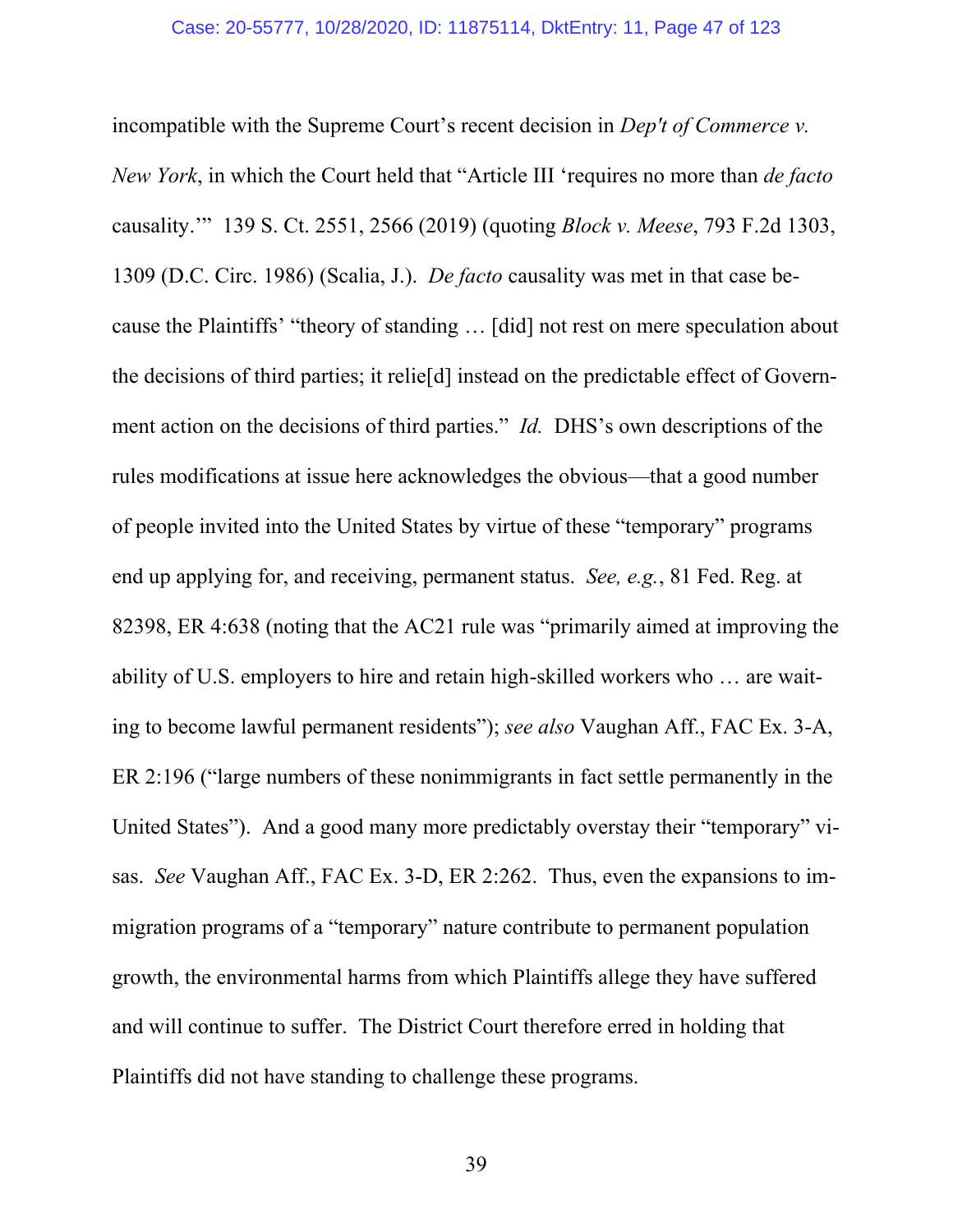### **B. Plaintiffs' standing to challenge the categorical exemption as applied also gives them standing to challenge the categorical exemption facially.**

The District Court also held that Plaintiffs lacked standing to challenge the categorical exemption rule on its face. Even assuming Plaintiffs had established a procedural injury from the Categorical Exemption, that was insufficient for standing, the court held. "[P]rocedural injury, standing on its own, cannot serve as in injury-in-fact," the court noted. "A concrete and particular project must be connected to the procedural loss." ER 1:13 (quoting *Wilderness Society, Inc. v. Rey*, 622 F.3d 1251, 1260 (9th Cir. 2010) (citing *Summers v. Earth Island Inst.*, 555 U.S. 488, 493 (2009))). Because "CATEX A3 is not a concrete and particular project," the court reasoned, "[n]one of Plaintiffs' evidence support[ed] a reasonable inference that CATEX A3 causes an increase in immigration." *Id.* As a result, Plaintiffs lacked Article III standing on Count III because they had "not shown with reasonable probability that CATEX A3 on its face threaten [ed] their interest in the environment or that their claimed environmental injury is dependent on CA-TEX A3." *Id.*

The District Court's holding on his score is incorrect, both factually and legally.

It is factually incorrect for the reasons set out in subsection III.A above. Each of the DHS rules challenged in Count IV were designed to entice additional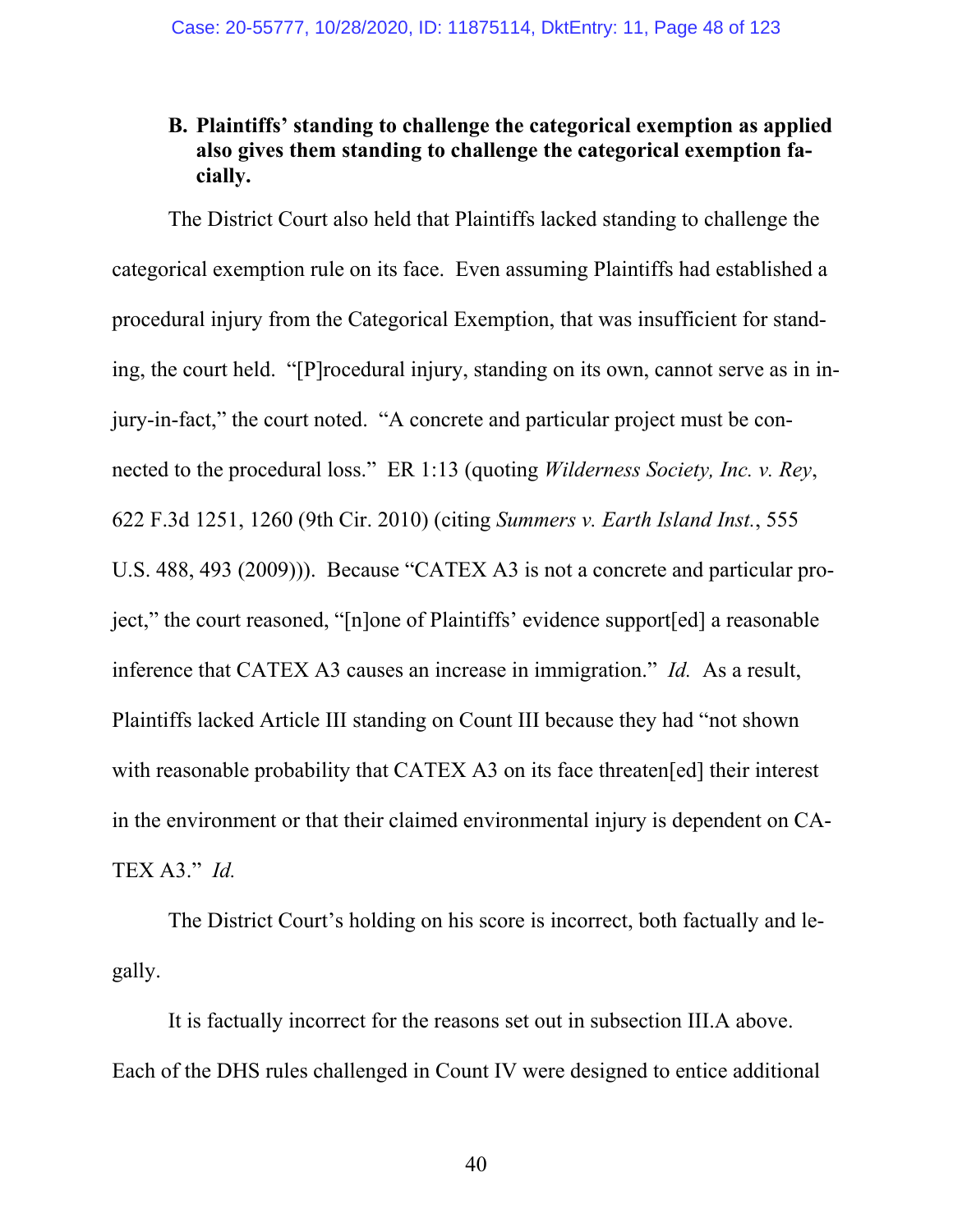### Case: 20-55777, 10/28/2020, ID: 11875114, DktEntry: 11, Page 49 of 123

people to come to the United States, and the environmental effects of those population growth impacts, particularly as considered cumulatively, were not analyzed, as NEPA requires, because DHS deemed them categorically exempt from NEPA analysis by virtue of CATEX A3. In other words, but for CATEX A3, the rules at issue in Count IV would have undergone the required NEPA analysis. The same evidence that establishes Plaintiffs' standing for the "as-applied" challenges in Count IV therefore supports its standing for the facial challenge in Count III.

More significantly, the District Court's holding is also legally incorrect. The Supreme Court's decision in *Summers* involved a challenge to Forest Service regulations that, like CATEX A3 here, exempted certain Forest Service projects from procedural requirements. At issue was "whether [plaintiffs had] standing to challenge the regulations *in the absence of a live dispute over a concrete application of those regulations.*" *Summers*, 555 U.S. at 490 (emphasis added). The Court acknowledged that Plaintiffs initially had standing to challenge one application of the procedural regulation (and hence, also, the regulation itself "in the abstract"), but once that aspect of the case was settled, it held that Plaintiffs no longer had standing to challenge the procedural regulation itself. "We know of no precedent for the proposition that when a plaintiff has sued to challenge the lawfulness of certain action or threatened action but has settled that suit, he retains standing to challenge the basis for that action (here, the regulation in the abstract), apart from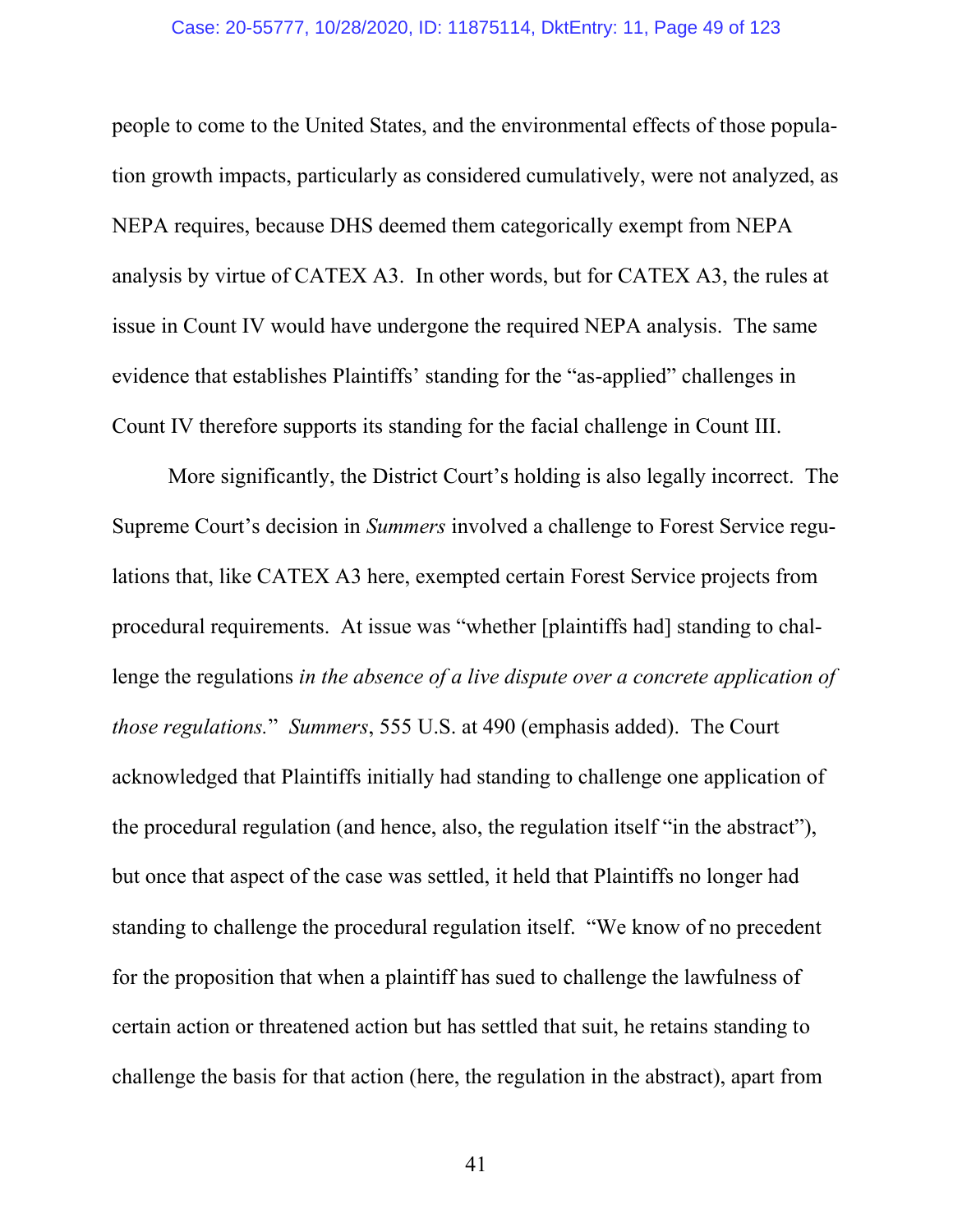any concrete application that threatens imminent harm to his interests." *Id.* at 494; *see also Wilderness Society*, 622 F.3d at 1254-55 (acknowledging and applying *Summers*).

The District Court therefore erred in denying Plaintiffs' standing to bring a facial challenge to CATEX A3.

## **IV. The District Court's Holding that Plaintiffs Did Not Have Standing to Challenge DHS's Response to the Influx of Unaccompanied Children and Family Units Illegally Crossing the Southern Border Failed to Consider the Predictable Consequences of DHS's Lax Enforcement and Release Decisions.**

In Count V, Plaintiffs challenged the two environmental assessments that DHS issued regarding actions it was considering to deal with a massive influx of illegal immigrants across the southern border in 2014: 1) a "Programmatic Environmental Assessment for Actions to Address an Increased Influx of Unaccompanied Alien Children and Family Units Across the Southwest Border of the United States" ("PEA"); and 2) a "Finding of No Significant Impact" ("FONSI") with regard to DHS's decision to construct an additional detention facility to house the increased number of detainees. FAC ¶¶ 76-78, 121-24, ER 2:89-91, 106-07. The gravamen of Plaintiffs' challenge is that the assessments only considered the "direct physical impacts resulting from DHS's temporary custody of foreign nationals," and not the predictable indirect and cumulative impacts of cross-border illegal immigration induced (at least in part) on the front end by DHS's lax enforcement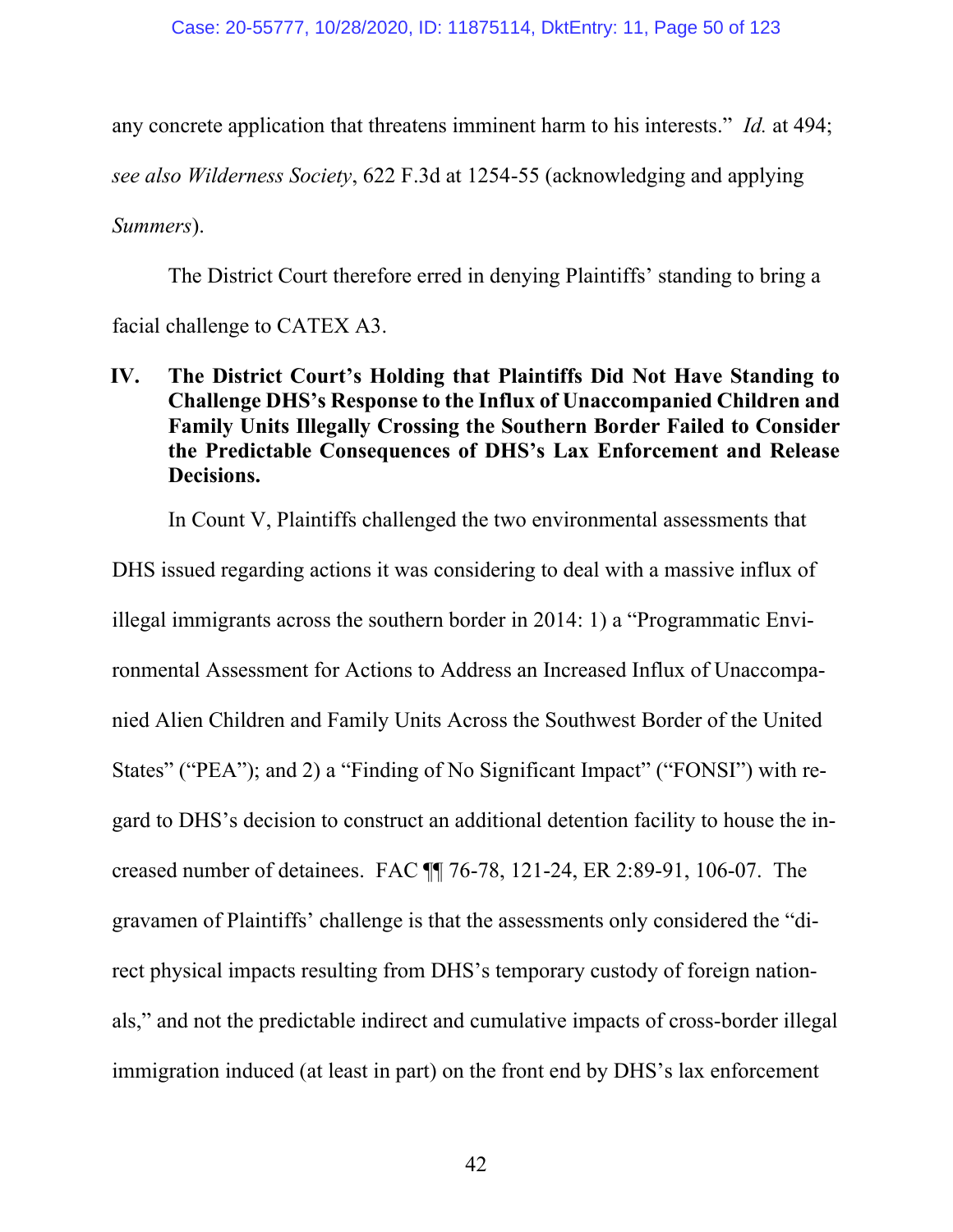of existing immigration laws and, on the back end, by DHS's decision to release the illegal aliens into the United States. FAC ¶ 78, ER 2:90. "[T]he PEA and the FONSI issued for this action fail to address the environmental impacts on the Southwest border resulting from the crossing of these foreign nationals, or the population growth resulting from their presence," Plaintiffs alleged. *Id.*

The District Court held that Plaintiffs had no standing to challenge either the PEA or the supplemental FONSI issued in conjunction with DHS's decision to build an additional facility in Texas to house the influx of detainees. "Plaintiffs have not provided sufficient evidence to show it is reasonably probable that *this* DHS action will increase illegal crossings, as the action was taken *in response* to the illegal crossings already in progress," the court noted. ER 1:17 (emphasis added). Moreover, the court rejected Plaintiffs' contention that DHS should consider the environmental consequences of the "border crisis itself," because that crisis was, according to the court, not tied to a "concrete and particular" DHS action. *Id.* Finally, the District Court held that, even if illegal crossers will settle in the United States after leaving the Texas housing facility, that would be the result of a separate DHS action (if DHS granted them legal permission to remain) or the independent decision-making of the illegal crossers themselves (if they decided to settle in the United States illegally). In either case, the court held, "the result is independent of" DHS's response to the crisis, so Plaintiffs' myriad allegations of harm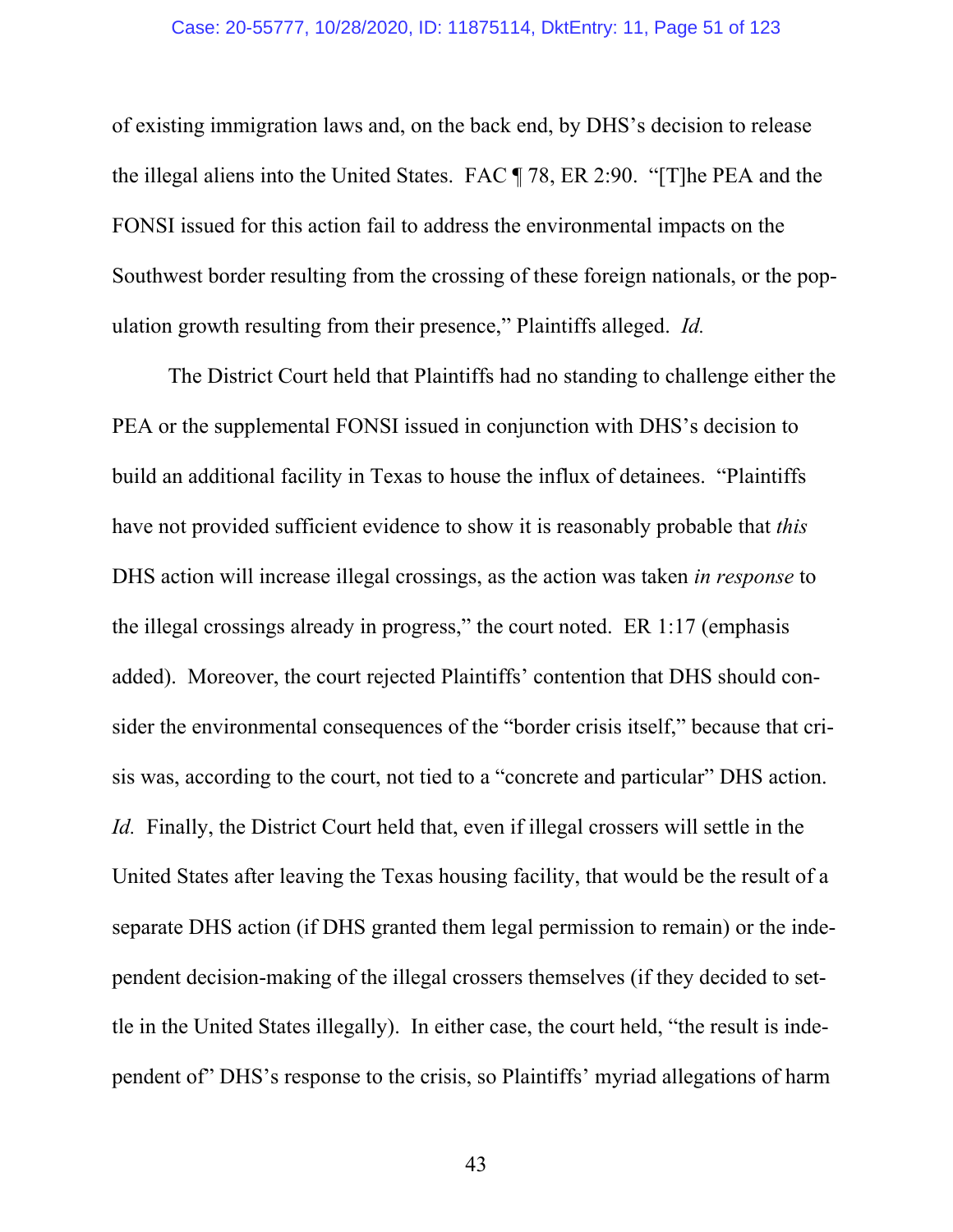### Case: 20-55777, 10/28/2020, ID: 11875114, DktEntry: 11, Page 52 of 123

from cross-border illegal immigration or resulting population growth did not meet either the injury-in-fact or causation elements necessary to establish standing. ER 1:18.

The District Court's holding is based on too narrow a reading of Plaintiffs' allegations. Those included the following:

- According to the expert report attached to the complaint, "[h]istorical experience demonstrates that a real or even perceived change in enforcement policies, both at the border and in the interior, can significantly affect the number of people attempting to cross the border illegally." FAC ¶ 89, ER 2:96 (citing FAC Ex. 3 at 177, ER 2:260).
- A "Border Patrol intelligence report from 2014 [the year that DHS's actions in response to the influx crisis occurred] based on interviews with migrants reveals that 95% stated that their 'main reason' for coming was because they had heard they would receive a 'permiso,' or permission to stay." FAC ¶ 89, ER 2:97 (citing FAC Ex. 3 at 177, ER 2:261).
- "Though DHS policies are not the sole factor in [the numerous] components of the illegal border-crossing phenomenon, there is no doubt they are a factor." FAC ¶ 90, ER 2:97.
- "[T]he foreign nationals comprising the 'increased influx of unaccompanied alien children and family units' subject to the June 2, 2014, action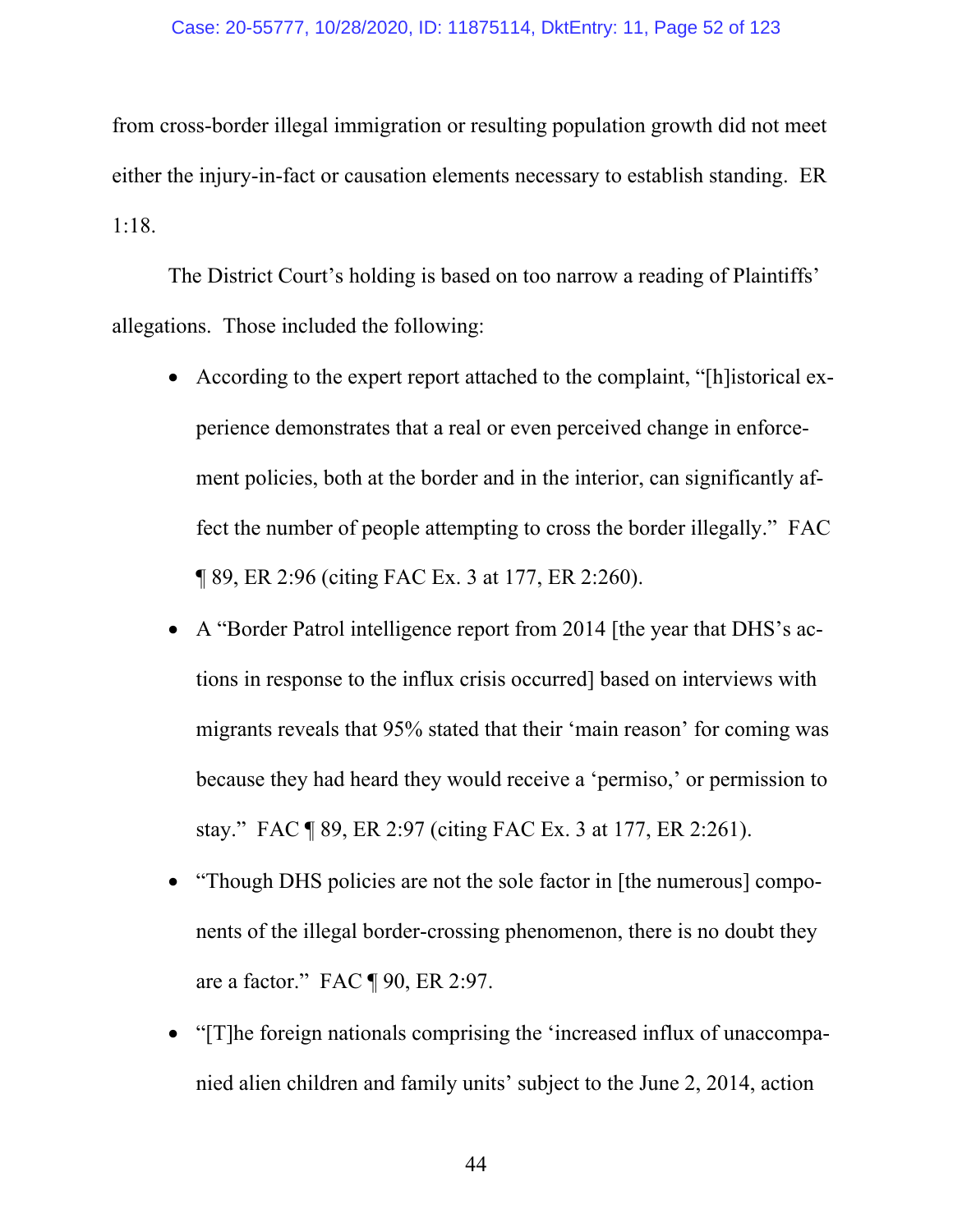entered the United States with the intent to settle in this nation [and]

[m]any have indeed settled in the United States." FAC ¶ 78, ER 2:90. In other words, Plaintiffs challenged the environmental assessments conducted incident to DHS's actions in response to the influx crisis as entirely failing to consider the government's own actions that gave rise to the crisis (lax enforcement or at least the perception of lax enforcement), or the population-growth consequences of DHS releasing into the interior of the United States those who had entered illegally with intent to remain. And for those challenges, Plaintiffs allegations of harm are more than sufficient to establish standing.

Several members of the Whitewater Draw Natural Resource Conservation District, Hereford Natural Resource Conservation District, and the Arizona Association of Conservation Districts, live along the Southwest border, which has been environmentally damaged as a result of DHS's discretionary actions relating to border enforcement and immigration law. FAC ¶ 29, ER 2:44. For example, Fred Davis, Chairman of Whitewater Draw and member of the Arizona Association of Conservation Districts, lives 25 miles from the US/Mexico border, and detailed in his affidavit permanent damage to his property and native grassland from constant trampling of the land, as well as destruction of native plants which are protected by Arizona state law. F. Davis Aff., FAC Ex. 6 ¶¶ 1, 2, 13, ER 3:375, 381. He stated that the DHS actions at issue in this case "have real, concrete, harmful ongoing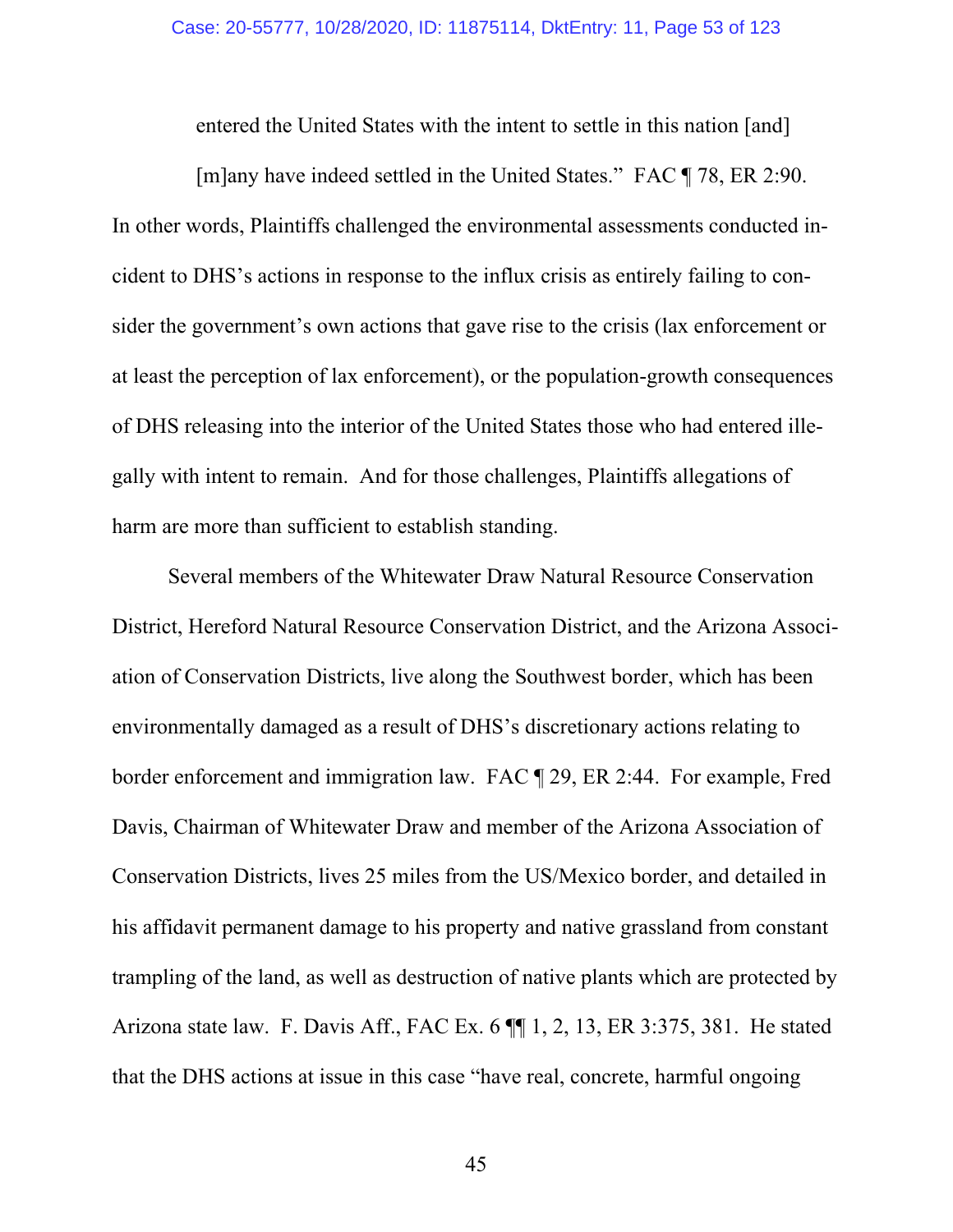impacts on [him], [his] family, [their] land, and the general border environment." *Id*. at ¶ 20, ER 3:385. *See also* P. Davis Aff., FAC Ex. 7 ¶¶ 4-5, ER 3:390-95; Ladd Aff., FAC Ex. 16 11 3-6, ER 3:509-11.

The massive numbers of people illegally crossing the southwest border have left a host of environmental impacts in their wake, such as the destruction of native and at-risks species and habitats from the trampling of the native vegetation, garbage dumping on a massive scale, water pollution, and the setting of fires, many of which turn out of control, for the purposes of heat, cooking, or to distract Border Patrol agents. FAC ¶ 90, ER 2:97. These and other environmental degradations are detailed in the affidavits of Fred Davis, Peggy Davis, Caren Cowan, John Ladd, and Ralph Pope. *See* FAC Exs. 6, 7, 15, 16, at 18, ER 3:374, 388, 501, 507, and 518.

A stark example of the trash left behind is detailed in John Ladd's affidavit. John Ladd lives on the Arizona/Mexico border and has had to pick up approximately 20 tons of trash on his property that is left behind by illegal aliens crossing through. FAC Ex. 16 at  $\P$  6, ER 3:511. This is an overwhelming amount for him and his family to pick up and the unfortunate reality is that whatever they are unable to pick up ends up in the San Pedro River in Cochise County. *Id*. Although the San Pedro River is part of the San Pedro Riparian National Conservation area which provides an invaluable habitat for hundreds of species of mammals,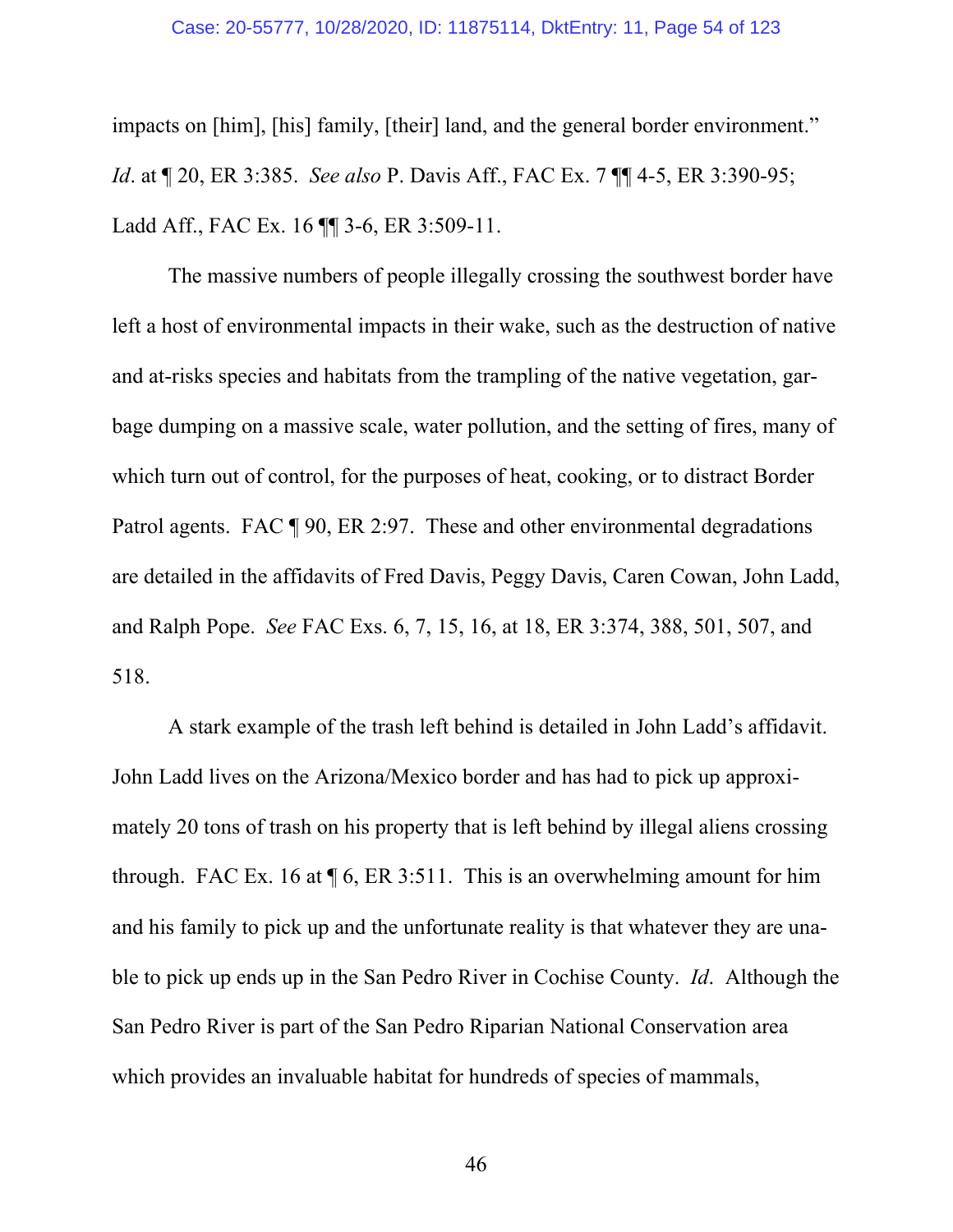amphibians, reptiles, and bird, it is now a corridor of illegal immigration and the environmental damage done to it has been compounded by the contamination of human waste. *Id.* at ¶ 7, ER 3:511. Other Plaintiffs detail environmental harm to their property in the form of trash and human waste left behind. Peggy Davis, who lives on a 10,000 acre ranch with her family 25 miles from the Arizona/Mexico border, describes picking up endless amounts of trash on her property "including diapers, baby bottles, clothes, electronic blankets, hypodermic needles and even pregnancy tests!" FAC Ex. 7 at ¶¶ 1, 4, ER 3:389-90. Her husband Fred Davis describes picking up the same trash, as well as finding "human feces in abundance" on their property in his affidavit. FAC Ex. 6 at ¶ 11, ER 3:380.

Moreover, the harms to the *human* environment along the Southwest border are severe and have altered the lives of Plaintiffs living along it. Caren Cowan, executive director of the New Mexico Cattle Growers' Association, details the horrors seen on her property and others located on the Arizona and New Mexico borders with Mexico. According to her affidavit, she and other members of the NMCGA (some of whom have family ranches that stretch back as far as 14 generations) regularly deal with break-ins to their homes and theft of personal belongings including vehicles, weapons, and livestock. FAC Ex. 15 ¶¶ 2, 7, ER 3:502-04. A member and friend was murdered on his ranch with his dog. *Id.* at ¶ 8, ER 3:504. As a result of this long time assault on her property, friends, and livelihood, she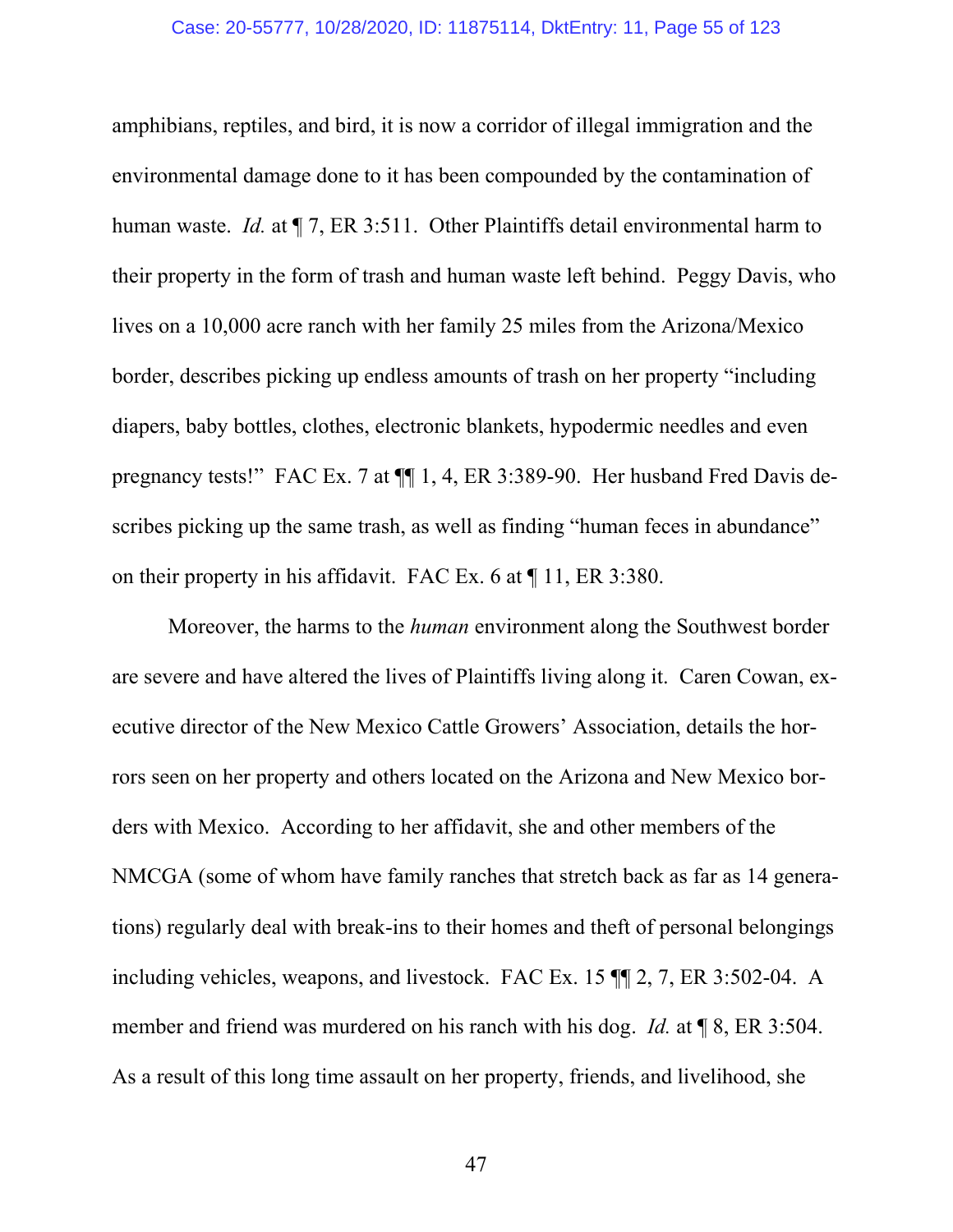### Case: 20-55777, 10/28/2020, ID: 11875114, DktEntry: 11, Page 56 of 123

stated, "[t]he stark reality is that it is no longer safe for my family and friends to even go to the barn to feed and care for animals without a weapon." *Id.* at ¶ 7, ER 3:503.

Unfortunately, this is not a unique experience. John Ladd, who has lived on his family's 16,400 acre beef cattle ranch on the Arizona/Mexico border near the town of Naco, Arizona for 61 years, details in his affidavit the ways he is personally harmed and effected by DHS's actions and immigration policies in his affidavit. FAC Ex. 16 ¶ 1, ER 3:508. Ranching has become more difficult and expensive for him, as 57 miles of fencing along his property has been repeatedly damages by illegal aliens. *Id.* at ¶ 8, ER 3:511-12. Repairing this fence comes at a substantial financial cost to Mr. Ladd, as this fence costs about \$10,000 per mile. *Id.* In general, Mr. Ladd and his family have found life on their own property to become more stressful as they increasingly fear for their own safety as more drug cartels are crossing the border onto their property. *Id.* at ¶ 10, ER 3:513; *see also* P. Davis Aff., FAC Ex. 7 at ¶ 3, ER 3:390 (explaining her inability to work for many years due to having to drive rural roads where drug-trafficking takes place); F. Davis Aff., FAC Ex. 6 at ¶ 14, ER 3:382 (describing the stress of life on a property where constant illegal border crossings take place).

NEPA requires that federal agencies take a "hard look" at the environmental impacts of their actions, and prepare an EIS if the adverse environmental impacts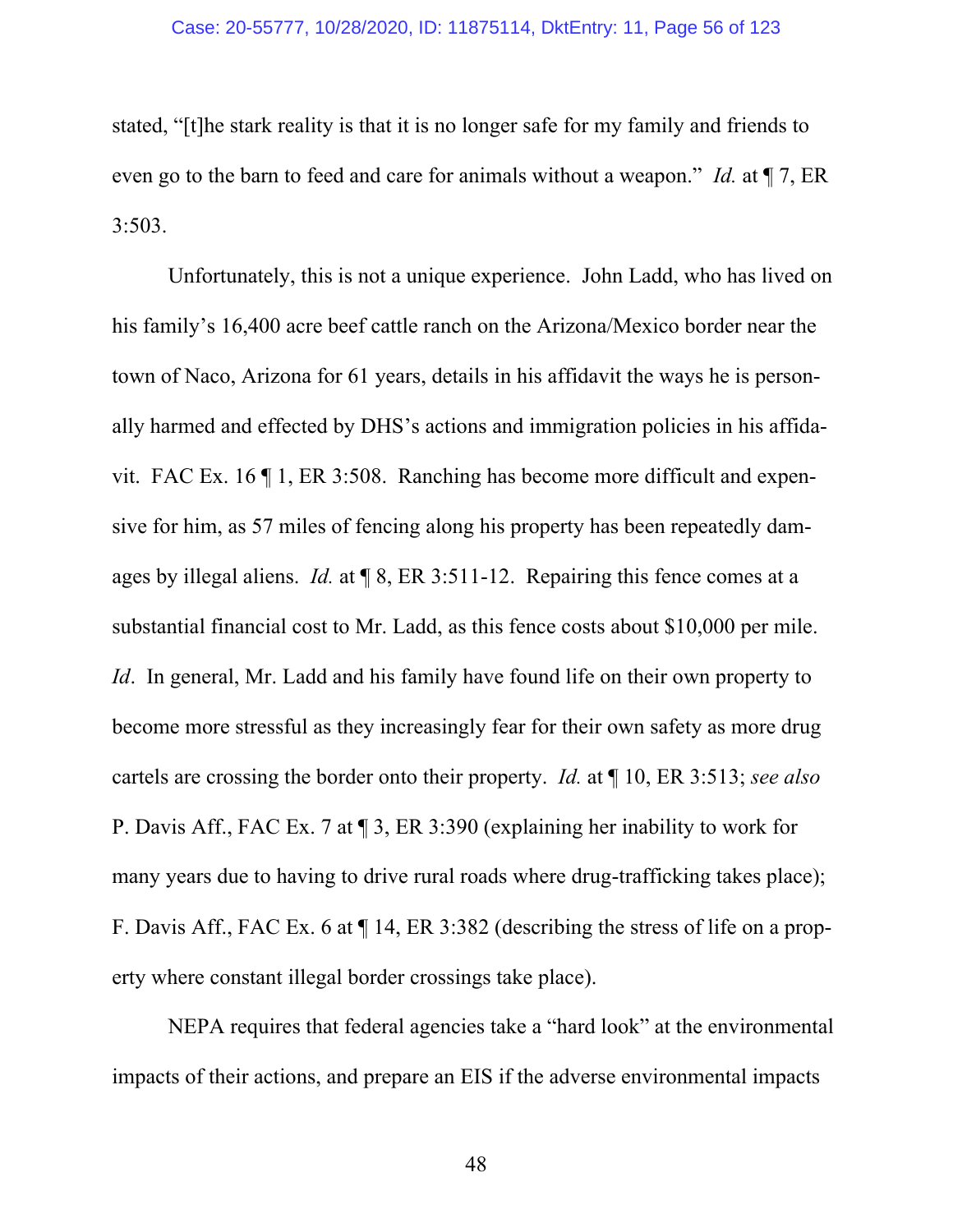### Case: 20-55777, 10/28/2020, ID: 11875114, DktEntry: 11, Page 57 of 123

of a proposed federal action are potentially significant. 42 U.S.C. § 4332(C). In preparing an EA or EIS, an agency must consider direct, indirect, and cumulative effects. *See* 40 C.F.R. §§ 1502.16, 1508.8, 1508.9, 1508.27 (2017). DHS determined that the Southwest Border Memo and the actions DHS took in response to it constitute a federal action subject to NEPA. Accordingly, DHS prepared a "Programmatic Environmental Assessment for Actions to Address an Increased Influx of Unaccompanied Alien Children and Family Units Across the Southwest Border of the United States" ("PEA"), FAC Ex. 20 (ER 3:539), together with a FONSI that was issued on August 12, 2014, FAC Ex. 21 (ER 3:574).

However, in preparing the EA for this action, DHS failed to adequately consider, in addition to the direct impacts, the indirect and cumulative impacts of the actions upon the human environment, in violation of 40 C.F.R. § 1508.9. These impacts include, but are not limited to, those population and border impacts described in Appellants' affidavits (FAC Exs. 6, 7, 15, 16, 18, ER 3: 374, 388, 501, 507, 518), as well as described in the experts reports written by Steven Camarota Ph.D. (FAC Ex. 4, ER 2:264), Phil Cafaro, Ph.D. (FAC Ex. 5, ER 2:278), and Jessica Vaughan (FAC Ex. 3, ER 2:182). FAC ¶ 123, ER 2:106-07. The FONSI issued for this action failed to address the broader environmental impacts on the Southwest border by failing to recognize that the increased influx of foreign nationals entering the United States as a result of this action entered with the intent to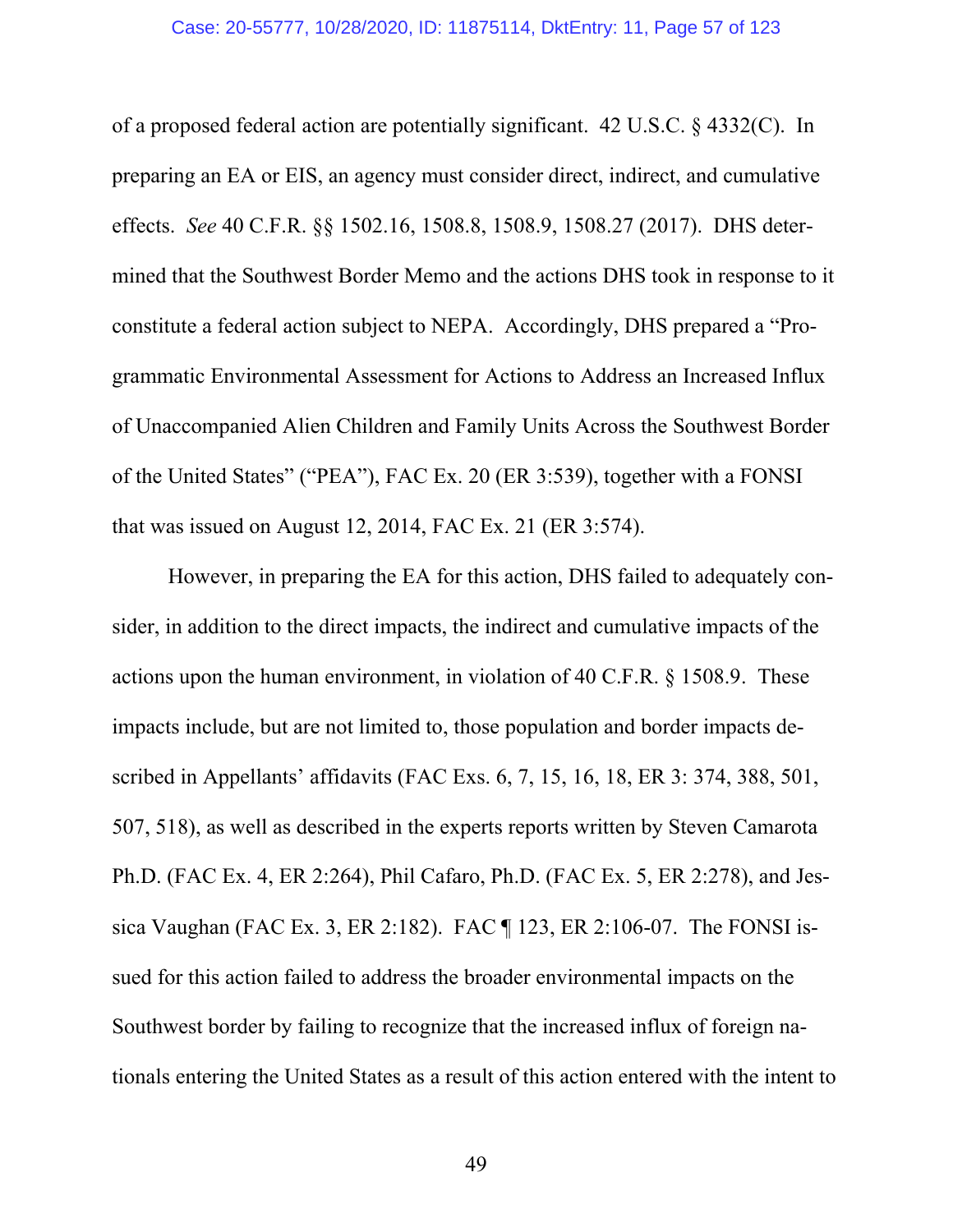### Case: 20-55777, 10/28/2020, ID: 11875114, DktEntry: 11, Page 58 of 123

settle permanently, and instead focused solely on the direct physical impacts resulting from DHS's temporary custody of foreign nationals. FAC ¶ 78, ER 2:90-91; FAC Ex. 21, ER 3:574. As Jessica Vaughan noted in the expert analysis attached to Plaintiffs' complaint, "[t]he dramatic increase in the number of new arrivals [of unaccompanied minors and families from Central America and asylum seekers from Africa, Caribbean nations and Asia that began in 2012] can be traced to policy changes that occurred in 2008 (the Trafficking Victims Protection Reauthorization Act) and 2009 (Credible Fear Parole)." FAC Ex. 3-d, ER 2:261.

Conducting an environmental assessment on the response to the influx phenomena without considering the environmental consequences of the governmentinduced influx itself is like considering the environmental effects of the *cleanup* of an airline crash site without considering the environmental effects of the crash itself where, as here, the primary harm was itself caused (at least in part) by government policy decisions. DHS's reliance upon an inadequate and incomplete EA, without full compliance with NEPA, constitutes a violation of Section 102(2)(C) of NEPA, 42 U.S.C. § 4332(C), as well as the implementing CEQ regulations in place at the time, as set forth at 40 C.F.R. § 1500 *et seq.*, and is unreasonable, arbitrary, an abuse of discretion, and not in accordance with law under the APA. FAC ¶ 124, ER 2:107. Through its failure to address the broader environmental impacts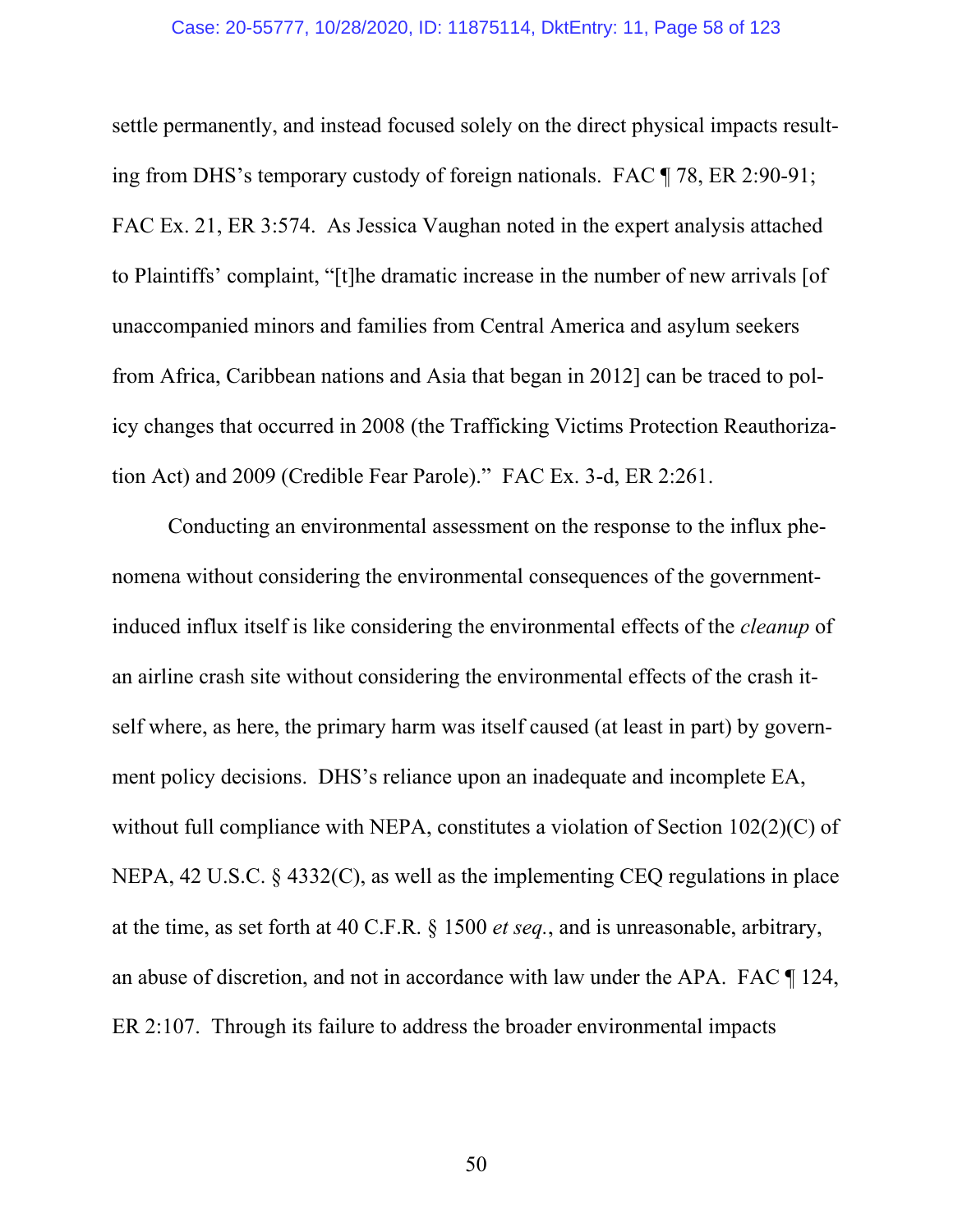damaging Plaintiffs' concrete interests, DHS has cause them an injury, and Plaintiffs therefore have standing to force compliance with NEPA in order to address it.

### **CONCLUSION**

NEPA was adopted by Congress to ensure that government agencies adequately consider the environmental impacts of their actions, and to ensure that members of the public who are affected by those impacts have an opportunity to voice their concerns. The immigrations agencies housed in the Department of Homeland Security have *never* conducted the environmental assessments required by NEPA with respect to a host of their immigration policy decisions, including those that give rise to large, immigration-induced population growth in general and those that give rise to the massive environmental harms that result from cross-border illegal immigration in the southwest United States. Plaintiffs here have all suffered in one way or another from these environmental harms, and they not only have standing to challenge DHS's failure to comply with NEPA, but the specific actions they have challenged are all subject to judicial review under both the APA and NEPA. The District Court's holdings to the contrary insulates DHS from even minimal compliance with NEPA, and should be reversed.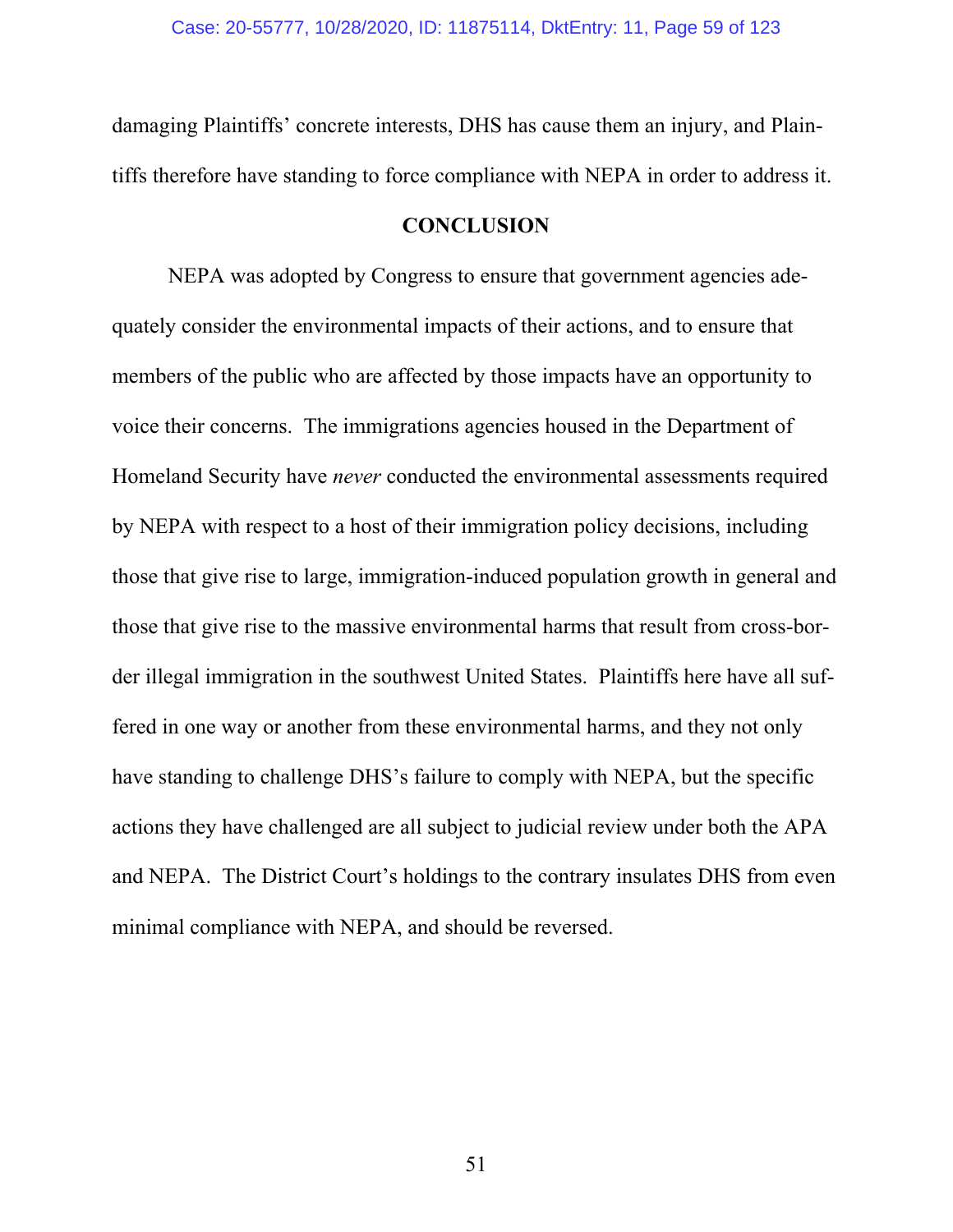DATED: October 28, 2020. Respectfully submitted,

JOHN C. EASTMAN Center for Constitutional Jurisprudence

> s/ John C. Eastman JOHN C. EASTMAN

Counsel for Plaintiffs-Appellants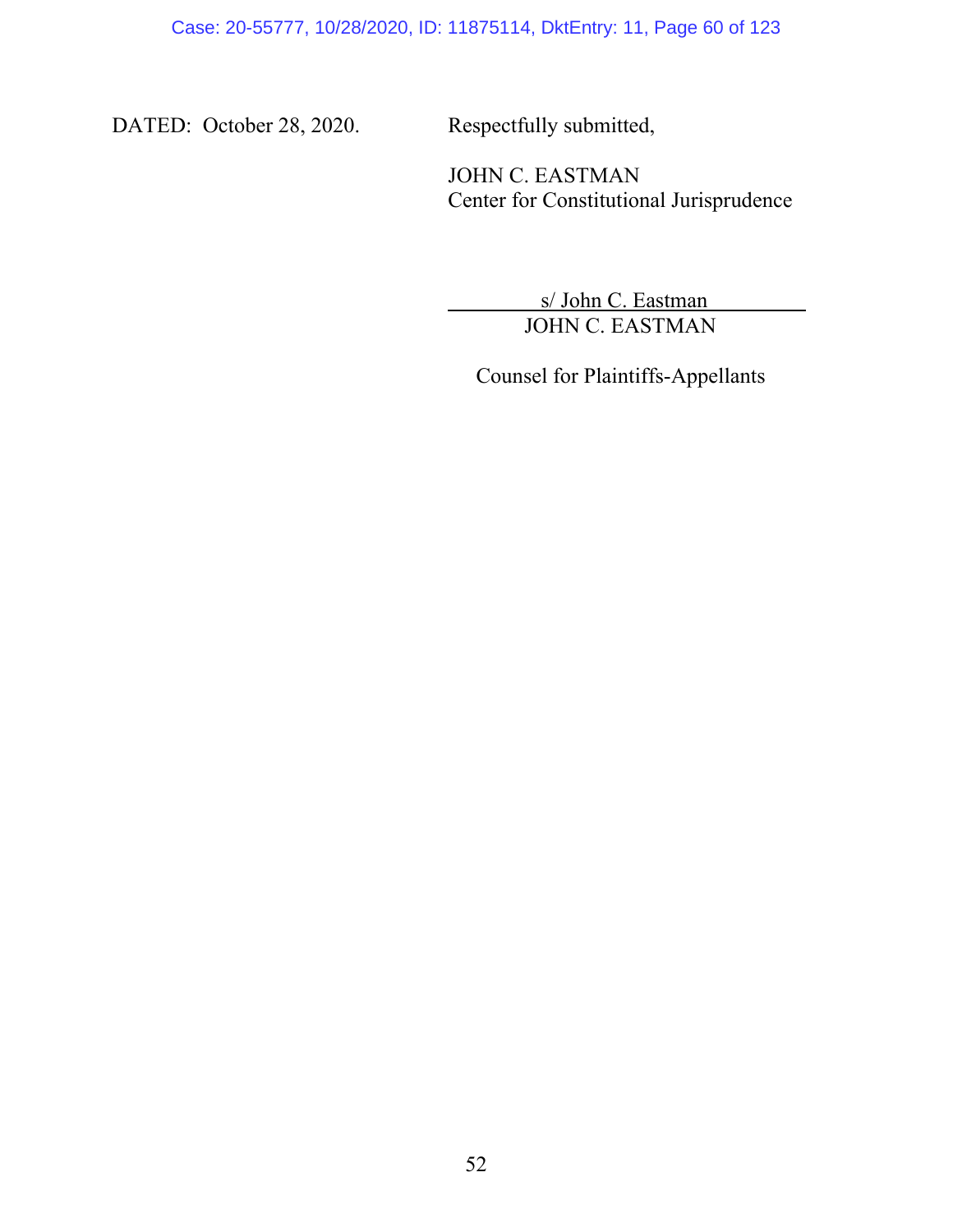Case: 20-55777, 10/28/2020, ID: 11875114, DktEntry: 11, Page 61 of 123

# **STATEMENT OF RELATED CASES**

There are no related cases pending in this Court.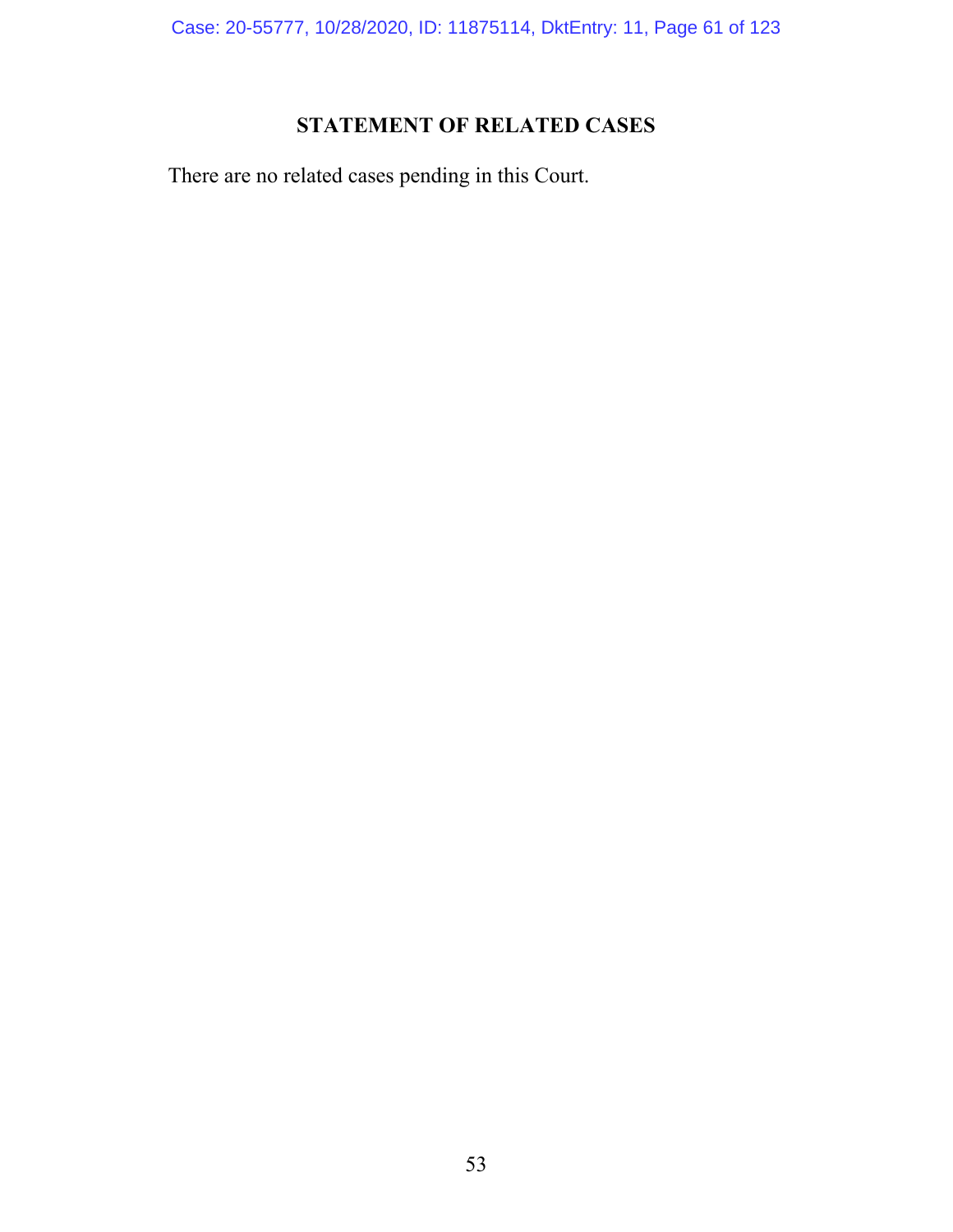# **APPENDIX: PRINCIPAL STATUTES**

# **National Environmental Policy Act**

# **Administrative Procedures Act**

# **Immigration and Nationality Act**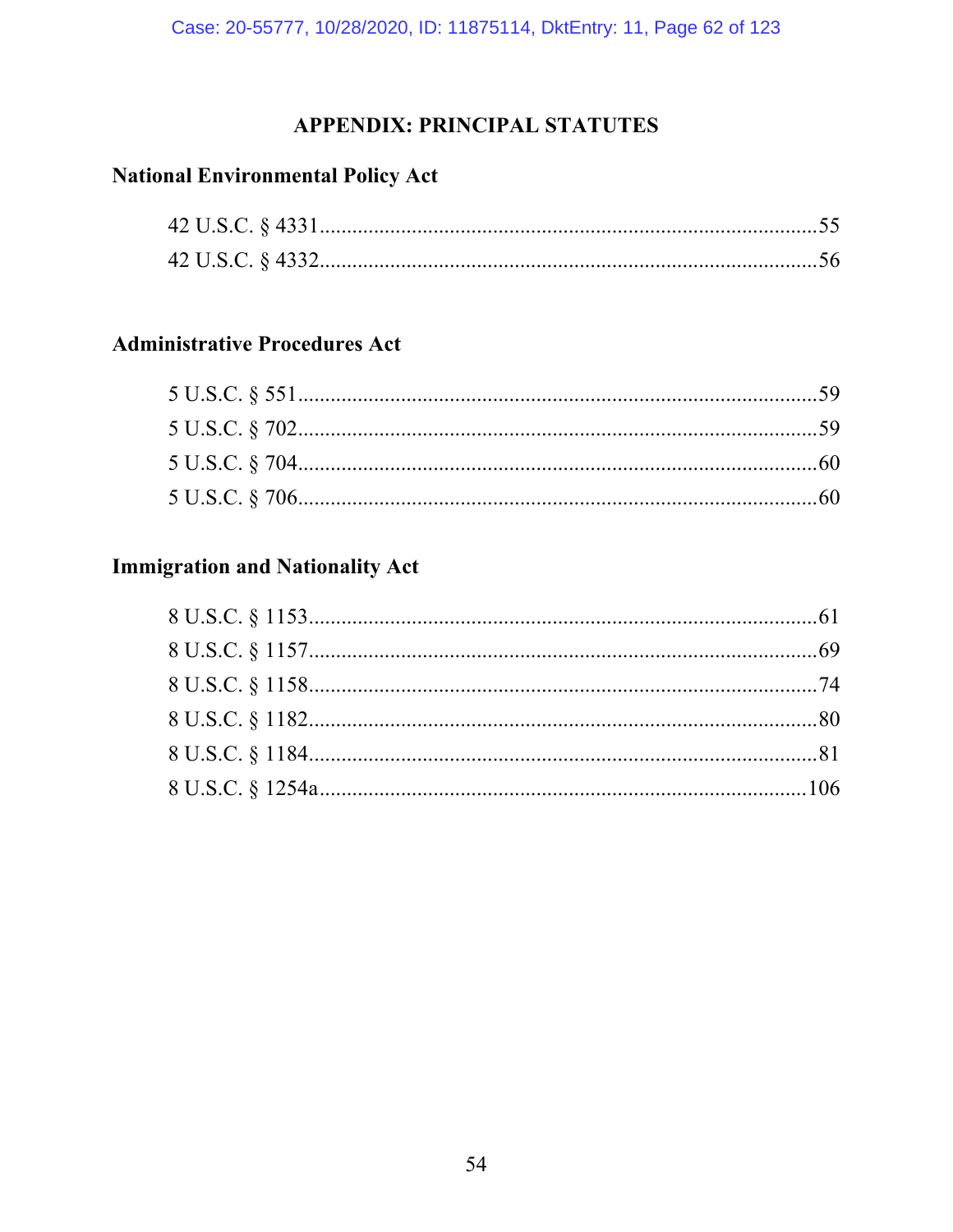# **National Environmental Policy Act**

# **42 U.S.C. § 4331. Congressional declaration of national environmental policy**

(a) The Congress, recognizing the profound impact of man's activity on the interrelations of all components of the natural environment, particularly the profound influences of population growth, high-density urbanization, industrial expansion, resource exploitation, and new and expanding technological advances and recognizing further the critical importance of restoring and maintaining environmental quality to the overall welfare and development of man, declares that it is the continuing policy of the Federal Government, in cooperation with State and local governments, and other concerned public and private organizations, to use all practicable means and measures, including financial and technical assistance, in a manner calculated to foster and promote the general welfare, to create and maintain conditions under which man and nature can exist in productive harmony, and fulfill the social, economic, and other requirements of present and future generations of Americans.

(b) In order to carry out the policy set forth in this chapter, it is the continuing responsibility of the Federal Government to use all practicable means, consistent with other essential considerations of national policy, to improve and coordinate Federal plans, functions, programs, and resources to the end that the Nation may—

- (1) fulfill the responsibilities of each generation as trustee of the environment for succeeding generations;
- (2) assure for all Americans safe, healthful, productive, and esthetically and culturally pleasing surroundings;
- (3) attain the widest range of beneficial uses of the environment without degradation, risk to health or safety, or other undesirable and unintended consequences;
- (4) preserve important historic, cultural, and natural aspects of our national heritage, and maintain, wherever possible, an environment which supports diversity and variety of individual choice;
- (5) achieve a balance between population and resource use which will permit high standards of living and a wide sharing of life's amenities; and
- (6) enhance the quality of renewable resources and approach the maximum attainable recycling of depletable resources.

(c) The Congress recognizes that each person should enjoy a healthful environment and that each person has a responsibility to contribute to the preservation and enhancement of the environment.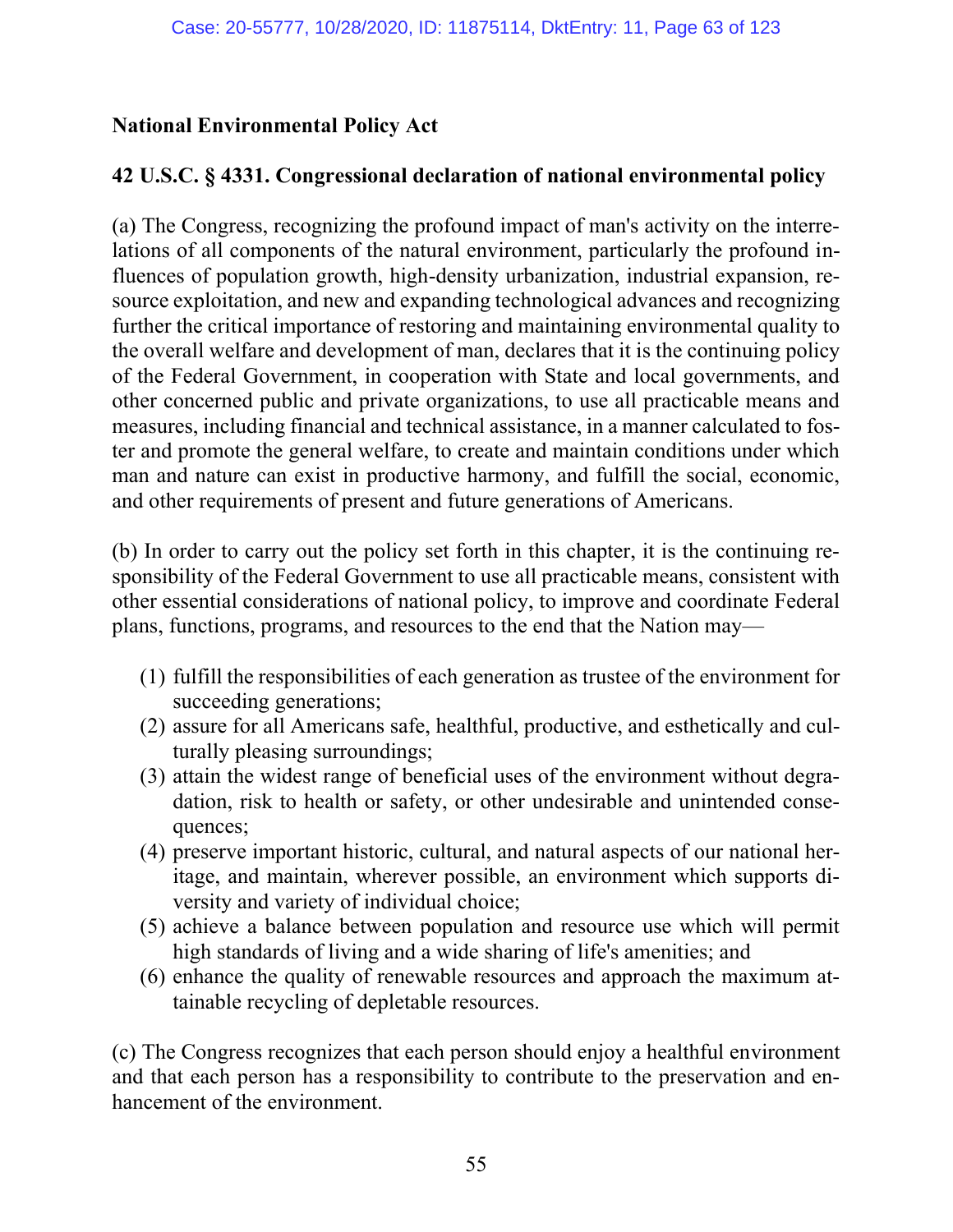# **42 U.S.C. § 4332. Cooperation of agencies; reports; availability of information; recommendations; international and national coordination of efforts**

The Congress authorizes and directs that, to the fullest extent possible: (1) the policies, regulations, and public laws of the United States shall be interpreted and administered in accordance with the policies set forth in this chapter, and (2) all agencies of the Federal Government shall--

(A) utilize a systematic, interdisciplinary approach which will insure the integrated use of the natural and social sciences and the environmental design arts in planning and in decisionmaking which may have an impact on man's environment;

(B) identify and develop methods and procedures, in consultation with the Council on Environmental Quality established by subchapter II of this chapter, which will insure that presently unquantified environmental amenities and values may be given appropriate consideration in decisionmaking along with economic and technical considerations;

(C) include in every recommendation or report on proposals for legislation and other major Federal actions significantly affecting the quality of the human environment, a detailed statement by the responsible official on--

- (i) the environmental impact of the proposed action,
- (ii) any adverse environmental effects which cannot be avoided should the proposal be implemented,
- (iii) alternatives to the proposed action,
- (iv) the relationship between local short-term uses of man's environment and the maintenance and enhancement of long-term productivity, and
- (v) any irreversible and irretrievable commitments of resources which would be involved in the proposed action should it be implemented.

Prior to making any detailed statement, the responsible Federal official shall consult with and obtain the comments of any Federal agency which has jurisdiction by law or special expertise with respect to any environmental impact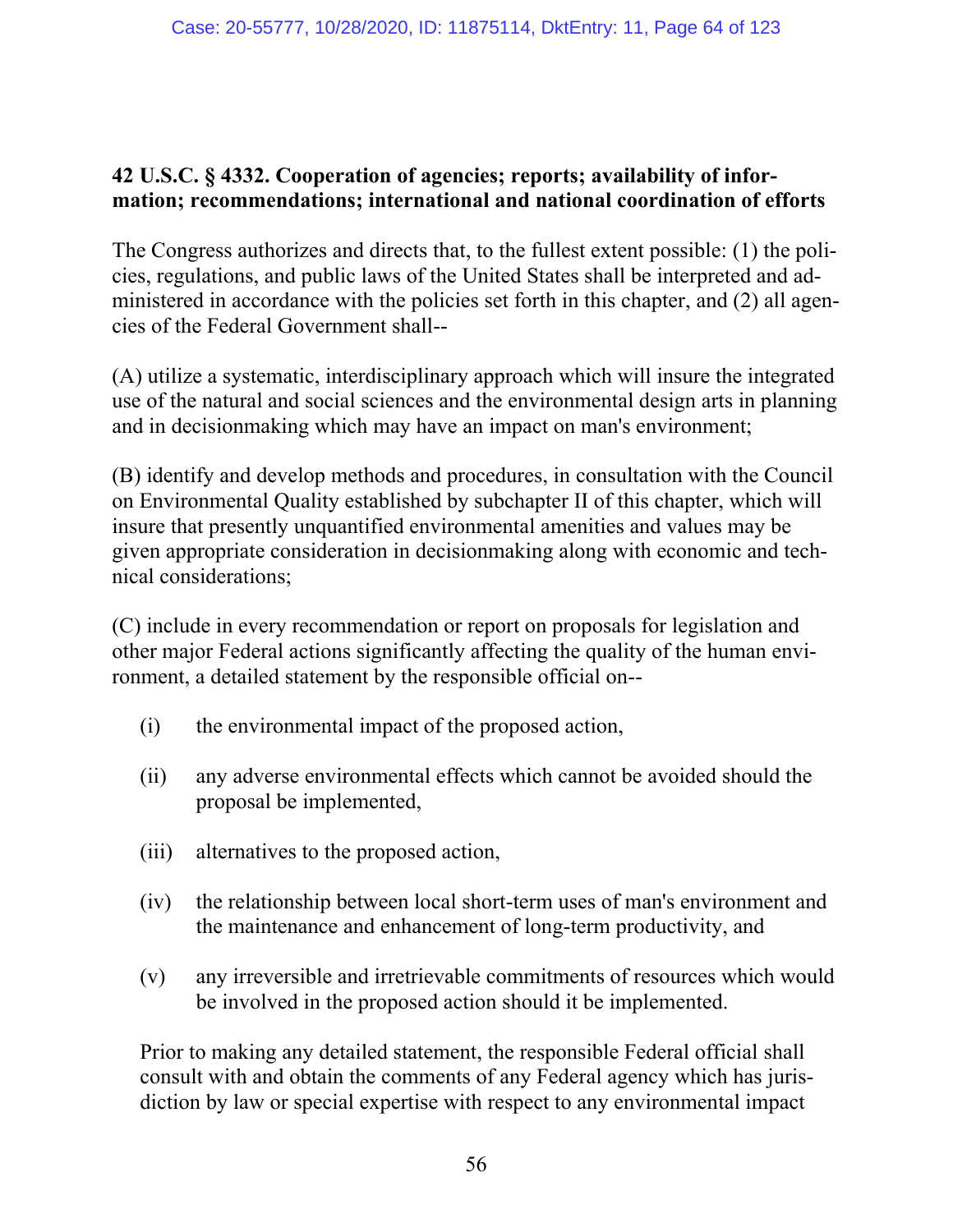involved. Copies of such statement and the comments and views of the appropriate Federal, State, and local agencies, which are authorized to develop and enforce environmental standards, shall be made available to the President, the Council on Environmental Quality and to the public as provided by section 552 of Title 5, and shall accompany the proposal through the existing agency review processes;

(D) Any detailed statement required under subparagraph (C) after January 1, 1970, for any major Federal action funded under a program of grants to States shall not be deemed to be legally insufficient solely by reason of having been prepared by a State agency or official, if:

- (i) the State agency or official has statewide jurisdiction and has the responsibility for such action,
- (ii) the responsible Federal official furnishes guidance and participates in such preparation,
- (iii) the responsible Federal official independently evaluates such statement prior to its approval and adoption, and
- (iv) after January 1, 1976, the responsible Federal official provides early notification to, and solicits the views of, any other State or any Federal land management entity of any action or any alternative thereto which may have significant impacts upon such State or affected Federal land management entity and, if there is any disagreement on such impacts, prepares a written assessment of such impacts and views for incorporation into such detailed statement.

The procedures in this subparagraph shall not relieve the Federal official of his responsibilities for the scope, objectivity, and content of the entire statement or of any other responsibility under this chapter; and further, this subparagraph does not affect the legal sufficiency of statements prepared by State agencies with less than statewide jurisdiction.

(E) study, develop, and describe appropriate alternatives to recommended courses of action in any proposal which involves unresolved conflicts concerning alternative uses of available resources;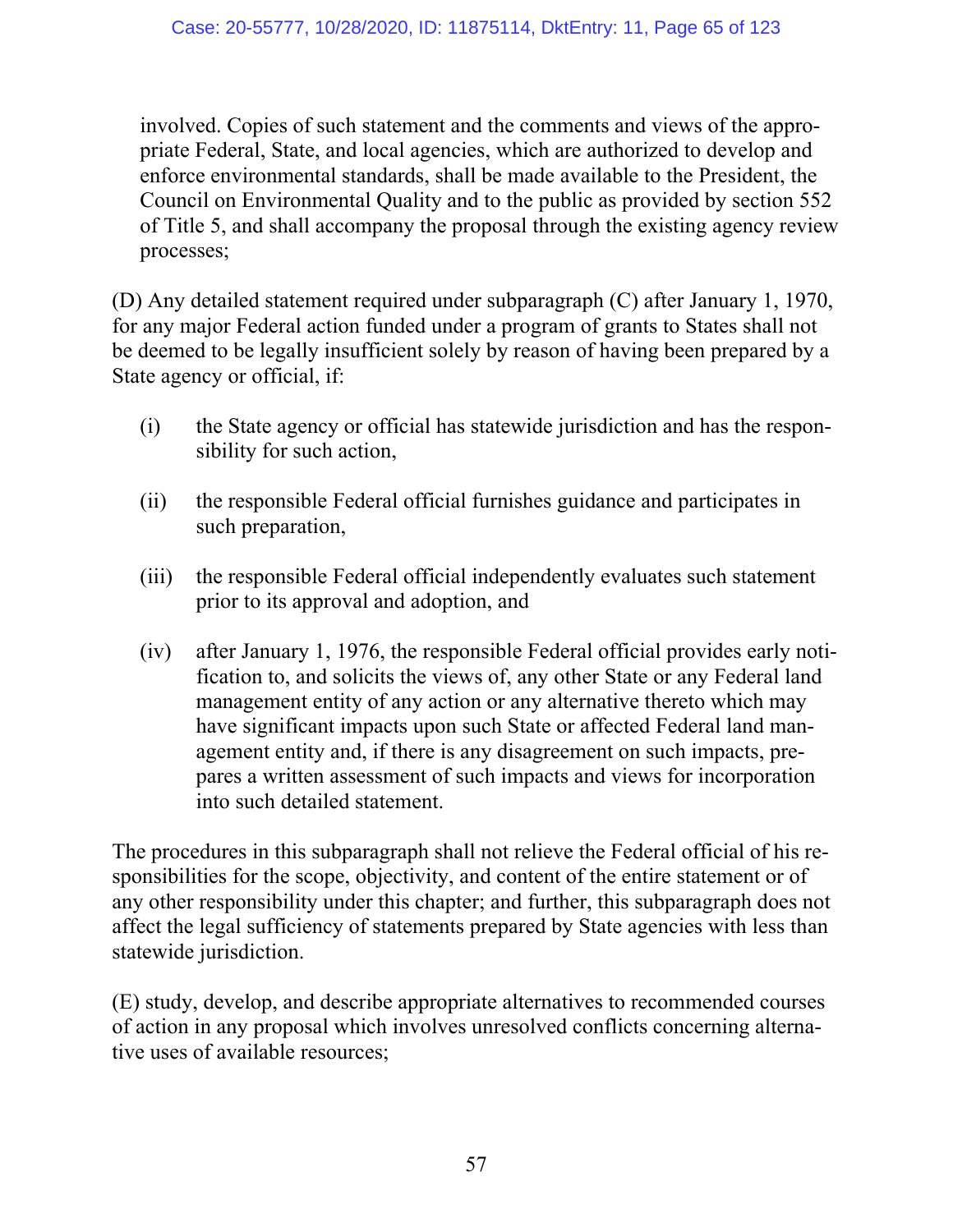(F) recognize the worldwide and long-range character of environmental problems and, where consistent with the foreign policy of the United States, lend appropriate support to initiatives, resolutions, and programs designed to maximize international cooperation in anticipating and preventing a decline in the quality of mankind's world environment;

(G) make available to States, counties, municipalities, institutions, and individuals, advice and information useful in restoring, maintaining, and enhancing the quality of the environment;

(H) initiate and utilize ecological information in the planning and development of resource-oriented projects; and

(I) assist the Council on Environmental Quality established by subchapter II of this chapter.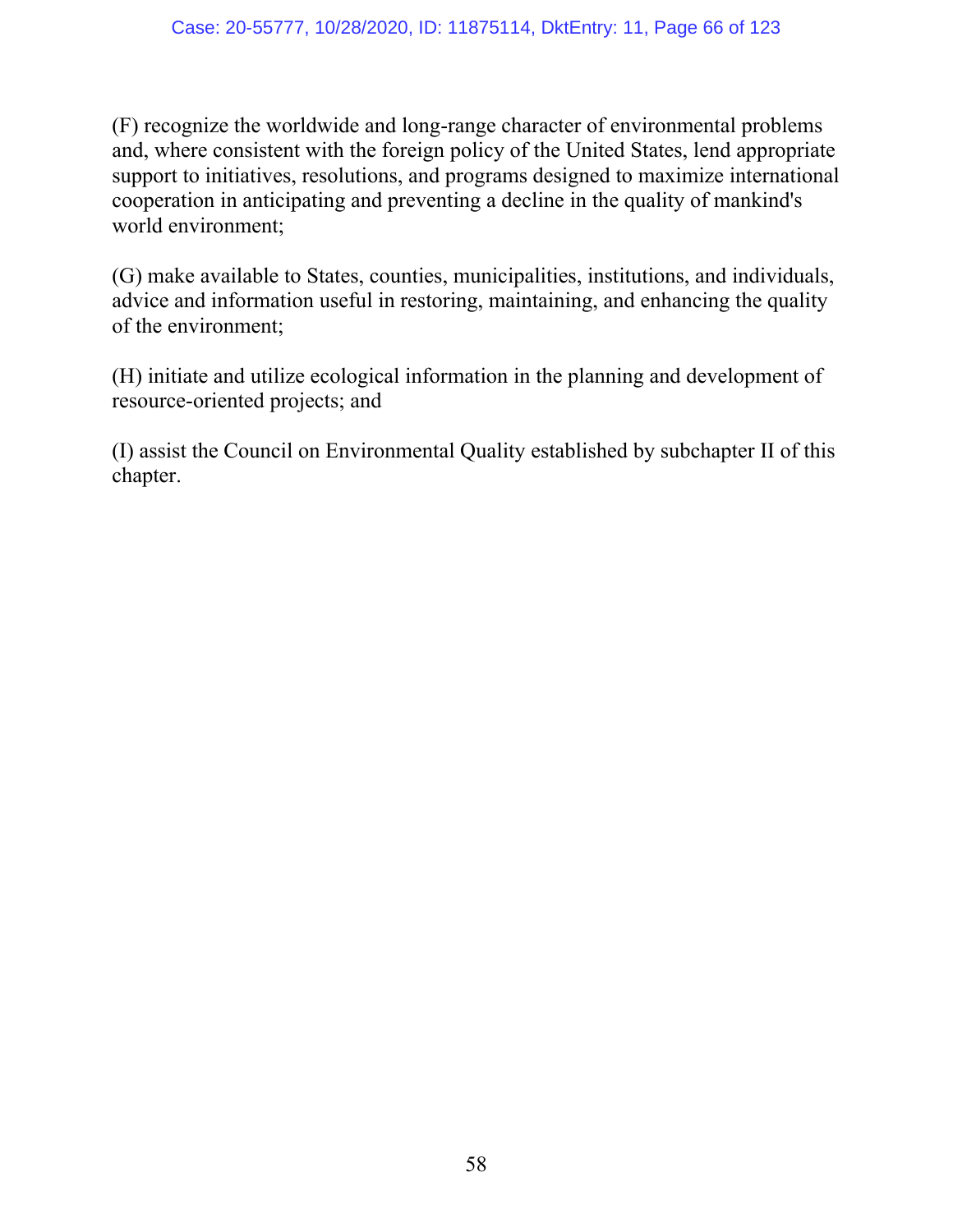# **Administrative Procedures Act**

# **5 U.S.C. § 551. Definitions**

For the purpose of this subchapter--

\*\*\*

(4) "rule" means the whole or a part of an agency statement of general or particular applicability and future effect designed to implement, interpret, or prescribe law or policy or describing the organization, procedure, or practice requirements of an agency and includes the approval or prescription for the future of rates, wages, corporate or financial structures or reorganizations thereof, prices, facilities, appliances, services or allowances therefor or of valuations, costs, or accounting, or practices bearing on any of the foregoing;

(5) "rule making" means agency process for formulating, amending, or repealing a rule;

(6) "order" means the whole or a part of a final disposition, whether affirmative, negative, injunctive, or declaratory in form, of an agency in a matter other than rule making but including licensing;

\*\*\*

(13) "agency action" includes the whole or a part of an agency rule, order, license, sanction, relief, or the equivalent or denial thereof, or failure to act; and

# **5 U.S.C. § 702. Right of review**

A person suffering legal wrong because of agency action, or adversely affected or aggrieved by agency action within the meaning of a relevant statute, is entitled to judicial review thereof. An action in a court of the United States seeking relief other than money damages and stating a claim that an agency or an officer or employee thereof acted or failed to act in an official capacity or under color of legal authority shall not be dismissed nor relief therein be denied on the ground that it is against the United States or that the United States is an indispensable party. The United States may be named as a defendant in any such action, and a judgment or decree may be entered against the United States: Provided, That any mandatory or injunctive decree shall specify the Federal officer or officers (by name or by title),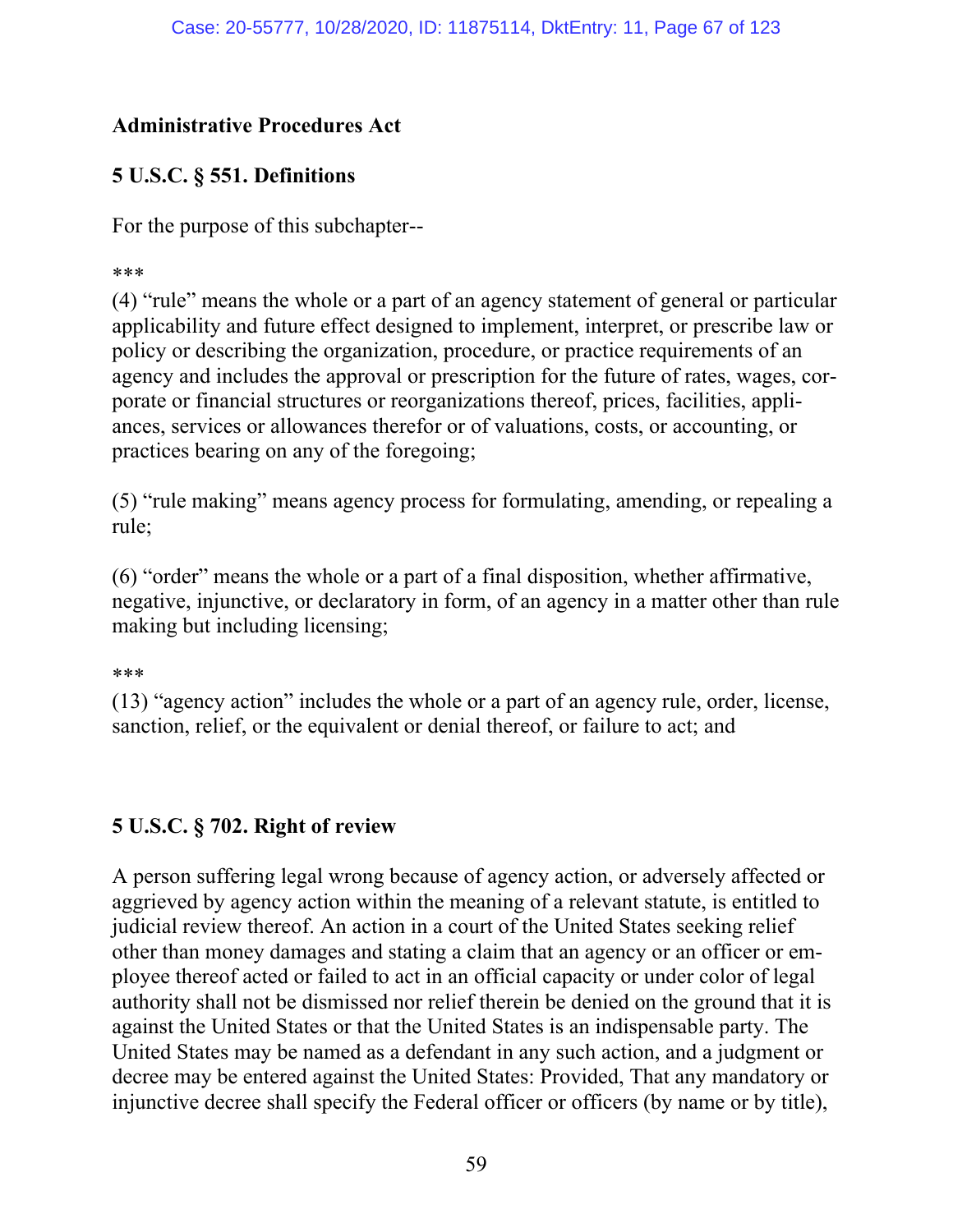and their successors in office, personally responsible for compliance. Nothing herein (1) affects other limitations on judicial review or the power or duty of the court to dismiss any action or deny relief on any other appropriate legal or equitable ground; or (2) confers authority to grant relief if any other statute that grants consent to suit expressly or impliedly forbids the relief which is sought.

## **5 U.S.C § 704. Actions reviewable**

Agency action made reviewable by statute and final agency action for which there is no other adequate remedy in a court are subject to judicial review. A preliminary, procedural, or intermediate agency action or ruling not directly reviewable is subject to review on the review of the final agency action. Except as otherwise expressly required by statute, agency action otherwise final is final for the purposes of this section whether or not there has been presented or determined an application for a declaratory order, for any form of reconsideration, or, unless the agency otherwise requires by rule and provides that the action meanwhile is inoperative, for an appeal to superior agency authority.

# **5 U.S.C. § 706. Scope of review**

To the extent necessary to decision and when presented, the reviewing court shall decide all relevant questions of law, interpret constitutional and statutory provisions, and determine the meaning or applicability of the terms of an agency action. The reviewing court shall--

- (1) compel agency action unlawfully withheld or unreasonably delayed; and
- (2) hold unlawful and set aside agency action, findings, and conclusions found to be—
	- (A) arbitrary, capricious, an abuse of discretion, or otherwise not in accordance with law;
	- (B) contrary to constitutional right, power, privilege, or immunity;
	- (C) in excess of statutory jurisdiction, authority, or limitations, or short of statutory right;
	- (D) without observance of procedure required by law;
	- (E) unsupported by substantial evidence in a case subject to sections 556 and 557 of this title or otherwise reviewed on the record of an agency hearing provided by statute; or
	- (F) unwarranted by the facts to the extent that the facts are subject to trial de novo by the reviewing court.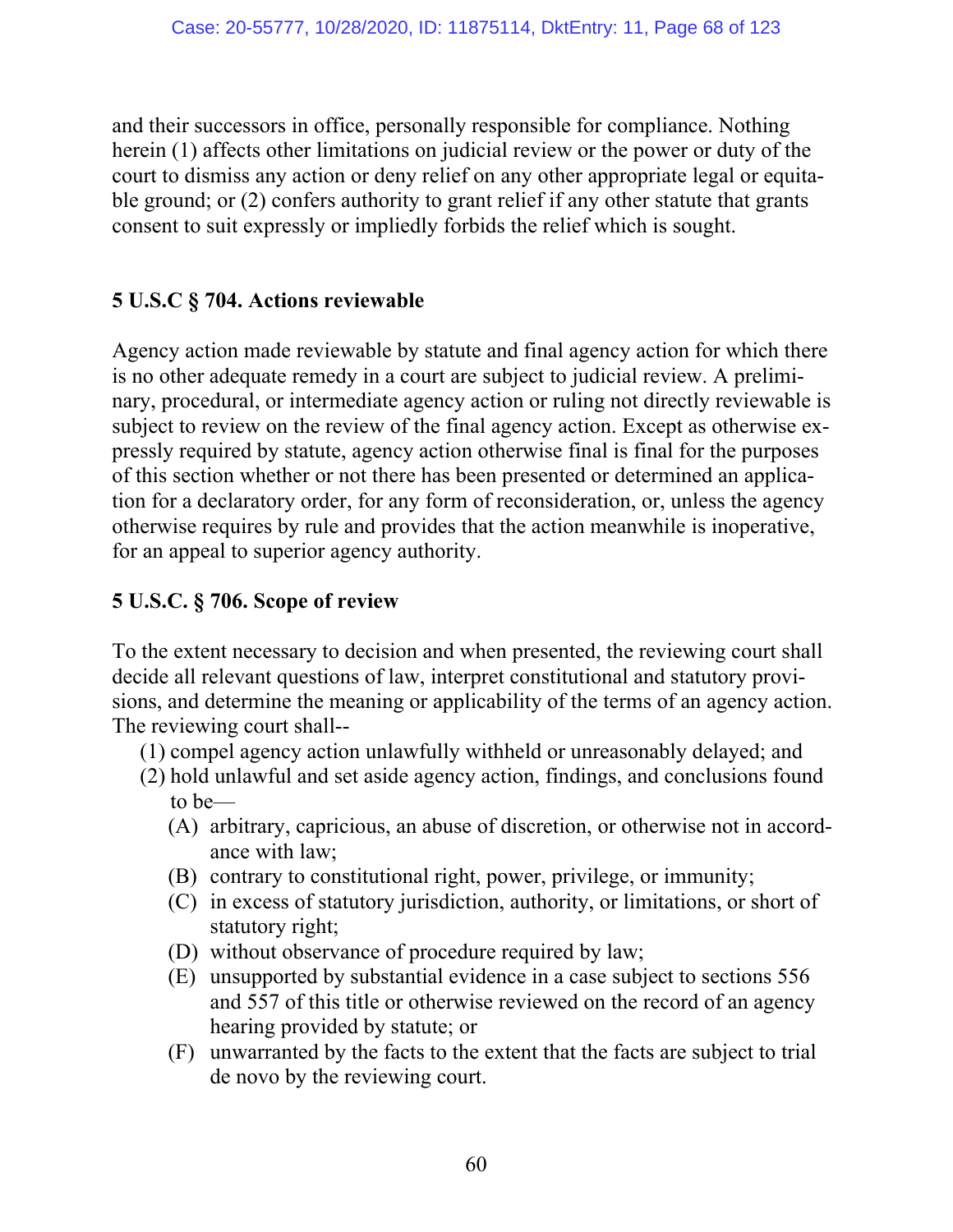In making the foregoing determinations, the court shall review the whole record or those parts of it cited by a party, and due account shall be taken of the rule of prejudicial error.

## **Relevant Provisions of the Immigration and Nationality Act, As Amended**

## **8 U.S.C. § 1153. Allocation of immigrant visas**

(a) Preference allocation for family-sponsored immigrants

Aliens subject to the worldwide level specified in section 1151(c) of this title for family-sponsored immigrants shall be allotted visas as follows:

(1) Unmarried sons and daughters of citizens

Qualified immigrants who are the unmarried sons or daughters of citizens of the United States shall be allocated visas in a number not to exceed 23,400, plus any visas not required for the class specified in paragraph (4).

(2) Spouses and unmarried sons and unmarried daughters of permanent resident aliens

Qualified immigrants—

- (A) who are the spouses or children of an alien lawfully admitted for permanent residence, or
- (B) who are the unmarried sons or unmarried daughters (but are not the children) of an alien lawfully admitted for permanent residence,

shall be allocated visas in a number not to exceed 114,200, plus the number (if any) by which such worldwide level exceeds 226,000, plus any visas not required for the class specified in paragraph (1); except that not less than 77 percent of such visa numbers shall be allocated to aliens described in subparagraph (A).

(3) Married sons and married daughters of citizens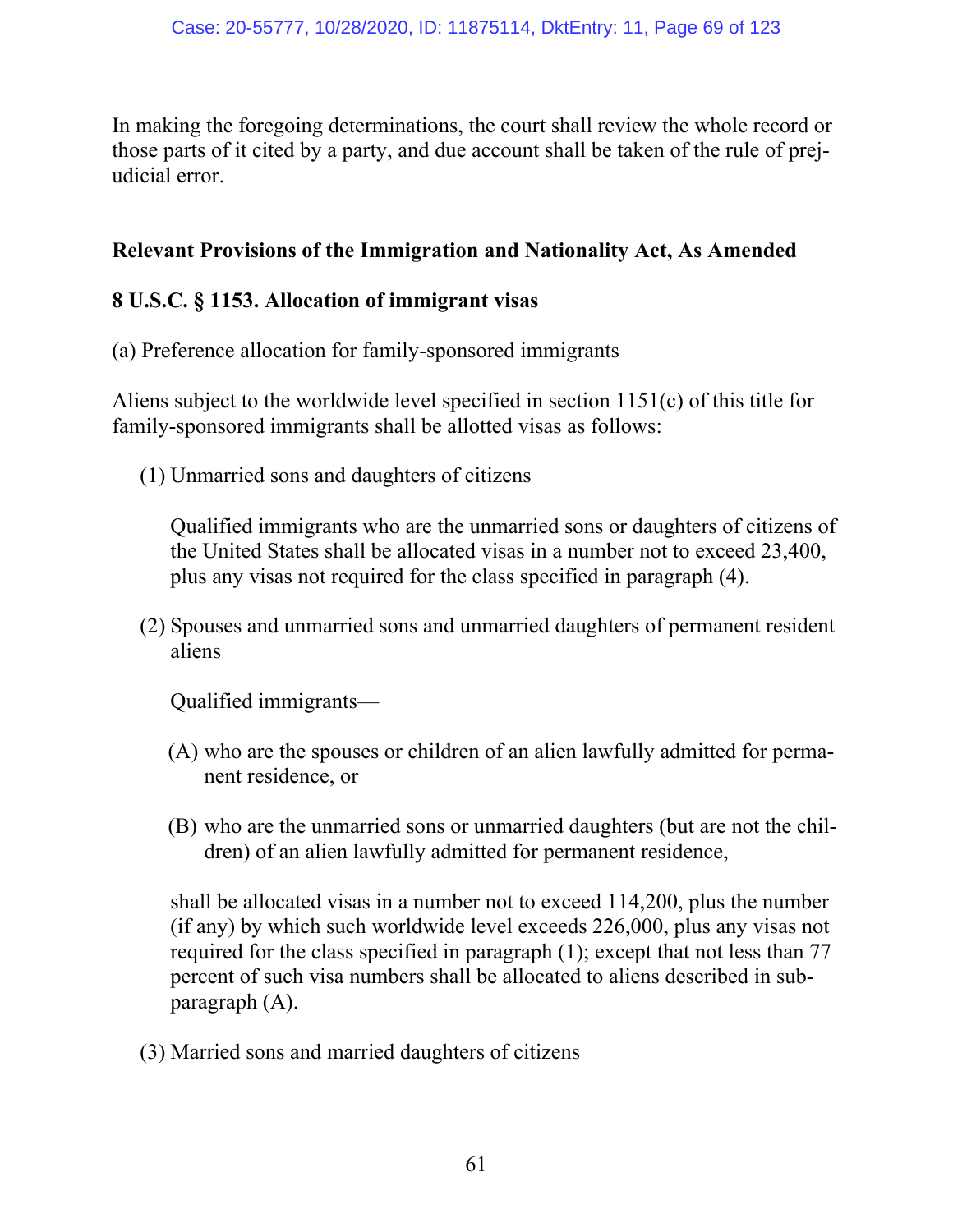Qualified immigrants who are the married sons or married daughters of citizens of the United States shall be allocated visas in a number not to exceed 23,400, plus any visas not required for the classes specified in paragraphs (1) and (2).

(4) Brothers and sisters of citizens

Qualified immigrants who are the brothers or sisters of citizens of the United States, if such citizens are at least 21 years of age, shall be allocated visas in a number not to exceed 65,000, plus any visas not required for the classes specified in paragraphs (1) through (3).

(b) Preference allocation for employment-based immigrants

Aliens subject to the worldwide level specified in section 1151(d) of this title for employment-based immigrants in a fiscal year shall be allotted visas as follows:

(1) Priority workers

Visas shall first be made available in a number not to exceed 28.6 percent of such worldwide level, plus any visas not required for the classes specified in paragraphs (4) and (5), to qualified immigrants who are aliens described in any of the following subparagraphs  $(A)$  through  $(C)$ :

(A) Aliens with extraordinary ability

An alien is described in this subparagraph if—

- (i) the alien has extraordinary ability in the sciences, arts, education, business, or athletics which has been demonstrated by sustained national or international acclaim and whose achievements have been recognized in the field through extensive documentation,
- (ii) the alien seeks to enter the United States to continue work in the area of extraordinary ability, and
- (iii) the alien's entry into the United States will substantially benefit prospectively the United States.

(B) Outstanding professors and researchers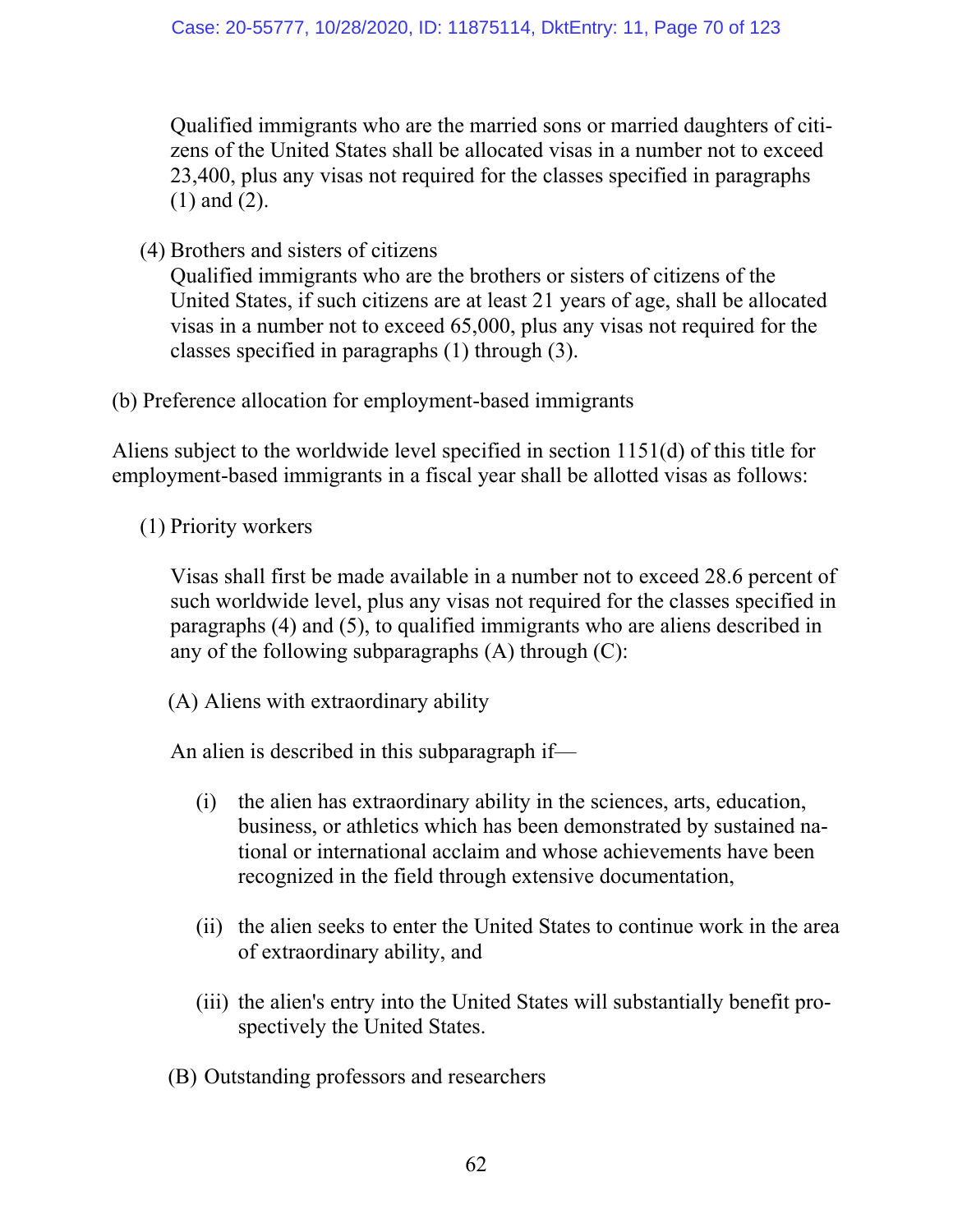An alien is described in this subparagraph if—

- (i) the alien is recognized internationally as outstanding in a specific academic area,
- (ii) the alien has at least 3 years of experience in teaching or research in the academic area, and
- (iii) the alien seeks to enter the United States—
	- (I) for a tenured position (or tenure-track position) within a university or institution of higher education to teach in the academic area,
	- (II) for a comparable position with a university or institution of higher education to conduct research in the area, or
	- (III) for a comparable position to conduct research in the area with a department, division, or institute of a private employer, if the department, division, or institute employs at least 3 persons full-time in research activities and has achieved documented accomplishments in an academic field.
- (C) Certain multinational executives and managers

An alien is described in this subparagraph if the alien, in the 3 years preceding the time of the alien's application for classification and admission into the United States under this subparagraph, has been employed for at least 1 year by a firm or corporation or other legal entity or an affiliate or subsidiary thereof and the alien seeks to enter the United States in order to continue to render services to the same employer or to a subsidiary or affiliate thereof in a capacity that is managerial or executive.

- (2) Aliens who are members of the professions holding advanced degrees or aliens of exceptional ability
	- (A) In general

Visas shall be made available, in a number not to exceed 28.6 percent of such worldwide level, plus any visas not required for the classes specified in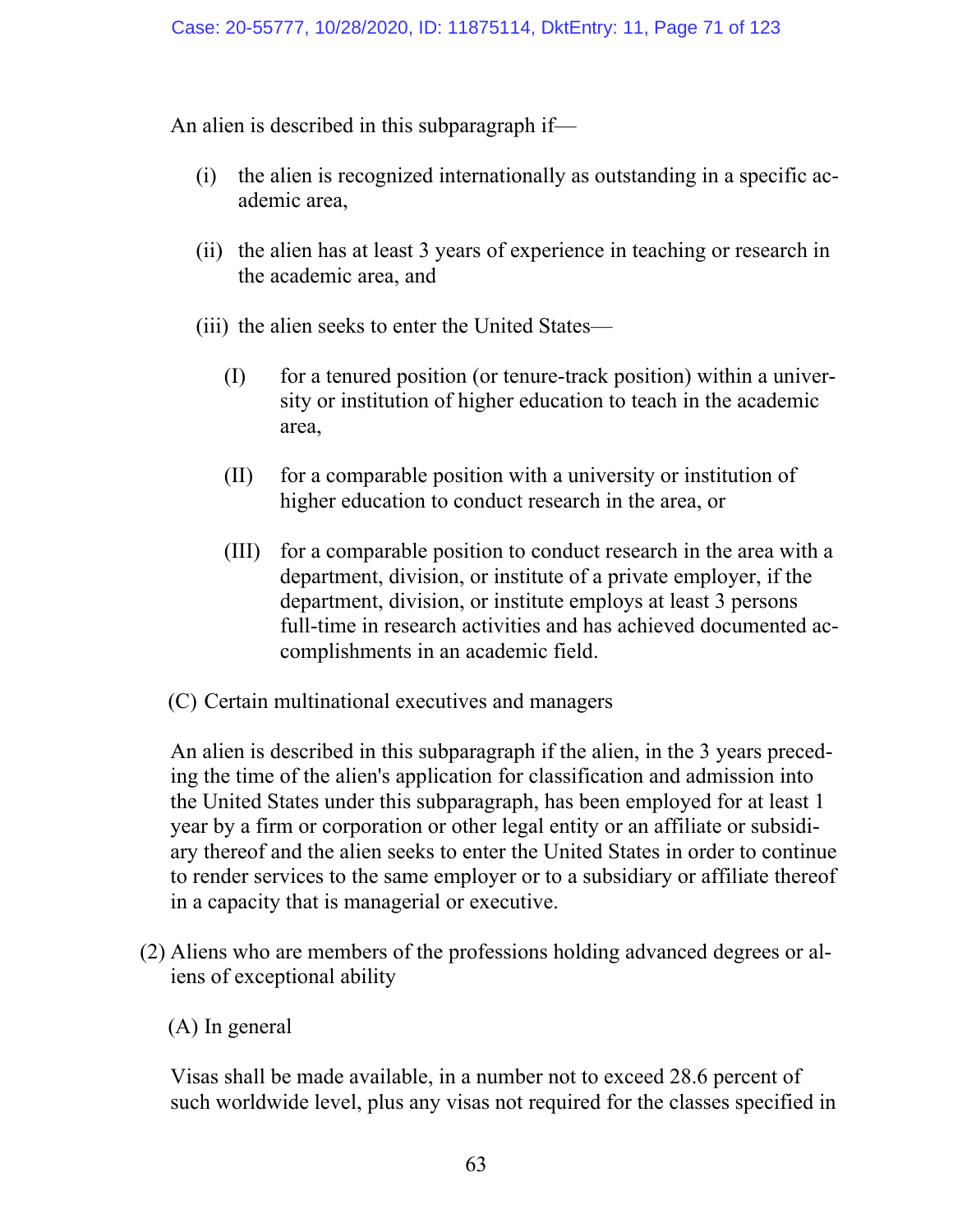paragraph (1), to qualified immigrants who are members of the professions holding advanced degrees or their equivalent or who because of their exceptional ability in the sciences, arts, or business, will substantially benefit prospectively the national economy, cultural or educational interests, or welfare of the United States, and whose services in the sciences, arts, professions, or business are sought by an employer in the United States.

(B) Waiver of job offer

(i) National interest waiver

Subject to clause (ii), the Attorney General may, when the Attorney General deems it to be in the national interest, waive the requirements of subparagraph (A) that an alien's services in the sciences, arts, professions, or business be sought by an employer in the United States.

(ii) Physicians working in shortage areas or veterans facilities

# (I) In general

The Attorney General shall grant a national interest waiver pursuant to clause (i) on behalf of any alien physician with respect to whom a petition for preference classification has been filed under subparagraph  $(A)$  if—

(aa) the alien physician agrees to work full time as a physician in an area or areas designated by the Secretary of Health and Human Services as having a shortage of health care professionals or at a health care facility under the jurisdiction of the Secretary of Veterans Affairs; and

(bb) a Federal agency or a department of public health in any State has previously determined that the alien physician's work in such an area or at such facility was in the public interest.

## (II) Prohibition

No permanent resident visa may be issued to an alien physician described in subclause (I) by the Secretary of State under section 1154(b) of this title, and the Attorney General may not adjust the status of such an alien physician from that of a nonimmigrant alien to that of a permanent resident alien under section 1255 of this title,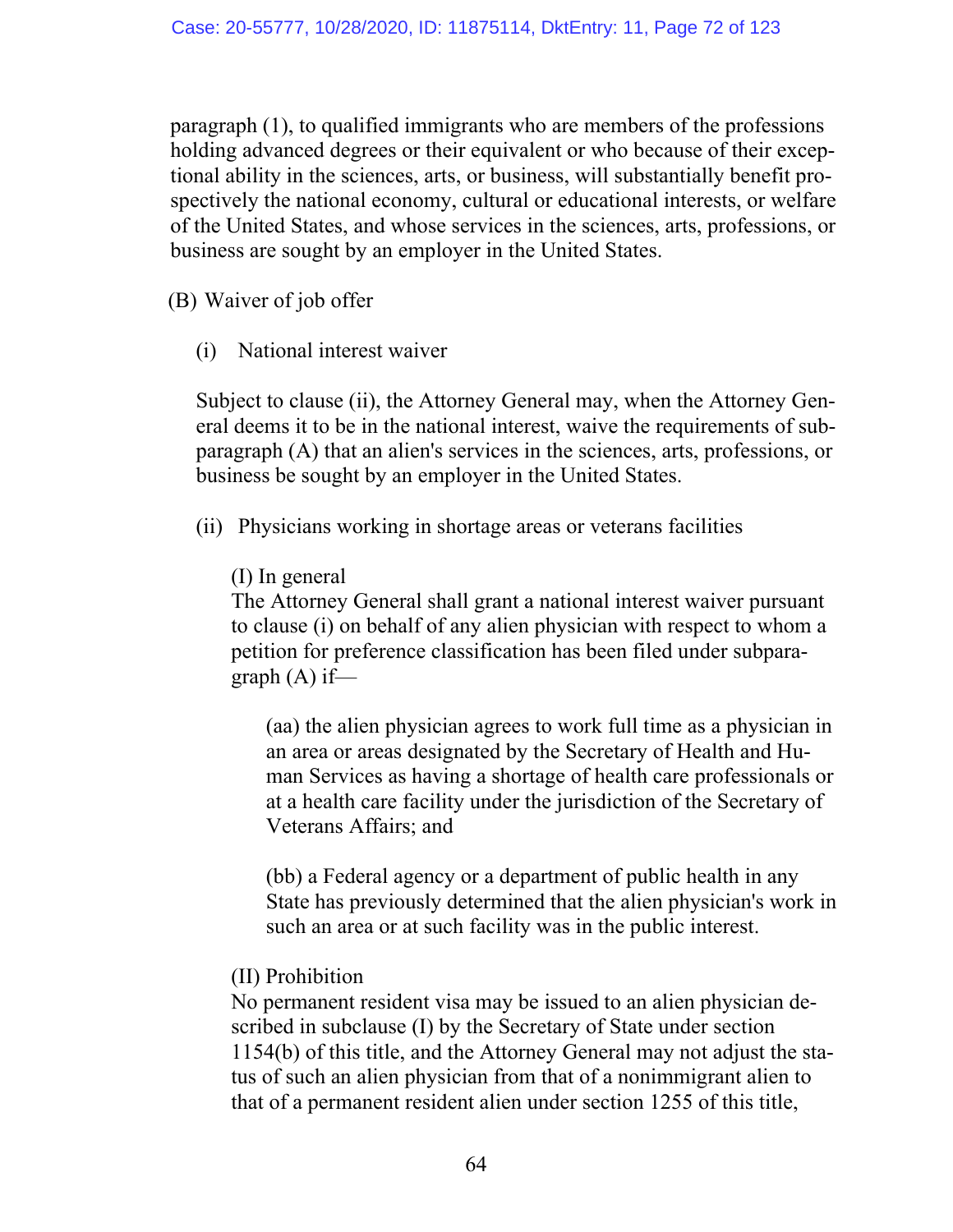until such time as the alien has worked full time as a physician for an aggregate of 5 years (not including the time served in the status of an alien described in section  $1101(a)(15)(J)$  of this title), in an area or areas designated by the Secretary of Health and Human Services as having a shortage of health care professionals or at a health care facility under the jurisdiction of the Secretary of Veterans Affairs.

#### (III) Statutory construction

Nothing in this subparagraph may be construed to prevent the filing of a petition with the Attorney General for classification under section 1154(a) of this title, or the filing of an application for adjustment of status under section 1255 of this title, by an alien physician described in subclause (I) prior to the date by which such alien physician has completed the service described in subclause (II).

#### (IV) Effective date

The requirements of this subsection do not affect waivers on behalf of alien physicians approved under subsection (b)(2)(B) before the enactment date of this subsection. In the case of a physician for whom an application for a waiver was filed under subsection (b)(2)(B) prior to November 1, 1998, the Attorney General shall grant a national interest waiver pursuant to subsection (b)(2)(B) except that the alien is required to have worked full time as a physician for an aggregate of 3 years (not including time served in the status of an alien described in section  $1101(a)(15)(J)$  of this title) before a visa can be issued to the alien under section 1154(b) of this title or the status of the alien is adjusted to permanent resident under section 1255 of this title.

#### (C) Determination of exceptional ability

In determining under subparagraph (A) whether an immigrant has exceptional ability, the possession of a degree, diploma, certificate, or similar award from a college, university, school, or other institution of learning or a license to practice or certification for a particular profession or occupation shall not by itself be considered sufficient evidence of such exceptional ability.

(3) Skilled workers, professionals, and other workers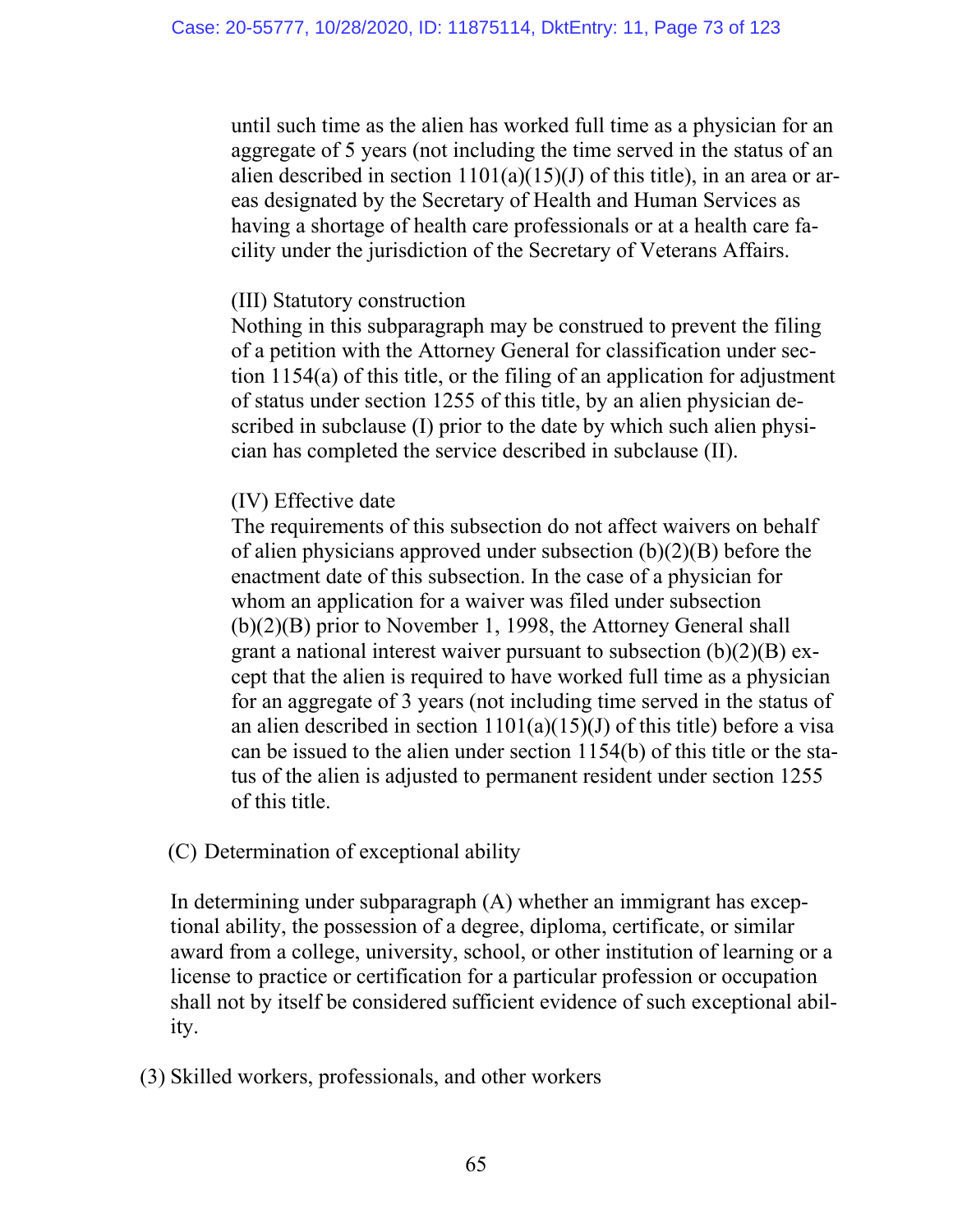#### (A) In general

Visas shall be made available, in a number not to exceed 28.6 percent of such worldwide level, plus any visas not required for the classes specified in paragraphs (1) and (2), to the following classes of aliens who are not described in paragraph (2):

## (i) Skilled workers

Qualified immigrants who are capable, at the time of petitioning for classification under this paragraph, of performing skilled labor (requiring at least 2 years training or experience), not of a temporary or seasonal nature, for which qualified workers are not available in the United States.

#### (ii) Professionals

Qualified immigrants who hold baccalaureate degrees and who are members of the professions.

#### (iii) Other workers

Other qualified immigrants who are capable, at the time of petitioning for classification under this paragraph, of performing unskilled labor, not of a temporary or seasonal nature, for which qualified workers are not available in the United States.

#### (B) Limitation on other workers

Not more than 10,000 of the visas made available under this paragraph in any fiscal year may be available for qualified immigrants described in subparagraph  $(A)(iii)$ .

#### (C) Labor certification required

An immigrant visa may not be issued to an immigrant under subparagraph (A) until the consular officer is in receipt of a determination made by the Secretary of Labor pursuant to the provisions of section  $1182(a)(5)(A)$  of this title.

#### (4) Certain special immigrants

Visas shall be made available, in a number not to exceed 7.1 percent of such worldwide level, to qualified special immigrants described in section  $1101(a)(27)$  of this title (other than those described in subparagraph (A) or (B) thereof), of which not more than 5,000 may be made available in any fiscal year to special immigrants described in subclause (II) or (III) of section  $1101(a)(27)(C)(ii)$  of this title, and not more than 100 may be made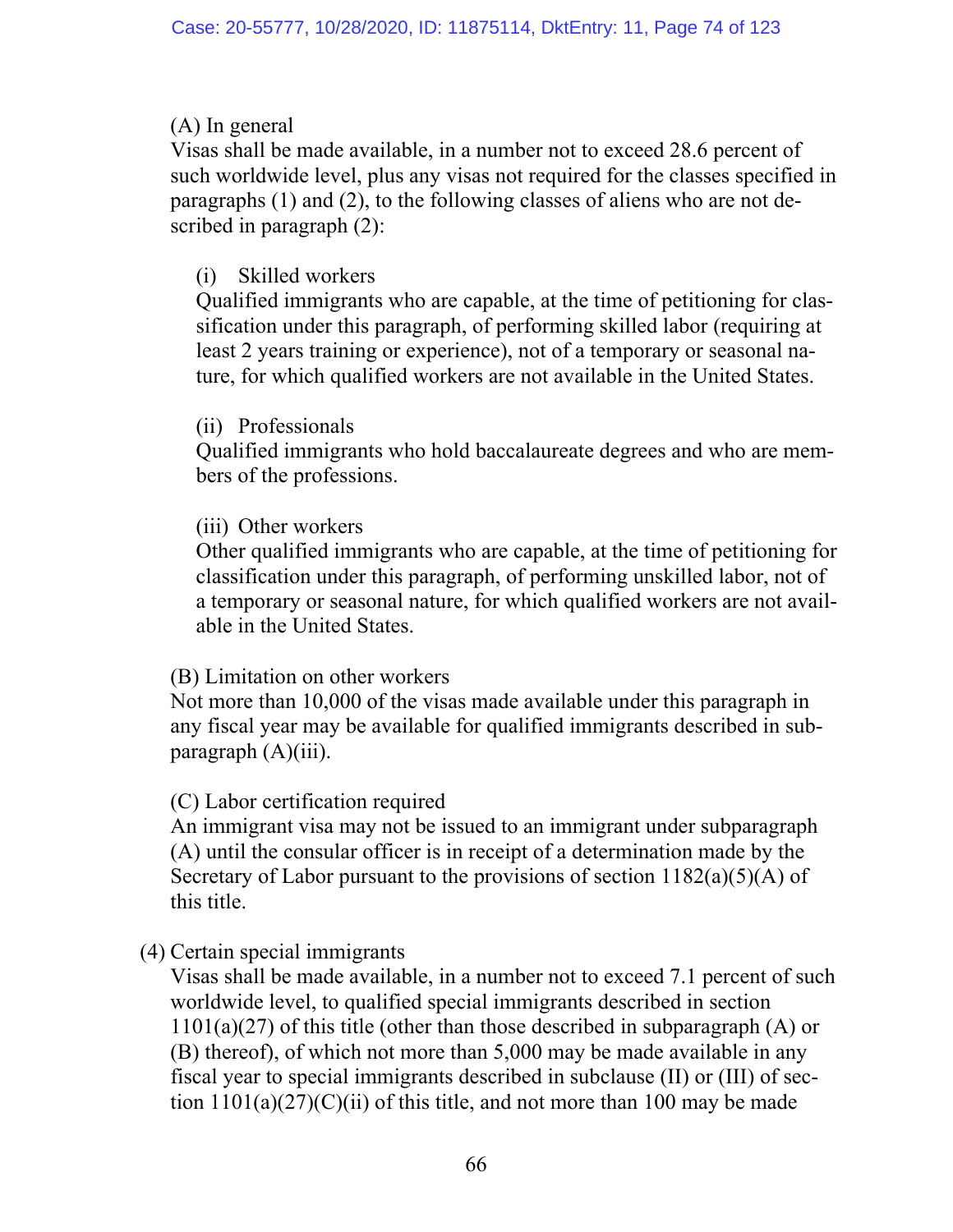available in any fiscal year to special immigrants, excluding spouses and children, who are described in section  $1101(a)(27)(M)$  of this title.

(5) Employment creation

#### (A) In general

Visas shall be made available, in a number not to exceed 7.1 percent of such worldwide level, to qualified immigrants seeking to enter the United States for the purpose of engaging in a new commercial enterprise (including a limited partnership)--

- (i) in which such alien has invested (after November 29, 1990) or, is actively in the process of investing, capital in an amount not less than the amount specified in subparagraph (C), and
- (ii) which will benefit the United States economy and create full-time employment for not fewer than 10 United States citizens or aliens lawfully admitted for permanent residence or other immigrants lawfully authorized to be employed in the United States (other than the immigrant and the immigrant's spouse, sons, or daughters).

#### (B) Set-aside for targeted employment areas

#### (i) In general

Not less than 3,000 of the visas made available under this paragraph in each fiscal year shall be reserved for qualified immigrants who invest in a new commercial enterprise described in subparagraph (A) which will create employment in a targeted employment area.

#### (ii) "Targeted employment area" defined

In this paragraph, the term "targeted employment area" means, at the time of the investment, a rural area or an area which has experienced high unemployment (of at least 150 percent of the national average rate).

#### (iii) "Rural area" defined

In this paragraph, the term "rural area" means any area other than an area within a metropolitan statistical area or within the outer boundary of any city or town having a population of 20,000 or more (based on the most recent decennial census of the United States).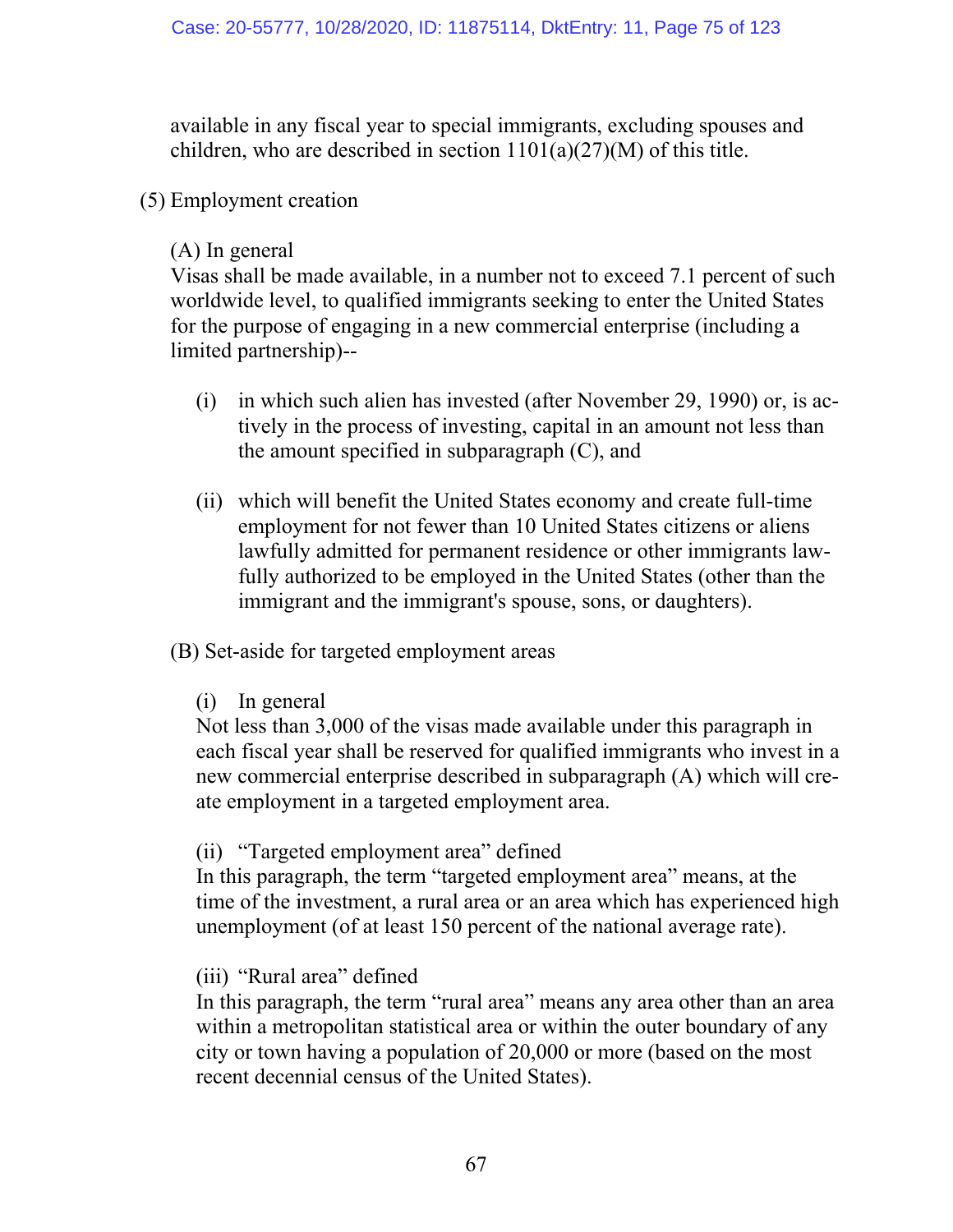## (C) Amount of capital required

#### (i) In general

Except as otherwise provided in this subparagraph, the amount of capital required under subparagraph (A) shall be \$1,000,000. The Attorney General, in consultation with the Secretary of Labor and the Secretary of State, may from time to time prescribe regulations increasing the dollar amount specified under the previous sentence.

(ii) Adjustment for targeted employment areas

The Attorney General may, in the case of investment made in a targeted employment area, specify an amount of capital required under subparagraph (A) that is less than (but not less than  $\frac{1}{2}$  of) the amount specified in clause (i).

(iii) Adjustment for high employment areas In the case of an investment made in a part of a metropolitan statistical area that at the time of the investment—

(I) is not a targeted employment area, and

(II) is an area with an unemployment rate significantly below the national average unemployment rate,

the Attorney General may specify an amount of capital required under subparagraph (A) that is greater than (but not greater than 3 times) the amount specified in clause (i).

(D) Full-time employment defined

In this paragraph, the term "full-time employment" means employment in a position that requires at least 35 hours of service per week at any time, regardless of who fills the position.

(6) Special rules for "K" special immigrants

(A) Not counted against numerical limitation in year involved Subject to subparagraph (B), the number of immigrant visas made available to special immigrants under section  $1101(a)(27)(K)$  of this title in a fiscal year shall not be subject to the numerical limitations of this subsection or of section 1152(a) of this title.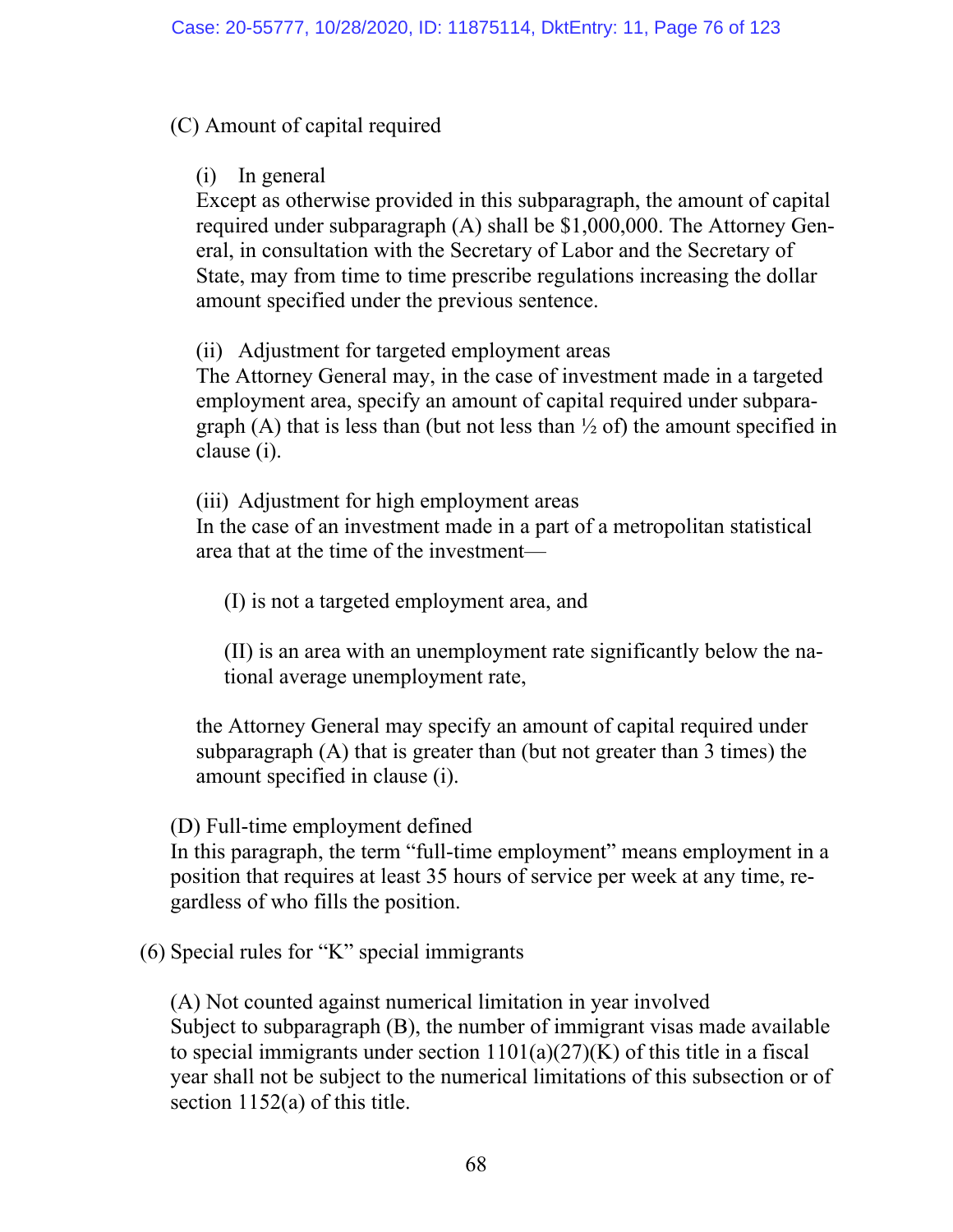(B) Counted against numerical limitations in following year

(i) Reduction in employment-based immigrant classifications The number of visas made available in any fiscal year under paragraphs (1), (2), and (3) shall each be reduced by ⅓ of the number of visas made available in the previous fiscal year to special immigrants described in section  $1101(a)(27)(K)$  of this title.

(ii) Reduction in per country level

The number of visas made available in each fiscal year to natives of a foreign state under section 1152(a) of this title shall be reduced by the number of visas made available in the previous fiscal year to special immigrants described in section  $1101(a)(27)(K)$  of this title who are natives of the foreign state.

(iii) Reduction in employment-based immigrant classifications within per country ceiling

In the case of a foreign state subject to section 1152(e) of this title in a fiscal year (and in the previous fiscal year), the number of visas made available and allocated to each of paragraphs (1) through (3) of this subsection in the fiscal year shall be reduced by ⅓ of the number of visas made available in the previous fiscal year to special immigrants described in section  $1101(a)(27)(K)$  of this title who are natives of the foreign state.

## **8 U.S.C. § 1157. Annual admission of refugees and admission of emergency situation refugees**

(a) Maximum number of admissions; increases for humanitarian concerns; allocations

(1) Except as provided in subsection (b), the number of refugees who may be admitted under this section in fiscal year 1980, 1981, or 1982, may not exceed fifty thousand unless the President determines, before the beginning of the fiscal year and after appropriate consultation (as defined in subsection (e)), that admission of a specific number of refugees in excess of such number is justified by humanitarian concerns or is otherwise in the national interest.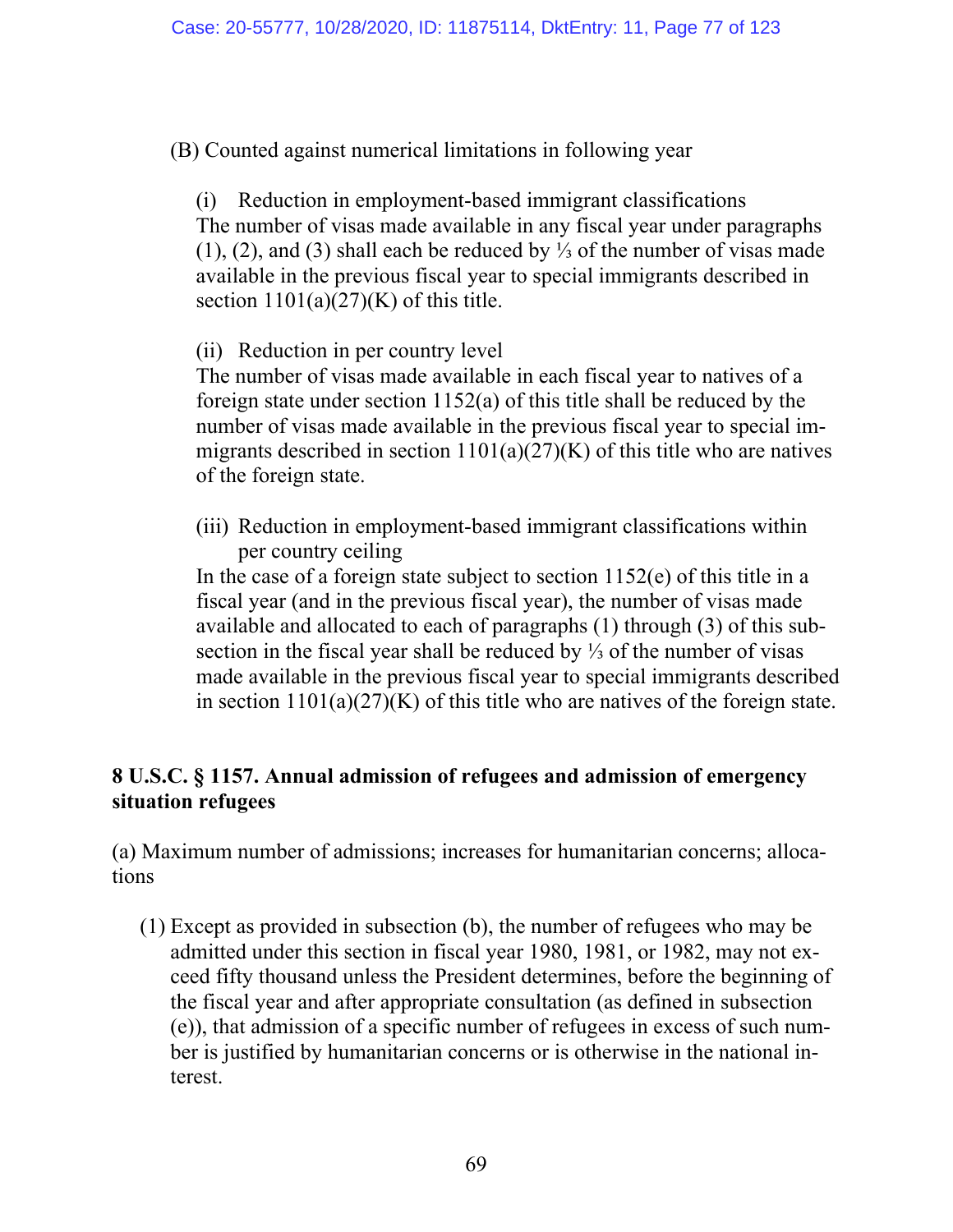- (2) Except as provided in subsection (b), the number of refugees who may be admitted under this section in any fiscal year after fiscal year 1982 shall be such number as the President determines, before the beginning of the fiscal year and after appropriate consultation, is justified by humanitarian concerns or is otherwise in the national interest.
- (3) Admissions under this subsection shall be allocated among refugees of special humanitarian concern to the United States in accordance with a determination made by the President after appropriate consultation.
- (4) In the determination made under this subsection for each fiscal year (beginning with fiscal year 1992), the President shall enumerate, with the respective number of refugees so determined, the number of aliens who were granted asylum in the previous year.

(b) Determinations by President respecting number of admissions for humanitarian concerns

If the President determines, after appropriate consultation, that (1) an unforeseen emergency refugee situation exists, (2) the admission of certain refugees in response to the emergency refugee situation is justified by grave humanitarian concerns or is otherwise in the national interest, and (3) the admission to the United States of these refugees cannot be accomplished under subsection (a), the President may fix a number of refugees to be admitted to the United States during the succeeding period (not to exceed twelve months) in response to the emergency refugee situation and such admissions shall be allocated among refugees of special humanitarian concern to the United States in accordance with a determination made by the President after the appropriate consultation provided under this subsection.

(c) Admission by Attorney General of refugees; criteria; admission status of spouse or child; applicability of other statutory requirements; termination of refugee status of alien, spouse or child

(1) Subject to the numerical limitations established pursuant to subsections (a) and (b), the Attorney General may, in the Attorney General's discretion and pursuant to such regulations as the Attorney General may prescribe, admit any refugee who is not firmly resettled in any foreign country, is determined to be of special humanitarian concern to the United States, and is admissible (except as otherwise provided under paragraph (3)) as an immigrant under this chapter.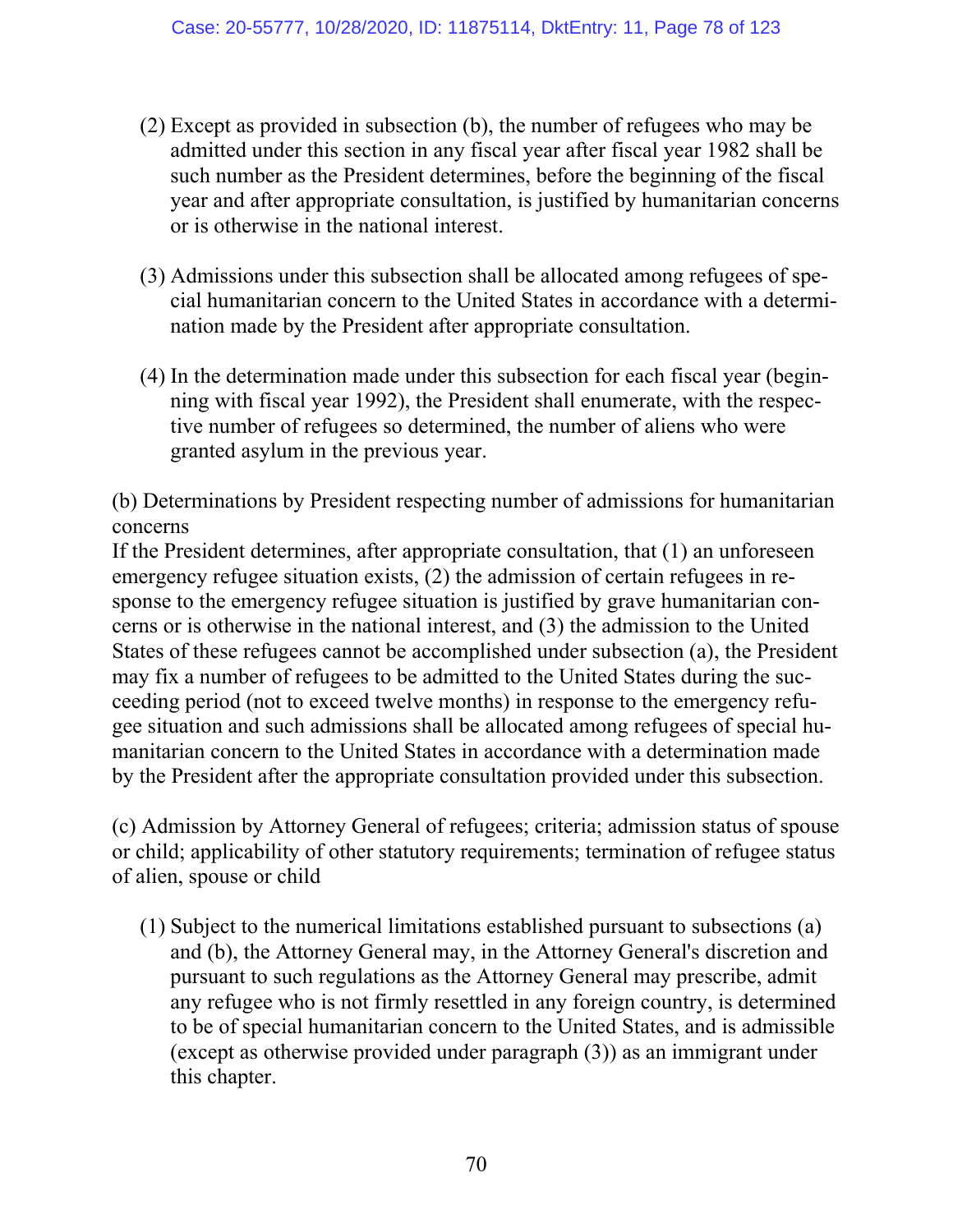$(2)$  (A) A spouse or child (as defined in section  $1101(b)(1)(A)$ , (B), (C), (D), or (E) of this title) of any refugee who qualifies for admission under paragraph (1) shall, if not otherwise entitled to admission under paragraph (1) and if not a person described in the second sentence of section  $1101(a)(42)$  of this title, be entitled to the same admission status as such refugee if accompanying, or following to join, such refugee and if the spouse or child is admissible (except as otherwise provided under paragraph (3)) as an immigrant under this chapter. Upon the spouse's or child's admission to the United States, such admission shall be charged against the numerical limitation established in accordance with the appropriate subsection under which the refugee's admission is charged.

(B) An unmarried alien who seeks to accompany, or follow to join, a parent granted admission as a refugee under this subsection, and who was under 21 years of age on the date on which such parent applied for refugee status under this section, shall continue to be classified as a child for purposes of this paragraph, if the alien attained 21 years of age after such application was filed but while it was pending.

- (3) The provisions of paragraphs (4), (5), and (7)(A) of section 1182(a) of this title shall not be applicable to any alien seeking admission to the United States under this subsection, and the Attorney General may waive any other provision of such section (other than paragraph  $(2)(C)$  or subparagraph  $(A)$ , (B), (C), or (E) of paragraph (3)) with respect to such an alien for humanitarian purposes, to assure family unity, or when it is otherwise in the public interest. Any such waiver by the Attorney General shall be in writing and shall be granted only on an individual basis following an investigation. The Attorney General shall provide for the annual reporting to Congress of the number of waivers granted under this paragraph in the previous fiscal year and a summary of the reasons for granting such waivers.
- (4) The refugee status of any alien (and of the spouse or child of the alien) may be terminated by the Attorney General pursuant to such regulations as the Attorney General may prescribe if the Attorney General determines that the alien was not in fact a refugee within the meaning of section  $1101(a)(42)$  of this title at the time of the alien's admission.
- (d) Oversight reporting and consultation requirements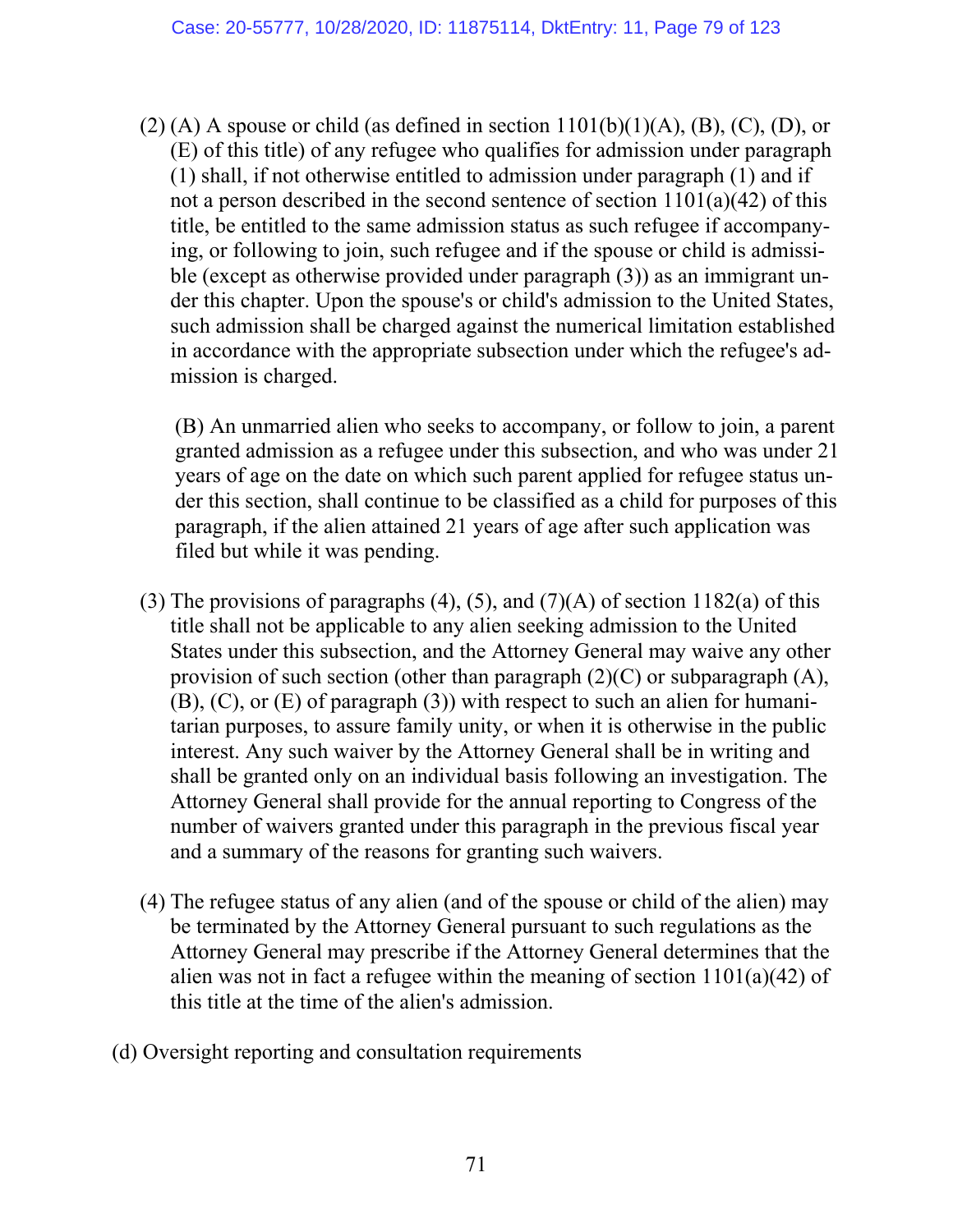- (1) Before the start of each fiscal year the President shall report to the Committees on the Judiciary of the House of Representatives and of the Senate regarding the foreseeable number of refugees who will be in need of resettlement during the fiscal year and the anticipated allocation of refugee admissions during the fiscal year. The President shall provide for periodic discussions between designated representatives of the President and members of such committees regarding changes in the worldwide refugee situation, the progress of refugee admissions, and the possible need for adjustments in the allocation of admissions among refugees.
- (2) As soon as possible after representatives of the President initiate appropriate consultation with respect to the number of refugee admissions under subsection (a) or with respect to the admission of refugees in response to an emergency refugee situation under subsection (b), the Committees on the Judiciary of the House of Representatives and of the Senate shall cause to have printed in the Congressional Record the substance of such consultation.
- (3) (A) After the President initiates appropriate consultation prior to making a determination under subsection (a), a hearing to review the proposed determination shall be held unless public disclosure of the details of the proposal would jeopardize the lives or safety of individuals. (B) After the President initiates appropriate consultation prior to making a determination, under subsection (b), that the number of refugee admissions should be increased because of an unforeseen emergency refugee situation, to the extent that time and the nature of the emergency refugee situation permit, a hearing to review the proposal to increase refugee admissions shall be held unless public disclosure of the details of the proposal would jeopardize the lives or safety of individuals.

#### (e) "Appropriate consultation" defined

For purposes of this section, the term "appropriate consultation" means, with respect to the admission of refugees and allocation of refugee admissions, discussions in person by designated Cabinet-level representatives of the President with members of the Committees on the Judiciary of the Senate and of the House of Representatives to review the refugee situation or emergency refugee situation, to project the extent of possible participation of the United States therein, to discuss the reasons for believing that the proposed admission of refugees is justified by humanitarian concerns or grave humanitarian concerns or is otherwise in the national interest, and to provide such members with the following information: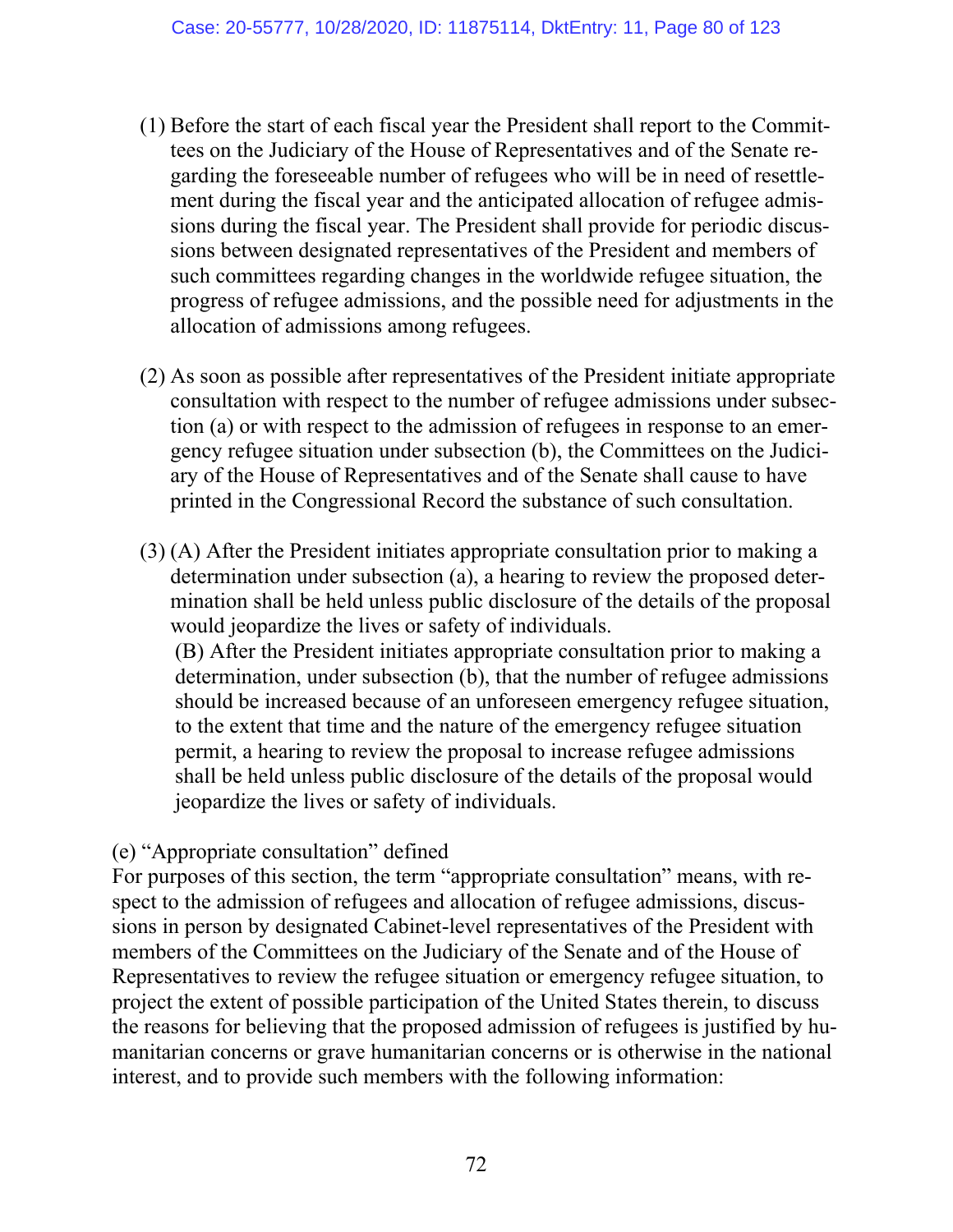- (1) A description of the nature of the refugee situation.
- (2) A description of the number and allocation of the refugees to be admitted and an analysis of conditions within the countries from which they came.
- (3) A description of the proposed plans for their movement and resettlement and the estimated cost of their movement and resettlement.
- (4) An analysis of the anticipated social, economic, and demographic impact of their admission to the United States.
- (5) A description of the extent to which other countries will admit and assist in the resettlement of such refugees.
- (6) An analysis of the impact of the participation of the United States in the resettlement of such refugees on the foreign policy interests of the United States.
- (7) Such additional information as may be appropriate or requested by such members.

To the extent possible, information described in this subsection shall be provided at least two weeks in advance of discussions in person by designated representatives of the President with such members.

#### (f) Training

- (1) The Attorney General, in consultation with the Secretary of State, shall provide all United States officials adjudicating refugee cases under this section with the same training as that provided to officers adjudicating asylum cases under section 1158 of this title.
- (2) Such training shall include country-specific conditions, instruction on the internationally recognized right to freedom of religion, instruction on methods of religious persecution practiced in foreign countries, and applicable distinctions within a country between the nature of and treatment of various religious practices and believers.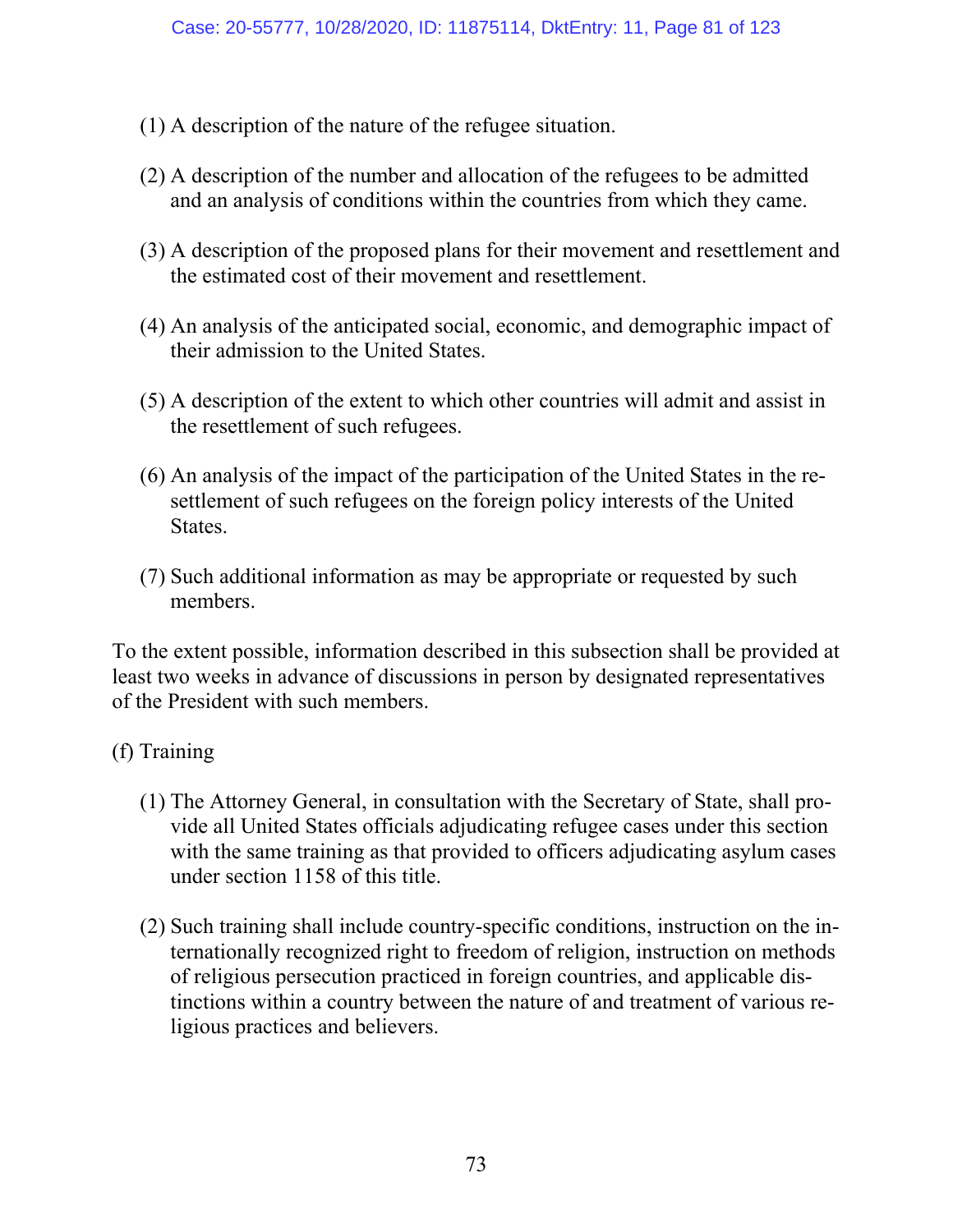## **8 U.S.C. § 1158. Asylum**

## **(a) Authority to apply for asylum**

## **(1) In general**

Any alien who is physically present in the United States or who arrives in the United States (whether or not at a designated port of arrival and including an alien who is brought to the United States after having been interdicted in international or United States waters), irrespective of such alien's status, may apply for asylum in accordance with this section or, where applicable, section 1225(b) of this title.

## **(2) Exceptions**

## **(A) Safe third country**

Paragraph (1) shall not apply to an alien if the Attorney General determines that the alien may be removed, pursuant to a bilateral or multilateral agreement, to a country (other than the country of the alien's nationality or, in the case of an alien having no nationality, the country of the alien's last habitual residence) in which the alien's life or freedom would not be threatened on account of race, religion, nationality, membership in a particular social group, or political opinion, and where the alien would have access to a full and fair procedure for determining a claim to asylum or equivalent temporary protection, unless the Attorney General finds that it is in the public interest for the alien to receive asylum in the United States.

## **(B) Time limit**

Subject to subparagraph (D), paragraph (1) shall not apply to an alien unless the alien demonstrates by clear and convincing evidence that the application has been filed within 1 year after the date of the alien's arrival in the United States.

## **(C) Previous asylum applications**

Subject to subparagraph (D), paragraph (1) shall not apply to an alien if the alien has previously applied for asylum and had such application denied.

## **(D) Changed circumstances**

An application for asylum of an alien may be considered, notwithstanding subparagraphs (B) and (C), if the alien demonstrates to the satisfaction of the Attorney General either the existence of changed circumstances which materially affect the applicant's eligibility for asylum or extraordinary circumstances relating to the delay in filing an application within the period specified in subparagraph (B).

## **(E) Applicability**

Subparagraphs (A) and (B) shall not apply to an unaccompanied alien child (as defined in section  $279(g)$  of Title 6).

## **(3) Limitation on judicial review**

No court shall have jurisdiction to review any determination of the Attorney General under paragraph (2).

## **(b) Conditions for granting asylum**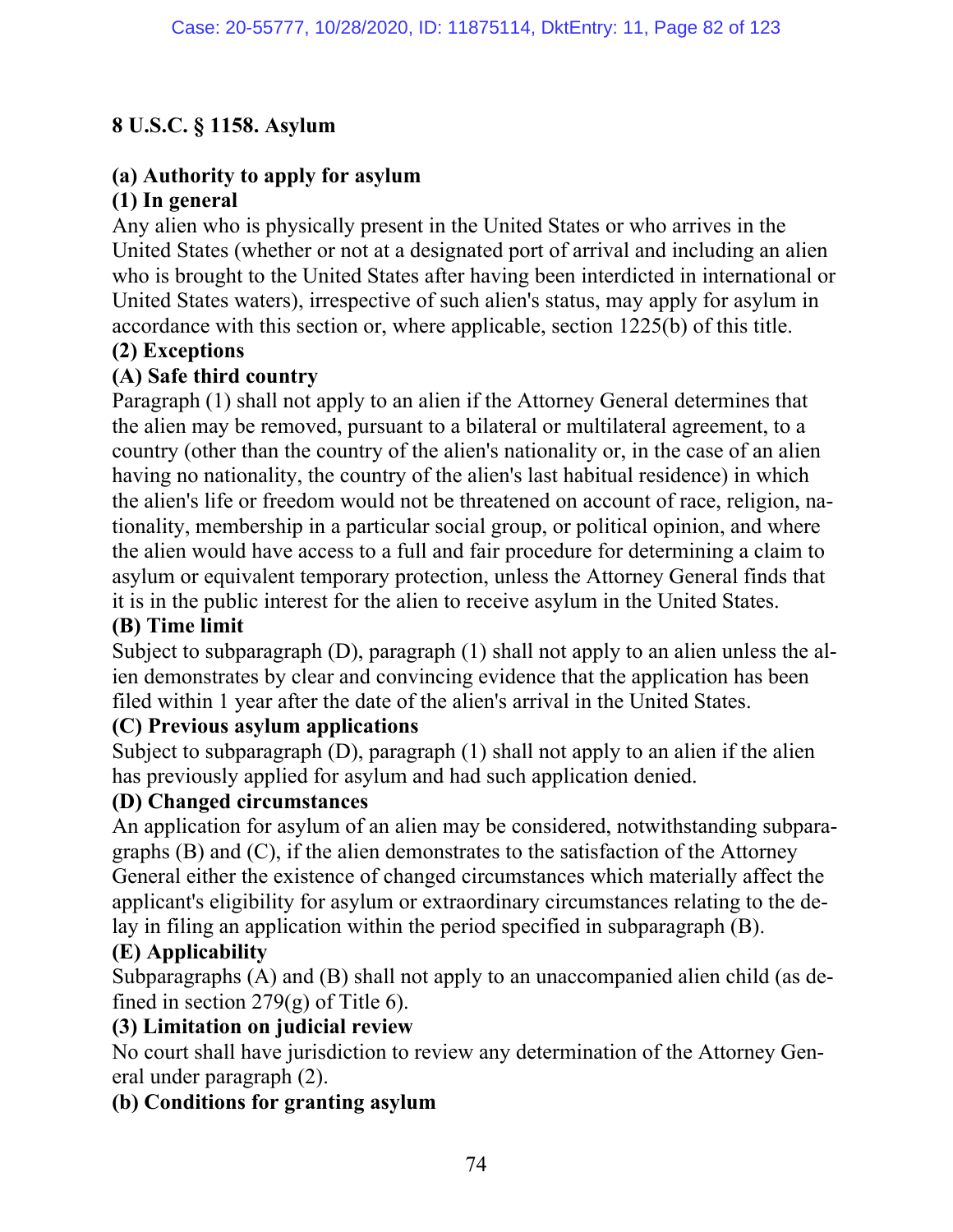# **(1) In general**

# **(A) Eligibility**

The Secretary of Homeland Security or the Attorney General may grant asylum to an alien who has applied for asylum in accordance with the requirements and procedures established by the Secretary of Homeland Security or the Attorney General under this section if the Secretary of Homeland Security or the Attorney General determines that such alien is a refugee within the meaning of section

 $1101(a)(42)(A)$  of this title.

## **(B) Burden of proof**

## **(i) In general**

The burden of proof is on the applicant to establish that the applicant is a refugee, within the meaning of section  $1101(a)(42)(A)$  of this title. To establish that the applicant is a refugee within the meaning of such section, the applicant must establish that race, religion, nationality, membership in a particular social group, or political opinion was or will be at least one central reason for persecuting the applicant.

## **(ii) Sustaining burden**

The testimony of the applicant may be sufficient to sustain the applicant's burden without corroboration, but only if the applicant satisfies the trier of fact that the applicant's testimony is credible, is persuasive, and refers to specific facts sufficient to demonstrate that the applicant is a refugee. In determining whether the applicant has met the applicant's burden, the trier of fact may weigh the credible testimony along with other evidence of record. Where the trier of fact determines that the applicant should provide evidence that corroborates otherwise credible testimony, such evidence must be provided unless the applicant does not have the evidence and cannot reasonably obtain the evidence.

## **(iii) Credibility determination**

Considering the totality of the circumstances, and all relevant factors, a trier of fact may base a credibility determination on the demeanor, candor, or responsiveness of the applicant or witness, the inherent plausibility of the applicant's or witness's account, the consistency between the applicant's or witness's written and oral statements (whenever made and whether or not under oath, and considering the circumstances under which the statements were made), the internal consistency of each such statement, the consistency of such statements with other evidence of record (including the reports of the Department of State on country conditions), and any inaccuracies or falsehoods in such statements, without regard to whether an inconsistency, inaccuracy, or falsehood goes to the heart of the applicant's claim, or any other relevant factor. There is no presumption of credibility, however, if no adverse credibility determination is explicitly made, the applicant or witness shall have a rebuttable presumption of credibility on appeal.

## **(2) Exceptions**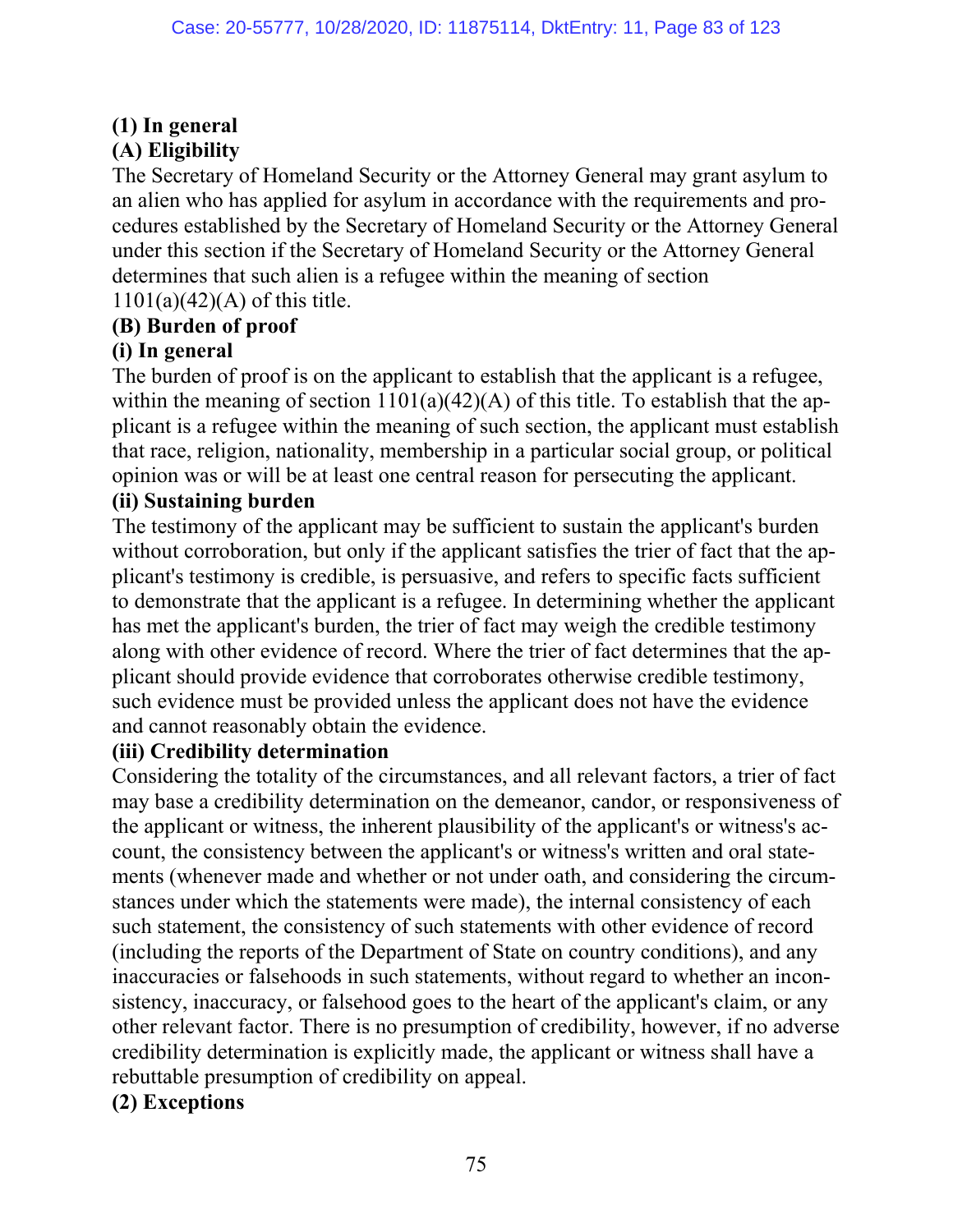## **(A) In general**

Paragraph (1) shall not apply to an alien if the Attorney General determines that-- **(i)** the alien ordered, incited, assisted, or otherwise participated in the persecution of any person on account of race, religion, nationality, membership in a particular social group, or political opinion;

**(ii)** the alien, having been convicted by a final judgment of a particularly serious crime, constitutes a danger to the community of the United States;

**(iii)** there are serious reasons for believing that the alien has committed a serious nonpolitical crime outside the United States prior to the arrival of the alien in the United States;

**(iv)** there are reasonable grounds for regarding the alien as a danger to the security of the United States;

**(v)** the alien is described in subclause (I), (II), (III), (IV), or (VI) of section  $1182(a)(3)(B)(i)$  of this title or section  $1227(a)(4)(B)$  of this title (relating to terrorist activity), unless, in the case only of an alien described in subclause (IV) of section  $1182(a)(3)(B)(i)$  of this title, the Attorney General determines, in the Attorney General's discretion, that there are not reasonable grounds for regarding the alien as a danger to the security of the United States; or

**(vi)** the alien was firmly resettled in another country prior to arriving in the United States.

## **(B) Special rules**

## **(i) Conviction of aggravated felony**

For purposes of clause (ii) of subparagraph (A), an alien who has been convicted of an aggravated felony shall be considered to have been convicted of a particularly serious crime.

## **(ii) Offenses**

The Attorney General may designate by regulation offenses that will be considered to be a crime described in clause (ii) or (iii) of subparagraph (A).

## **(C) Additional limitations**

The Attorney General may by regulation establish additional limitations and conditions, consistent with this section, under which an alien shall be ineligible for asylum under paragraph (1).

## **(D) No judicial review**

There shall be no judicial review of a determination of the Attorney General under subparagraph  $(A)(v)$ .

## **(3) Treatment of spouse and children**

## **(A) In general**

A spouse or child (as defined in section  $1101(b)(1)$  (A), (B), (C), (D), or (E) of this title) of an alien who is granted asylum under this subsection may, if not otherwise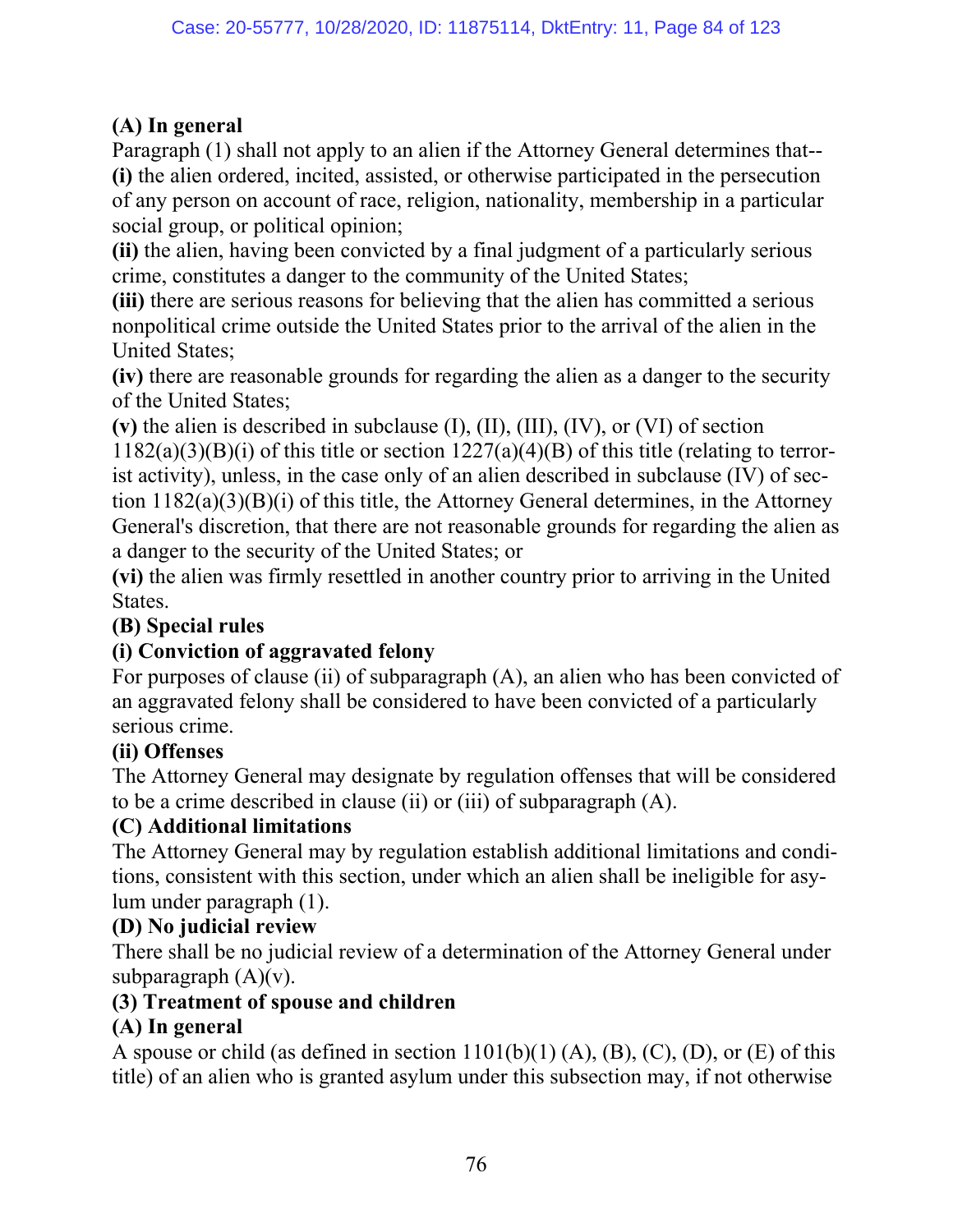eligible for asylum under this section, be granted the same status as the alien if accompanying, or following to join, such alien.

## **(B) Continued classification of certain aliens as children**

An unmarried alien who seeks to accompany, or follow to join, a parent granted asylum under this subsection, and who was under 21 years of age on the date on which such parent applied for asylum under this section, shall continue to be classified as a child for purposes of this paragraph and section 1159(b)(3) of this title, if the alien attained 21 years of age after such application was filed but while it was pending.

## **(C) Initial jurisdiction**

An asylum officer (as defined in section  $1225(b)(1)(E)$  of this title) shall have initial jurisdiction over any asylum application filed by an unaccompanied alien child (as defined in section  $279(g)$  of Title 6), regardless of whether filed in accordance with this section or section 1225(b) of this title.

#### **(c) Asylum status**

## **(1) In general**

In the case of an alien granted asylum under subsection (b), the Attorney General-- **(A)** shall not remove or return the alien to the alien's country of nationality or, in the case of a person having no nationality, the country of the alien's last habitual residence;

**(B)** shall authorize the alien to engage in employment in the United States and provide the alien with appropriate endorsement of that authorization; and

**(C)** may allow the alien to travel abroad with the prior consent of the Attorney General.

#### **(2) Termination of asylum**

Asylum granted under subsection (b) does not convey a right to remain permanently in the United States, and may be terminated if the Attorney General determines that--

**(A)** the alien no longer meets the conditions described in subsection (b)(1) owing to a fundamental change in circumstances;

**(B)** the alien meets a condition described in subsection (b)(2);

**(C)** the alien may be removed, pursuant to a bilateral or multilateral agreement, to a country (other than the country of the alien's nationality or, in the case of an alien having no nationality, the country of the alien's last habitual residence) in which the alien's life or freedom would not be threatened on account of race, religion, nationality, membership in a particular social group, or political opinion, and where the alien is eligible to receive asylum or equivalent temporary protection;

**(D)** the alien has voluntarily availed himself or herself of the protection of the alien's country of nationality or, in the case of an alien having no nationality, the alien's country of last habitual residence, by returning to such country with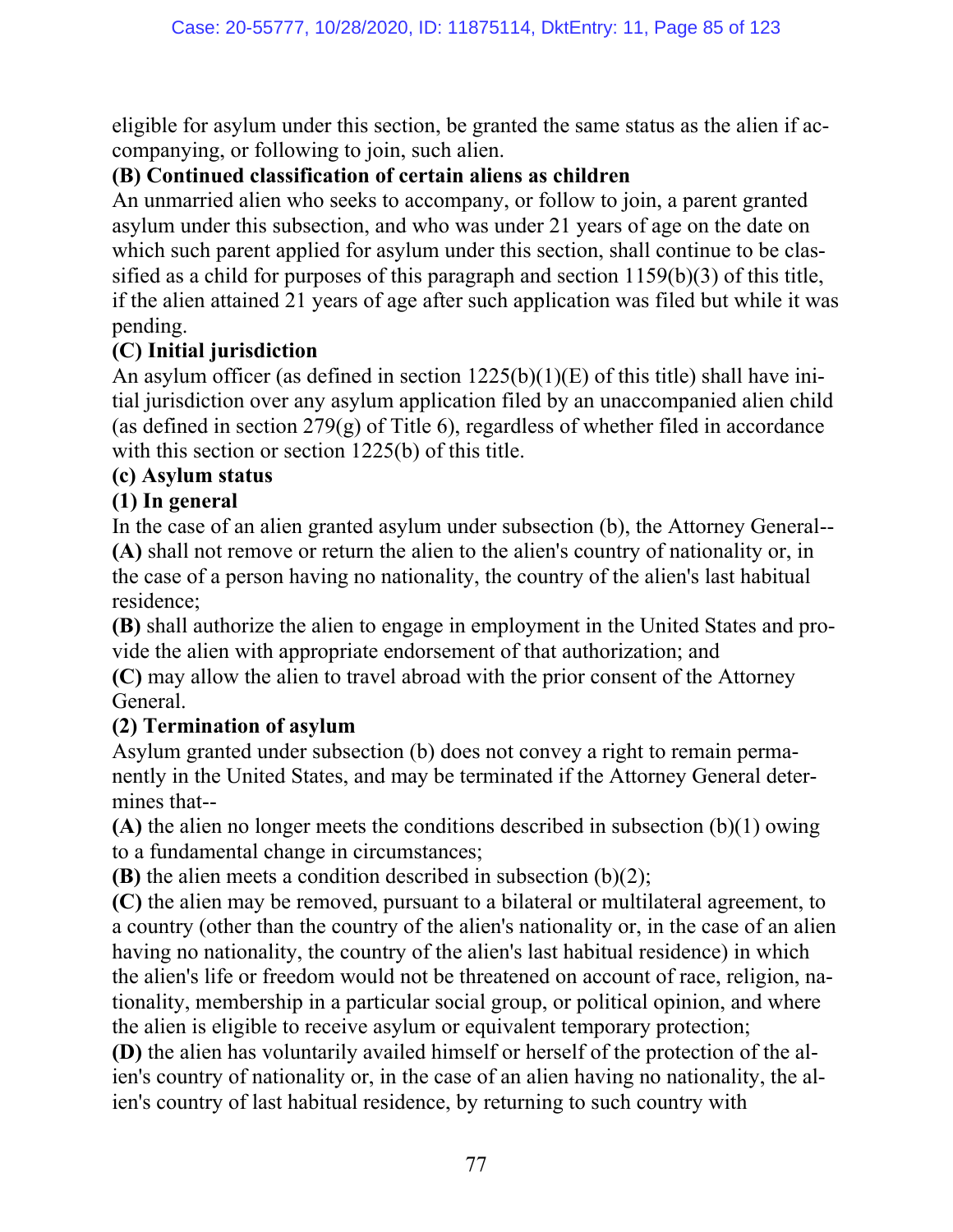permanent resident status or the reasonable possibility of obtaining such status with the same rights and obligations pertaining to other permanent residents of that country; or

**(E)** the alien has acquired a new nationality and enjoys the protection of the country of his or her new nationality.

## **(3) Removal when asylum is terminated**

An alien described in paragraph (2) is subject to any applicable grounds of inadmissibility or deportability under section<sup>1</sup> 1182(a) and 1227(a) of this title, and the alien's removal or return shall be directed by the Attorney General in accordance with sections 1229a and 1231 of this title.

#### **(d) Asylum procedure**

## **(1) Applications**

The Attorney General shall establish a procedure for the consideration of asylum applications filed under subsection (a). The Attorney General may require applicants to submit fingerprints and a photograph at such time and in such manner to be determined by regulation by the Attorney General.

#### **(2) Employment**

An applicant for asylum is not entitled to employment authorization, but such authorization may be provided under regulation by the Attorney General. An applicant who is not otherwise eligible for employment authorization shall not be granted such authorization prior to 180 days after the date of filing of the application for asylum.

#### **(3) Fees**

The Attorney General may impose fees for the consideration of an application for asylum, for employment authorization under this section, and for adjustment of status under section 1159(b) of this title. Such fees shall not exceed the Attorney General's costs in adjudicating the applications. The Attorney General may provide for the assessment and payment of such fees over a period of time or by installments. Nothing in this paragraph shall be construed to require the Attorney General to charge fees for adjudication services provided to asylum applicants, or to limit the authority of the Attorney General to set adjudication and naturalization fees in accordance with section 1356(m) of this title.

**(4) Notice of privilege of counsel and consequences of frivolous application** At the time of filing an application for asylum, the Attorney General shall-- **(A)** advise the alien of the privilege of being represented by counsel and of the consequences, under paragraph (6), of knowingly filing a frivolous application for asylum; and

**(B)** provide the alien a list of persons (updated not less often than quarterly) who have indicated their availability to represent aliens in asylum proceedings on a pro bono basis.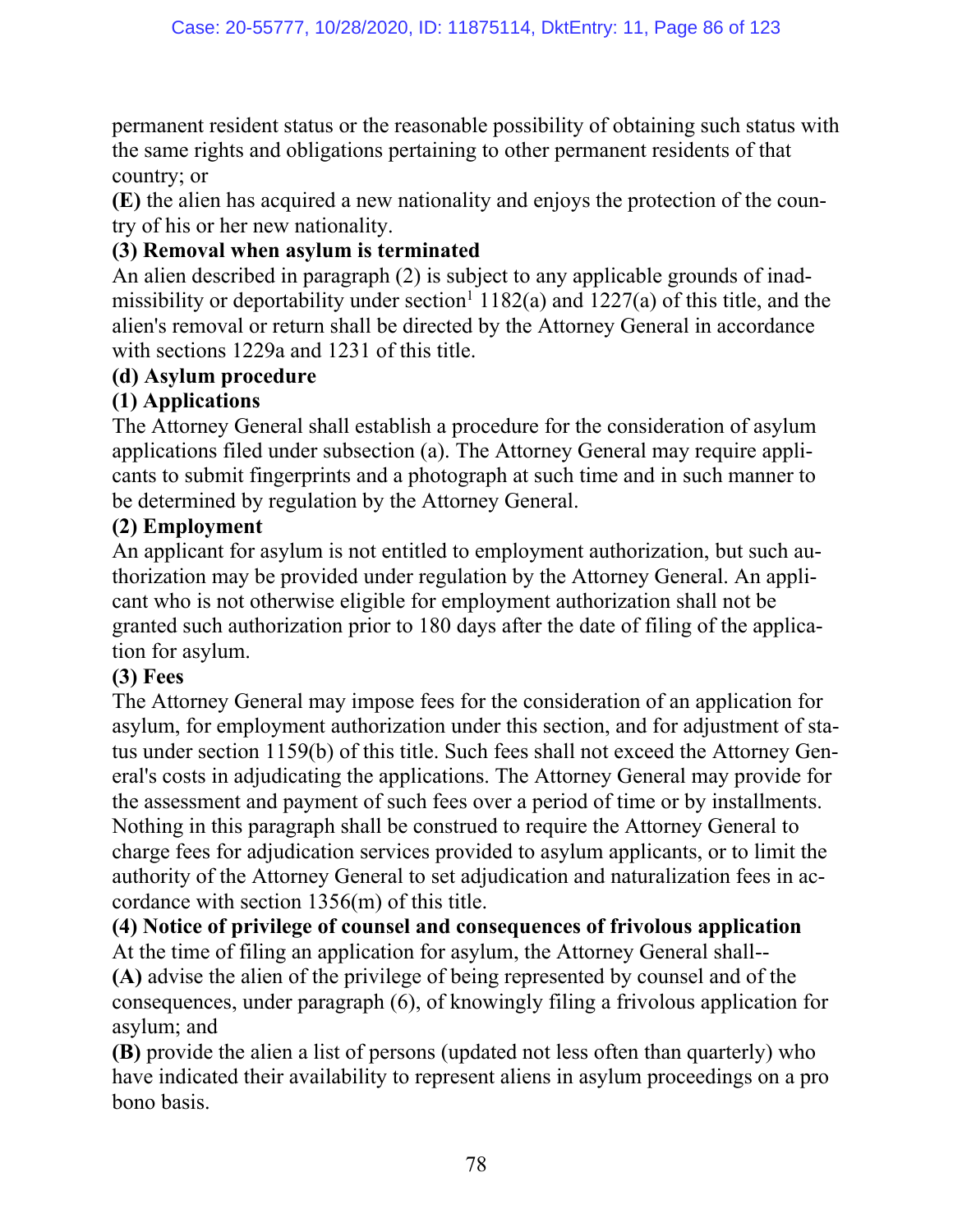## **(5) Consideration of asylum applications**

## **(A) Procedures**

The procedure established under paragraph (1) shall provide that--

**(i)** asylum cannot be granted until the identity of the applicant has been checked against all appropriate records or databases maintained by the Attorney General and by the Secretary of State, including the Automated Visa Lookout System, to determine any grounds on which the alien may be inadmissible to or deportable from the United States, or ineligible to apply for or be granted asylum;

**(ii)** in the absence of exceptional circumstances, the initial interview or hearing on the asylum application shall commence not later than 45 days after the date an application is filed;

**(iii)** in the absence of exceptional circumstances, final administrative adjudication of the asylum application, not including administrative appeal, shall be completed within 180 days after the date an application is filed;

**(iv)** any administrative appeal shall be filed within 30 days of a decision granting or denying asylum, or within 30 days of the completion of removal proceedings before an immigration judge under section 1229a of this title, whichever is later; and

**(v)** in the case of an applicant for asylum who fails without prior authorization or in the absence of exceptional circumstances to appear for an interview or hearing, including a hearing under section 1229a of this title, the application may be dismissed or the applicant may be otherwise sanctioned for such failure.

#### **(B) Additional regulatory conditions**

The Attorney General may provide by regulation for any other conditions or limitations on the consideration of an application for asylum not inconsistent with this chapter.

#### **(6) Frivolous applications**

If the Attorney General determines that an alien has knowingly made a frivolous application for asylum and the alien has received the notice under paragraph (4)(A), the alien shall be permanently ineligible for any benefits under this chapter, effective as of the date of a final determination on such application.

#### **(7) No private right of action**

Nothing in this subsection shall be construed to create any substantive or procedural right or benefit that is legally enforceable by any party against the United States or its agencies or officers or any other person.

#### **(e) Commonwealth of the Northern Mariana Islands**

The provisions of this section and section 1159(b) of this title shall apply to persons physically present in the Commonwealth of the Northern Mariana Islands or arriving in the Commonwealth (whether or not at a designated port of arrival and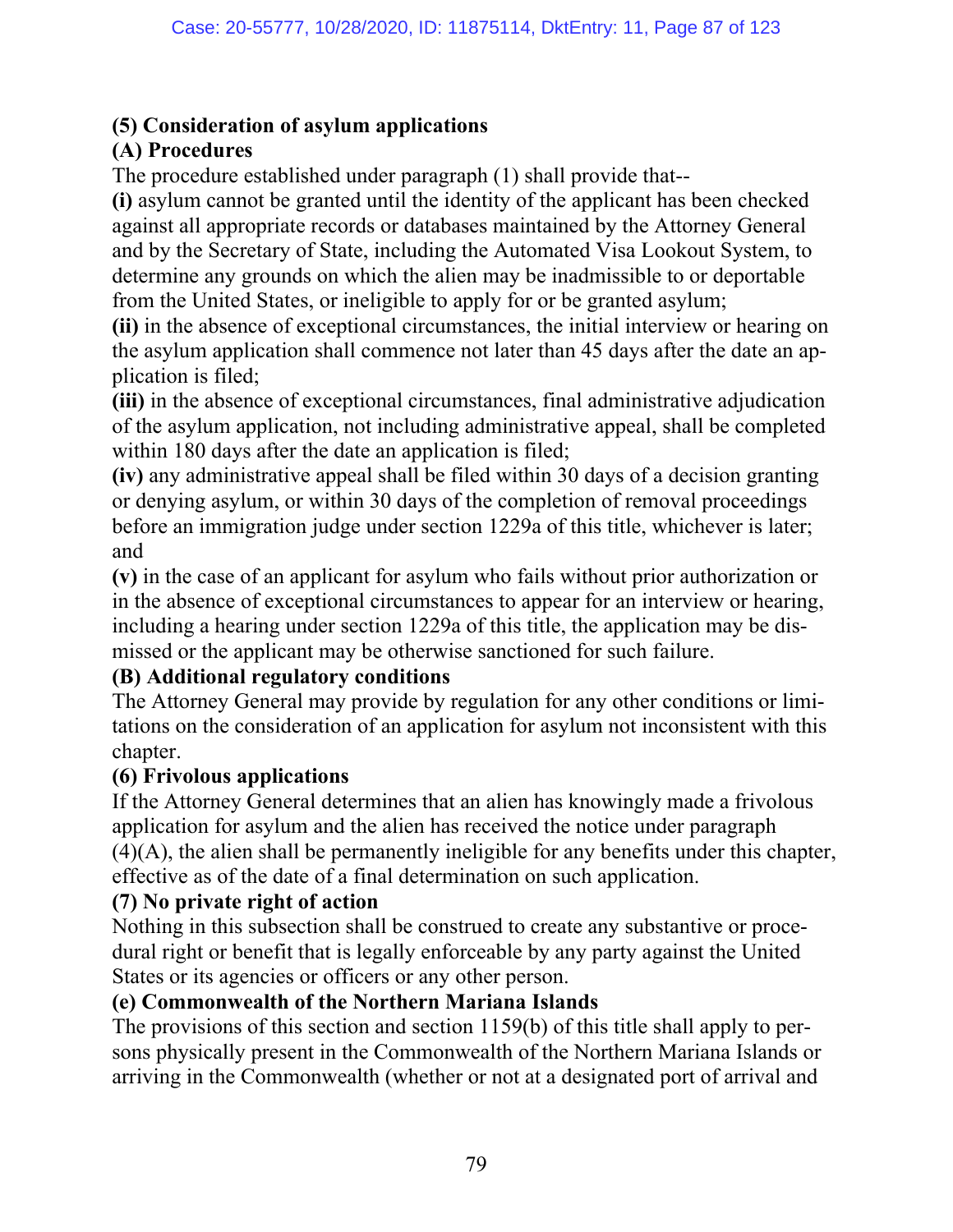including persons who are brought to the Commonwealth after having been interdicted in international or United States waters) only on or after January 1, 2014.

## **8 U.S.C. § 1182. Inadmissible aliens**

## **(a) Classes of aliens ineligible for visas or admission**

Except as otherwise provided in this chapter, aliens who are inadmissible under the following paragraphs are ineligible to receive visas and ineligible to be admitted to the United States:

## **(1) Health-related grounds**

#### **(A) In general**

Any alien--

**(i)** who is determined (in accordance with regulations prescribed by the Secretary of Health and Human Services) to have a communicable disease of public health significance; $\frac{1}{2}$  $\frac{1}{2}$  $\frac{1}{2}$ 

**(ii)** except as provided in subparagraph (C), who seeks admission as an immigrant, or who seeks adjustment of status to the status of an alien lawfully admitted for permanent residence, and who has failed to present documentation of having received vaccination against vaccine-preventable diseases, which shall include at least the following diseases: mumps, measles, rubella, polio, tetanus and diphtheria toxoids, pertussis, influenza type B and hepatitis B, and any other vaccinations against vaccine-preventable diseases recommended by the Advisory Committee for Immunization Practices,

**(iii)** who is determined (in accordance with regulations prescribed by the Secretary of Health and Human Services in consultation with the Attorney General)--

**(I)** to have a physical or mental disorder and behavior associated with the disorder that may pose, or has posed, a threat to the property, safety, or welfare of the alien or others, or

**(II)** to have had a physical or mental disorder and a history of behavior associated with the disorder, which behavior has posed a threat to the property, safety, or welfare of the alien or others and which behavior is likely to recur or to lead to other harmful behavior, or

**(iv)** who is determined (in accordance with regulations prescribed by the Secretary of Health and Human Services) to be a drug abuser or addict,

is inadmissible.

**\*\*\***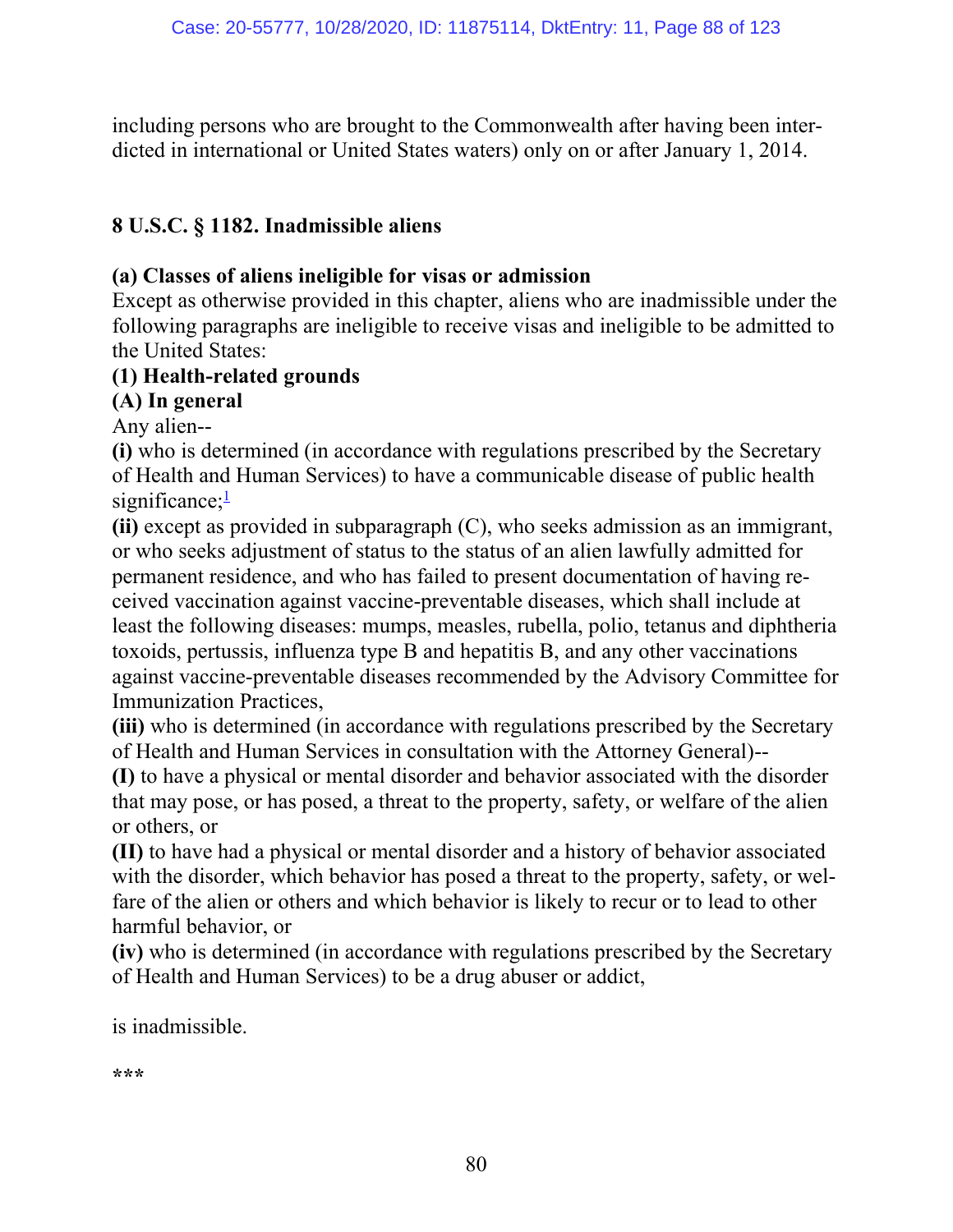#### **8 U.S.C. § 1184. Admission of nonimmigrants**

#### **(a) Regulations**

**(1)** The admission to the United States of any alien as a nonimmigrant shall be for such time and under such conditions as the Attorney General may by regulations prescribe, including when he deems necessary the giving of a bond with sufficient surety in such sum and containing such conditions as the Attorney General shall prescribe, to insure that at the expiration of such time or upon failure to maintain the status under which he was admitted, or to maintain any status subsequently acquired under section 1258 of this title, such alien will depart from the United States. No alien admitted to Guam or the Commonwealth of the Northern Mariana Islands without a visa pursuant to section 1182(l) of this title may be authorized to enter or stay in the United States other than in Guam or the Commonwealth of the Northern Mariana Islands or to remain in Guam or the Commonwealth of the Northern Mariana Islands for a period exceeding 45 days from date of admission to Guam or the Commonwealth of the Northern Mariana Islands. No alien admitted to the United States without a visa pursuant to section 1187 of this title may be authorized to remain in the United States as a nonimmigrant visitor for a period exceeding 90 days from the date of admission.

**(2)(A)** The period of authorized status as a nonimmigrant described in section  $1101(a)(15)(O)$  of this title shall be for such period as the Attorney General may specify in order to provide for the event (or events) for which the nonimmigrant is admitted.

**(B)** The period of authorized status as a nonimmigrant described in section  $1101(a)(15)(P)$  of this title shall be for such period as the Attorney General may specify in order to provide for the competition, event, or performance for which the nonimmigrant is admitted. In the case of nonimmigrants admitted as individual athletes under section  $1101(a)(15)(P)$  of this title, the period of authorized status may be for an initial period (not to exceed 5 years) during which the nonimmigrant will perform as an athlete and such period may be extended by the Attorney General for an additional period of up to 5 years.

#### **(b) Presumption of status; written waiver**

Every alien (other than a nonimmigrant described in [subparagraph \(L\)](https://1.next.westlaw.com/Link/Document/FullText?findType=L&pubNum=1000546&cite=8USCAS1101&originatingDoc=N86C712D0B64A11EAA6FAB66043C66295&refType=RB&originationContext=document&transitionType=DocumentItem&contextData=(sc.Document)#co_pp_3d8b000000090) or [\(V\) of](https://1.next.westlaw.com/Link/Document/FullText?findType=L&pubNum=1000546&cite=8USCAS1101&originatingDoc=N86C712D0B64A11EAA6FAB66043C66295&refType=RB&originationContext=document&transitionType=DocumentItem&contextData=(sc.Document)#co_pp_3d8b000000090)  section  $1101(a)(15)$  of this title, and other than a nonimmigrant described in any provision of section  $1101(a)(15)(H)(i)$  of this title except subclause (b1) of such section) shall be presumed to be an immigrant until he establishes to the satisfaction of the consular officer, at the time of application for a visa, and the immigration officers, at the time of application for admission, that he is entitled to a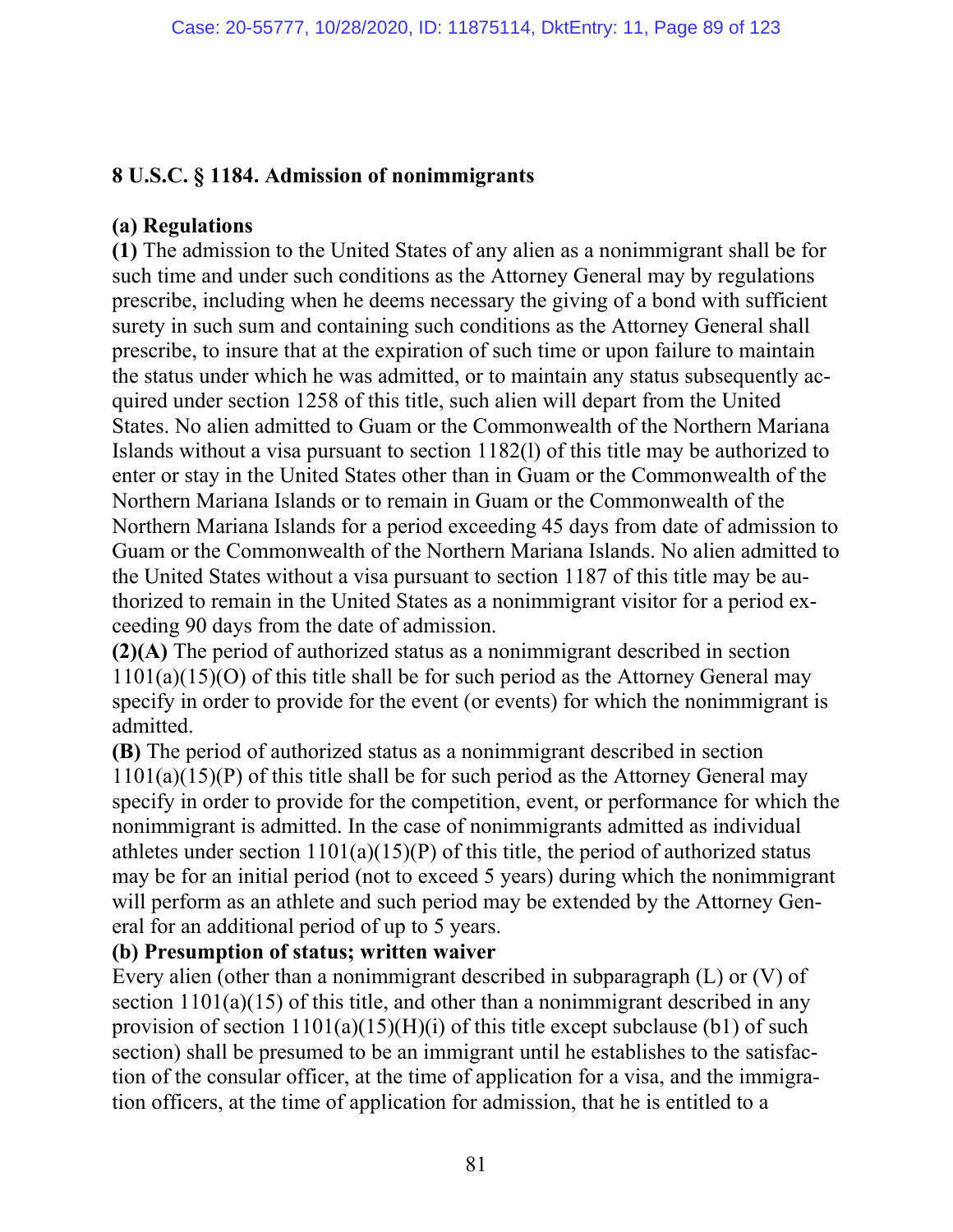nonimmigrant status under section  $1101(a)(15)$  of this title. An alien who is an officer or employee of any foreign government or of any international organization entitled to enjoy privileges, exemptions, and immunities under the International Organizations Immunities Act, or an alien who is the attendant, servant, employee, or member of the immediate family of any such alien shall not be entitled to apply for or receive an immigrant visa, or to enter the United States as an immigrant unless he executes a written waiver in the same form and substance as is prescribed by [section 1257\(b\)](https://1.next.westlaw.com/Link/Document/FullText?findType=L&pubNum=1000546&cite=8USCAS1257&originatingDoc=N86C712D0B64A11EAA6FAB66043C66295&refType=RB&originationContext=document&transitionType=DocumentItem&contextData=(sc.Document)#co_pp_a83b000018c76) of this title.

#### **(c) Petition of importing employer**

**(1)** The question of importing any alien as a nonimmigrant under [subparagraph](https://1.next.westlaw.com/Link/Document/FullText?findType=L&pubNum=1000546&cite=8USCAS1101&originatingDoc=N86C712D0B64A11EAA6FAB66043C66295&refType=RB&originationContext=document&transitionType=DocumentItem&contextData=(sc.Document)#co_pp_3d8b000000090)   $(H)$ ,  $(L)$ ,  $(O)$ , or  $(P)(i)$  of section 1101(a)(15) of this title (excluding nonimmigrants under section  $1101(a)(15)(H)(i)(b1)$  of this title) in any specific case or specific cases shall be determined by the Attorney General, after consultation with appropriate agencies of the Government, upon petition of the importing employer. Such petition, shall be made and approved before the visa is granted. The petition shall be in such form and contain such information as the Attorney General shall prescribe. The approval of such a petition shall not, of itself, be construed as establishing that the alien is a nonimmigrant. For purposes of this subsection with respect to nonimmigrants described in section  $1101(a)(15)(H)(ii)(a)$  of this title, the term "appropriate agencies of Government" means the Department of Labor and includes the Department of Agriculture. The provisions of [section 1188](https://1.next.westlaw.com/Link/Document/FullText?findType=L&pubNum=1000546&cite=8USCAS1188&originatingDoc=N86C712D0B64A11EAA6FAB66043C66295&refType=LQ&originationContext=document&transitionType=DocumentItem&contextData=(sc.Document)) of this title shall apply to the question of importing any alien as a nonimmigrant under [section](https://1.next.westlaw.com/Link/Document/FullText?findType=L&pubNum=1000546&cite=8USCAS1101&originatingDoc=N86C712D0B64A11EAA6FAB66043C66295&refType=RB&originationContext=document&transitionType=DocumentItem&contextData=(sc.Document)#co_pp_95fd0000195a2)   $1101(a)(15)(H)(ii)(a)$  of this title.

**(2)(A)** The Attorney General shall provide for a procedure under which an importing employer which meets requirements established by the Attorney General may file a blanket petition to import aliens as nonimmigrants described in [section](https://1.next.westlaw.com/Link/Document/FullText?findType=L&pubNum=1000546&cite=8USCAS1101&originatingDoc=N86C712D0B64A11EAA6FAB66043C66295&refType=RB&originationContext=document&transitionType=DocumentItem&contextData=(sc.Document)#co_pp_134700008ec76)   $1101(a)(15)(L)$  of this title instead of filing individual petitions under paragraph (1) to import such aliens. Such procedure shall permit the expedited processing of visas for admission of aliens covered under such a petition.

**(B)** For purposes of [section 1101\(a\)\(15\)\(L\)](https://1.next.westlaw.com/Link/Document/FullText?findType=L&pubNum=1000546&cite=8USCAS1101&originatingDoc=N86C712D0B64A11EAA6FAB66043C66295&refType=RB&originationContext=document&transitionType=DocumentItem&contextData=(sc.Document)#co_pp_134700008ec76) of this title, an alien is considered to be serving in a capacity involving specialized knowledge with respect to a company if the alien has a special knowledge of the company product and its application in international markets or has an advanced level of knowledge of processes and procedures of the company.

**(C)** The Attorney General shall provide a process for reviewing and acting upon petitions under this subsection with respect to nonimmigrants described in [section](https://1.next.westlaw.com/Link/Document/FullText?findType=L&pubNum=1000546&cite=8USCAS1101&originatingDoc=N86C712D0B64A11EAA6FAB66043C66295&refType=RB&originationContext=document&transitionType=DocumentItem&contextData=(sc.Document)#co_pp_134700008ec76)  [1101\(a\)\(15\)\(L\)](https://1.next.westlaw.com/Link/Document/FullText?findType=L&pubNum=1000546&cite=8USCAS1101&originatingDoc=N86C712D0B64A11EAA6FAB66043C66295&refType=RB&originationContext=document&transitionType=DocumentItem&contextData=(sc.Document)#co_pp_134700008ec76) of this title within 30 days after the date a completed petition has been filed.

**(D)** The period of authorized admission for--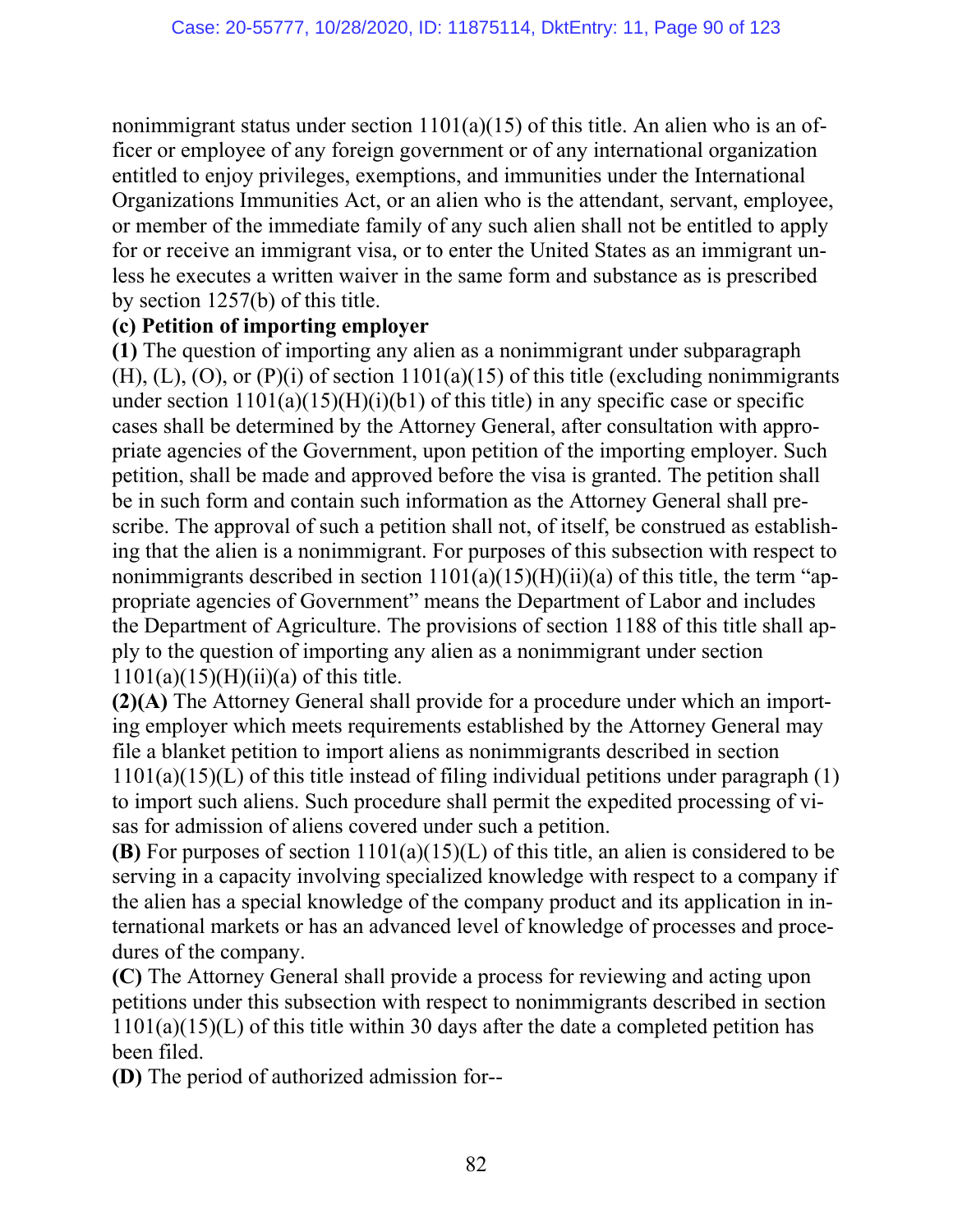**(i)** a nonimmigrant admitted to render services in a managerial or executive capacity under [section 1101\(a\)\(15\)\(L\)](https://1.next.westlaw.com/Link/Document/FullText?findType=L&pubNum=1000546&cite=8USCAS1101&originatingDoc=N86C712D0B64A11EAA6FAB66043C66295&refType=RB&originationContext=document&transitionType=DocumentItem&contextData=(sc.Document)#co_pp_134700008ec76) of this title shall not exceed 7 years, or

**(ii)** a nonimmigrant admitted to render services in a capacity that involves specialized knowledge under section  $1101(a)(15)(L)$  of this title shall not exceed 5 years. **(E)** In the case of an alien spouse admitted under [section 1101\(a\)\(15\)\(L\)](https://1.next.westlaw.com/Link/Document/FullText?findType=L&pubNum=1000546&cite=8USCAS1101&originatingDoc=N86C712D0B64A11EAA6FAB66043C66295&refType=RB&originationContext=document&transitionType=DocumentItem&contextData=(sc.Document)#co_pp_134700008ec76) of this title, who is accompanying or following to join a principal alien admitted under such section, the Attorney General shall authorize the alien spouse to engage in employment in the United States and provide the spouse with an "employment authorized" endorsement or other appropriate work permit.

**(F)** An alien who will serve in a capacity involving specialized knowledge with respect to an employer for purposes of section  $1101(a)(15)(L)$  of this title and will be stationed primarily at the worksite of an employer other than the petitioning employer or its affiliate, subsidiary, or parent shall not be eligible for classification under section  $1101(a)(15)(L)$  of this title if--

**(i)** the alien will be controlled and supervised principally by such unaffiliated employer; or

**(ii)** the placement of the alien at the worksite of the unaffiliated employer is essentially an arrangement to provide labor for hire for the unaffiliated employer, rather than a placement in connection with the provision of a product or service for which specialized knowledge specific to the petitioning employer is necessary.

**(3)** The Attorney General shall approve a petition--

**(A)** with respect to a nonimmigrant described in section  $1101(a)(15)(O)(i)$  of this title only after consultation in accordance with paragraph (6) or, with respect to aliens seeking entry for a motion picture or television production, after consultation with the appropriate union representing the alien's occupational peers and a management organization in the area of the alien's ability, or

**(B)** with respect to a nonimmigrant described in section 1101(a)(15)(O)(ii) of this title after consultation in accordance with paragraph (6) or, in the case of such an alien seeking entry for a motion picture or television production, after consultation with such a labor organization and a management organization in the area of the alien's ability.

In the case of an alien seeking entry for a motion picture or television production, (i) any opinion under the previous sentence shall only be advisory, (ii) any such opinion that recommends denial must be in writing, (iii) in making the decision the Attorney General shall consider the exigencies and scheduling of the production, and (iv) the Attorney General shall append to the decision any such opinion. The Attorney General shall provide by regulation for the waiver of the consultation requirement under subparagraph (A) in the case of aliens who have been admitted as nonimmigrants under section  $1101(a)(15)(O)(i)$  of this title because of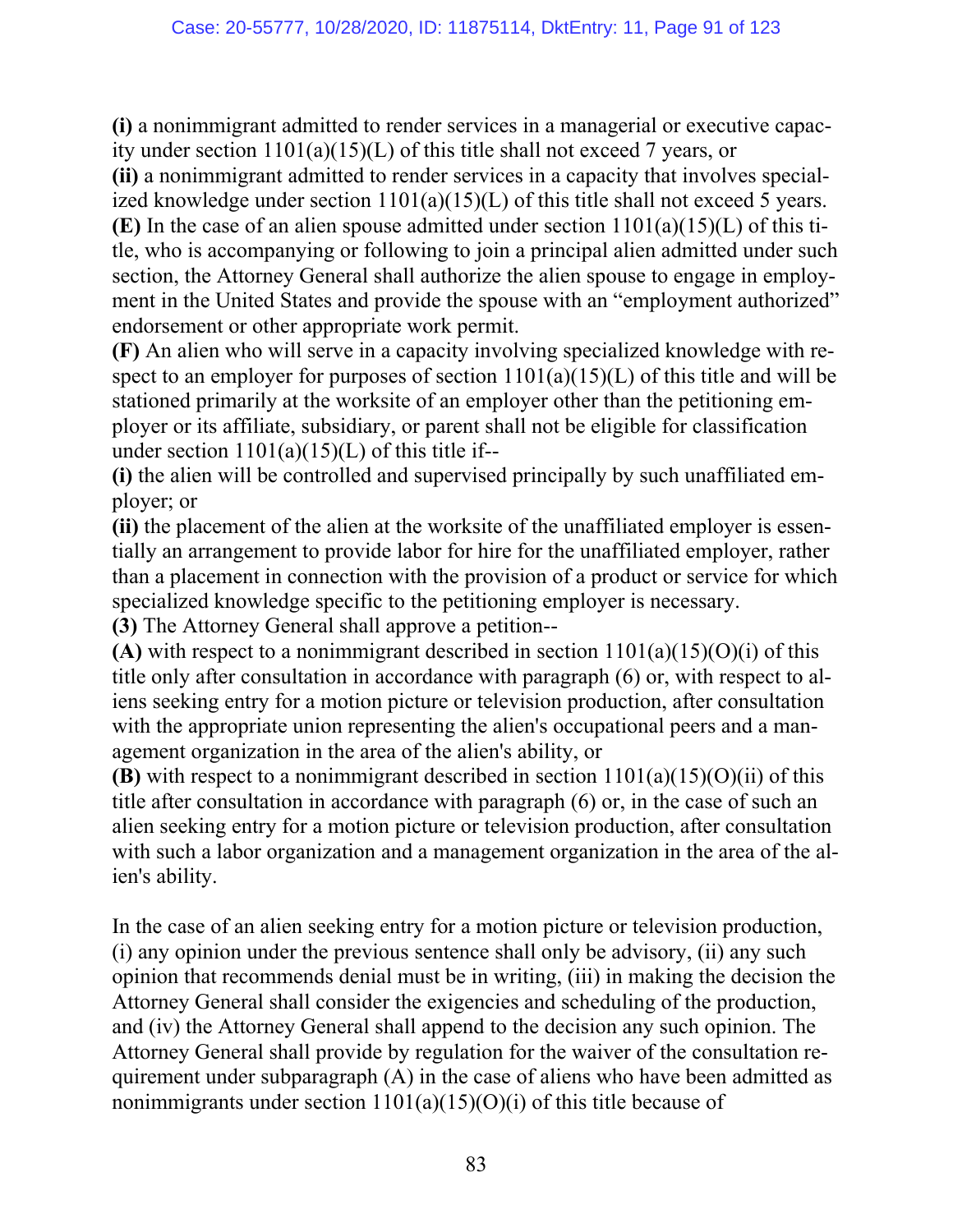extraordinary ability in the arts and who seek readmission to perform similar services within 2 years after the date of a consultation under such subparagraph. Not later than 5 days after the date such a waiver is provided, the Attorney General shall forward a copy of the petition and all supporting documentation to the national office of an appropriate labor organization.

(4)(A) For purposes of section  $1101(a)(15)(P)(i)(a)$  of this title, an alien is described in this subparagraph if the alien--

**(i)(I)** performs as an athlete, individually or as part of a group or team, at an internationally recognized level of performance;

**(II)** is a professional athlete, as defined in [section 1154\(i\)\(2\)](https://1.next.westlaw.com/Link/Document/FullText?findType=L&pubNum=1000546&cite=8USCAS1154&originatingDoc=N86C712D0B64A11EAA6FAB66043C66295&refType=RB&originationContext=document&transitionType=DocumentItem&contextData=(sc.Document)#co_pp_f2fd000080d26) of this title;

**(III)** performs as an athlete, or as a coach, as part of a team or franchise that is located in the United States and a member of a foreign league or association of 15 or more amateur sports teams, if--

**(aa)** the foreign league or association is the highest level of amateur performance of that sport in the relevant foreign country;

**(bb)** participation in such league or association renders players ineligible, whether on a temporary or permanent basis, to earn a scholarship in, or participate in, that sport at a college or university in the United States under the rules of the National Collegiate Athletic Association; and

**(cc)** a significant number of the individuals who play in such league or association are drafted by a major sports league or a minor league affiliate of such a sports league; or

**(IV)** is a professional athlete or amateur athlete who performs individually or as part of a group in a theatrical ice skating production; and

**(ii)** seeks to enter the United States temporarily and solely for the purpose of performing--

**(I)** as such an athlete with respect to a specific athletic competition; or

**(II)** in the case of an individual described in clause (i)(IV), in a specific theatrical ice skating production or tour.

**(B)(i)** For purposes of [section 1101\(a\)\(15\)\(P\)\(i\)\(b\)](https://1.next.westlaw.com/Link/Document/FullText?findType=L&pubNum=1000546&cite=8USCAS1101&originatingDoc=N86C712D0B64A11EAA6FAB66043C66295&refType=RB&originationContext=document&transitionType=DocumentItem&contextData=(sc.Document)#co_pp_e4230000fd703) of this title, an alien is described in this subparagraph if the alien--

**(I)** performs with or is an integral and essential part of the performance of an entertainment group that has (except as provided in clause (ii)) been recognized internationally as being outstanding in the discipline for a sustained and substantial period of time,

**(II)** in the case of a performer or entertainer, except as provided in clause (iii), has had a sustained and substantial relationship with that group (ordinarily for at least one year) and provides functions integral to the performance of the group, and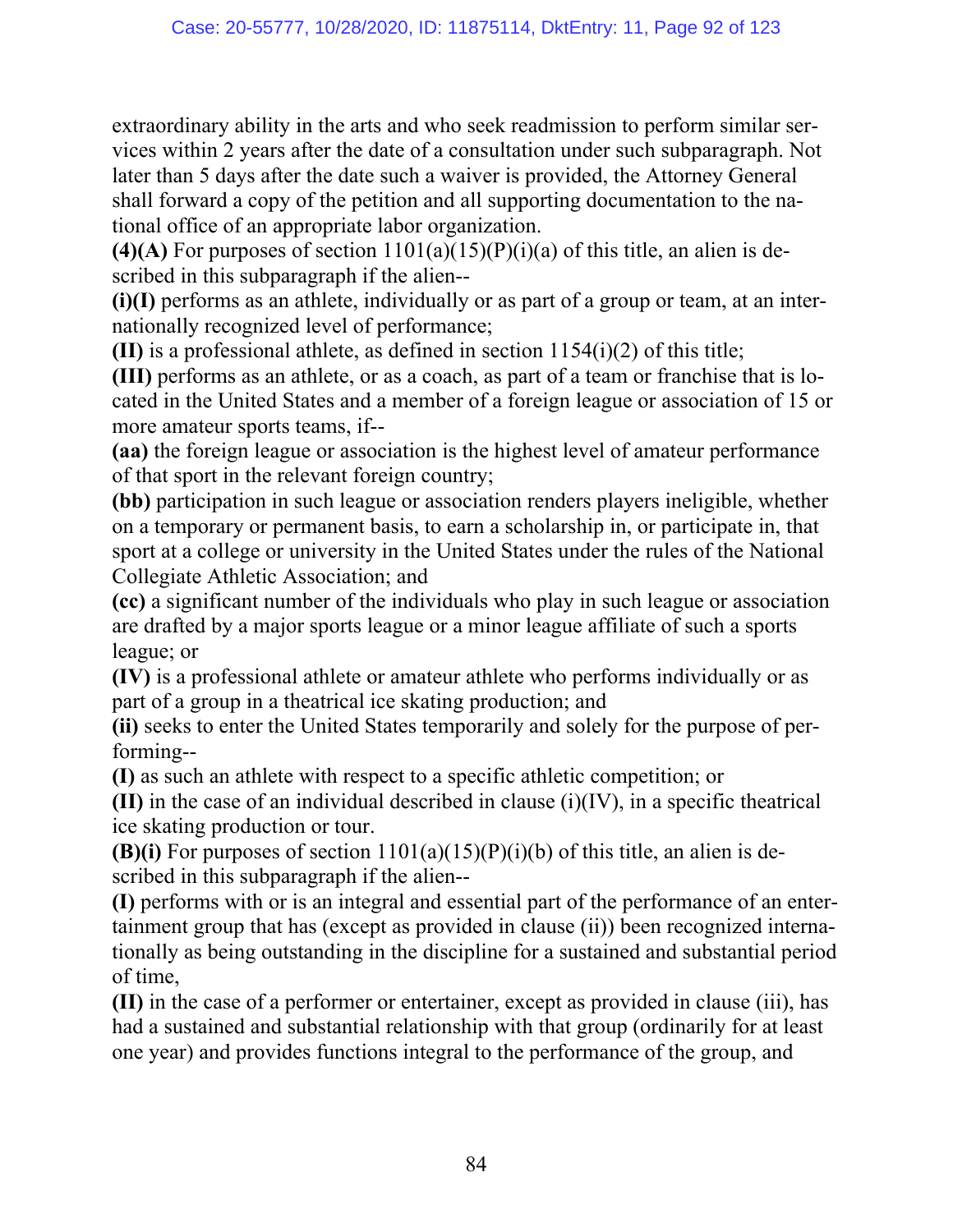**(III)** seeks to enter the United States temporarily and solely for the purpose of performing as such a performer or entertainer or as an integral and essential part of a performance.

**(ii)** In the case of an entertainment group that is recognized nationally as being outstanding in its discipline for a sustained and substantial period of time, the Attorney General may, in consideration of special circumstances, waive the international recognition requirement of clause (i)(I).

**(iii)(I)** The one-year relationship requirement of clause (i)(II) shall not apply to 25 percent of the performers and entertainers in a group.

**(II)** The Attorney General may waive such one-year relationship requirement for an alien who because of illness or unanticipated and exigent circumstances replaces an essential member of the group and for an alien who augments the group by performing a critical role.

**(iv)** The requirements of subclauses (I) and (II) of clause (i) shall not apply to alien circus personnel who perform as part of a circus or circus group or who constitute an integral and essential part of the performance of such circus or circus group, but only if such personnel are entering the United States to join a circus that has been recognized nationally as outstanding for a sustained and substantial period of time or as part of such a circus.

**(C)** A person may petition the Attorney General for classification of an alien as a nonimmigrant under section  $1101(a)(15)(P)$  of this title.

**(D)** The Attorney General shall approve petitions under this subsection with respect to nonimmigrants described in [clause \(i\)](https://1.next.westlaw.com/Link/Document/FullText?findType=L&pubNum=1000546&cite=8USCAS1101&originatingDoc=N86C712D0B64A11EAA6FAB66043C66295&refType=RB&originationContext=document&transitionType=DocumentItem&contextData=(sc.Document)#co_pp_728b0000f8221) or (iii) of section  $1101(a)(15)(P)$  of this title only after consultation in accordance with paragraph (6).

**(E)** The Attorney General shall approve petitions under this subsection for nonimmigrants described in section  $1101(a)(15)(P)(ii)$  of this title only after consultation with labor organizations representing artists and entertainers in the United States. **(F)(i)** No nonimmigrant visa under [section 1101\(a\)\(15\)\(P\)\(i\)\(a\)](https://1.next.westlaw.com/Link/Document/FullText?findType=L&pubNum=1000546&cite=8USCAS1101&originatingDoc=N86C712D0B64A11EAA6FAB66043C66295&refType=RB&originationContext=document&transitionType=DocumentItem&contextData=(sc.Document)#co_pp_e4230000fd703) of this title shall be issued to any alien who is a national of a country that is a state sponsor of international terrorism unless the Secretary of State determines, in consultation with the Secretary of Homeland Security and the heads of other appropriate United States agencies, that such alien does not pose a threat to the safety, national security, or national interest of the United States. In making a determination under this subparagraph, the Secretary of State shall apply standards developed by the Secretary of State, in consultation with the Secretary of Homeland Security and the heads of other appropriate United States agencies, that are applicable to the nationals of such states.

**(ii)** In this subparagraph, the term "state sponsor of international terrorism" means any country the government of which has been determined by the Secretary of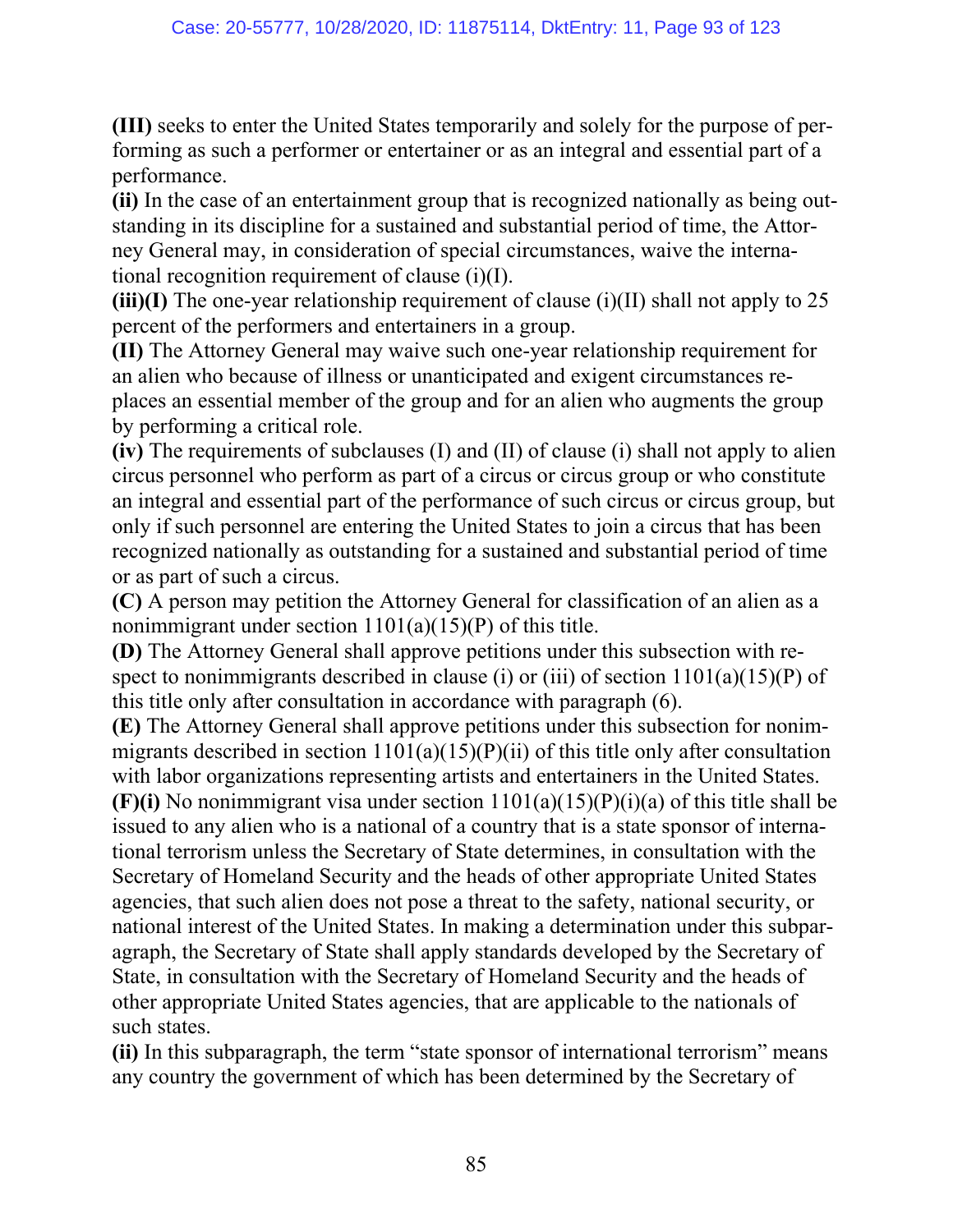State under any of the laws specified in clause (iii) to have repeatedly provided support for acts of international terrorism.

**(iii)** The laws specified in this clause are the following:

**(I)** [Section 4605\(j\)\(1\)\(A\) of Title 50](https://1.next.westlaw.com/Link/Document/FullText?findType=L&pubNum=1000546&cite=50USCAS4605&originatingDoc=N86C712D0B64A11EAA6FAB66043C66295&refType=LQ&originationContext=document&transitionType=DocumentItem&contextData=(sc.Document)) (or successor statute).

**(II)** [Section 2780\(d\) of Title 22.](https://1.next.westlaw.com/Link/Document/FullText?findType=L&pubNum=1000546&cite=22USCAS2780&originatingDoc=N86C712D0B64A11EAA6FAB66043C66295&refType=RB&originationContext=document&transitionType=DocumentItem&contextData=(sc.Document)#co_pp_5ba1000067d06)

**(III)** [Section 2371\(a\) of Title 22.](https://1.next.westlaw.com/Link/Document/FullText?findType=L&pubNum=1000546&cite=22USCAS2371&originatingDoc=N86C712D0B64A11EAA6FAB66043C66295&refType=RB&originationContext=document&transitionType=DocumentItem&contextData=(sc.Document)#co_pp_8b3b0000958a4)

**(G)** The Secretary of Homeland Security shall permit a petition under this subsection to seek classification of more than 1 alien as a nonimmigrant under [section](https://1.next.westlaw.com/Link/Document/FullText?findType=L&pubNum=1000546&cite=8USCAS1101&originatingDoc=N86C712D0B64A11EAA6FAB66043C66295&refType=RB&originationContext=document&transitionType=DocumentItem&contextData=(sc.Document)#co_pp_e4230000fd703)   $1101(a)(15)(P)(i)(a)$  of this title.

**(H)** The Secretary of Homeland Security shall permit an athlete, or the employer of an athlete, to seek admission to the United States for such athlete under a provision of this chapter other than section  $1101(a)(15)(P)(i)$  of this title if the athlete is eligible under such other provision.

**(5)(A)** In the case of an alien who is provided nonimmigrant status under [section](https://1.next.westlaw.com/Link/Document/FullText?findType=L&pubNum=1000546&cite=8USCAS1101&originatingDoc=N86C712D0B64A11EAA6FAB66043C66295&refType=RB&originationContext=document&transitionType=DocumentItem&contextData=(sc.Document)#co_pp_95fd0000195a2)   $1101(a)(15)(H)(i)(b)$  or  $1101(a)(15)(H)(ii)(b)$  of this title and who is dismissed from employment by the employer before the end of the period of authorized admission, the employer shall be liable for the reasonable costs of return transportation of the alien abroad.

**(B)** In the case of an alien who is admitted to the United States in nonimmigrant status under section  $1101(a)(15)(O)$  or  $1101(a)(15)(P)$  of this title and whose employment terminates for reasons other than voluntary resignation, the employer whose offer of employment formed the basis of such nonimmigrant status and the petitioner are jointly and severally liable for the reasonable cost of return transportation of the alien abroad. The petitioner shall provide assurance satisfactory to the Attorney General that the reasonable cost of that transportation will be provided. **(6)(A)(i)** To meet the consultation requirement of paragraph (3)(A) in the case of a petition for a nonimmigrant described in section  $1101(a)(15)(O)(i)$  of this title (other than with respect to aliens seeking entry for a motion picture or television production), the petitioner shall submit with the petition an advisory opinion from a peer group (or other person or persons of its choosing, which may include a labor organization) with expertise in the specific field involved.

**(ii)** To meet the consultation requirement of paragraph (3)(B) in the case of a petition for a nonimmigrant described in section  $1101(a)(15)(O)(ii)$  of this title (other than with respect to aliens seeking entry for a motion picture or television production), the petitioner shall submit with the petition an advisory opinion from a labor organization with expertise in the skill area involved.

**(iii)** To meet the consultation requirement of paragraph (4)(D) in the case of a petition for a nonimmigrant described in section  $1101(a)(15)(P)(i)$  or

 $1101(a)(15)(P)(iii)$  of this title, the petitioner shall submit with the petition an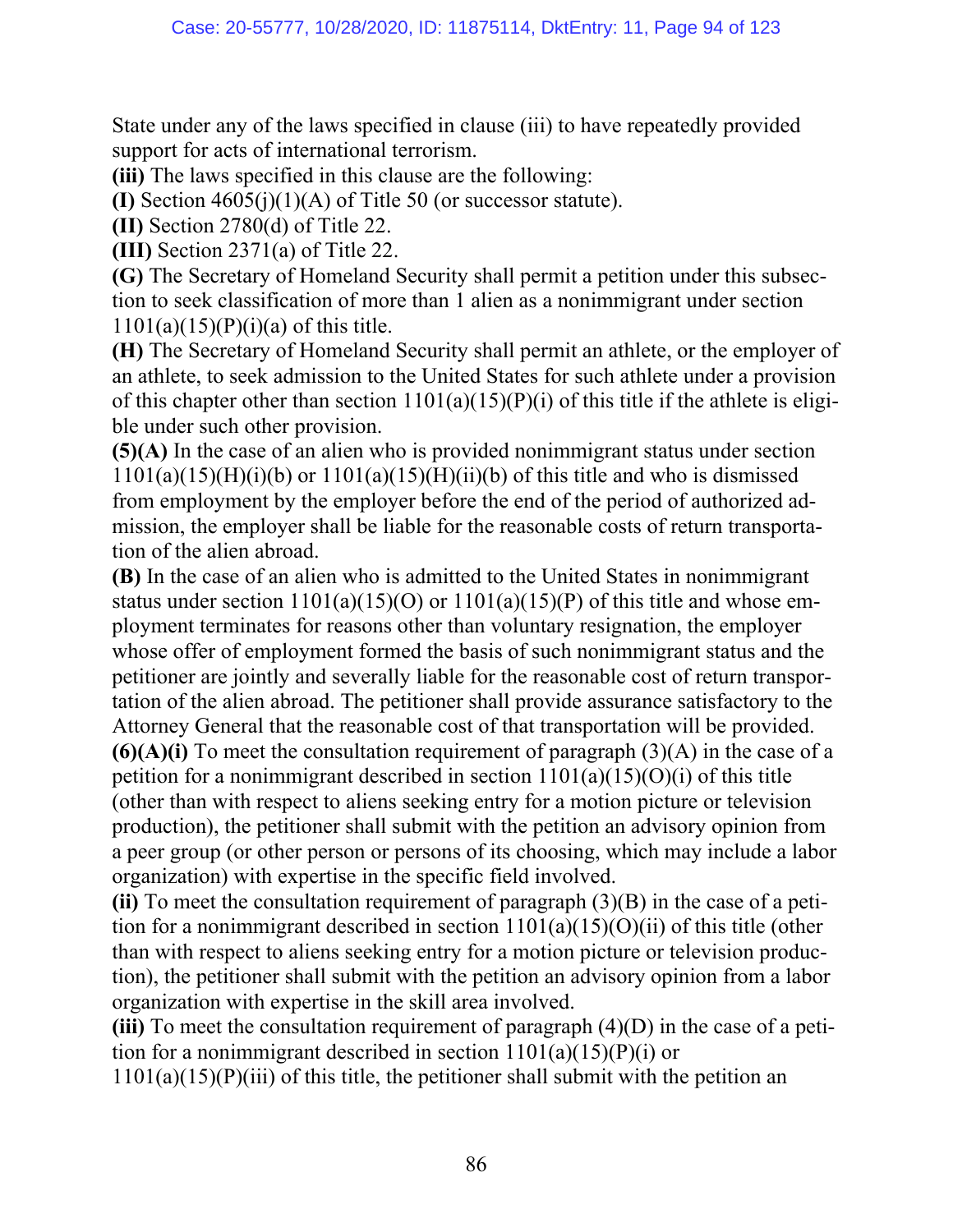advisory opinion from a labor organization with expertise in the specific field of athletics or entertainment involved.

**(B)** To meet the consultation requirements of subparagraph (A), unless the petitioner submits with the petition an advisory opinion from an appropriate labor organization, the Attorney General shall forward a copy of the petition and all supporting documentation to the national office of an appropriate labor organization within 5 days of the date of receipt of the petition. If there is a collective bargaining representative of an employer's employees in the occupational classification for which the alien is being sought, that representative shall be the appropriate labor organization.

**(C)** In those cases in which a petitioner described in subparagraph (A) establishes that an appropriate peer group (including a labor organization) does not exist, the Attorney General shall adjudicate the petition without requiring an advisory opinion.

**(D)** Any person or organization receiving a copy of a petition described in subparagraph (A) and supporting documents shall have no more than 15 days following the date of receipt of such documents within which to submit a written advisory opinion or comment or to provide a letter of no objection. Once the 15-day period has expired and the petitioner has had an opportunity, where appropriate, to supply rebuttal evidence, the Attorney General shall adjudicate such petition in no more than 14 days. The Attorney General may shorten any specified time period for emergency reasons if no unreasonable burden would be thus imposed on any participant in the process.

**(E)(i)** The Attorney General shall establish by regulation expedited consultation procedures in the case of nonimmigrant artists or entertainers described in [section](https://1.next.westlaw.com/Link/Document/FullText?findType=L&pubNum=1000546&cite=8USCAS1101&originatingDoc=N86C712D0B64A11EAA6FAB66043C66295&refType=RB&originationContext=document&transitionType=DocumentItem&contextData=(sc.Document)#co_pp_3ce8000010180)   $1101(a)(15)(O)$  or  $1101(a)(15)(P)$  of this title to accommodate the exigencies and scheduling of a given production or event.

**(ii)** The Attorney General shall establish by regulation expedited consultation procedures in the case of nonimmigrant athletes described in section  $1101(a)(15)(O(i))$ or  $1101(a)(15)(P)(i)$  of this title in the case of emergency circumstances (including trades during a season).

**(F)** No consultation required under this subsection by the Attorney General with a nongovernmental entity shall be construed as permitting the Attorney General to delegate any authority under this subsection to such an entity. The Attorney General shall give such weight to advisory opinions provided under this section as the Attorney General determines, in his sole discretion, to be appropriate.

**(7)** If a petition is filed and denied under this subsection, the Attorney General shall notify the petitioner of the determination and the reasons for the denial and of the process by which the petitioner may appeal the determination.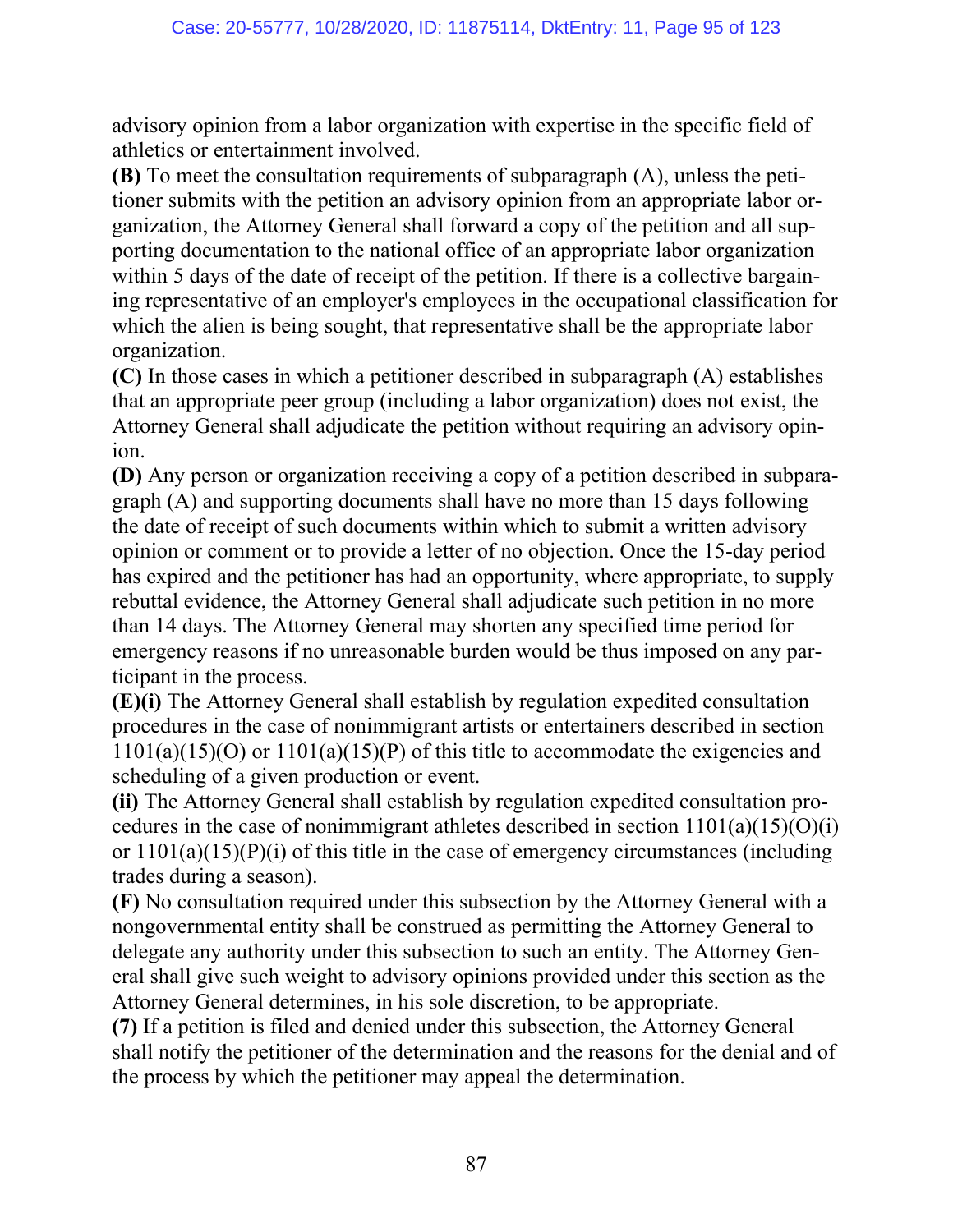**(8)** The Attorney General shall submit annually to the Committees on the Judiciary of the House of Representatives and of the Senate a report describing, with respect to petitions under each subcategory of subparagraphs  $(H)$ ,  $(O)$ ,  $(P)$ , and  $(Q)$  of section  $1101(a)(15)$  of this title the following:

**(A)** The number of such petitions which have been filed.

**(B)** The number of such petitions which have been approved and the number of workers (by occupation) included in such approved petitions.

**(C)** The number of such petitions which have been denied and the number of workers (by occupation) requested in such denied petitions.

**(D)** The number of such petitions which have been withdrawn.

**(E)** The number of such petitions which are awaiting final action.

**(9)(A)** The Attorney General shall impose a fee on an employer (excluding any employer that is a primary or secondary education institution, an institution of higher education, as defined in [section 1001\(a\) of Title 20,](https://1.next.westlaw.com/Link/Document/FullText?findType=L&pubNum=1000546&cite=20USCAS1001&originatingDoc=N86C712D0B64A11EAA6FAB66043C66295&refType=RB&originationContext=document&transitionType=DocumentItem&contextData=(sc.Document)#co_pp_8b3b0000958a4) a nonprofit entity related to or affiliated with any such institution, a nonprofit entity which engages in established curriculum-related clinical training of students registered at any such institution, a nonprofit research organization, or a governmental research organiza-tion) filing before<sup>[1](https://1.next.westlaw.com/Document/N86C712D0B64A11EAA6FAB66043C66295/View/FullText.html?originationContext=document&contextData=(sc.Document)&transitionType=StatuteNavigator&needToInjectTerms=False#co_footnote_I360CC960D31011E095B0DB598C829D0F)</sup> a petition under paragraph  $(1)$ --

**(i)** initially to grant an alien nonimmigrant status described in [section](https://1.next.westlaw.com/Link/Document/FullText?findType=L&pubNum=1000546&cite=8USCAS1101&originatingDoc=N86C712D0B64A11EAA6FAB66043C66295&refType=RB&originationContext=document&transitionType=DocumentItem&contextData=(sc.Document)#co_pp_95fd0000195a2)   $1101(a)(15)(H)(i)(b)$  of this title;

**(ii)** to extend the stay of an alien having such status (unless the employer previously has obtained an extension for such alien); or

**(iii)** to obtain authorization for an alien having such status to change employers.

**(B)** The amount of the fee shall be \$1,500 for each such petition except that the fee shall be half the amount for each such petition by any employer with not more than 25 full-time equivalent employees who are employed in the United States (determined by including any affiliate or subsidiary of such employer).

**(C)** Fees collected under this paragraph shall be deposited in the Treasury in accordance with [section 1356\(s\)](https://1.next.westlaw.com/Link/Document/FullText?findType=L&pubNum=1000546&cite=8USCAS1356&originatingDoc=N86C712D0B64A11EAA6FAB66043C66295&refType=RB&originationContext=document&transitionType=DocumentItem&contextData=(sc.Document)#co_pp_822500008d090) of this title.

**(10)** An amended H-1B petition shall not be required where the petitioning employer is involved in a corporate restructuring, including but not limited to a merger, acquisition, or consolidation, where a new corporate entity succeeds to the interests and obligations of the original petitioning employer and where the terms and conditions of employment remain the same but for the identity of the petitioner.

**(11)(A)** Subject to subparagraph (B), the Secretary of Homeland Security or the Secretary of State, as appropriate, shall impose a fee on an employer who has filed an attestation described in [section 1182\(t\)](https://1.next.westlaw.com/Link/Document/FullText?findType=L&pubNum=1000546&cite=8USCAS1182&originatingDoc=N86C712D0B64A11EAA6FAB66043C66295&refType=RB&originationContext=document&transitionType=DocumentItem&contextData=(sc.Document)#co_pp_3a8700004efc7) of this title--

**(i)** in order that an alien may be initially granted nonimmigrant status described in section  $1101(a)(15)(H)(i)(b1)$  of this title; or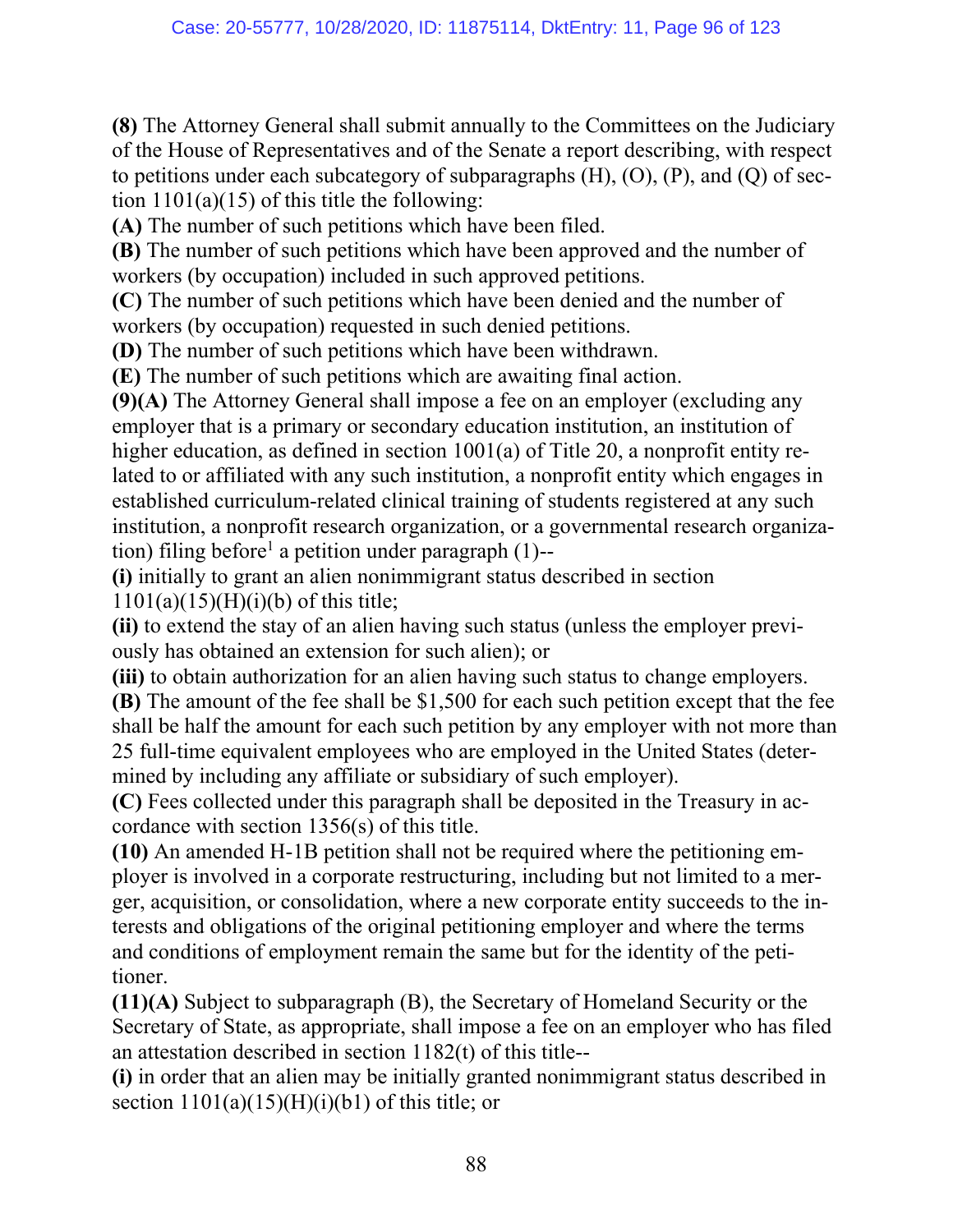**(ii)** in order to satisfy the requirement of the second sentence of subsection  $(g)(8)(C)$  for an alien having such status to obtain certain extensions of stay.

**(B)** The amount of the fee shall be the same as the amount imposed by the Secretary of Homeland Security under paragraph (9), except that if such paragraph does not authorize such Secretary to impose any fee, no fee shall be imposed under this paragraph.

**(C)** Fees collected under this paragraph shall be deposited in the Treasury in accordance with [section 1356\(s\)](https://1.next.westlaw.com/Link/Document/FullText?findType=L&pubNum=1000546&cite=8USCAS1356&originatingDoc=N86C712D0B64A11EAA6FAB66043C66295&refType=RB&originationContext=document&transitionType=DocumentItem&contextData=(sc.Document)#co_pp_822500008d090) of this title.

**(12)(A)** In addition to any other fees authorized by law, the Secretary of Homeland Security shall impose a fraud prevention and detection fee on an employer filing a petition under paragraph (1)--

**(i)** initially to grant an alien nonimmigrant status described in [subparagraph](https://1.next.westlaw.com/Link/Document/FullText?findType=L&pubNum=1000546&cite=8USCAS1101&originatingDoc=N86C712D0B64A11EAA6FAB66043C66295&refType=RB&originationContext=document&transitionType=DocumentItem&contextData=(sc.Document)#co_pp_3d8b000000090)   $(H)(i)(b)$  or  $(L)$  of section 1101(a)(15) of this title; or

**(ii)** to obtain authorization for an alien having such status to change employers.

**(B)** In addition to any other fees authorized by law, the Secretary of State shall impose a fraud prevention and detection fee on an alien filing an application abroad for a visa authorizing admission to the United States as a nonimmigrant described in section  $1101(a)(15)(L)$  of this title, if the alien is covered under a blanket petition described in paragraph (2)(A).

**(C)** The amount of the fee imposed under subparagraph (A) or (B) shall be \$500.

**(D)** The fee imposed under subparagraph (A) or (B) shall only apply to principal aliens and not to the spouses or children who are accompanying or following to join such principal aliens.

**(E)** Fees collected under this paragraph shall be deposited in the Treasury in accordance with section  $1356(v)$  of this title.

**(13)(A)** In addition to any other fees authorized by law, the Secretary of Homeland Security shall impose a fraud prevention and detection fee on an employer filing a petition under paragraph (1) for nonimmigrant workers described in [section](https://1.next.westlaw.com/Link/Document/FullText?findType=L&pubNum=1000546&cite=8USCAS1101&originatingDoc=N86C712D0B64A11EAA6FAB66043C66295&refType=RB&originationContext=document&transitionType=DocumentItem&contextData=(sc.Document)#co_pp_95fd0000195a2)   $1101(a)(15)(H)(ii)(b)$  of this title.

**(B)** The amount of the fee imposed under subparagraph (A) shall be \$150.

**(14)(A)** If the Secretary of Homeland Security finds, after notice and an opportunity for a hearing, a substantial failure to meet any of the conditions of the petition to admit or otherwise provide status to a nonimmigrant worker under [section](https://1.next.westlaw.com/Link/Document/FullText?findType=L&pubNum=1000546&cite=8USCAS1101&originatingDoc=N86C712D0B64A11EAA6FAB66043C66295&refType=RB&originationContext=document&transitionType=DocumentItem&contextData=(sc.Document)#co_pp_95fd0000195a2)   $1101(a)(15)(H)(ii)(b)$  of this title or a willful misrepresentation of a material fact in such petition--

**(i)** the Secretary of Homeland Security may, in addition to any other remedy authorized by law, impose such administrative remedies (including civil monetary penalties in an amount not to exceed \$10,000 per violation) as the Secretary of Homeland Security determines to be appropriate; and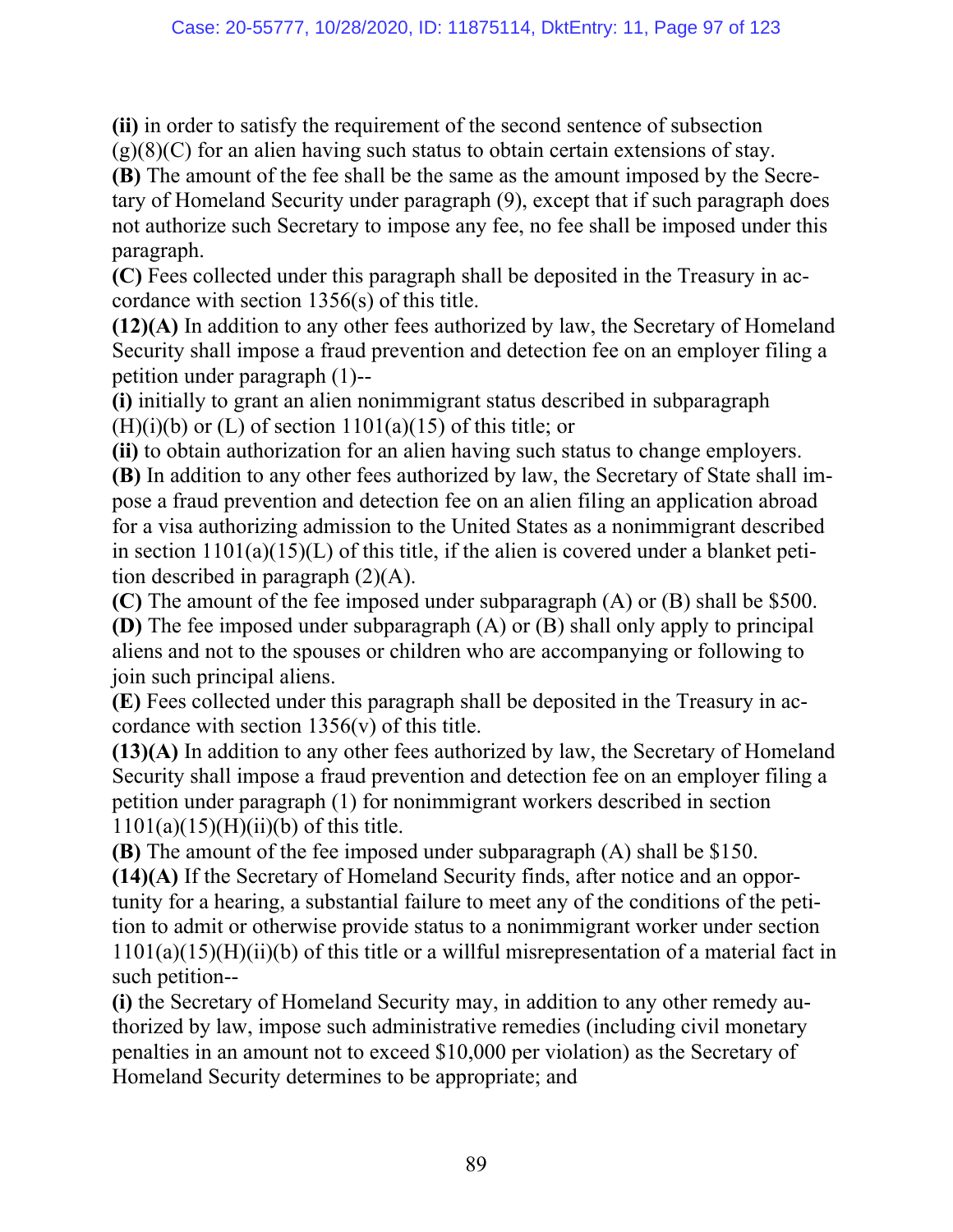**(ii)** the Secretary of Homeland Security may deny petitions filed with respect to that employer under [section 1154](https://1.next.westlaw.com/Link/Document/FullText?findType=L&pubNum=1000546&cite=8USCAS1154&originatingDoc=N86C712D0B64A11EAA6FAB66043C66295&refType=LQ&originationContext=document&transitionType=DocumentItem&contextData=(sc.Document)) of this title or paragraph (1) of this subsection during a period of at least 1 year but not more than 5 years for aliens to be employed by the employer.

**(B)** The Secretary of Homeland Security may delegate to the Secretary of Labor, with the agreement of the Secretary of Labor, any of the authority given to the Secretary of Homeland Security under subparagraph (A)(i).

**(C)** In determining the level of penalties to be assessed under subparagraph (A), the highest penalties shall be reserved for willful failures to meet any of the conditions of the petition that involve harm to United States workers.

**(D)** In this paragraph, the term "substantial failure" means the willful failure to comply with the requirements of this section that constitutes a significant deviation from the terms and conditions of a petition.

## **(d) Issuance of visa to fiancée or fiancé of citizen**

**(1)** A visa shall not be issued under the provisions of [section 1101\(a\)\(15\)\(K\)\(i\)](https://1.next.westlaw.com/Link/Document/FullText?findType=L&pubNum=1000546&cite=8USCAS1101&originatingDoc=N86C712D0B64A11EAA6FAB66043C66295&refType=RB&originationContext=document&transitionType=DocumentItem&contextData=(sc.Document)#co_pp_31620000837f3) of this title until the consular officer has received a petition filed in the United States by the fiancée or fiancé of the applying alien and approved by the Secretary of Homeland Security. The petition shall be in such form and contain such information as the Secretary of Homeland Security shall, by regulation, prescribe. Such information shall include information on any criminal convictions of the petitioner for any specified crime described in paragraph (3)(B) and information on any permanent protection or restraining order issued against the petitioner related to any specified crime described in paragraph (3)(B)(i). It shall be approved only after satisfactory evidence is submitted by the petitioner to establish that the parties have previously met in person within 2 years before the date of filing the petition, have a bona fide intention to marry, and are legally able and actually willing to conclude a valid marriage in the United States within a period of ninety days after the alien's arrival, except that the Secretary of Homeland Security in his discretion may waive the requirement that the parties have previously met in person. In the event the marriage with the petitioner does not occur within three months after the admission of the said alien and minor children, they shall be required to depart from the United States and upon failure to do so shall be removed in accordance with [sec](https://1.next.westlaw.com/Link/Document/FullText?findType=L&pubNum=1000546&cite=8USCAS1229A&originatingDoc=N86C712D0B64A11EAA6FAB66043C66295&refType=LQ&originationContext=document&transitionType=DocumentItem&contextData=(sc.Document))[tions 1229a](https://1.next.westlaw.com/Link/Document/FullText?findType=L&pubNum=1000546&cite=8USCAS1229A&originatingDoc=N86C712D0B64A11EAA6FAB66043C66295&refType=LQ&originationContext=document&transitionType=DocumentItem&contextData=(sc.Document)) and [1231](https://1.next.westlaw.com/Link/Document/FullText?findType=L&pubNum=1000546&cite=8USCAS1231&originatingDoc=N86C712D0B64A11EAA6FAB66043C66295&refType=LQ&originationContext=document&transitionType=DocumentItem&contextData=(sc.Document)) of this title.

**(2)(A)** Subject to subparagraphs (B) and (C), the Secretary of Homeland Security may not approve a petition under paragraph (1) unless the Secretary has verified that--

**(i)** the petitioner has not, previous to the pending petition, petitioned under paragraph (1) with respect to two or more applying aliens; and

**(ii)** if the petitioner has had such a petition previously approved, 2 years have elapsed since the filing of such previously approved petition.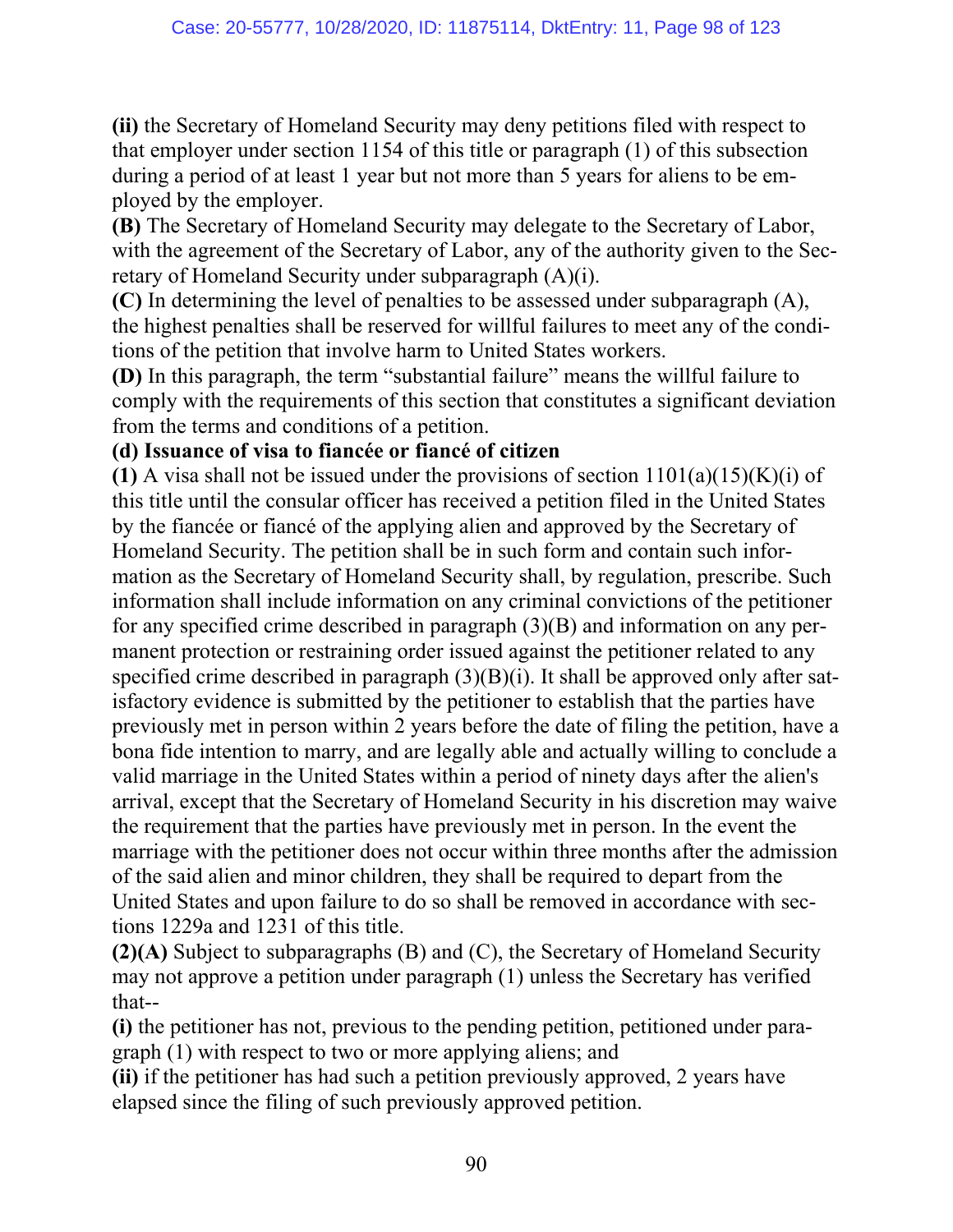**(B)** The Secretary of Homeland Security may, in the Secretary's discretion, waive the limitations in subparagraph (A) if justification exists for such a waiver. Except in extraordinary circumstances and subject to subparagraph (C), such a waiver shall not be granted if the petitioner has a record of violent criminal offenses against a person or persons.

**(C)(i)** The Secretary of Homeland Security is not limited by the criminal court record and shall grant a waiver of the condition described in the second sentence of subparagraph (B) in the case of a petitioner described in clause (ii).

**(ii)** A petitioner described in this clause is a petitioner who has been battered or subjected to extreme cruelty and who is or was not the primary perpetrator of violence in the relationship upon a determination that--

**(I)** the petitioner was acting in self-defense;

**(II)** the petitioner was found to have violated a protection order intended to protect the petitioner; or

**(III)** the petitioner committed, was arrested for, was convicted of, or pled guilty to committing a crime that did not result in serious bodily injury and where there was a connection between the crime and the petitioner's having been battered or subjected to extreme cruelty.

**(iii)** In acting on applications under this subparagraph, the Secretary of Homeland Security shall consider any credible evidence relevant to the application. The determination of what evidence is credible and the weight to be given that evidence shall be within the sole discretion of the Secretary.

**(3)** In this subsection:

**(A)** The terms "domestic violence", "sexual assault", "child abuse and neglect", "dating violence", "elder abuse", and "stalking" have the meaning given such terms in section 3 of the Violence Against Women and Department of Justice Reauthorization Act of 2005.

**(B)** The term "specified crime" means the following:

**(i)** Domestic violence, sexual assault, child abuse and neglect, dating violence, elder abuse, stalking, or an attempt to commit any such crime.

**(ii)** Homicide, murder, manslaughter, rape, abusive sexual contact, sexual exploitation, incest, torture, trafficking, peonage, holding hostage, involuntary servitude, slave trade, kidnapping, abduction, unlawful criminal restraint, false imprisonment, or an attempt to commit any of the crimes described in this clause.

**(iii)** At least three convictions for crimes relating to a controlled substance or alcohol not arising from a single act.

## **(e) Nonimmigrant professionals and annual numerical limit**

**(1)** An alien who is a citizen of Canada or Mexico, and the spouse and children of any such alien if accompanying or following to join such alien, who seeks to enter the United States under and pursuant to the provisions of Section D of Annex 16-A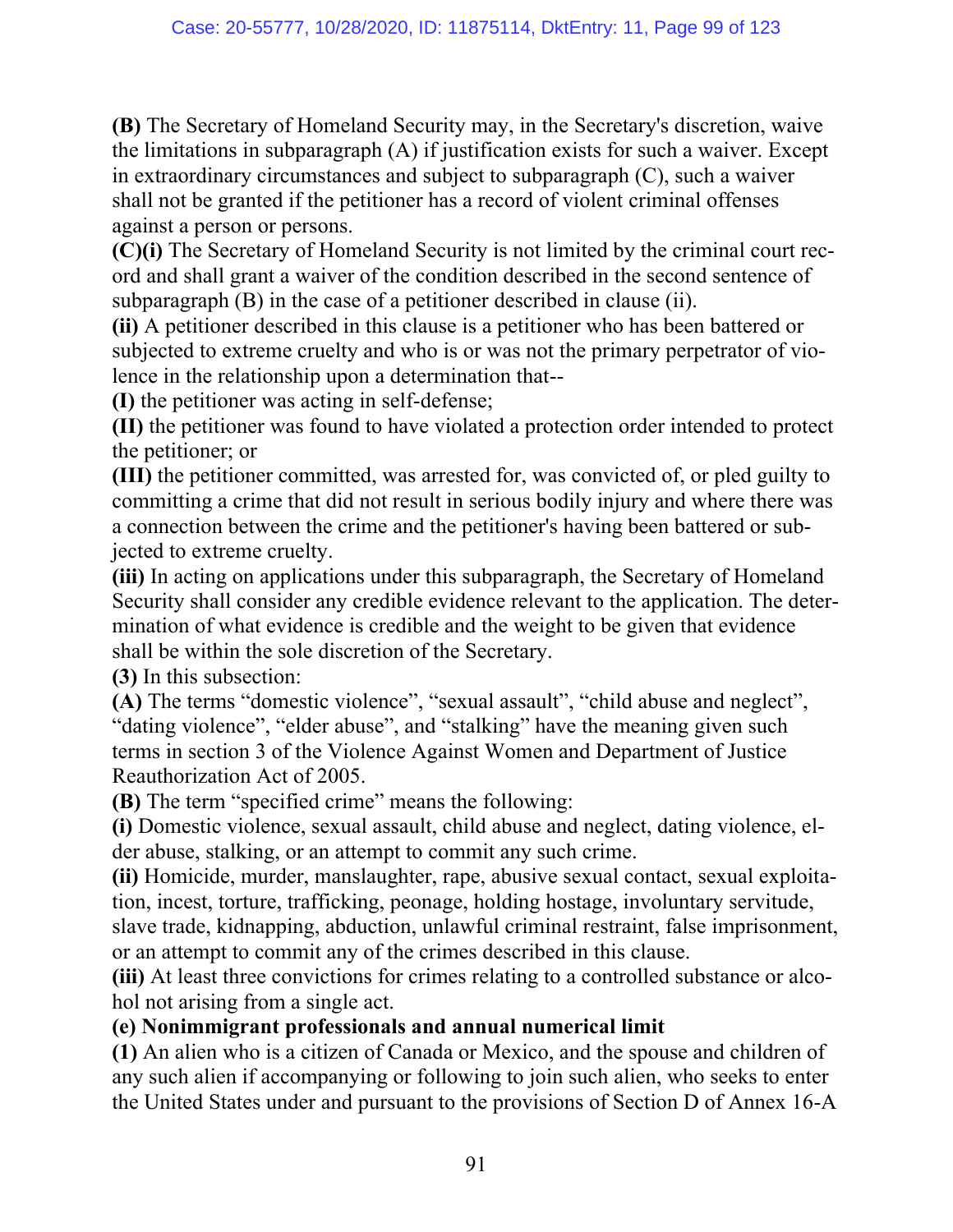of the USMCA (as defined in [section 4502 of Title 19\)](https://1.next.westlaw.com/Link/Document/FullText?findType=L&pubNum=1000546&cite=19USCAS4502&originatingDoc=N86C712D0B64A11EAA6FAB66043C66295&refType=LQ&originationContext=document&transitionType=DocumentItem&contextData=(sc.Document)) to engage in business activities at a professional level as provided for in such Annex, may be admitted for such purpose under regulations of the Attorney General promulgated after consultation with the Secretaries of State and Labor. For purposes of this chapter, including the issuance of entry documents and the application of subsection (b), such alien shall be treated as if seeking classification, or classifiable, as a nonimmigrant under section  $1101(a)(15)$  of this title. For purposes of this paragraph, the term "citizen of Mexico" means "citizen" as defined in article 16.1 of the USMCA. **(2)** In the case of an alien spouse admitted under [section 1101\(a\)\(15\)\(E\)](https://1.next.westlaw.com/Link/Document/FullText?findType=L&pubNum=1000546&cite=8USCAS1101&originatingDoc=N86C712D0B64A11EAA6FAB66043C66295&refType=RB&originationContext=document&transitionType=DocumentItem&contextData=(sc.Document)#co_pp_2a6a00004d5d2) of this title, who is accompanying or following to join a principal alien admitted under such section, the Attorney General shall authorize the alien spouse to engage in employment in the United States and provide the spouse with an "employment authorized" endorsement or other appropriate work permit.

## **(f) Denial of crewmember status in case of certain labor disputes**

**(1)** Except as provided in paragraph (3), no alien shall be entitled to nonimmigrant status described in section  $1101(a)(15)(D)$  of this title if the alien intends to land for the purpose of performing service on board a vessel of the United States (as defined in [section 116 of Title 46\)](https://1.next.westlaw.com/Link/Document/FullText?findType=L&pubNum=1000546&cite=46USCAS116&originatingDoc=N86C712D0B64A11EAA6FAB66043C66295&refType=LQ&originationContext=document&transitionType=DocumentItem&contextData=(sc.Document)) or on an aircraft of an air carrier (as defined in [sec](https://1.next.westlaw.com/Link/Document/FullText?findType=L&pubNum=1000546&cite=49USCAS40102&originatingDoc=N86C712D0B64A11EAA6FAB66043C66295&refType=RB&originationContext=document&transitionType=DocumentItem&contextData=(sc.Document)#co_pp_d86d0000be040)[tion 40102\(a\)\(2\) of Title 49\)](https://1.next.westlaw.com/Link/Document/FullText?findType=L&pubNum=1000546&cite=49USCAS40102&originatingDoc=N86C712D0B64A11EAA6FAB66043C66295&refType=RB&originationContext=document&transitionType=DocumentItem&contextData=(sc.Document)#co_pp_d86d0000be040) during a labor dispute where there is a strike or lockout in the bargaining unit of the employer in which the alien intends to perform such service.

**(2)** An alien described in paragraph (1)--

**(A)** may not be paroled into the United States pursuant to [section 1182\(d\)\(5\)](https://1.next.westlaw.com/Link/Document/FullText?findType=L&pubNum=1000546&cite=8USCAS1182&originatingDoc=N86C712D0B64A11EAA6FAB66043C66295&refType=RB&originationContext=document&transitionType=DocumentItem&contextData=(sc.Document)#co_pp_2eb800003b6b3) of this title unless the Attorney General determines that the parole of such alien is necessary to protect the national security of the United States; and

**(B)** shall be considered not to be a bona fide crewman for purposes of [section](https://1.next.westlaw.com/Link/Document/FullText?findType=L&pubNum=1000546&cite=8USCAS1282&originatingDoc=N86C712D0B64A11EAA6FAB66043C66295&refType=RB&originationContext=document&transitionType=DocumentItem&contextData=(sc.Document)#co_pp_a83b000018c76)  [1282\(b\)](https://1.next.westlaw.com/Link/Document/FullText?findType=L&pubNum=1000546&cite=8USCAS1282&originatingDoc=N86C712D0B64A11EAA6FAB66043C66295&refType=RB&originationContext=document&transitionType=DocumentItem&contextData=(sc.Document)#co_pp_a83b000018c76) of this title.

**(3)** Paragraph (1) shall not apply to an alien if the air carrier or owner or operator of such vessel that employs the alien provides documentation that satisfies the Attorney General that the alien--

**(A)** has been an employee of such employer for a period of not less than 1 year preceding the date that a strike or lawful lockout commenced;

**(B)** has served as a qualified crewman for such employer at least once in each of 3 months during the 12-month period preceding such date; and

**(C)** shall continue to provide the same services that such alien provided as such a crewman.

## **(g) Temporary workers and trainees; limitation on numbers**

**(1)** The total number of aliens who may be issued visas or otherwise provided nonimmigrant status during any fiscal year (beginning with fiscal year 1992)-- (A) under section  $1101(a)(15)(H)(i)(b)$  of this title, may not exceed--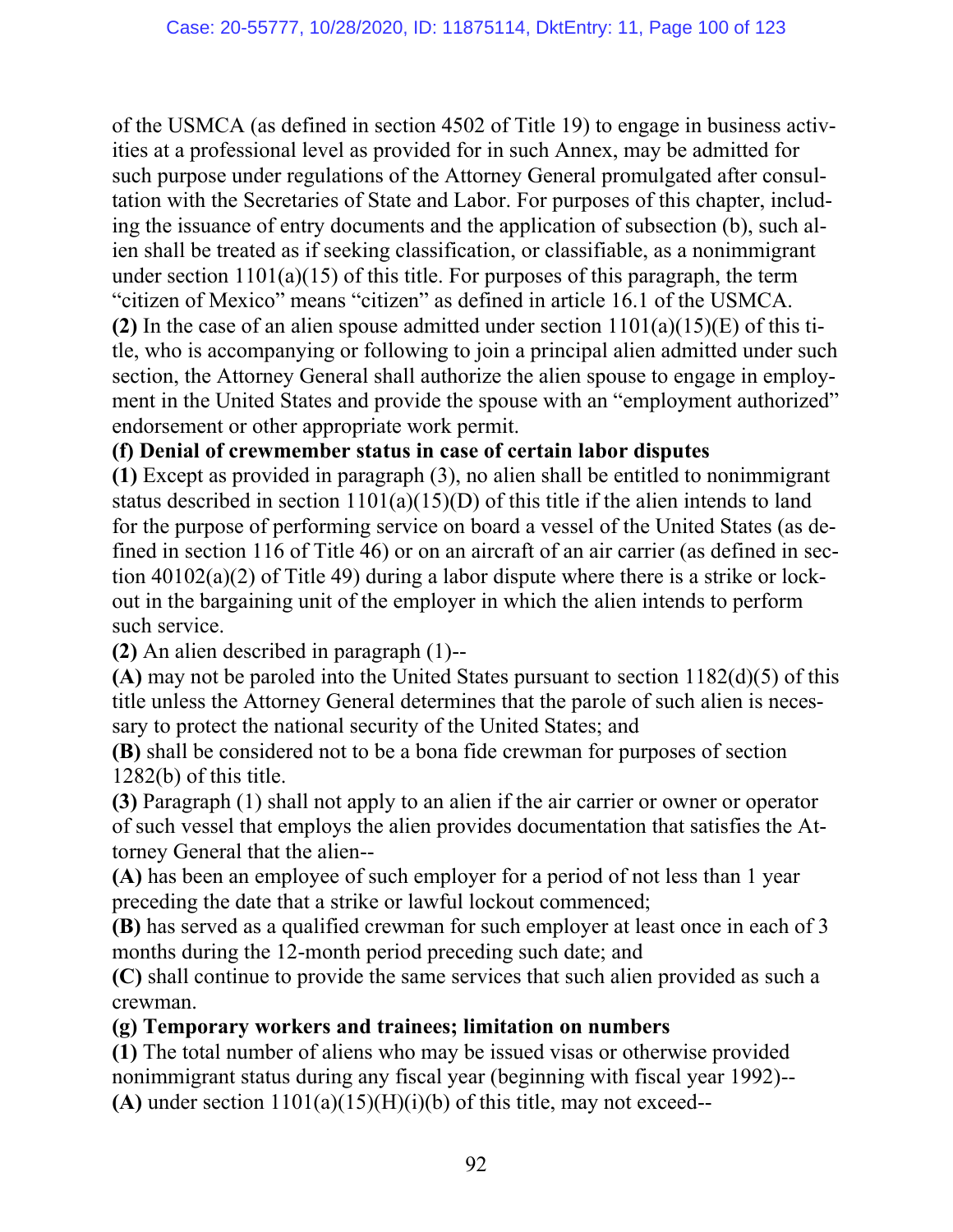**(i)** 65,000 in each fiscal year before fiscal year 1999;

**(ii)** 115,000 in fiscal year 1999;

**(iii)** 115,000 in fiscal year 2000;

**(iv)** 195,000 in fiscal year 2001;

**(v)** 195,000 in fiscal year 2002;

**(vi)** 195,000 in fiscal year 2003; and

**(vii)** 65,000 in each succeeding fiscal year; or

**(B)** under section  $1101(a)(15)(H)(ii)(b)$  of this title may not exceed 66,000.

**(2)** The numerical limitations of paragraph (1) shall only apply to principal aliens and not to the spouses or children of such aliens.

**(3)** Aliens who are subject to the numerical limitations of paragraph (1) shall be issued visas (or otherwise provided nonimmigrant status) in the order in which petitions are filed for such visas or status. If an alien who was issued a visa or otherwise provided nonimmigrant status and counted against the numerical limitations of paragraph (1) is found to have been issued such visa or otherwise provided such status by fraud or willfully misrepresenting a material fact and such visa or nonimmigrant status is revoked, then one number shall be restored to the total number of aliens who may be issued visas or otherwise provided such status under the numerical limitations of paragraph (1) in the fiscal year in which the petition is revoked, regardless of the fiscal year in which the petition was approved.

(4) In the case of a nonimmigrant described in section  $1101(a)(15)(H)(i)(b)$  of this title, the period of authorized admission as such a nonimmigrant may not exceed 6 years.

**(5)** The numerical limitations contained in paragraph (1)(A) shall not apply to any nonimmigrant alien issued a visa or otherwise provided status under [section](https://1.next.westlaw.com/Link/Document/FullText?findType=L&pubNum=1000546&cite=8USCAS1101&originatingDoc=N86C712D0B64A11EAA6FAB66043C66295&refType=RB&originationContext=document&transitionType=DocumentItem&contextData=(sc.Document)#co_pp_95fd0000195a2)   $1101(a)(15)(H)(i)(b)$  of this title who--

**(A)** is employed (or has received an offer of employment) at an institution of higher education (as defined in [section 1001\(a\) of Title 20\)](https://1.next.westlaw.com/Link/Document/FullText?findType=L&pubNum=1000546&cite=20USCAS1001&originatingDoc=N86C712D0B64A11EAA6FAB66043C66295&refType=RB&originationContext=document&transitionType=DocumentItem&contextData=(sc.Document)#co_pp_8b3b0000958a4), or a related or affiliated nonprofit entity;

**(B)** is employed (or has received an offer of employment) at a nonprofit research organization or a governmental research organization; or

**(C)** has earned a master's or higher degree from a United States institution of higher education (as defined in [section 1001\(a\) of Title 20\)](https://1.next.westlaw.com/Link/Document/FullText?findType=L&pubNum=1000546&cite=20USCAS1001&originatingDoc=N86C712D0B64A11EAA6FAB66043C66295&refType=RB&originationContext=document&transitionType=DocumentItem&contextData=(sc.Document)#co_pp_8b3b0000958a4), until the number of aliens who are exempted from such numerical limitation during such year exceeds 20,000.

**(6)** Any alien who ceases to be employed by an employer described in paragraph (5)(A) shall, if employed as a nonimmigrant alien described in [section](https://1.next.westlaw.com/Link/Document/FullText?findType=L&pubNum=1000546&cite=8USCAS1101&originatingDoc=N86C712D0B64A11EAA6FAB66043C66295&refType=RB&originationContext=document&transitionType=DocumentItem&contextData=(sc.Document)#co_pp_95fd0000195a2)   $1101(a)(15)(H)(i)$  of this title, who has not previously been counted toward the numerical limitations contained in paragraph  $(1)(A)$ , be counted toward those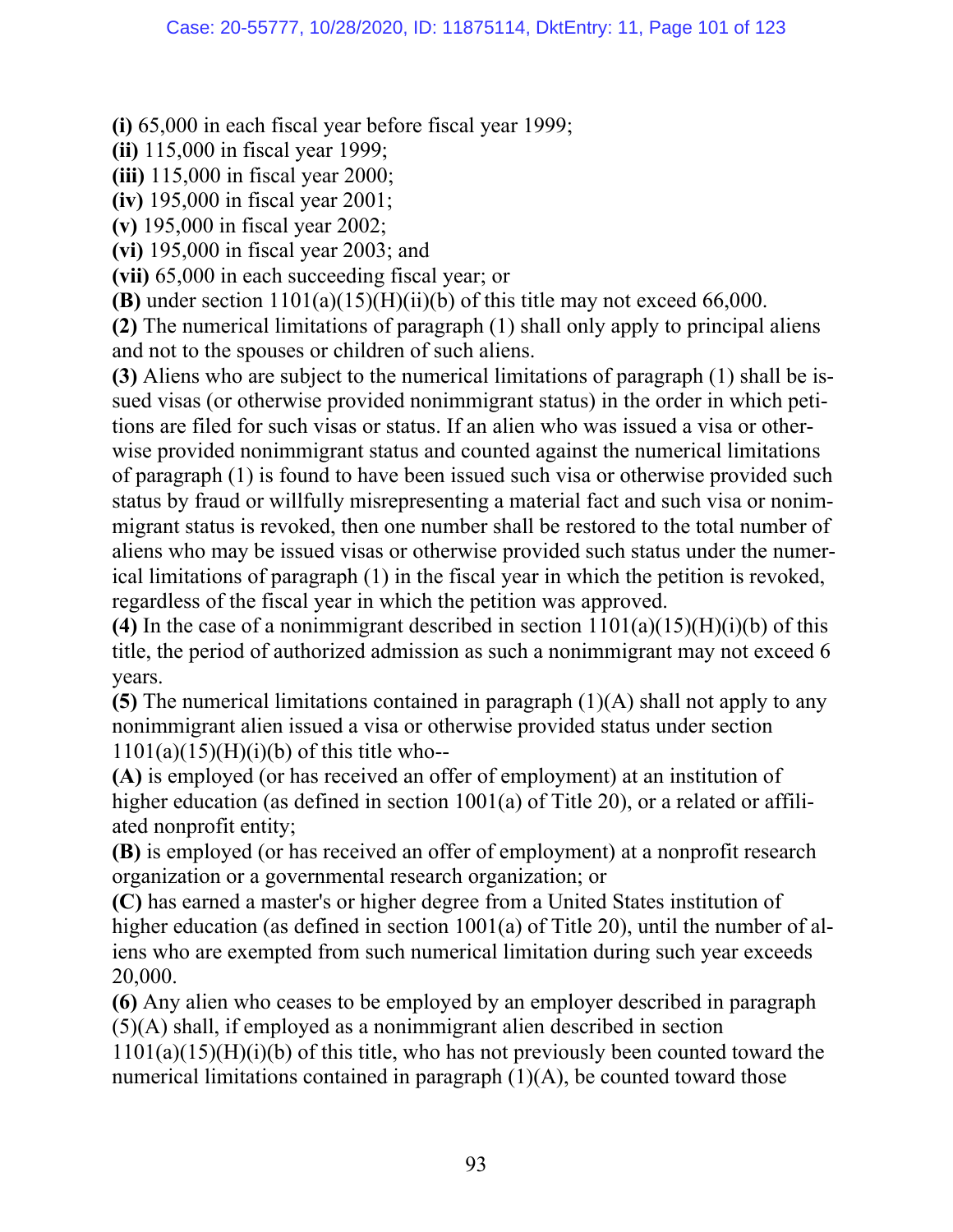limitations the first time the alien is employed by an employer other than one described in paragraph (5).

**(7)** Any alien who has already been counted, within the 6 years prior to the approval of a petition described in subsection (c), toward the numerical limitations of paragraph (1)(A) shall not again be counted toward those limitations unless the alien would be eligible for a full 6 years of authorized admission at the time the petition is filed. Where multiple petitions are approved for 1 alien, that alien shall be counted only once.

**(8)(A)** The agreements referred to in section  $1101(a)(15)(H)(i)(b1)$  of this title are--

**(i)** the United States-Chile Free Trade Agreement; and

**(ii)** the United States-Singapore Free Trade Agreement.

**(B)(i)** The Secretary of Homeland Security shall establish annual numerical limitations on approvals of initial applications by aliens for admission under [section](https://1.next.westlaw.com/Link/Document/FullText?findType=L&pubNum=1000546&cite=8USCAS1101&originatingDoc=N86C712D0B64A11EAA6FAB66043C66295&refType=RB&originationContext=document&transitionType=DocumentItem&contextData=(sc.Document)#co_pp_95fd0000195a2)   $1101(a)(15)(H)(i)(b1)$  of this title.

**(ii)** The annual numerical limitations described in clause (i) shall not exceed--

**(I)** 1,400 for nationals of Chile (as defined in article 14.9 of the United States-

Chile Free Trade Agreement) for any fiscal year; and

**(II)** 5,400 for nationals of Singapore (as defined in Annex 1A of the United States-Singapore Free Trade Agreement) for any fiscal year.

**(iii)** The annual numerical limitations described in clause (i) shall only apply to principal aliens and not to the spouses or children of such aliens.

**(iv)** The annual numerical limitation described in paragraph (1)(A) is reduced by the amount of the annual numerical limitations established under clause (i). However, if a numerical limitation established under clause (i) has not been exhausted at the end of a given fiscal year, the Secretary of Homeland Security shall adjust upwards the numerical limitation in paragraph  $(1)(A)$  for that fiscal year by the amount remaining in the numerical limitation under clause (i). Visas under [section](https://1.next.westlaw.com/Link/Document/FullText?findType=L&pubNum=1000546&cite=8USCAS1101&originatingDoc=N86C712D0B64A11EAA6FAB66043C66295&refType=RB&originationContext=document&transitionType=DocumentItem&contextData=(sc.Document)#co_pp_95fd0000195a2)   $1101(a)(15)(H)(i)$  of this title may be issued pursuant to such adjustment within the first 45 days of the next fiscal year to aliens who had applied for such visas during the fiscal year for which the adjustment was made.

**(C)** The period of authorized admission as a nonimmigrant under [section](https://1.next.westlaw.com/Link/Document/FullText?findType=L&pubNum=1000546&cite=8USCAS1101&originatingDoc=N86C712D0B64A11EAA6FAB66043C66295&refType=RB&originationContext=document&transitionType=DocumentItem&contextData=(sc.Document)#co_pp_95fd0000195a2)   $1101(a)(15)(H)(i)(b)$  of this title shall be 1 year, and may be extended, but only in 1-year increments. After every second extension, the next following extension shall not be granted unless the Secretary of Labor had determined and certified to the Secretary of Homeland Security and the Secretary of State that the intending employer has filed with the Secretary of Labor an attestation under [section](https://1.next.westlaw.com/Link/Document/FullText?findType=L&pubNum=1000546&cite=8USCAS1182&originatingDoc=N86C712D0B64A11EAA6FAB66043C66295&refType=RB&originationContext=document&transitionType=DocumentItem&contextData=(sc.Document)#co_pp_68d40000aadd6)   $1182(t)(1)$  of this title for the purpose of permitting the nonimmigrant to obtain such extension.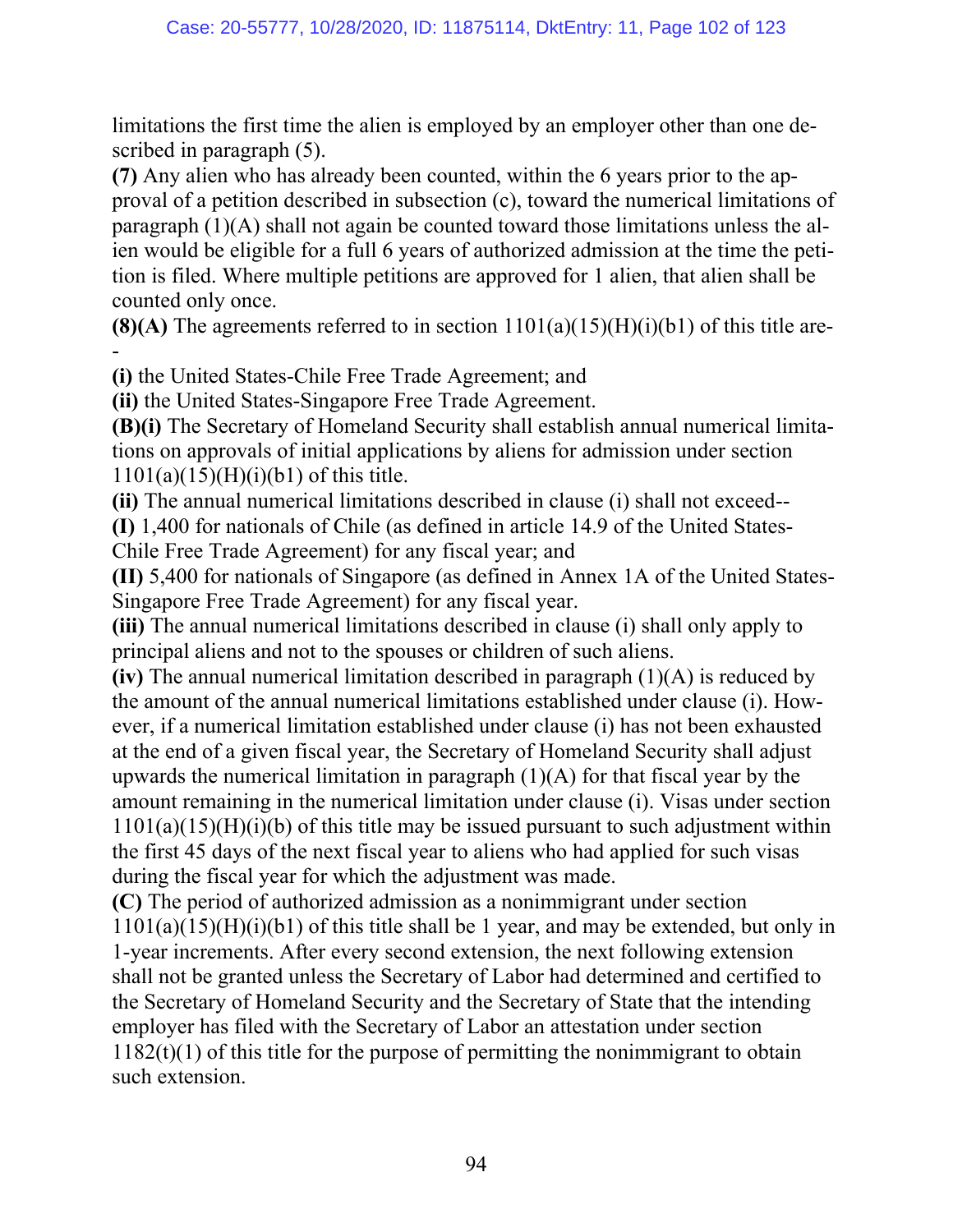**(D)** The numerical limitation described in paragraph (1)(A) for a fiscal year shall be reduced by one for each alien granted an extension under subparagraph (C) during such year who has obtained 5 or more consecutive prior extensions.

**(9)(A)** Subject to subparagraphs (B) and (C), an alien who has already been counted toward the numerical limitation of paragraph (1)(B) during fiscal year 2013, 2014, or 2015 shall not again be counted toward such limitation during fiscal year 2016. Such an alien shall be considered a returning worker.

**(B)** A petition to admit or otherwise provide status under [section](https://1.next.westlaw.com/Link/Document/FullText?findType=L&pubNum=1000546&cite=8USCAS1101&originatingDoc=N86C712D0B64A11EAA6FAB66043C66295&refType=RB&originationContext=document&transitionType=DocumentItem&contextData=(sc.Document)#co_pp_95fd0000195a2) 

 $1101(a)(15)(H)(ii)(b)$  of this title shall include, with respect to a returning worker--**(i)** all information and evidence that the Secretary of Homeland Security determines is required to support a petition for status under [section](https://1.next.westlaw.com/Link/Document/FullText?findType=L&pubNum=1000546&cite=8USCAS1101&originatingDoc=N86C712D0B64A11EAA6FAB66043C66295&refType=RB&originationContext=document&transitionType=DocumentItem&contextData=(sc.Document)#co_pp_95fd0000195a2) 

 $1101(a)(15)(H)(ii)(b)$  of this title;

**(ii)** the full name of the alien; and

**(iii)** a certification to the Department of Homeland Security that the alien is a returning worker.

**(C)** An H-2B visa or grant of nonimmigrant status for a returning worker shall be approved only if the alien is confirmed to be a returning worker by--

**(i)** the Department of State; or

**(ii)** if the alien is visa exempt or seeking to change to status under [section](https://1.next.westlaw.com/Link/Document/FullText?findType=L&pubNum=1000546&cite=8USCAS1101&originatingDoc=N86C712D0B64A11EAA6FAB66043C66295&refType=RB&originationContext=document&transitionType=DocumentItem&contextData=(sc.Document)#co_pp_95fd0000195a2)  [1101\(a\)\(15\)\(H\)\(ii\)\(b\)](https://1.next.westlaw.com/Link/Document/FullText?findType=L&pubNum=1000546&cite=8USCAS1101&originatingDoc=N86C712D0B64A11EAA6FAB66043C66295&refType=RB&originationContext=document&transitionType=DocumentItem&contextData=(sc.Document)#co_pp_95fd0000195a2) of this title, the Department of Homeland Security.

**(10)** The numerical limitations of paragraph (1)(B) shall be allocated for a fiscal year so that the total number of aliens subject to such numerical limits who enter the United States pursuant to a visa or are accorded nonimmigrant status under [sec](https://1.next.westlaw.com/Link/Document/FullText?findType=L&pubNum=1000546&cite=8USCAS1101&originatingDoc=N86C712D0B64A11EAA6FAB66043C66295&refType=RB&originationContext=document&transitionType=DocumentItem&contextData=(sc.Document)#co_pp_95fd0000195a2)tion  $1101(a)(15)(H)(ii)(b)$  of this title during the first 6 months of such fiscal year is not more than 33,000.

**(11)(A)** The Secretary of State may not approve a number of initial applications submitted for aliens described in section  $1101(a)(15)(E)(iii)$  of this title that is more than the applicable numerical limitation set out in this paragraph.

**(B)** The applicable numerical limitation referred to in subparagraph (A) is 10,500 for each fiscal year.

**(C)** The applicable numerical limitation referred to in subparagraph (A) shall only apply to principal aliens and not to the spouses or children of such aliens.

## **(h) Intention to abandon foreign residence**

The fact that an alien is the beneficiary of an application for a preference status filed under [section 1154](https://1.next.westlaw.com/Link/Document/FullText?findType=L&pubNum=1000546&cite=8USCAS1154&originatingDoc=N86C712D0B64A11EAA6FAB66043C66295&refType=LQ&originationContext=document&transitionType=DocumentItem&contextData=(sc.Document)) of this title or has otherwise sought permanent residence in the United States shall not constitute evidence of an intention to abandon a foreign residence for purposes of obtaining a visa as a nonimmigrant described in [sub](https://1.next.westlaw.com/Link/Document/FullText?findType=L&pubNum=1000546&cite=8USCAS1101&originatingDoc=N86C712D0B64A11EAA6FAB66043C66295&refType=RB&originationContext=document&transitionType=DocumentItem&contextData=(sc.Document)#co_pp_3d8b000000090)paragraph  $(H)(i)(b)$  or  $(c)$ ,  $(L)$ , or  $(V)$  of section  $1101(a)(15)$  of this title or otherwise obtaining or maintaining the status of a nonimmigrant described in such subparagraph, if the alien had obtained a change of status under [section 1258](https://1.next.westlaw.com/Link/Document/FullText?findType=L&pubNum=1000546&cite=8USCAS1258&originatingDoc=N86C712D0B64A11EAA6FAB66043C66295&refType=LQ&originationContext=document&transitionType=DocumentItem&contextData=(sc.Document)) of this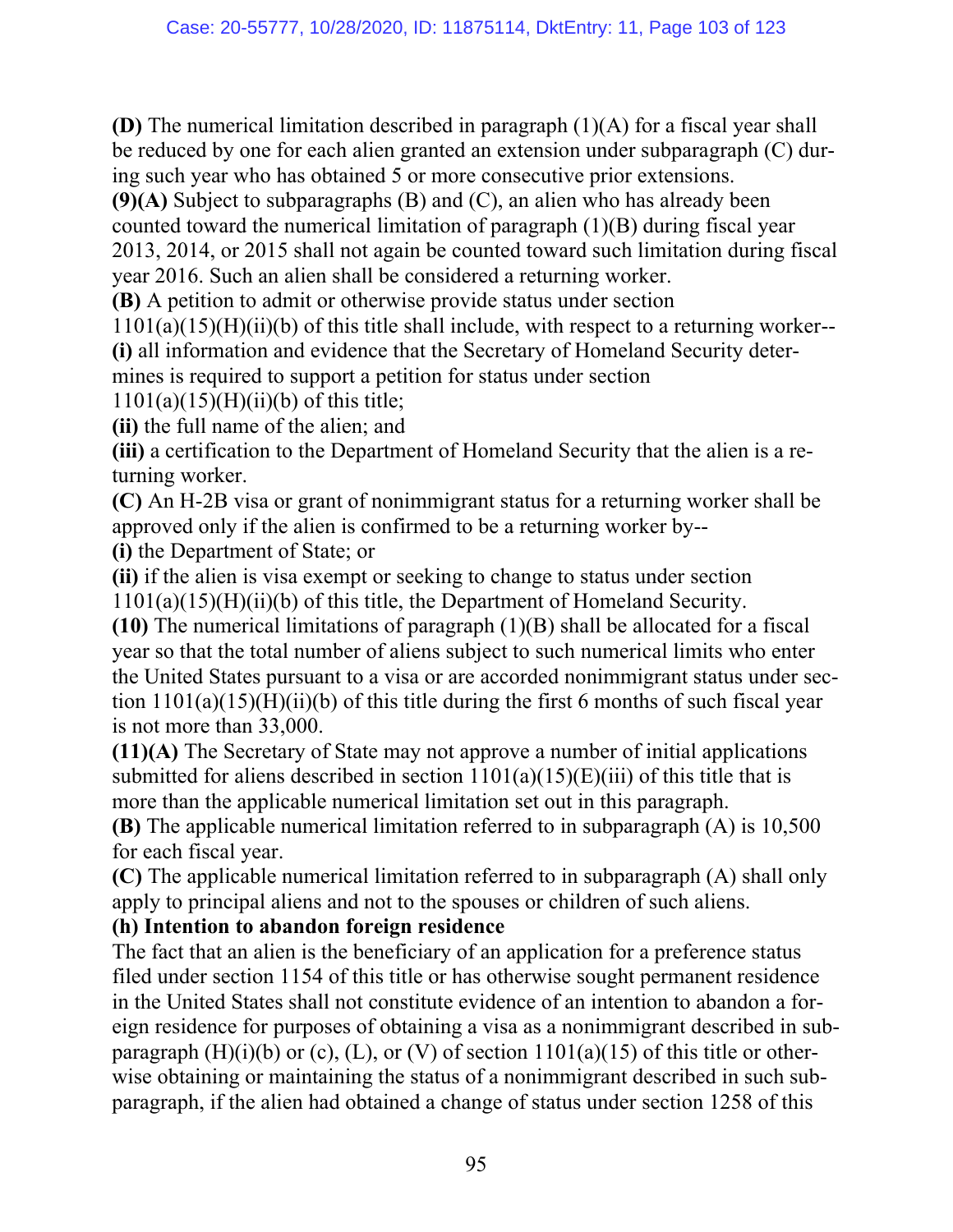title to a classification as such a nonimmigrant before the alien's most recent departure from the United States.

## **(i) "Specialty occupation" defined**

**(1)** Except as provided in paragraph (3), for purposes of [section](https://1.next.westlaw.com/Link/Document/FullText?findType=L&pubNum=1000546&cite=8USCAS1101&originatingDoc=N86C712D0B64A11EAA6FAB66043C66295&refType=RB&originationContext=document&transitionType=DocumentItem&contextData=(sc.Document)#co_pp_95fd0000195a2) 

 $1101(a)(15)(H)(i)$  of this title, section  $1101(a)(15)(E)(iii)$  of this title, and paragraph (2), the term "specialty occupation" means an occupation that requires-- **(A)** theoretical and practical application of a body of highly specialized knowledge, and

**(B)** attainment of a bachelor's or higher degree in the specific specialty (or its equivalent) as a minimum for entry into the occupation in the United States.

**(2)** For purposes of [section 1101\(a\)\(15\)\(H\)\(i\)\(b\)](https://1.next.westlaw.com/Link/Document/FullText?findType=L&pubNum=1000546&cite=8USCAS1101&originatingDoc=N86C712D0B64A11EAA6FAB66043C66295&refType=RB&originationContext=document&transitionType=DocumentItem&contextData=(sc.Document)#co_pp_95fd0000195a2) of this title, the requirements of this paragraph, with respect to a specialty occupation, are--

**(A)** full state licensure to practice in the occupation, if such licensure is required to practice in the occupation,

**(B)** completion of the degree described in paragraph (1)(B) for the occupation, or **(C)**(i) experience in the specialty equivalent to the completion of such degree, and (ii) recognition of expertise in the specialty through progressively responsible positions relating to the specialty.

**(3)** For purposes of [section 1101\(a\)\(15\)\(H\)\(i\)\(b1\)](https://1.next.westlaw.com/Link/Document/FullText?findType=L&pubNum=1000546&cite=8USCAS1101&originatingDoc=N86C712D0B64A11EAA6FAB66043C66295&refType=RB&originationContext=document&transitionType=DocumentItem&contextData=(sc.Document)#co_pp_95fd0000195a2) of this title, the term "specialty occupation" means an occupation that requires--

**(A)** theoretical and practical application of a body of specialized knowledge; and **(B)** attainment of a bachelor's or higher degree in the specific specialty (or its equivalent) as a minimum for entry into the occupation in the United States.

## **(j) Labor disputes**

**(1)** Notwithstanding any other provision of this chapter, an alien who is a citizen of Canada or Mexico who seeks to enter the United States under and pursuant to the provisions of Section B, Section C, or Section D of Annex 16-A of the USMCA (as defined in [section 4502 of Title 19\)](https://1.next.westlaw.com/Link/Document/FullText?findType=L&pubNum=1000546&cite=19USCAS4502&originatingDoc=N86C712D0B64A11EAA6FAB66043C66295&refType=LQ&originationContext=document&transitionType=DocumentItem&contextData=(sc.Document)), shall not be classified as a nonimmigrant under such provisions if there is in progress a strike or lockout in the course of a labor dispute in the occupational classification at the place or intended place of employment, unless such alien establishes, pursuant to regulations promulgated by the Attorney General, that the alien's entry will not affect adversely the settlement of the strike or lockout or the employment of any person who is involved in the strike or lockout. Notice of a determination under this paragraph shall be given as may be required by paragraph 3 of article 16.4 of the USMCA. For purposes of this paragraph, the term "citizen of Mexico" means "citizen" as defined in article 16.1 of the USMCA.

**(2)** Notwithstanding any other provision of this chapter except [section 1182\(t\)\(1\)](https://1.next.westlaw.com/Link/Document/FullText?findType=L&pubNum=1000546&cite=8USCAS1182&originatingDoc=N86C712D0B64A11EAA6FAB66043C66295&refType=RB&originationContext=document&transitionType=DocumentItem&contextData=(sc.Document)#co_pp_68d40000aadd6) of this title, and subject to regulations promulgated by the Secretary of Homeland Security, an alien who seeks to enter the United States under and pursuant to the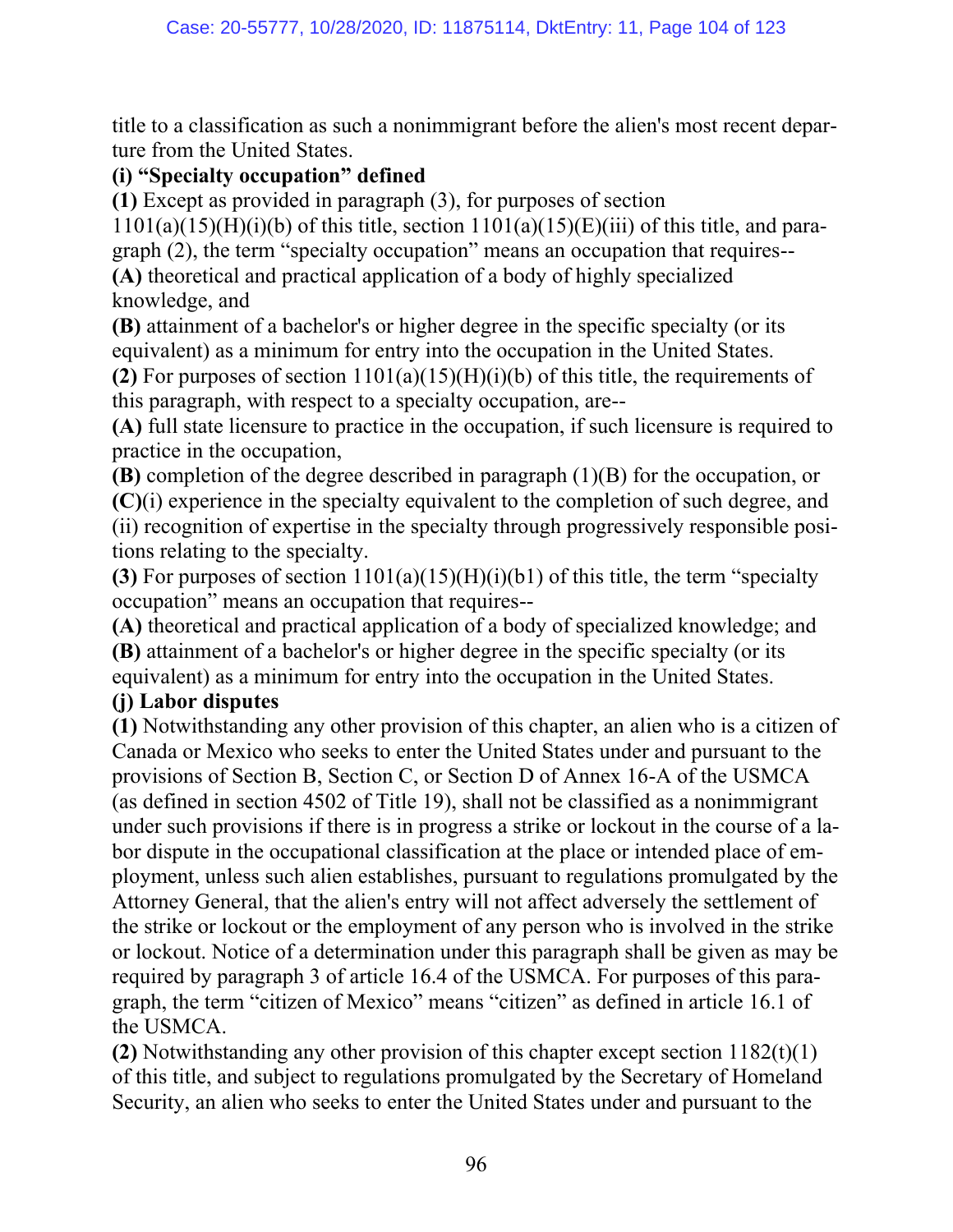provisions of an agreement listed in subsection  $(g)(8)(A)$ , and the spouse and children of such an alien if accompanying or following to join the alien, may be denied admission as a nonimmigrant under subparagraph  $(E)$ ,  $(L)$ , or  $(H)(i)(b1)$  of section  $1101(a)(15)$  of this title if there is in progress a labor dispute in the occupational classification at the place or intended place of employment, unless such alien establishes, pursuant to regulations promulgated by the Secretary of Homeland Security after consultation with the Secretary of Labor, that the alien's entry will not affect adversely the settlement of the labor dispute or the employment of any person who is involved in the labor dispute. Notice of a determination under this paragraph shall be given as may be required by such agreement.

## **(k) Numerical limitations; period of admission; conditions for admission and stay; annual report**

**(1)** The number of aliens who may be provided a visa as nonimmigrants under [sec](https://1.next.westlaw.com/Link/Document/FullText?findType=L&pubNum=1000546&cite=8USCAS1101&originatingDoc=N86C712D0B64A11EAA6FAB66043C66295&refType=RB&originationContext=document&transitionType=DocumentItem&contextData=(sc.Document)#co_pp_09d100004c4e2)tion  $1101(a)(15)(S)(i)$  of this title in any fiscal year may not exceed 200. The number of aliens who may be provided a visa as nonimmigrants under [section](https://1.next.westlaw.com/Link/Document/FullText?findType=L&pubNum=1000546&cite=8USCAS1101&originatingDoc=N86C712D0B64A11EAA6FAB66043C66295&refType=RB&originationContext=document&transitionType=DocumentItem&contextData=(sc.Document)#co_pp_ce430000ae050)   $1101(a)(15)(S(i))$  of this title in any fiscal year may not exceed 50.

**(2)** The period of admission of an alien as such a nonimmigrant may not exceed 3 years. Such period may not be extended by the Attorney General.

**(3)** As a condition for the admission, and continued stay in lawful status, of such a nonimmigrant, the nonimmigrant--

**(A)** shall report not less often than quarterly to the Attorney General such information concerning the alien's whereabouts and activities as the Attorney General may require;

**(B)** may not be convicted of any criminal offense punishable by a term of imprisonment of 1 year or more after the date of such admission;

**(C)** must have executed a form that waives the nonimmigrant's right to contest, other than on the basis of an application for withholding of removal, any action for removal of the alien instituted before the alien obtains lawful permanent resident status; and

**(D)** shall abide by any other condition, limitation, or restriction imposed by the Attorney General.

**(4)** The Attorney General shall submit a report annually to the Committee on the Judiciary of the House of Representatives and the Committee on the Judiciary of the Senate concerning--

**(A)** the number of such nonimmigrants admitted;

**(B)** the number of successful criminal prosecutions or investigations resulting from cooperation of such aliens;

**(C)** the number of terrorist acts prevented or frustrated resulting from cooperation of such aliens;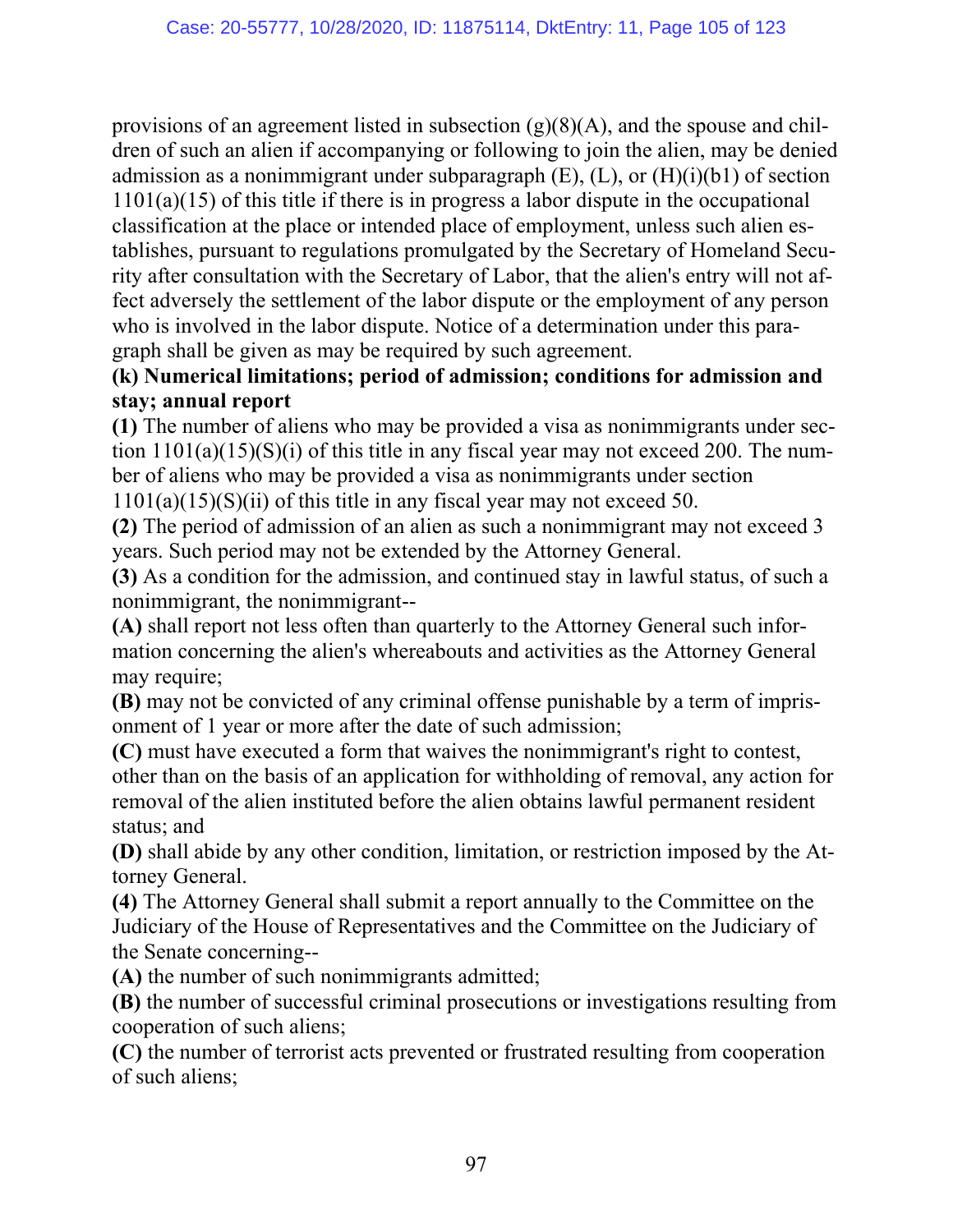**(D)** the number of such nonimmigrants whose admission or cooperation has not resulted in successful criminal prosecution or investigation or the prevention or frustration of a terrorist act; and

**(E)** the number of such nonimmigrants who have failed to report quarterly (as required under paragraph (3)) or who have been convicted of crimes in the United States after the date of their admission as such a nonimmigrant.

#### **(l) Restrictions on waiver**

**(1)** In the case of a request by an interested State agency, or by an interested Federal agency, for a waiver of the 2-year foreign residence requirement under [section](https://1.next.westlaw.com/Link/Document/FullText?findType=L&pubNum=1000546&cite=8USCAS1182&originatingDoc=N86C712D0B64A11EAA6FAB66043C66295&refType=RB&originationContext=document&transitionType=DocumentItem&contextData=(sc.Document)#co_pp_7fdd00001ca15)  [1182\(e\)](https://1.next.westlaw.com/Link/Document/FullText?findType=L&pubNum=1000546&cite=8USCAS1182&originatingDoc=N86C712D0B64A11EAA6FAB66043C66295&refType=RB&originationContext=document&transitionType=DocumentItem&contextData=(sc.Document)#co_pp_7fdd00001ca15) of this title on behalf of an alien described in clause (iii) of such section, the Attorney General shall not grant such waiver unless--

**(A)** in the case of an alien who is otherwise contractually obligated to return to a foreign country, the government of such country furnishes the Director of the United States Information Agency with a statement in writing that it has no objection to such waiver;

**(B)** in the case of a request by an interested State agency, the grant of such waiver would not cause the number of waivers allotted for that State for that fiscal year to exceed 30;

**(C)** in the case of a request by an interested Federal agency or by an interested State agency--

**(i)** the alien demonstrates a bona fide offer of full-time employment at a health facility or health care organization, which employment has been determined by the Attorney General to be in the public interest; and

**(ii)** the alien agrees to begin employment with the health facility or health care organization within 90 days of receiving such waiver, and agrees to continue to work for a total of not less than 3 years (unless the Attorney General determines that extenuating circumstances exist, such as closure of the facility or hardship to the alien, which would justify a lesser period of employment at such health facility or health care organization, in which case the alien must demonstrate another bona fide offer of employment at a health facility or health care organization for the remainder of such 3-year period); and

**(D)** in the case of a request by an interested Federal agency (other than a request by an interested Federal agency to employ the alien full-time in medical research or training) or by an interested State agency, the alien agrees to practice primary care or specialty medicine in accordance with paragraph (2) for a total of not less than 3 years only in the geographic area or areas which are designated by the Secretary of Health and Human Services as having a shortage of health care professionals, except that--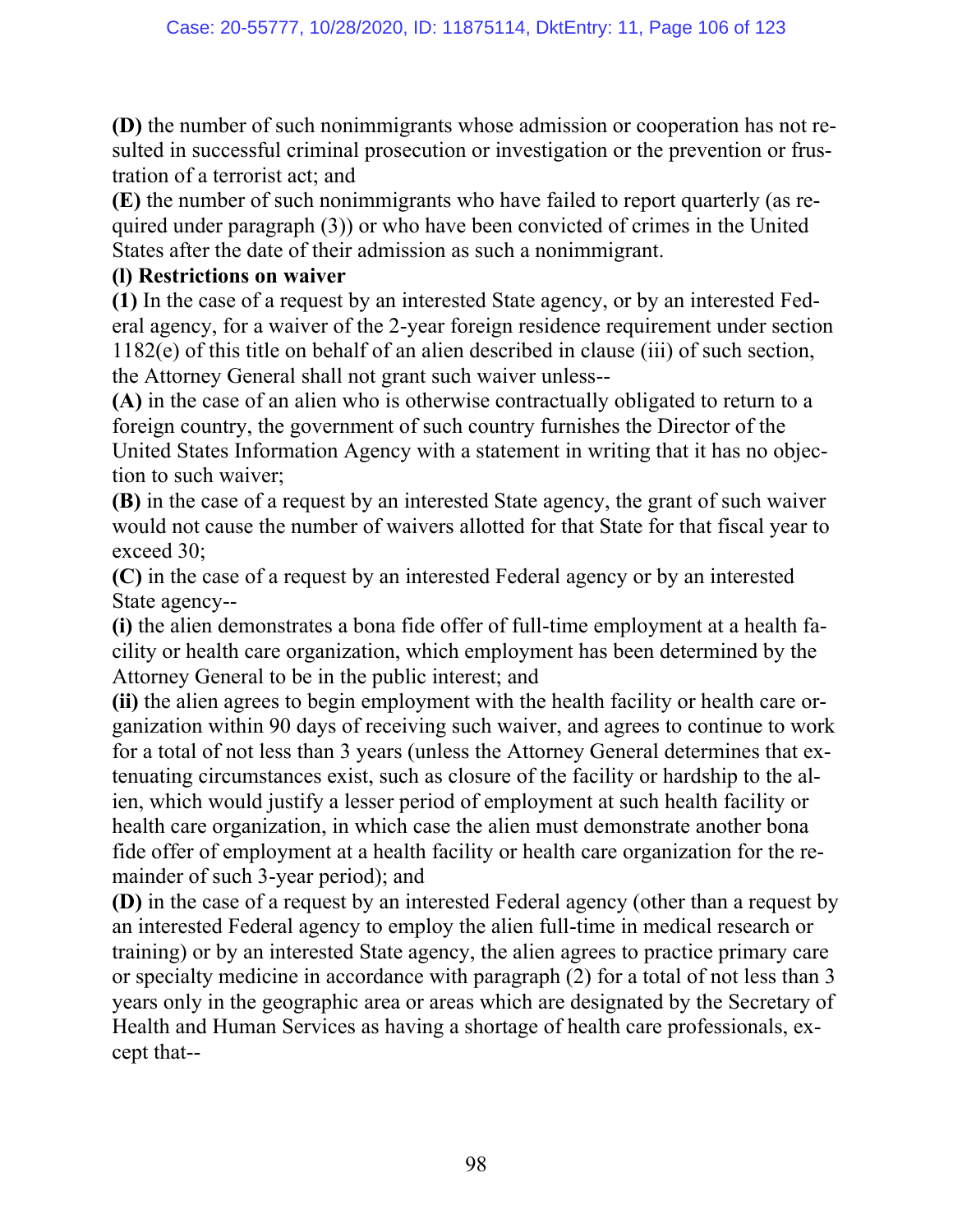**(i)** in the case of a request by the Department of Veterans Affairs, the alien shall not be required to practice medicine in a geographic area designated by the Secretary;

**(ii)** in the case of a request by an interested State agency, the head of such State agency determines that the alien is to practice medicine under such agreement in a facility that serves patients who reside in one or more geographic areas so designated by the Secretary of Health and Human Services (without regard to whether such facility is located within such a designated geographic area), and the grant of such waiver would not cause the number of the waivers granted on behalf of aliens for such State for a fiscal year (within the limitation in subparagraph (B)) in accordance with the conditions of this clause to exceed 10; and

**(iii)** in the case of a request by an interested Federal agency or by an interested State agency for a waiver for an alien who agrees to practice specialty medicine in a facility located in a geographic area so designated by the Secretary of Health and Human Services, the request shall demonstrate, based on criteria established by such agency, that there is a shortage of health care professionals able to provide services in the appropriate medical specialty to the patients who will be served by the alien.

**(2)(A)** Notwithstanding [section 1258\(a\)\(2\)](https://1.next.westlaw.com/Link/Document/FullText?findType=L&pubNum=1000546&cite=8USCAS1258&originatingDoc=N86C712D0B64A11EAA6FAB66043C66295&refType=RB&originationContext=document&transitionType=DocumentItem&contextData=(sc.Document)#co_pp_d86d0000be040) of this title, the Attorney General may change the status of an alien who qualifies under this subsection and [section](https://1.next.westlaw.com/Link/Document/FullText?findType=L&pubNum=1000546&cite=8USCAS1182&originatingDoc=N86C712D0B64A11EAA6FAB66043C66295&refType=RB&originationContext=document&transitionType=DocumentItem&contextData=(sc.Document)#co_pp_7fdd00001ca15)  [1182\(e\)](https://1.next.westlaw.com/Link/Document/FullText?findType=L&pubNum=1000546&cite=8USCAS1182&originatingDoc=N86C712D0B64A11EAA6FAB66043C66295&refType=RB&originationContext=document&transitionType=DocumentItem&contextData=(sc.Document)#co_pp_7fdd00001ca15) of this title to that of an alien described in section  $1101(a)(15)(H)(i)(b)$  of this title. The numerical limitations contained in subsection  $(g)(1)(A)$  shall not apply to any alien whose status is changed under the preceding sentence, if the alien obtained a waiver of the 2-year foreign residence requirement upon a request by an interested Federal agency or an interested State agency.

**(B)** No person who has obtained a change of status under subparagraph (A) and who has failed to fulfill the terms of the contract with the health facility or health care organization named in the waiver application shall be eligible to apply for an immigrant visa, for permanent residence, or for any other change of nonimmigrant status, until it is established that such person has resided and been physically present in the country of his nationality or his last residence for an aggregate of at least 2 years following departure from the United States.

**(3)** Notwithstanding any other provision of this subsection, the 2-year foreign residence requirement under [section 1182\(e\)](https://1.next.westlaw.com/Link/Document/FullText?findType=L&pubNum=1000546&cite=8USCAS1182&originatingDoc=N86C712D0B64A11EAA6FAB66043C66295&refType=RB&originationContext=document&transitionType=DocumentItem&contextData=(sc.Document)#co_pp_7fdd00001ca15) of this title shall apply with respect to an alien described in clause (iii) of such section, who has not otherwise been accorded status under section  $1101(a)(27)(H)$  of this title, if--

**(A)** at any time the alien ceases to comply with any agreement entered into under subparagraph  $(C)$  or  $(D)$  of paragraph  $(1)$ ; or

**(B)** the alien's employment ceases to benefit the public interest at any time during the 3-year period described in paragraph  $(1)(C)$ .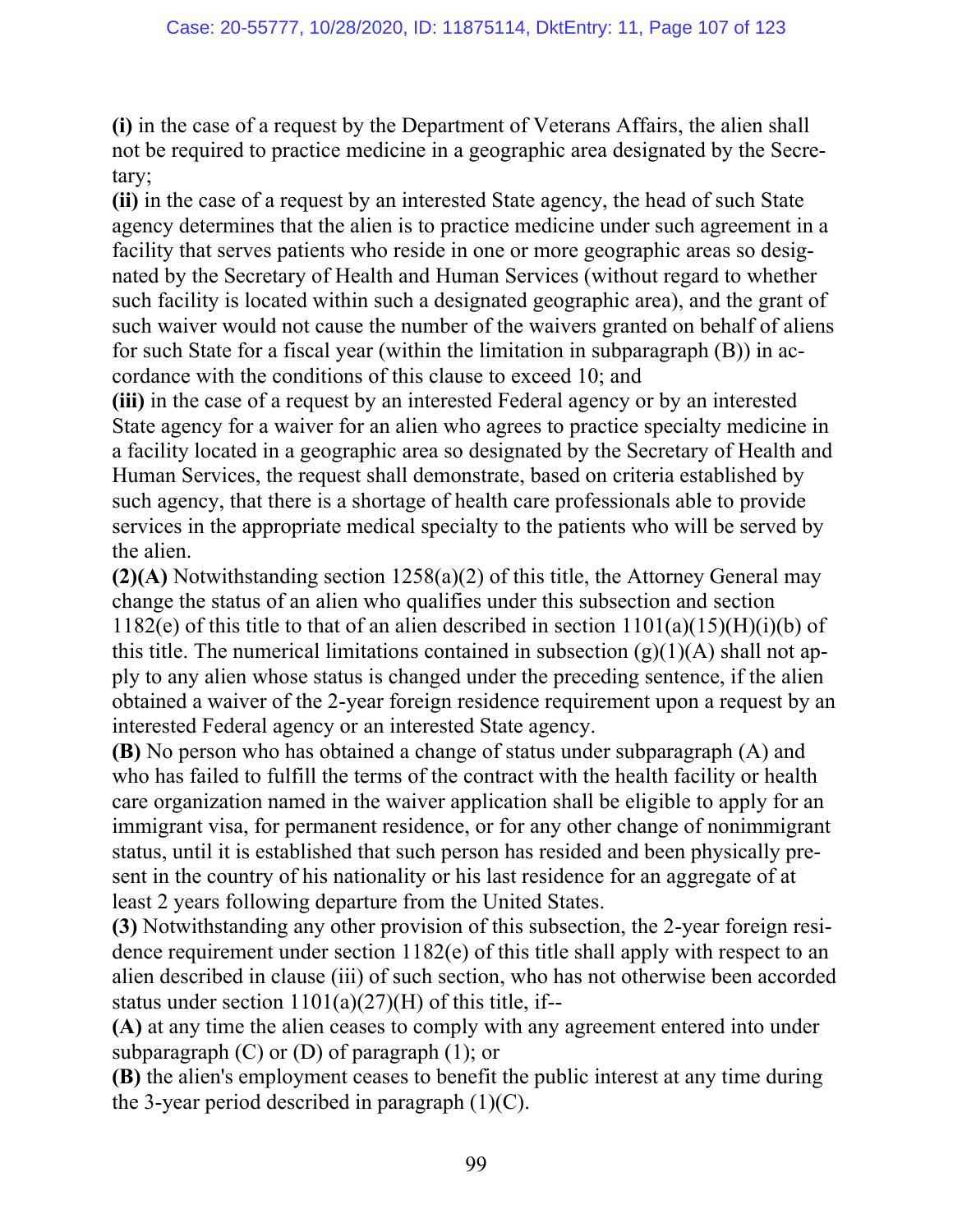## **(m) Nonimmigrant elementary and secondary school students**

**(1)** An alien may not be accorded status as a nonimmigrant under [clause \(i\)](https://1.next.westlaw.com/Link/Document/FullText?findType=L&pubNum=1000546&cite=8USCAS1101&originatingDoc=N86C712D0B64A11EAA6FAB66043C66295&refType=RB&originationContext=document&transitionType=DocumentItem&contextData=(sc.Document)#co_pp_bacf0000b2130) or [\(iii\)](https://1.next.westlaw.com/Link/Document/FullText?findType=L&pubNum=1000546&cite=8USCAS1101&originatingDoc=N86C712D0B64A11EAA6FAB66043C66295&refType=RB&originationContext=document&transitionType=DocumentItem&contextData=(sc.Document)#co_pp_bacf0000b2130)  of section  $1101(a)(15)(F)$  of this title in order to pursue a course of study--**(A)** at a public elementary school or in a publicly funded adult education program; or

**(B)** at a public secondary school unless--

(i) the aggregate period of such status at such a school does not exceed 12 months with respect to any alien, and (ii) the alien demonstrates that the alien has reimbursed the local educational agency that administers the school for the full, unsubsidized per capita cost of providing education at such school for the period of the alien's attendance.

**(2)** An alien who obtains the status of a nonimmigrant under [clause \(i\)](https://1.next.westlaw.com/Link/Document/FullText?findType=L&pubNum=1000546&cite=8USCAS1101&originatingDoc=N86C712D0B64A11EAA6FAB66043C66295&refType=RB&originationContext=document&transitionType=DocumentItem&contextData=(sc.Document)#co_pp_bacf0000b2130) or [\(iii\) of](https://1.next.westlaw.com/Link/Document/FullText?findType=L&pubNum=1000546&cite=8USCAS1101&originatingDoc=N86C712D0B64A11EAA6FAB66043C66295&refType=RB&originationContext=document&transitionType=DocumentItem&contextData=(sc.Document)#co_pp_bacf0000b2130) section  $1101(a)(15)(F)$  of this title in order to pursue a course of study at a private elementary or secondary school or in a language training program that is not publicly funded shall be considered to have violated such status, and the alien's visa under section  $1101(a)(15)(F)$  of this title shall be void, if the alien terminates or abandons such course of study at such a school and undertakes a course of study at a public elementary school, in a publicly funded adult education program, in a publicly funded adult education language training program, or at a public secondary school (unless the requirements of paragraph (1)(B) are met).

#### **(n) Increased portability of H-1B status**

**(1)** A nonimmigrant alien described in paragraph (2) who was previously issued a visa or otherwise provided nonimmigrant status under section  $1101(a)(15)(H)(i)(b)$ of this title is authorized to accept new employment upon the filing by the prospective employer of a new petition on behalf of such nonimmigrant as provided under subsection (a). Employment authorization shall continue for such alien until the new petition is adjudicated. If the new petition is denied, such authorization shall cease.

**(2)** A nonimmigrant alien described in this paragraph is a nonimmigrant alien--

**(A)** who has been lawfully admitted into the United States;

**(B)** on whose behalf an employer has filed a nonfrivolous petition for new employment before the date of expiration of the period of stay authorized by the Attorney General; and

**(C)** who, subsequent to such lawful admission, has not been employed without authorization in the United States before the filing of such petition.

## **(o) Nonimmigrants guilty of trafficking in persons**

**(1)** No alien shall be eligible for admission to the United States under [section](https://1.next.westlaw.com/Link/Document/FullText?findType=L&pubNum=1000546&cite=8USCAS1101&originatingDoc=N86C712D0B64A11EAA6FAB66043C66295&refType=RB&originationContext=document&transitionType=DocumentItem&contextData=(sc.Document)#co_pp_bd62000042d66)   $1101(a)(15)(T)$  of this title if there is substantial reason to believe that the alien has committed an act of a severe form of trafficking in persons (as defined in [section](https://1.next.westlaw.com/Link/Document/FullText?findType=L&pubNum=1000546&cite=22USCAS7102&originatingDoc=N86C712D0B64A11EAA6FAB66043C66295&refType=LQ&originationContext=document&transitionType=DocumentItem&contextData=(sc.Document))  [7102 of Title 22\)](https://1.next.westlaw.com/Link/Document/FullText?findType=L&pubNum=1000546&cite=22USCAS7102&originatingDoc=N86C712D0B64A11EAA6FAB66043C66295&refType=LQ&originationContext=document&transitionType=DocumentItem&contextData=(sc.Document)).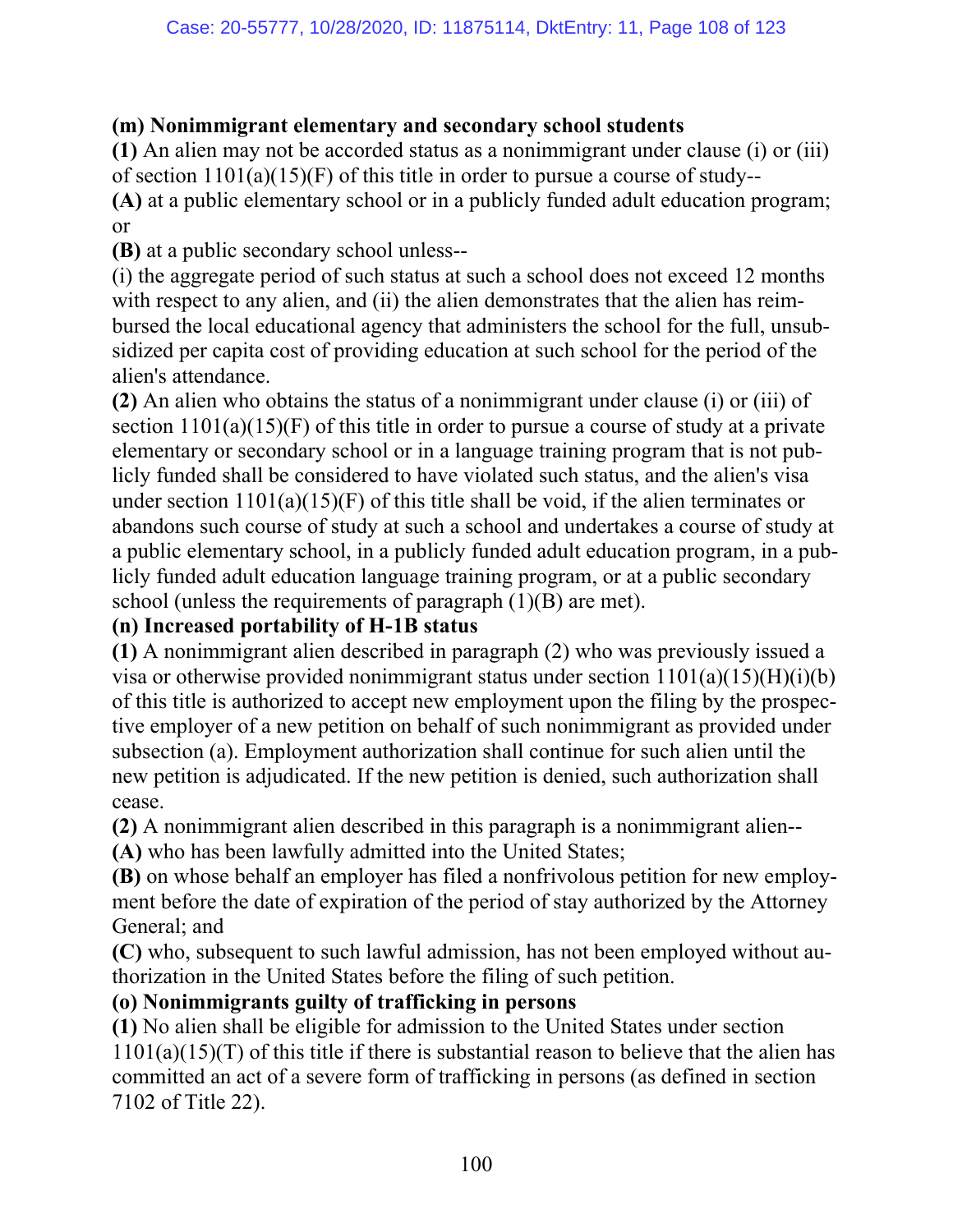**(2)** The total number of aliens who may be issued visas or otherwise provided nonimmigrant status during any fiscal year under [section 1101\(a\)\(15\)\(T\)](https://1.next.westlaw.com/Link/Document/FullText?findType=L&pubNum=1000546&cite=8USCAS1101&originatingDoc=N86C712D0B64A11EAA6FAB66043C66295&refType=RB&originationContext=document&transitionType=DocumentItem&contextData=(sc.Document)#co_pp_bd62000042d66) of this title may not exceed 5,000.

**(3)** The numerical limitation of paragraph (2) shall only apply to principal aliens and not to the spouses, sons, daughters, siblings, or parents of such aliens.

**(4)** An unmarried alien who seeks to accompany, or follow to join, a parent granted status under section  $1101(a)(15)(T)(i)$  of this title, and who was under 21 years of age on the date on which such parent applied for such status, shall continue to be classified as a child for purposes of section  $1101(a)(15)(T)(ii)$  of this title, if the alien attains 21 years of age after such parent's application was filed but while it was pending.

**(5)** An alien described in [clause \(i\) of section 1101\(a\)\(15\)\(T\)](https://1.next.westlaw.com/Link/Document/FullText?findType=L&pubNum=1000546&cite=8USCAS1101&originatingDoc=N86C712D0B64A11EAA6FAB66043C66295&refType=RB&originationContext=document&transitionType=DocumentItem&contextData=(sc.Document)#co_pp_bd62000042d66) of this title shall continue to be treated as an alien described in clause  $(ii)(I)$  of such section if the alien attains 21 years of age after the alien's application for status under such clause (i) is filed but while it is pending.

**(6)** In making a determination under [section 1101\(a\)\(15\)\(T\)\(i\)\(III\)\(aa\)](https://1.next.westlaw.com/Link/Document/FullText?findType=L&pubNum=1000546&cite=8USCAS1101&originatingDoc=N86C712D0B64A11EAA6FAB66043C66295&refType=RB&originationContext=document&transitionType=DocumentItem&contextData=(sc.Document)#co_pp_0123000089ab5) with respect to an alien, statements from State and local law enforcement officials that the alien has complied with any reasonable request for assistance in the investigation or prosecution of crimes such as kidnapping, rape, slavery, or other forced labor offenses, where severe forms of trafficking in persons (as defined in [section 7102 of](https://1.next.westlaw.com/Link/Document/FullText?findType=L&pubNum=1000546&cite=22USCAS7102&originatingDoc=N86C712D0B64A11EAA6FAB66043C66295&refType=LQ&originationContext=document&transitionType=DocumentItem&contextData=(sc.Document))  [Title 22\)](https://1.next.westlaw.com/Link/Document/FullText?findType=L&pubNum=1000546&cite=22USCAS7102&originatingDoc=N86C712D0B64A11EAA6FAB66043C66295&refType=LQ&originationContext=document&transitionType=DocumentItem&contextData=(sc.Document)) appear to have been involved, shall be considered.

**(7)(A)** Except as provided in subparagraph (B), an alien who is issued a visa or otherwise provided nonimmigrant status under section  $1101(a)(15)(T)$  of this title may be granted such status for a period of not more than 4 years.

**(B)** An alien who is issued a visa or otherwise provided nonimmigrant status under section  $1101(a)(15)(T)$  of this title may extend the period of such status beyond the period described in subparagraph (A) if--

**(i)** a Federal, State, or local law enforcement official, prosecutor, judge, or other authority investigating or prosecuting activity relating to human trafficking or certifies that the presence of the alien in the United States is necessary to assist in the investigation or prosecution of such activity;

**(ii)** the alien is eligible for relief under [section 1255\(l\)](https://1.next.westlaw.com/Link/Document/FullText?findType=L&pubNum=1000546&cite=8USCAS1255&originatingDoc=N86C712D0B64A11EAA6FAB66043C66295&refType=RB&originationContext=document&transitionType=DocumentItem&contextData=(sc.Document)#co_pp_3cd1000064020) of this title and is unable to obtain such relief because regulations have not been issued to implement such section; or

**(iii)** the Secretary of Homeland Security determines that an extension of the period of such nonimmigrant status is warranted due to exceptional circumstances.

**(C)** Nonimmigrant status under [section 1101\(a\)\(15\)\(T\)](https://1.next.westlaw.com/Link/Document/FullText?findType=L&pubNum=1000546&cite=8USCAS1101&originatingDoc=N86C712D0B64A11EAA6FAB66043C66295&refType=RB&originationContext=document&transitionType=DocumentItem&contextData=(sc.Document)#co_pp_bd62000042d66) of this title shall be extended during the pendency of an application for adjustment of status under [section](https://1.next.westlaw.com/Link/Document/FullText?findType=L&pubNum=1000546&cite=8USCAS1255&originatingDoc=N86C712D0B64A11EAA6FAB66043C66295&refType=RB&originationContext=document&transitionType=DocumentItem&contextData=(sc.Document)#co_pp_3cd1000064020)  [1255\(l\)](https://1.next.westlaw.com/Link/Document/FullText?findType=L&pubNum=1000546&cite=8USCAS1255&originatingDoc=N86C712D0B64A11EAA6FAB66043C66295&refType=RB&originationContext=document&transitionType=DocumentItem&contextData=(sc.Document)#co_pp_3cd1000064020) of this title.

## **(p) Requirements applicable to [section 1101\(a\)\(15\)\(U\)](https://1.next.westlaw.com/Link/Document/FullText?findType=L&pubNum=1000546&cite=8USCAS1101&originatingDoc=N86C712D0B64A11EAA6FAB66043C66295&refType=RB&originationContext=document&transitionType=DocumentItem&contextData=(sc.Document)#co_pp_9b7500003fd26) visas**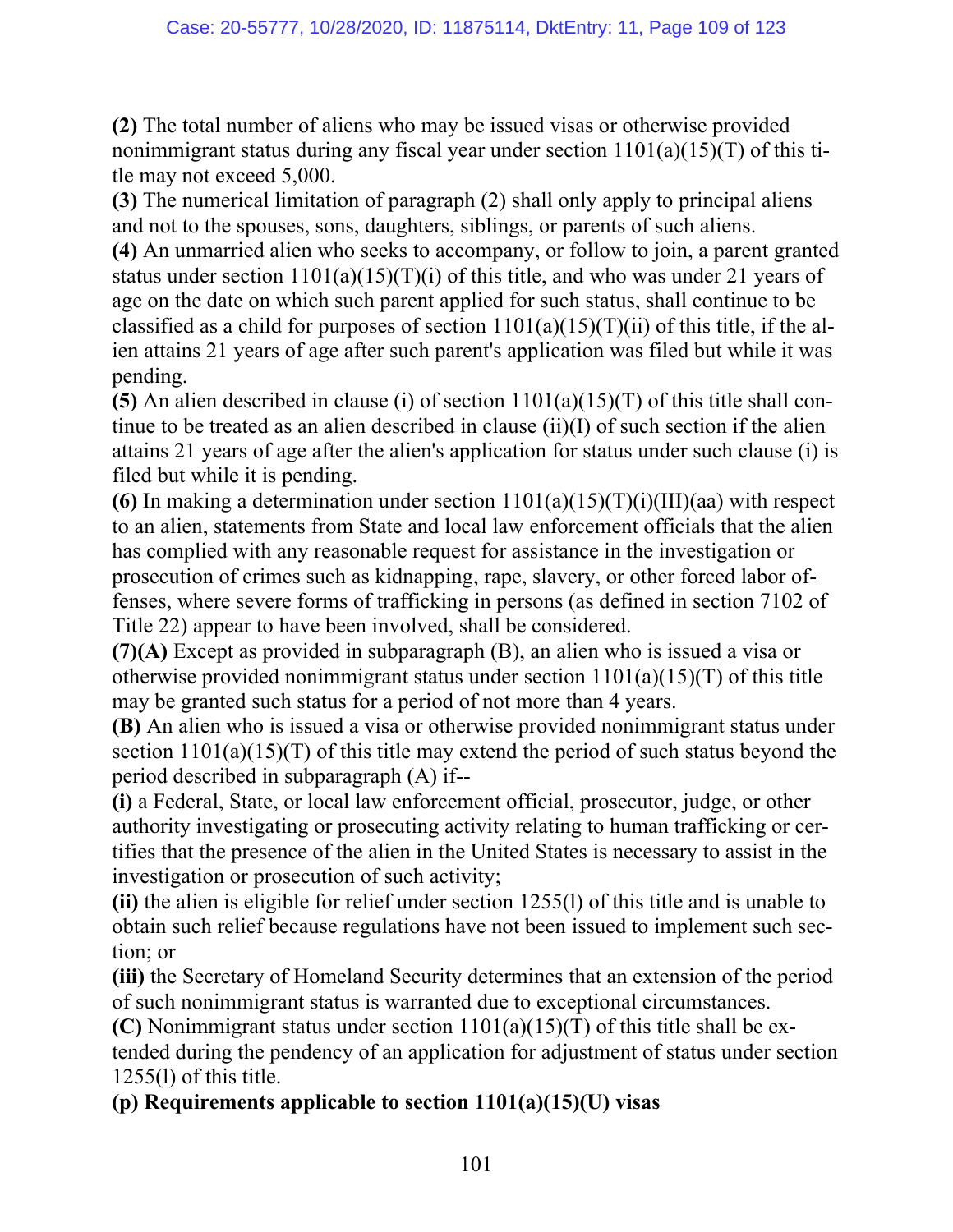## **(1) Petitioning procedures for [section 1101\(a\)\(15\)\(U\)](https://1.next.westlaw.com/Link/Document/FullText?findType=L&pubNum=1000546&cite=8USCAS1101&originatingDoc=N86C712D0B64A11EAA6FAB66043C66295&refType=RB&originationContext=document&transitionType=DocumentItem&contextData=(sc.Document)#co_pp_9b7500003fd26) visas**

The petition filed by an alien under section  $1101(a)(15)(U)(i)$  of this title shall contain a certification from a Federal, State, or local law enforcement official, prosecutor, judge, or other Federal, State, or local authority investigating criminal activity described in section  $1101(a)(15)(U)(iii)$  of this title. This certification may also be provided by an official of the Service whose ability to provide such certification is not limited to information concerning immigration violations. This certification shall state that the alien "has been helpful, is being helpful, or is likely to be helpful" in the investigation or prosecution of criminal activity described in section  $1101(a)(15)(U)(iii)$  of this title.

## **(2) Numerical limitations**

**(A)** The number of aliens who may be issued visas or otherwise provided status as nonimmigrants under section  $1101(a)(15)(U)$  of this title in any fiscal year shall not exceed 10,000.

**(B)** The numerical limitations in subparagraph (A) shall only apply to principal aliens described in section  $1101(a)(15)(U)(i)$  of this title, and not to spouses, children, or, in the case of alien children, the alien parents of such children.

**(3) Duties of the Attorney General with respect to "U" visa nonimmigrants** With respect to nonimmigrant aliens described in subsection (a)(15)(U) of section [1101](https://1.next.westlaw.com/Link/Document/FullText?findType=L&pubNum=1000546&cite=8USCAS1101&originatingDoc=N86C712D0B64A11EAA6FAB66043C66295&refType=RB&originationContext=document&transitionType=DocumentItem&contextData=(sc.Document)#co_pp_9b7500003fd26) of this title--

**(A)** the Attorney General and other government officials, where appropriate, shall provide those aliens with referrals to nongovernmental organizations to advise the aliens regarding their options while in the United States and the resources available to them; and

**(B)** the Attorney General shall, during the period those aliens are in lawful temporary resident status under that subsection, provide the aliens with employment authorization.

## **(4) Credible evidence considered**

In acting on any petition filed under this subsection, the consular officer or the Attorney General, as appropriate, shall consider any credible evidence relevant to the petition.

#### **(5) Nonexclusive relief**

Nothing in this subsection limits the ability of aliens who qualify for status under section  $1101(a)(15)(U)$  of this title to seek any other immigration benefit or status for which the alien may be eligible.

#### **(6) Duration of status**

The authorized period of status of an alien as a nonimmigrant under [section](https://1.next.westlaw.com/Link/Document/FullText?findType=L&pubNum=1000546&cite=8USCAS1101&originatingDoc=N86C712D0B64A11EAA6FAB66043C66295&refType=RB&originationContext=document&transitionType=DocumentItem&contextData=(sc.Document)#co_pp_9b7500003fd26)   $1101(a)(15)(U)$  of this title shall be for a period of not more than 4 years, but shall be extended upon certification from a Federal, State, or local law enforcement official, prosecutor, judge, or other Federal, State, or local authority investigating or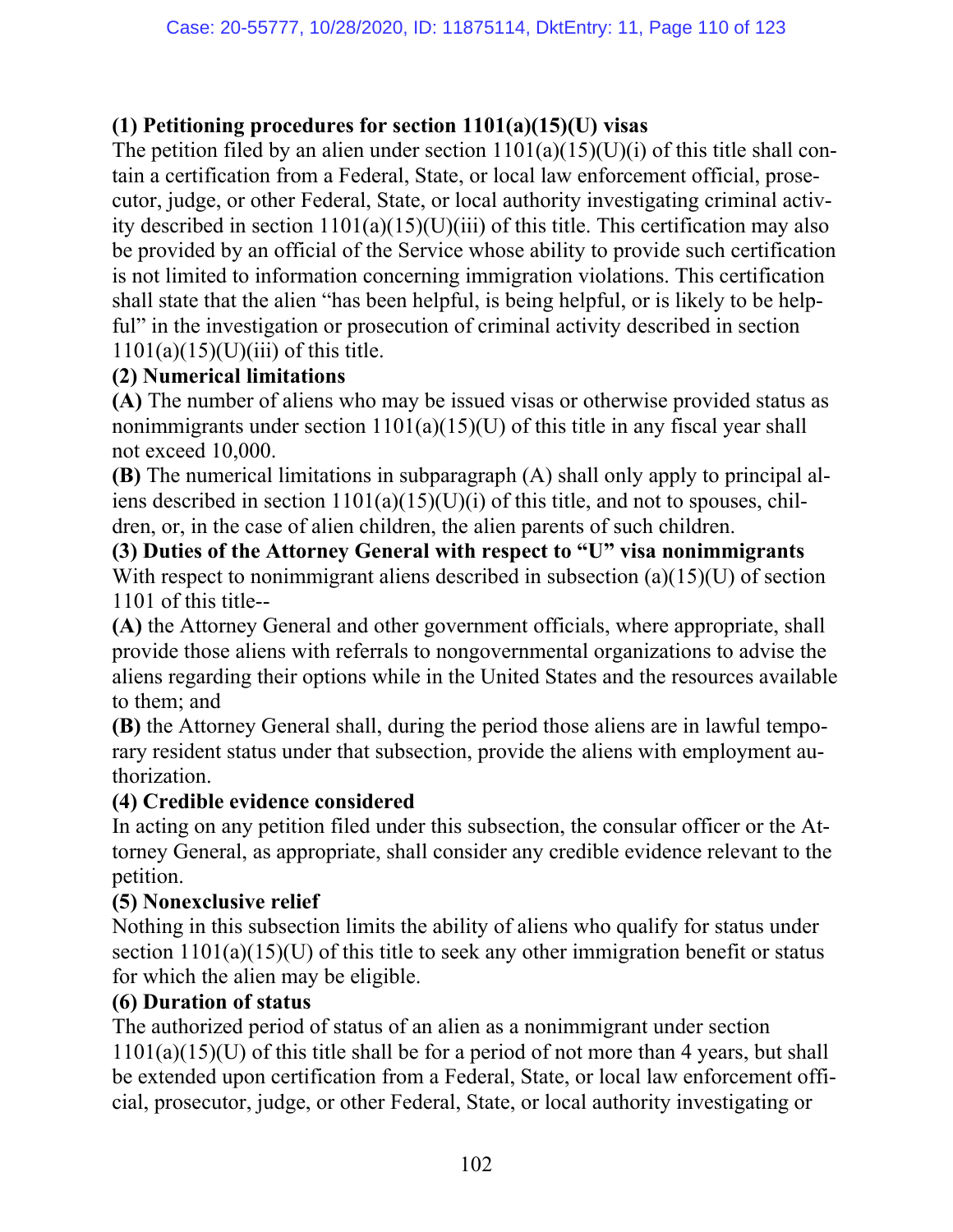prosecuting criminal activity described in section  $1101(a)(15)(U)(iii)$  of this title that the alien's presence in the United States is required to assist in the investigation or prosecution of such criminal activity. The Secretary of Homeland Security may extend, beyond the 4-year period authorized under this section, the authorized period of status of an alien as a nonimmigrant under [section 1101\(a\)\(15\)\(U\)](https://1.next.westlaw.com/Link/Document/FullText?findType=L&pubNum=1000546&cite=8USCAS1101&originatingDoc=N86C712D0B64A11EAA6FAB66043C66295&refType=RB&originationContext=document&transitionType=DocumentItem&contextData=(sc.Document)#co_pp_9b7500003fd26) of this title if the Secretary determines that an extension of such period is warranted due to exceptional circumstances. Such alien's nonimmigrant status shall be extended beyond the 4-year period authorized under this section if the alien is eligible for relief under [section 1255\(m\)](https://1.next.westlaw.com/Link/Document/FullText?findType=L&pubNum=1000546&cite=8USCAS1255&originatingDoc=N86C712D0B64A11EAA6FAB66043C66295&refType=RB&originationContext=document&transitionType=DocumentItem&contextData=(sc.Document)#co_pp_ea62000089cc6) of this title and is unable to obtain such relief because regulations have not been issued to implement such section and shall be extended during the pendency of an application for adjustment of status under [section](https://1.next.westlaw.com/Link/Document/FullText?findType=L&pubNum=1000546&cite=8USCAS1255&originatingDoc=N86C712D0B64A11EAA6FAB66043C66295&refType=RB&originationContext=document&transitionType=DocumentItem&contextData=(sc.Document)#co_pp_ea62000089cc6)  [1255\(m\)](https://1.next.westlaw.com/Link/Document/FullText?findType=L&pubNum=1000546&cite=8USCAS1255&originatingDoc=N86C712D0B64A11EAA6FAB66043C66295&refType=RB&originationContext=document&transitionType=DocumentItem&contextData=(sc.Document)#co_pp_ea62000089cc6) of this title. The Secretary may grant work authorization to any alien who has a pending, bona fide application for nonimmigrant status under [section](https://1.next.westlaw.com/Link/Document/FullText?findType=L&pubNum=1000546&cite=8USCAS1101&originatingDoc=N86C712D0B64A11EAA6FAB66043C66295&refType=RB&originationContext=document&transitionType=DocumentItem&contextData=(sc.Document)#co_pp_9b7500003fd26)   $1101(a)(15)(U)$  of this title.

## **(7) Age determinations**

## **(A) Children**

An unmarried alien who seeks to accompany, or follow to join, a parent granted status under section  $1101(a)(15)(U)(i)$  of this title, and who was under 21 years of age on the date on which such parent petitioned for such status, shall continue to be classified as a child for purposes of section  $1101(a)(15)(U)(ii)$  of this title, if the alien attains 21 years of age after such parent's petition was filed but while it was pending.

#### **(B) Principal aliens**

An alien described in clause (i) of section  $1101(a)(15)(U)$  of this title shall continue to be treated as an alien described in clause (ii)(I) of such section if the alien attains 21 years of age after the alien's application for status under such clause (i) is filed but while it is pending.

## **(q) Employment of nonimmigrants described in [section 1101\(a\)\(15\)\(V\)](https://1.next.westlaw.com/Link/Document/FullText?findType=L&pubNum=1000546&cite=8USCAS1101&originatingDoc=N86C712D0B64A11EAA6FAB66043C66295&refType=RB&originationContext=document&transitionType=DocumentItem&contextData=(sc.Document)#co_pp_cc0e0000283e1)**

(1) In the case of a nonimmigrant described in section  $1101(a)(15)(V)$  of this title--**(A)** the Attorney General shall authorize the alien to engage in employment in the United States during the period of authorized admission and shall provide the alien with an "employment authorized" endorsement or other appropriate document signifying authorization of employment; and

**(B)** the period of authorized admission as such a nonimmigrant shall terminate 30 days after the date on which any of the following is denied:

**(i)** The petition filed under [section 1154](https://1.next.westlaw.com/Link/Document/FullText?findType=L&pubNum=1000546&cite=8USCAS1154&originatingDoc=N86C712D0B64A11EAA6FAB66043C66295&refType=LQ&originationContext=document&transitionType=DocumentItem&contextData=(sc.Document)) of this title to accord the alien a status under section  $1153(a)(2)(A)$  of this title (or, in the case of a child granted nonimmigrant status based on eligibility to receive a visa under [section 1153\(d\)](https://1.next.westlaw.com/Link/Document/FullText?findType=L&pubNum=1000546&cite=8USCAS1153&originatingDoc=N86C712D0B64A11EAA6FAB66043C66295&refType=RB&originationContext=document&transitionType=DocumentItem&contextData=(sc.Document)#co_pp_5ba1000067d06) of this title, the petition filed to accord the child's parent a status under section  $1153(a)(2)(A)$  of this title).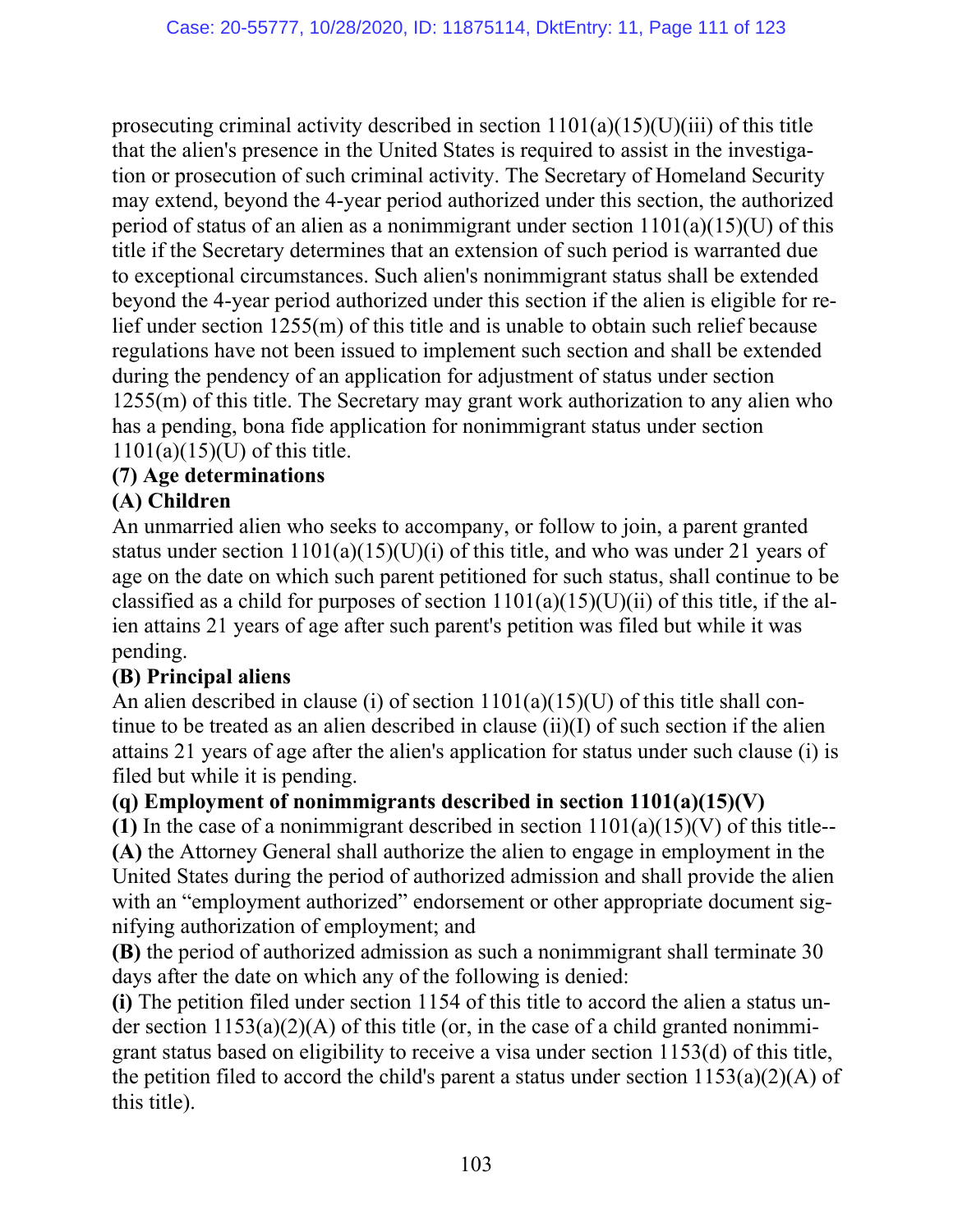**(ii)** The alien's application for an immigrant visa pursuant to the approval of such petition.

**(iii)** The alien's application for adjustment of status under [section 1255](https://1.next.westlaw.com/Link/Document/FullText?findType=L&pubNum=1000546&cite=8USCAS1255&originatingDoc=N86C712D0B64A11EAA6FAB66043C66295&refType=LQ&originationContext=document&transitionType=DocumentItem&contextData=(sc.Document)) of this title pursuant to the approval of such petition.

**(2)** In determining whether an alien is eligible to be admitted to the United States as a nonimmigrant under section  $1101(a)(15)(V)$  of this title, the grounds for inadmissibility specified in [section 1182\(a\)\(9\)\(B\)](https://1.next.westlaw.com/Link/Document/FullText?findType=L&pubNum=1000546&cite=8USCAS1182&originatingDoc=N86C712D0B64A11EAA6FAB66043C66295&refType=RB&originationContext=document&transitionType=DocumentItem&contextData=(sc.Document)#co_pp_548c000065854) of this title shall not apply.

**(3)** The status of an alien physically present in the United States may be adjusted by the Attorney General, in the discretion of the Attorney General and under such regulations as the Attorney General may prescribe, to that of a nonimmigrant under section  $1101(a)(15)(V)$  of this title, if the alien--

**(A)** applies for such adjustment;

**(B)** satisfies the requirements of such section; and

**(C)** is eligible to be admitted to the United States, except in determining such admissibility, the grounds for inadmissibility specified in [paragraphs \(6\)\(A\), \(7\),](https://1.next.westlaw.com/Link/Document/FullText?findType=L&pubNum=1000546&cite=8USCAS1182&originatingDoc=N86C712D0B64A11EAA6FAB66043C66295&refType=RB&originationContext=document&transitionType=DocumentItem&contextData=(sc.Document)#co_pp_8b3b0000958a4) and  $(9)(B)$  of section 1182(a) of this title shall not apply.

**(r) Visas of nonimmigrants described in [section 1101\(a\)\(15\)\(K\)\(ii\)](https://1.next.westlaw.com/Link/Document/FullText?findType=L&pubNum=1000546&cite=8USCAS1101&originatingDoc=N86C712D0B64A11EAA6FAB66043C66295&refType=RB&originationContext=document&transitionType=DocumentItem&contextData=(sc.Document)#co_pp_15280000b2924)**

**(1)** A visa shall not be issued under the provisions of [section 1101\(a\)\(15\)\(K\)\(ii\)](https://1.next.westlaw.com/Link/Document/FullText?findType=L&pubNum=1000546&cite=8USCAS1101&originatingDoc=N86C712D0B64A11EAA6FAB66043C66295&refType=RB&originationContext=document&transitionType=DocumentItem&contextData=(sc.Document)#co_pp_15280000b2924) of this title until the consular officer has received a petition filed in the United States by the spouse of the applying alien and approved by the Attorney General. The petition shall be in such form and contain such information as the Attorney General shall, by regulation, prescribe. Such information shall include information on any criminal convictions of the petitioner for any specified crime described in paragraph (5)(B) and information on any permanent protection or restraining order is-sued against the petitioner related to any specified crime described in subsection<sup>[2](https://1.next.westlaw.com/Document/N86C712D0B64A11EAA6FAB66043C66295/View/FullText.html?originationContext=document&contextData=(sc.Document)&transitionType=StatuteNavigator&needToInjectTerms=False#co_footnote_I8306B4C1D30911E6B0C3BF1064545617)</sup>  $(5)(B)(i).$ 

**(2)** In the case of an alien seeking admission under [section 1101\(a\)\(15\)\(K\)\(ii\)](https://1.next.westlaw.com/Link/Document/FullText?findType=L&pubNum=1000546&cite=8USCAS1101&originatingDoc=N86C712D0B64A11EAA6FAB66043C66295&refType=RB&originationContext=document&transitionType=DocumentItem&contextData=(sc.Document)#co_pp_15280000b2924) of this title who concluded a marriage with a citizen of the United States outside the United States, the alien shall be considered inadmissible under [section](https://1.next.westlaw.com/Link/Document/FullText?findType=L&pubNum=1000546&cite=8USCAS1182&originatingDoc=N86C712D0B64A11EAA6FAB66043C66295&refType=RB&originationContext=document&transitionType=DocumentItem&contextData=(sc.Document)#co_pp_70ee0000c9cb6) 

 $1182(a)(7)(B)$  of this title if the alien is not at the time of application for admission in possession of a valid nonimmigrant visa issued by a consular officer in the foreign state in which the marriage was concluded.

**(3)** In the case of a nonimmigrant described in [section 1101\(a\)\(15\)\(K\)\(ii\)](https://1.next.westlaw.com/Link/Document/FullText?findType=L&pubNum=1000546&cite=8USCAS1101&originatingDoc=N86C712D0B64A11EAA6FAB66043C66295&refType=RB&originationContext=document&transitionType=DocumentItem&contextData=(sc.Document)#co_pp_15280000b2924) of this title, and any child of such a nonimmigrant who was admitted as accompanying, or following to join, such a nonimmigrant, the period of authorized admission shall terminate 30 days after the date on which any of the following is denied:

**(A)** The petition filed under [section 1154](https://1.next.westlaw.com/Link/Document/FullText?findType=L&pubNum=1000546&cite=8USCAS1154&originatingDoc=N86C712D0B64A11EAA6FAB66043C66295&refType=LQ&originationContext=document&transitionType=DocumentItem&contextData=(sc.Document)) of this title to accord the principal alien status under section  $1151(b)(2)(A)(i)$  of this title.

**(B)** The principal alien's application for an immigrant visa pursuant to the approval of such petition.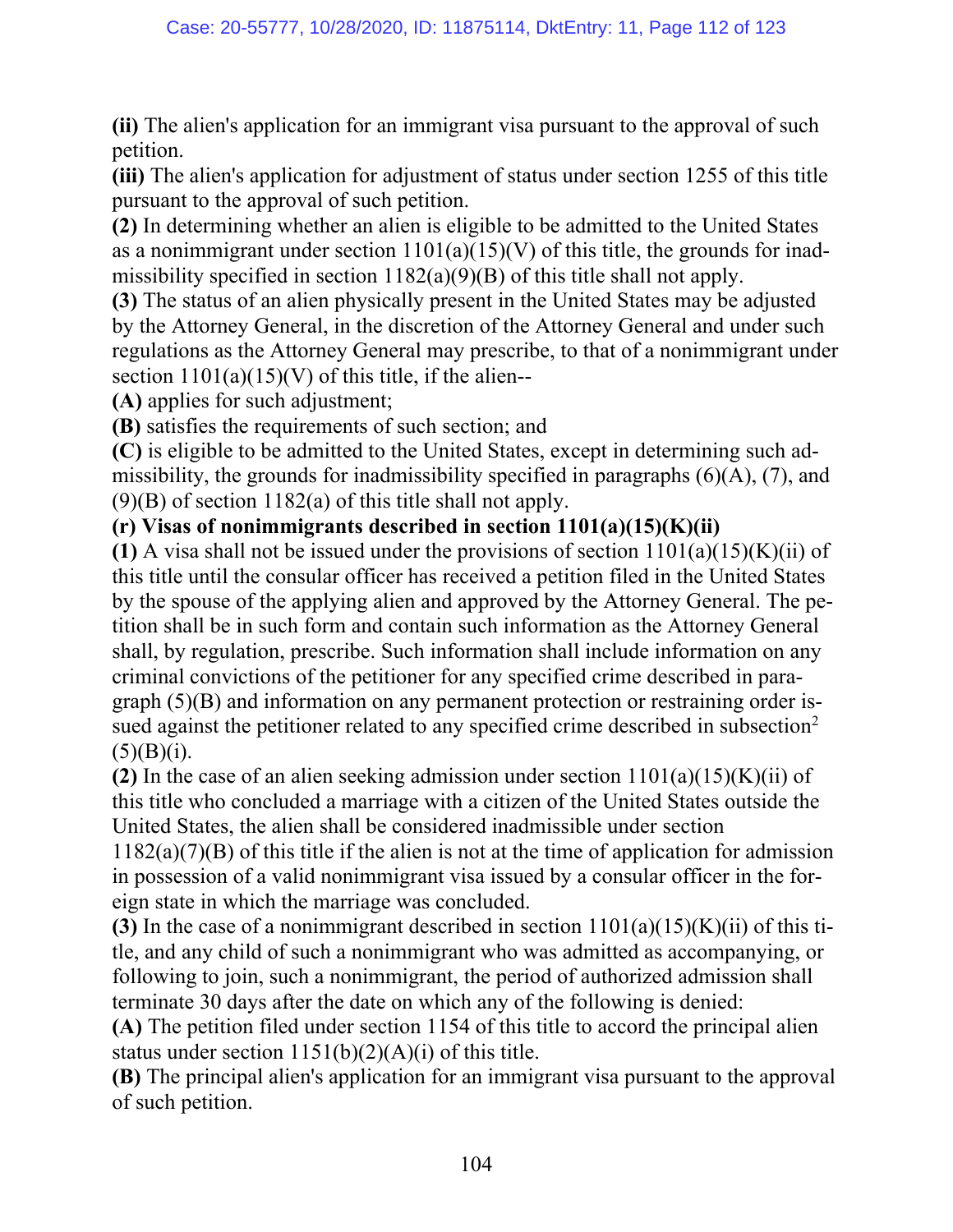**(C)** The principal alien's application for adjustment of status under [section 1255](https://1.next.westlaw.com/Link/Document/FullText?findType=L&pubNum=1000546&cite=8USCAS1255&originatingDoc=N86C712D0B64A11EAA6FAB66043C66295&refType=LQ&originationContext=document&transitionType=DocumentItem&contextData=(sc.Document)) of this title pursuant to the approval of such petition.

**(4)(A)** The Secretary of Homeland Security shall create a database for the purpose of tracking multiple visa petitions filed for fiancé(e)s and spouses under [clauses \(i\)](https://1.next.westlaw.com/Link/Document/FullText?findType=L&pubNum=1000546&cite=8USCAS1101&originatingDoc=N86C712D0B64A11EAA6FAB66043C66295&refType=RB&originationContext=document&transitionType=DocumentItem&contextData=(sc.Document)#co_pp_269400008c1d0) and (ii) of section  $1101(a)(15)(K)$  of this title. Upon approval of a second visa petition under section  $1101(a)(15)(K)$  of this title for a fiance (e) or spouse filed by the same United States citizen petitioner, the petitioner shall be notified by the Secretary that information concerning the petitioner has been entered into the multiple visa petition tracking database. All subsequent fiance(e) or spouse nonimmigrant visa petitions filed by that petitioner under such section shall be entered in the database.

**(B)(i)** Once a petitioner has had two fiance(e) or spousal petitions approved under [clause \(i\)](https://1.next.westlaw.com/Link/Document/FullText?findType=L&pubNum=1000546&cite=8USCAS1101&originatingDoc=N86C712D0B64A11EAA6FAB66043C66295&refType=RB&originationContext=document&transitionType=DocumentItem&contextData=(sc.Document)#co_pp_269400008c1d0) or (ii) of section  $1101(a)(15)(K)$  of this title, if a subsequent petition is filed under such section less than 10 years after the date the first visa petition was filed under such section, the Secretary of Homeland Security shall notify both the petitioner and beneficiary of any such subsequent petition about the number of previously approved fiance(e) or spousal petitions listed in the database.

**(ii)** To notify the beneficiary as required by clause (i), the Secretary of Homeland Security shall provide such notice to the Secretary of State for inclusion in the mailing to the beneficiary described in section  $1375a(a)(5)(A)(i)$  of this title. **(5)** In this subsection:

**(A)** The terms "domestic violence", "sexual assault", "child abuse and neglect", "dating violence", "elder abuse", and "stalking" have the meaning given such terms in section 3 of the Violence Against Women and Department of Justice Reauthorization Act of 2005.

**(B)** The term "specified crime" means the following:

**(i)** Domestic violence, sexual assault, child abuse and neglect, dating violence, elder abuse, stalking, or an attempt to commit any such crime.

**(ii)** Homicide, murder, manslaughter, rape, abusive sexual contact, sexual exploitation, incest, torture, trafficking, peonage, holding hostage, involuntary servitude, slave trade, kidnapping, abduction, unlawful criminal restraint, false imprisonment, or an attempt to commit any of the crimes described in this clause.

**(iii)** At least three convictions for crimes relating to a controlled substance or alcohol not arising from a single act.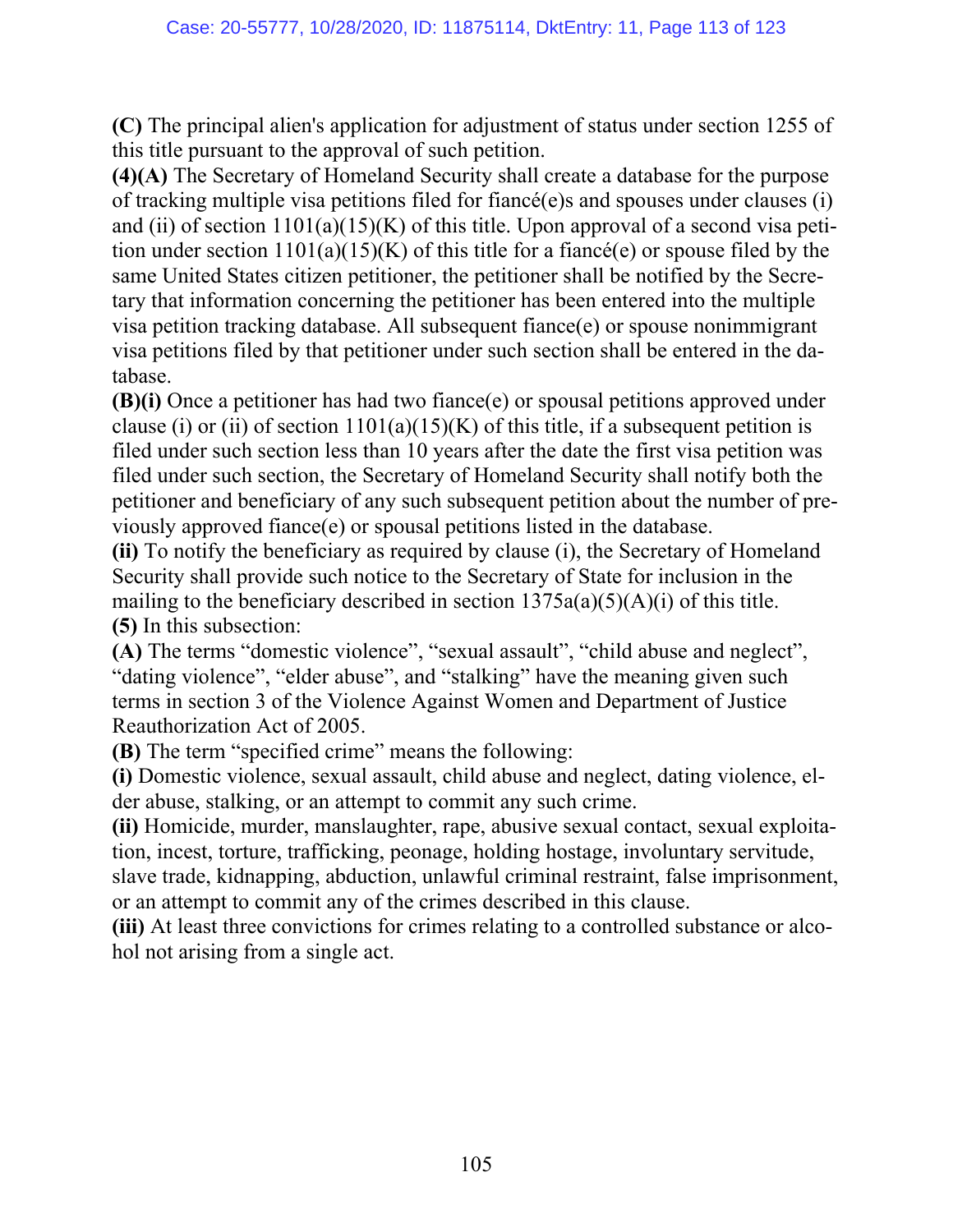# **8 U.S.C. § 1254a. Temporary protected status**

# **(a) Granting of status**

## **(1) In general**

In the case of an alien who is a national of a foreign state designated under subsection (b) (or in the case of an alien having no nationality, is a person who last habitually resided in such designated state) and who meets the requirements of subsection (c), the Attorney General, in accordance with this section--

**(A)** may grant the alien temporary protected status in the United States and shall not remove the alien from the United States during the period in which such status is in effect, and

**(B)** shall authorize the alien to engage in employment in the United States and provide the alien with an "employment authorized" endorsement or other appropriate work permit.

## **(2) Duration of work authorization**

Work authorization provided under this section shall be effective throughout the period the alien is in temporary protected status under this section.

## **(3) Notice**

**(A)** Upon the granting of temporary protected status under this section, the Attorney General shall provide the alien with information concerning such status under this section.

**(B)** If, at the time of initiation of a removal proceeding against an alien, the foreign state (of which the alien is a national) is designated under subsection (b), the Attorney General shall promptly notify the alien of the temporary protected status that may be available under this section.

**(C)** If, at the time of designation of a foreign state under subsection (b), an alien (who is a national of such state) is in a removal proceeding under this subchapter, the Attorney General shall promptly notify the alien of the temporary protected status that may be available under this section.

**(D)** Notices under this paragraph shall be provided in a form and language that the alien can understand.

# **(4) Temporary treatment for eligible aliens**

**(A)** In the case of an alien who can establish a prima facie case of eligibility for benefits under paragraph (1), but for the fact that the period of registration under subsection  $(c)(1)(A)(iv)$  has not begun, until the alien has had a reasonable opportunity to register during the first 30 days of such period, the Attorney General shall provide for the benefits of paragraph (1).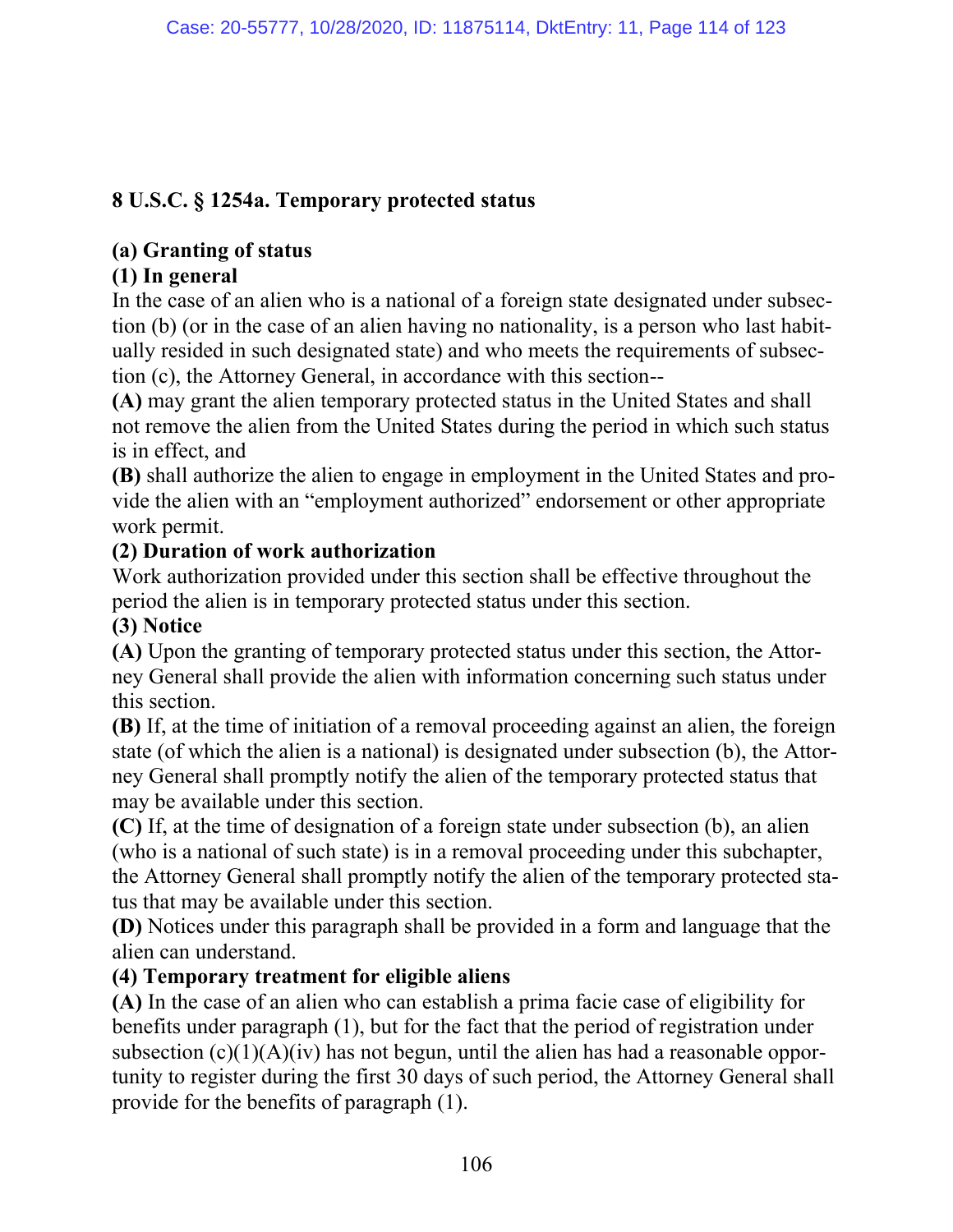**(B)** In the case of an alien who establishes a prima facie case of eligibility for benefits under paragraph (1), until a final determination with respect to the alien's eligibility for such benefits under paragraph (1) has been made, the alien shall be provided such benefits.

# **(5) Clarification**

Nothing in this section shall be construed as authorizing the Attorney General to deny temporary protected status to an alien based on the alien's immigration status or to require any alien, as a condition of being granted such status, either to relinquish nonimmigrant or other status the alien may have or to execute any waiver of other rights under this chapter. The granting of temporary protected status under this section shall not be considered to be inconsistent with the granting of nonimmigrant status under this chapter.

## **(b) Designations**

# **(1) In general**

The Attorney General, after consultation with appropriate agencies of the Government, may designate any foreign state (or any part of such foreign state) under this subsection only if--

**(A)** the Attorney General finds that there is an ongoing armed conflict within the state and, due to such conflict, requiring the return of aliens who are nationals of that state to that state (or to the part of the state) would pose a serious threat to their personal safety;

**(B)** the Attorney General finds that--

**(i)** there has been an earthquake, flood, drought, epidemic, or other environmental disaster in the state resulting in a substantial, but temporary, disruption of living conditions in the area affected,

**(ii)** the foreign state is unable, temporarily, to handle adequately the return to the state of aliens who are nationals of the state, and

**(iii)** the foreign state officially has requested designation under this subparagraph; or

**(C)** the Attorney General finds that there exist extraordinary and temporary conditions in the foreign state that prevent aliens who are nationals of the state from returning to the state in safety, unless the Attorney General finds that permitting the aliens to remain temporarily in the United States is contrary to the national interest of the United States.

A designation of a foreign state (or part of such foreign state) under this paragraph shall not become effective unless notice of the designation (including a statement of the findings under this paragraph and the effective date of the designation) is published in the Federal Register. In such notice, the Attorney General shall also state an estimate of the number of nationals of the foreign state designated who are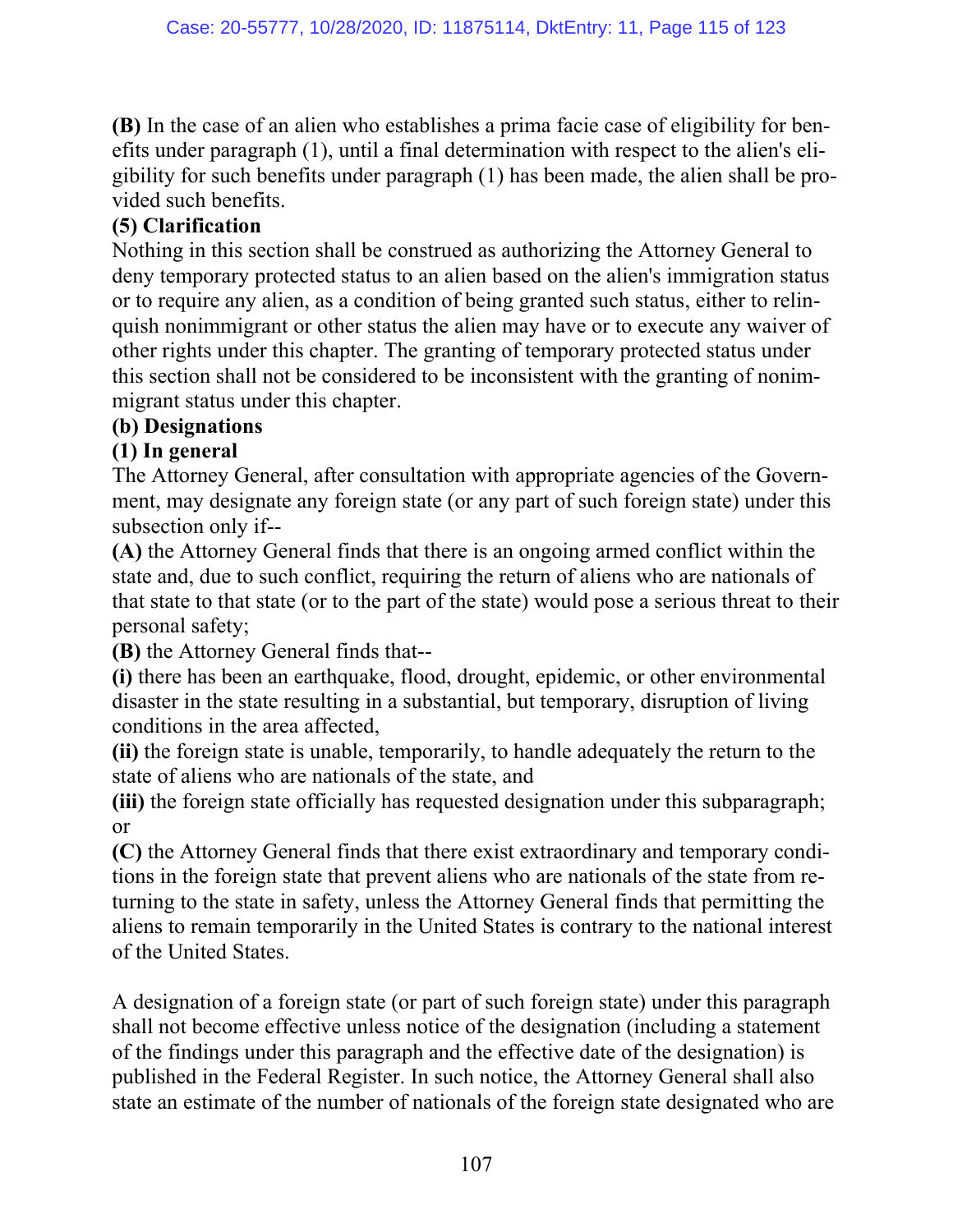(or within the effective period of the designation are likely to become) eligible for temporary protected status under this section and their immigration status in the United States.

## **(2) Effective period of designation for foreign states**

The designation of a foreign state (or part of such foreign state) under paragraph  $(1)$  shall--

**(A)** take effect upon the date of publication of the designation under such paragraph, or such later date as the Attorney General may specify in the notice published under such paragraph, and

**(B)** shall remain in effect until the effective date of the termination of the designation under paragraph (3)(B).

For purposes of this section, the initial period of designation of a foreign state (or part thereof) under paragraph (1) is the period, specified by the Attorney General, of not less than 6 months and not more than 18 months.

## **(3) Periodic review, terminations, and extensions of designations (A) Periodic review**

At least 60 days before end of the initial period of designation, and any extended period of designation, of a foreign state (or part thereof) under this section the Attorney General, after consultation with appropriate agencies of the Government, shall review the conditions in the foreign state (or part of such foreign state) for which a designation is in effect under this subsection and shall determine whether the conditions for such designation under this subsection continue to be met. The Attorney General shall provide on a timely basis for the publication of notice of each such determination (including the basis for the determination, and, in the case of an affirmative determination, the period of extension of designation under subparagraph (C)) in the Federal Register.

## **(B) Termination of designation**

If the Attorney General determines under subparagraph (A) that a foreign state (or part of such foreign state) no longer continues to meet the conditions for designation under paragraph (1), the Attorney General shall terminate the designation by publishing notice in the Federal Register of the determination under this subparagraph (including the basis for the determination). Such termination is effective in accordance with subsection  $(d)(3)$ , but shall not be effective earlier than 60 days after the date the notice is published or, if later, the expiration of the most recent previous extension under subparagraph (C).

## **(C) Extension of designation**

If the Attorney General does not determine under subparagraph (A) that a foreign state (or part of such foreign state) no longer meets the conditions for designation under paragraph (1), the period of designation of the foreign state is extended for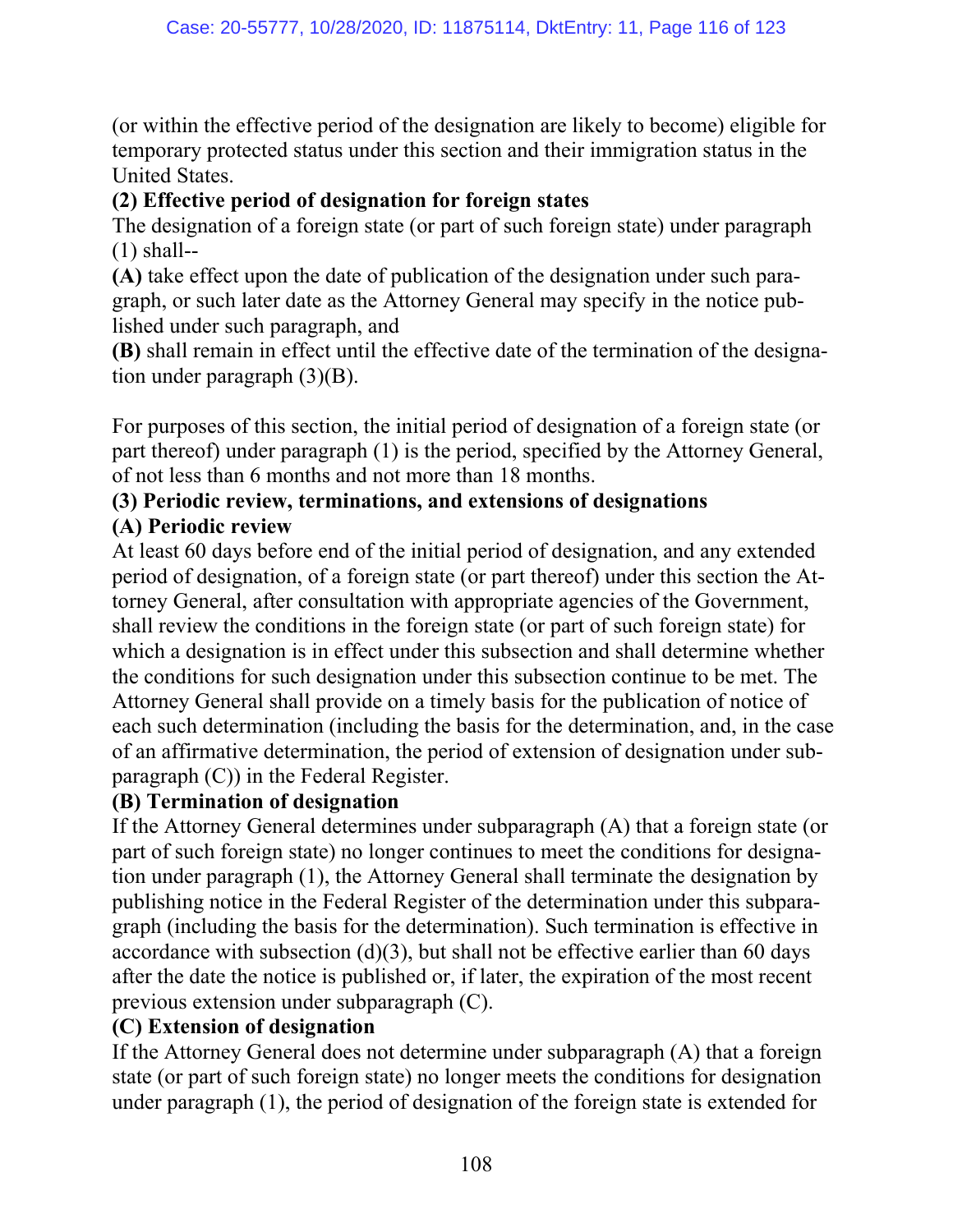an additional period of 6 months (or, in the discretion of the Attorney General, a period of 12 or 18 months).

## **(4) Information concerning protected status at time of designations**

At the time of a designation of a foreign state under this subsection, the Attorney General shall make available information respecting the temporary protected status made available to aliens who are nationals of such designated foreign state.

#### **(5) Review**

## **(A) Designations**

There is no judicial review of any determination of the Attorney General with respect to the designation, or termination or extension of a designation, of a foreign state under this subsection.

## **(B) Application to individuals**

The Attorney General shall establish an administrative procedure for the review of the denial of benefits to aliens under this subsection. Such procedure shall not prevent an alien from asserting protection under this section in removal proceedings if the alien demonstrates that the alien is a national of a state designated under paragraph  $(1)$ .

## **(c) Aliens eligible for temporary protected status**

## **(1) In general**

## **(A) Nationals of designated foreign states**

Subject to paragraph (3), an alien, who is a national of a state designated under subsection (b)(1) (or in the case of an alien having no nationality, is a person who last habitually resided in such designated state), meets the requirements of this paragraph only if--

**(i)** the alien has been continuously physically present in the United States since the effective date of the most recent designation of that state;

**(ii)** the alien has continuously resided in the United States since such date as the Attorney General may designate;

**(iii)** the alien is admissible as an immigrant, except as otherwise provided under paragraph (2)(A), and is not ineligible for temporary protected status under paragraph  $(2)(B)$ ; and

**(iv)** to the extent and in a manner which the Attorney General establishes, the alien registers for the temporary protected status under this section during a registration period of not less than 180 days.

#### **(B) Registration fee**

The Attorney General may require payment of a reasonable fee as a condition of registering an alien under subparagraph (A)(iv) (including providing an alien with an "employment authorized" endorsement or other appropriate work permit under this section). The amount of any such fee shall not exceed \$50. In the case of aliens registered pursuant to a designation under this section made after July 17, 1991, the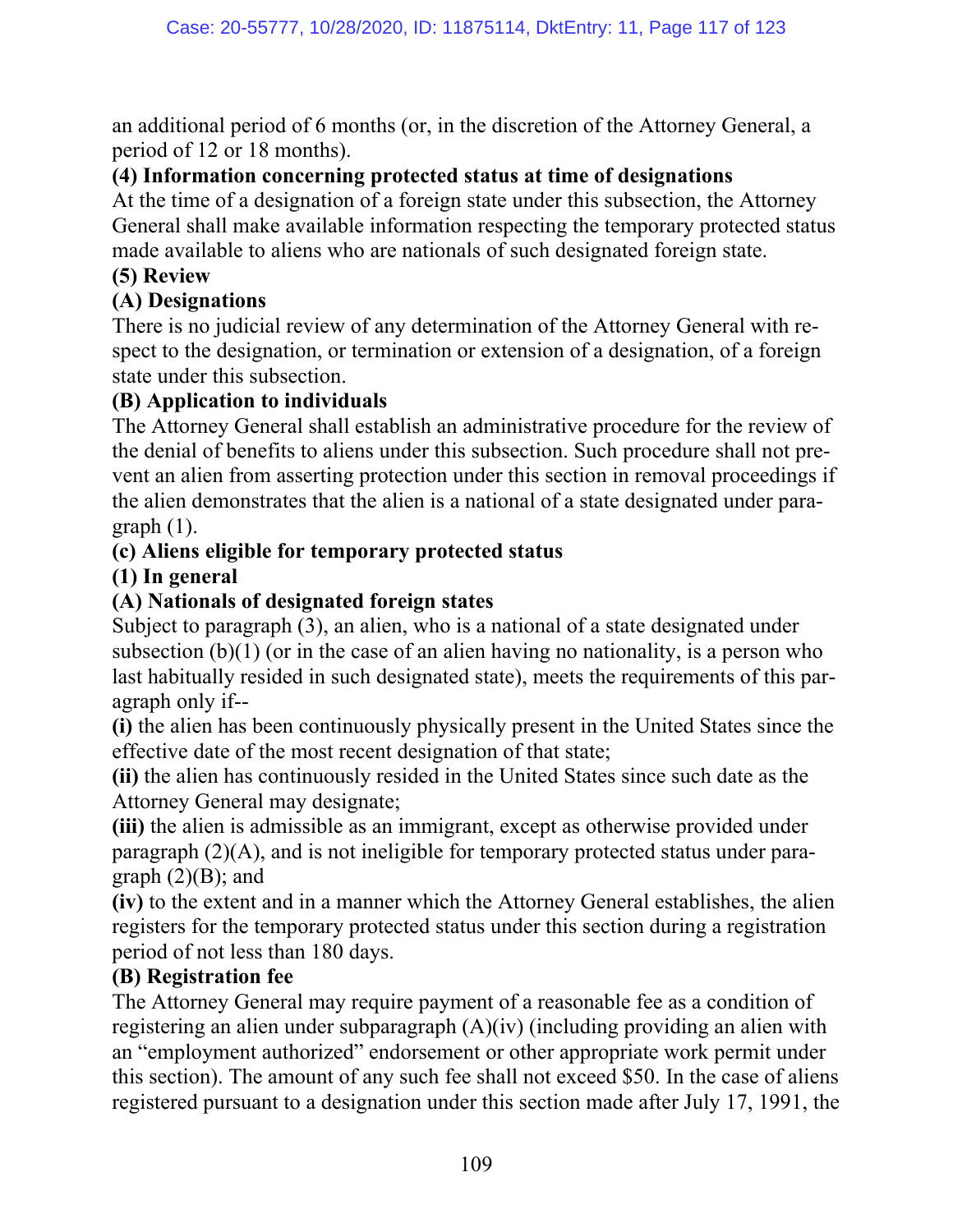Attorney General may impose a separate, additional fee for providing an alien with documentation of work authorization. Notwithstanding [section 3302 of Title 31,](https://1.next.westlaw.com/Link/Document/FullText?findType=L&pubNum=1000546&cite=31USCAS3302&originatingDoc=N5F7A3150A35911D8B9DE9866EEAFC42E&refType=LQ&originationContext=document&transitionType=DocumentItem&contextData=(sc.UserEnteredCitation)) all fees collected under this subparagraph shall be credited to the appropriation to be used in carrying out this section.

# **(2) Eligibility standards**

## **(A) Waiver of certain grounds for inadmissibility**

In the determination of an alien's admissibility for purposes of subparagraph  $(A)(iii)$  of paragraph  $(1)$ --

**(i)** the provisions of [paragraphs \(5\)](https://1.next.westlaw.com/Link/Document/FullText?findType=L&pubNum=1000546&cite=8USCAS1182&originatingDoc=N5F7A3150A35911D8B9DE9866EEAFC42E&refType=RB&originationContext=document&transitionType=DocumentItem&contextData=(sc.UserEnteredCitation)#co_pp_8b3b0000958a4) and [\(7\)\(A\) of section 1182\(a\)](https://1.next.westlaw.com/Link/Document/FullText?findType=L&pubNum=1000546&cite=8USCAS1182&originatingDoc=N5F7A3150A35911D8B9DE9866EEAFC42E&refType=RB&originationContext=document&transitionType=DocumentItem&contextData=(sc.UserEnteredCitation)#co_pp_8b3b0000958a4) of this title shall not apply;

**(ii)** except as provided in clause (iii), the Attorney General may waive any other provision of [section 1182\(a\)](https://1.next.westlaw.com/Link/Document/FullText?findType=L&pubNum=1000546&cite=8USCAS1182&originatingDoc=N5F7A3150A35911D8B9DE9866EEAFC42E&refType=RB&originationContext=document&transitionType=DocumentItem&contextData=(sc.UserEnteredCitation)#co_pp_8b3b0000958a4) of this title in the case of individual aliens for humanitarian purposes, to assure family unity, or when it is otherwise in the public interest; but

**(iii)** the Attorney General may not waive--

**(I)** paragraphs (2)(A) and (2)(B) (relating to criminals) of such section,

**(II)** paragraph (2)(C) of such section (relating to drug offenses), except for so much of such paragraph as relates to a single offense of simple possession of 30 grams or less of marijuana, or

**(III)** paragraphs  $(3)(A)$ ,  $(3)(B)$ ,  $(3)(C)$ , and  $(3)(E)$  of such section (relating to national security and participation in the Nazi persecutions or those who have engaged in genocide).

# **(B) Aliens ineligible**

An alien shall not be eligible for temporary protected status under this section if the Attorney General finds that--

**(i)** the alien has been convicted of any felony or 2 or more misdemeanors committed in the United States, or

**(ii)** the alien is described in [section 1158\(b\)\(2\)\(A\)](https://1.next.westlaw.com/Link/Document/FullText?findType=L&pubNum=1000546&cite=8USCAS1158&originatingDoc=N5F7A3150A35911D8B9DE9866EEAFC42E&refType=RB&originationContext=document&transitionType=DocumentItem&contextData=(sc.UserEnteredCitation)#co_pp_1eca000045f07) of this title.

# **(3) Withdrawal of temporary protected status**

The Attorney General shall withdraw temporary protected status granted to an alien under this section if--

**(A)** the Attorney General finds that the alien was not in fact eligible for such status under this section,

**(B)** except as provided in paragraph (4) and permitted in subsection (f)(3), the alien has not remained continuously physically present in the United States from the date the alien first was granted temporary protected status under this section, or

**(C)** the alien fails, without good cause, to register with the Attorney General annually, at the end of each 12-month period after the granting of such status, in a form and manner specified by the Attorney General.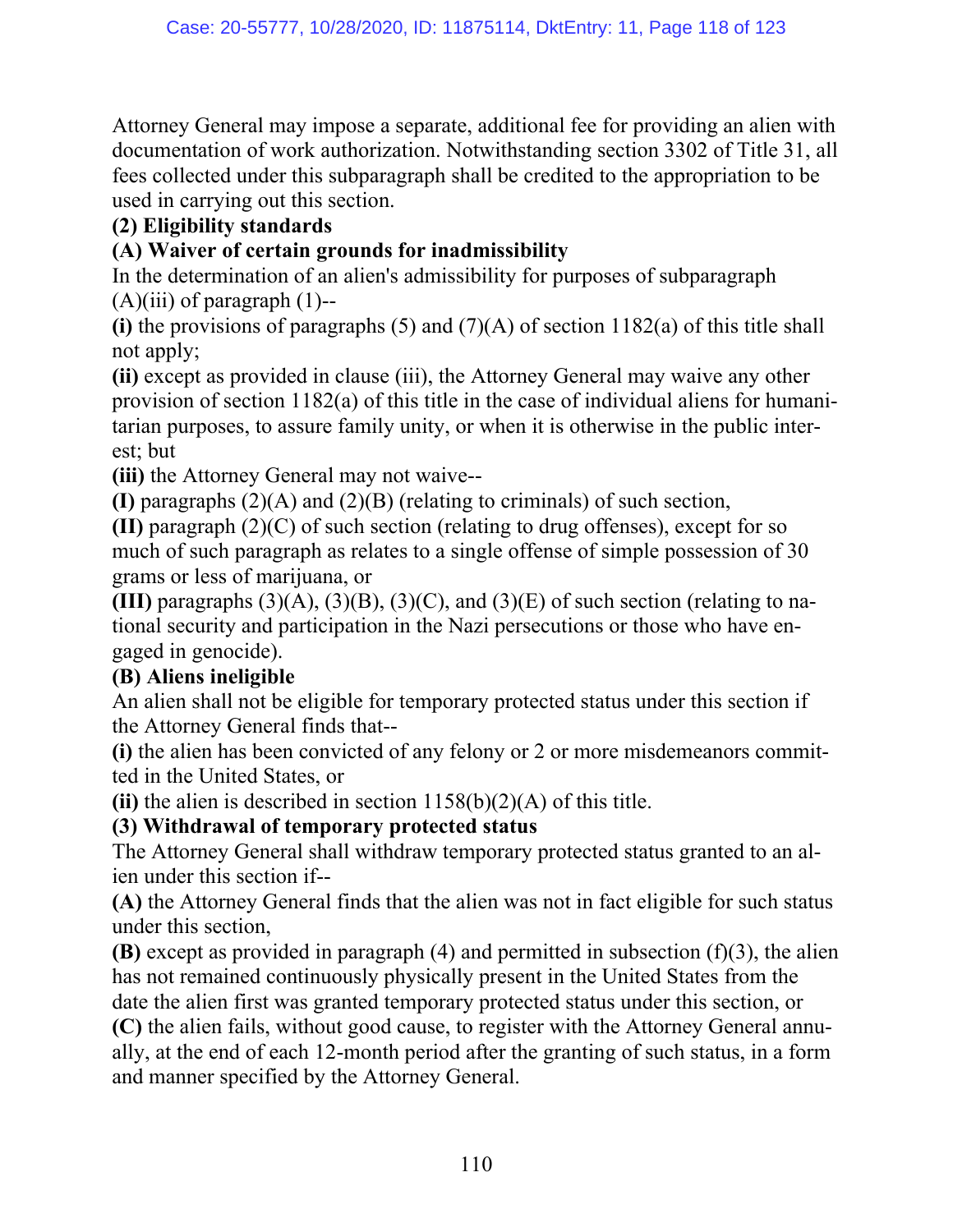## **(4) Treatment of brief, casual, and innocent departures and certain other absences**

(A) For purposes of paragraphs  $(1)(A)(i)$  and  $(3)(B)$ , an alien shall not be considered to have failed to maintain continuous physical presence in the United States by virtue of brief, casual, and innocent absences from the United States, without regard to whether such absences were authorized by the Attorney General.

**(B)** For purposes of paragraph (1)(A)(ii), an alien shall not be considered to have failed to maintain continuous residence in the United States by reason of a brief, casual, and innocent absence described in subparagraph (A) or due merely to a brief temporary trip abroad required by emergency or extenuating circumstances outside the control of the alien.

## **(5) Construction**

Nothing in this section shall be construed as authorizing an alien to apply for admission to, or to be admitted to, the United States in order to apply for temporary protected status under this section.

#### **(6) Confidentiality of information**

The Attorney General shall establish procedures to protect the confidentiality of information provided by aliens under this section.

#### **(d) Documentation**

#### **(1) Initial issuance**

Upon the granting of temporary protected status to an alien under this section, the Attorney General shall provide for the issuance of such temporary documentation and authorization as may be necessary to carry out the purposes of this section.

#### **(2) Period of validity**

Subject to paragraph (3), such documentation shall be valid during the initial period of designation of the foreign state (or part thereof) involved and any extension of such period. The Attorney General may stagger the periods of validity of the documentation and authorization in order to provide for an orderly renewal of such documentation and authorization and for an orderly transition (under paragraph (3)) upon the termination of a designation of a foreign state (or any part of such foreign state).

#### **(3) Effective date of terminations**

If the Attorney General terminates the designation of a foreign state (or part of such foreign state) under subsection  $(b)(3)(B)$ , such termination shall only apply to documentation and authorization issued or renewed after the effective date of the publication of notice of the determination under that subsection (or, at the Attorney General's option, after such period after the effective date of the determination as the Attorney General determines to be appropriate in order to provide for an orderly transition).

#### **(4) Detention of alien**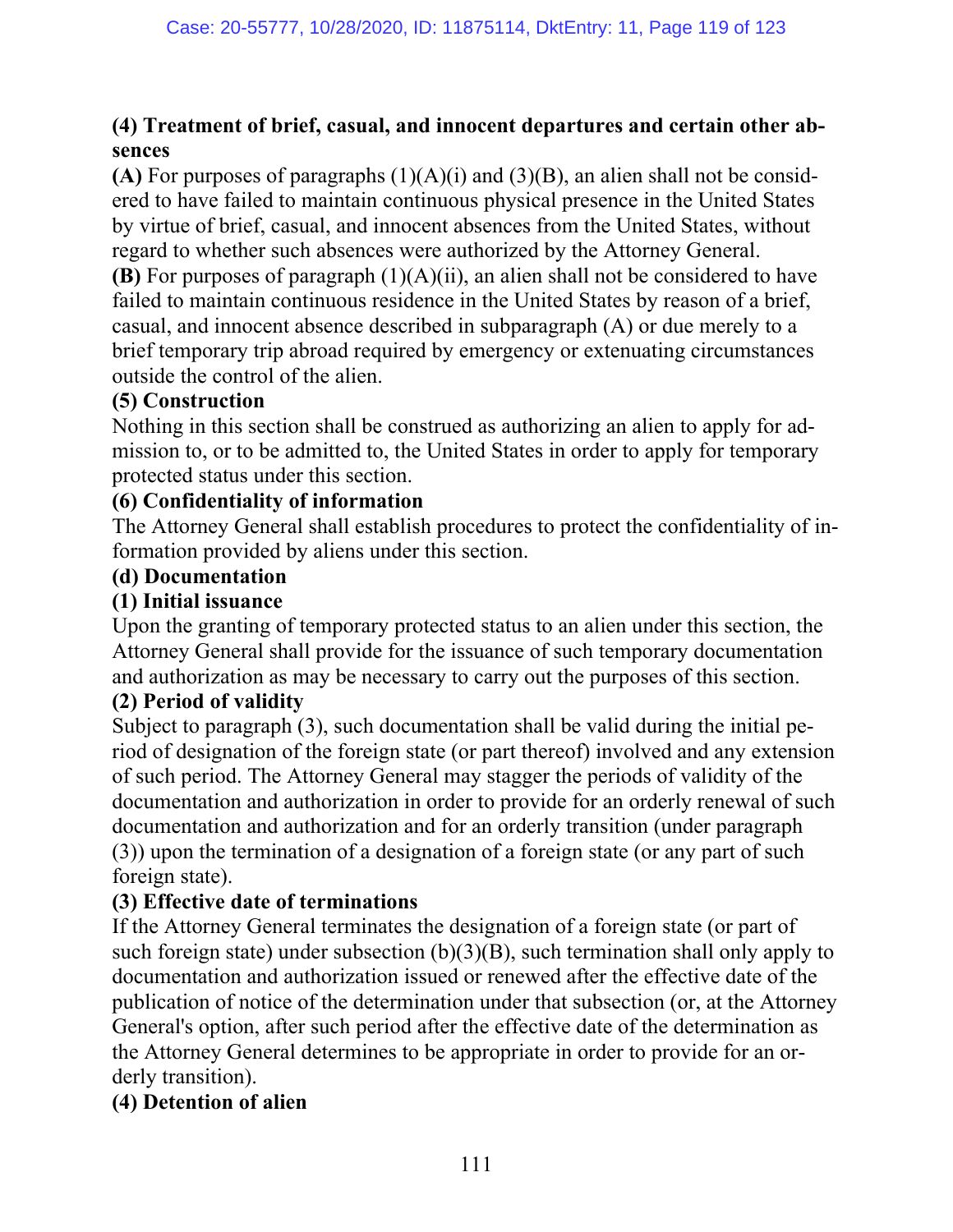An alien provided temporary protected status under this section shall not be detained by the Attorney General on the basis of the alien's immigration status in the United States.

## **(e) Relation of period of temporary protected status to cancellation of removal**

With respect to an alien granted temporary protected status under this section, the period of such status shall not be counted as a period of physical presence in the United States for purposes of [section 1229b\(a\)](https://1.next.westlaw.com/Link/Document/FullText?findType=L&pubNum=1000546&cite=8USCAS1229B&originatingDoc=N5F7A3150A35911D8B9DE9866EEAFC42E&refType=RB&originationContext=document&transitionType=DocumentItem&contextData=(sc.UserEnteredCitation)#co_pp_8b3b0000958a4) of this title, unless the Attorney General determines that extreme hardship exists. Such period shall not cause a break in the continuity of residence of the period before and after such period for purposes of such section.

## **(f) Benefits and status during period of temporary protected status**

During a period in which an alien is granted temporary protected status under this section--

**(1)** the alien shall not be considered to be permanently residing in the United States under color of law;

**(2)** the alien may be deemed ineligible for public assistance by a State (as defined in section  $1101(a)(36)$  of this title) or any political subdivision thereof which furnishes such assistance;

**(3)** the alien may travel abroad with the prior consent of the Attorney General; and **(4)** for purposes of adjustment of status under [section 1255](https://1.next.westlaw.com/Link/Document/FullText?findType=L&pubNum=1000546&cite=8USCAS1255&originatingDoc=N5F7A3150A35911D8B9DE9866EEAFC42E&refType=LQ&originationContext=document&transitionType=DocumentItem&contextData=(sc.UserEnteredCitation)) of this title and change

of status under [section 1258](https://1.next.westlaw.com/Link/Document/FullText?findType=L&pubNum=1000546&cite=8USCAS1258&originatingDoc=N5F7A3150A35911D8B9DE9866EEAFC42E&refType=LQ&originationContext=document&transitionType=DocumentItem&contextData=(sc.UserEnteredCitation)) of this title, the alien shall be considered as being in, and maintaining, lawful status as a nonimmigrant.

#### **(g) Exclusive remedy**

Except as otherwise specifically provided, this section shall constitute the exclusive authority of the Attorney General under law to permit aliens who are or may become otherwise deportable or have been paroled into the United States to remain in the United States temporarily because of their particular nationality or region of foreign state of nationality.

## **(h) Limitation on consideration in Senate of legislation adjusting status (1) In general**

Except as provided in paragraph (2), it shall not be in order in the Senate to consider any bill, resolution, or amendment that--

**(A)** provides for adjustment to lawful temporary or permanent resident alien status for any alien receiving temporary protected status under this section, or

**(B)** has the effect of amending this subsection or limiting the application of this subsection.

#### **(2) Supermajority required**

Paragraph (1) may be waived or suspended in the Senate only by the affirmative vote of three-fifths of the Members duly chosen and sworn. An affirmative vote of three-fifths of the Members of the Senate duly chosen and sworn shall be required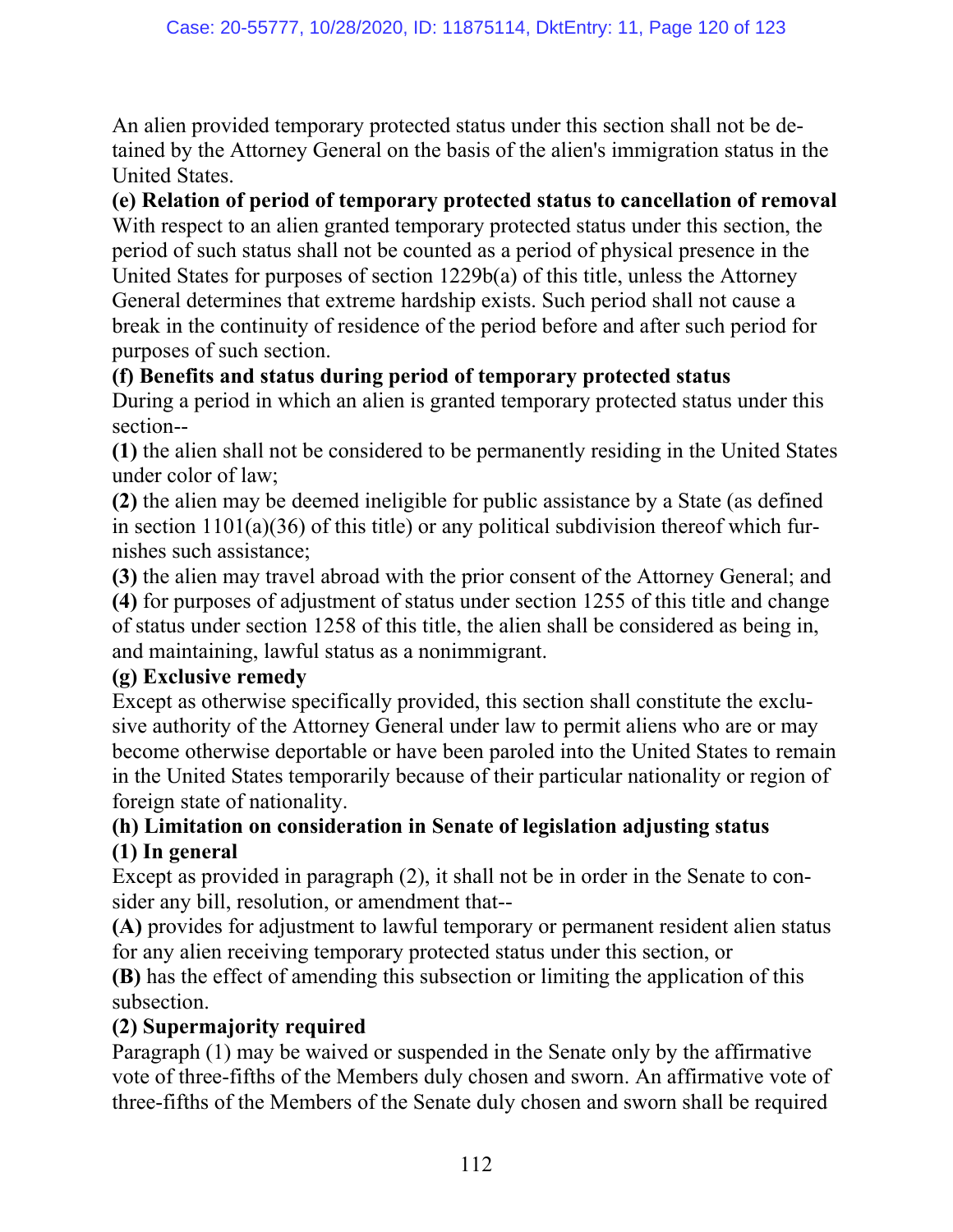in the Senate to sustain an appeal of the ruling of the Chair on a point of order raised under paragraph (1).

## **(3) Rules**

Paragraphs (1) and (2) are enacted--

**(A)** as an exercise of the rulemaking power of the Senate and as such they are deemed a part of the rules of the Senate, but applicable only with respect to the matters described in paragraph (1) and supersede other rules of the Senate only to the extent that such paragraphs are inconsistent therewith; and

**(B)** with full recognition of the constitutional right of the Senate to change such rules at any time, in the same manner as in the case of any other rule of the Senate.

## **(i) Annual report and review**

## **(1) Annual report**

Not later than March 1 of each year (beginning with 1992), the Attorney General, after consultation with the appropriate agencies of the Government, shall submit a report to the Committees on the Judiciary of the House of Representatives and of the Senate on the operation of this section during the previous year. Each report shall include--

**(A)** a listing of the foreign states or parts thereof designated under this section,

**(B)** the number of nationals of each such state who have been granted temporary protected status under this section and their immigration status before being granted such status, and

**(C)** an explanation of the reasons why foreign states or parts thereof were designated under subsection  $(b)(1)$  and, with respect to foreign states or parts thereof previously designated, why the designation was terminated or extended under subsection  $(b)(3)$ .

## **(2) Committee report**

No later than 180 days after the date of receipt of such a report, the Committee on the Judiciary of each House of Congress shall report to its respective House such oversight findings and legislation as it deems appropriate.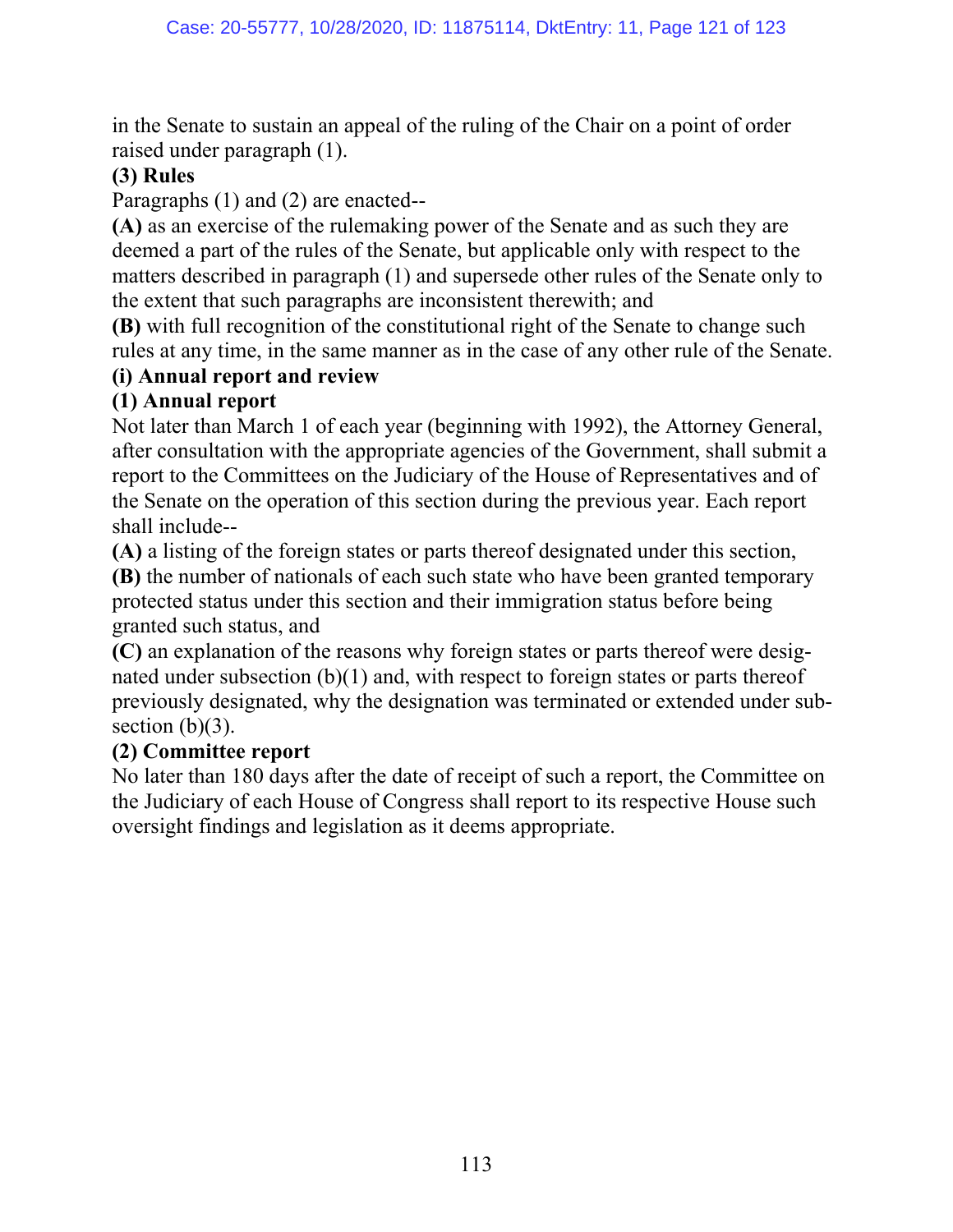#### **UNITED STATES COURT OF APPEALS FOR THE NINTH CIRCUIT**

## **Form 8. Certificate of Compliance for Briefs**

*Instructions for this form: [http://www.ca9.uscourts.gov/forms/form08instruc](http://www.ca9.uscourts.gov/forms/form08instructions.pdf)[tions.pdf](http://www.ca9.uscourts.gov/forms/form08instructions.pdf)*

**9th Cir. Case Number(s)** 20-55093

I am the attorney or self-represented party.

This brief contains 12,172 words, excluding the items exempted by Fed.

R. App. P. 32(f). The brief's type size and typeface comply with Fed. R. App. P.

 $32(a)(5)$  and  $(6)$ .

I certify that this brief *(select only one)*:

[X] complies with the word limit of Cir. R. 32-1.

[ ] is a **cross-appeal** brief and complies with the word limit of Cir. R. 28.1-1.

- [ ] is an **amicus** brief and complies with the word limit of Fed. R. App. P. 29(a)(5), Cir. R. 29-2(c)(2), or Cir. R. 29-2(c)(3).
- [ ] is for a **death penalty** case and complies with the word limit of Cir. R. 32-4.
- [ ] complies with the longer length limit permitted by Cir. R. 32-2(b) because *(select only one)*:

[] it is a joint brief submitted by separately represented parties;

- [ ] a party or parties are filing a single brief in response to multiple briefs; or
- [ ] a party or parties are filing a single brief in response to a longer joint brief.
- $\lceil$   $\lceil$  complies with the length limit designated by court order dated  $\lceil$ .
- $\lceil$  1 is accompanied by a motion to file a longer brief pursuant to Cir. R. 32-2(a).

**Signature** s/John C. Eastman **Date** October 28, 2020 *(use "*s/[typed name]*" to sign electronically-filed documents)*